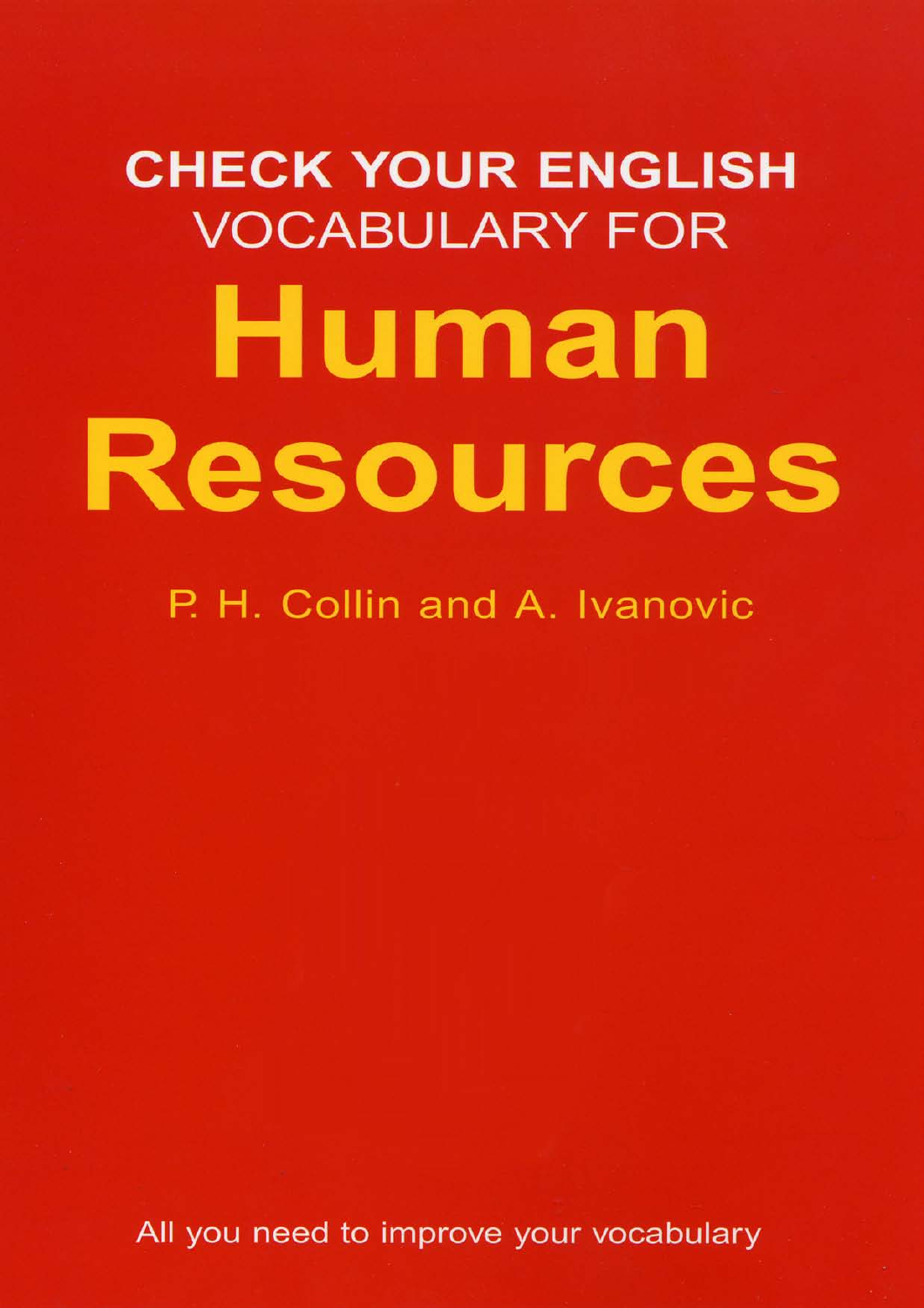### CHECK YOUR ENGLISH VOCABULARY FOR

## HUMAN RESOURCES AND PERSONNEL MANAGEMENT

by

### Rawdon Wyatt

B L O O M S B U R Y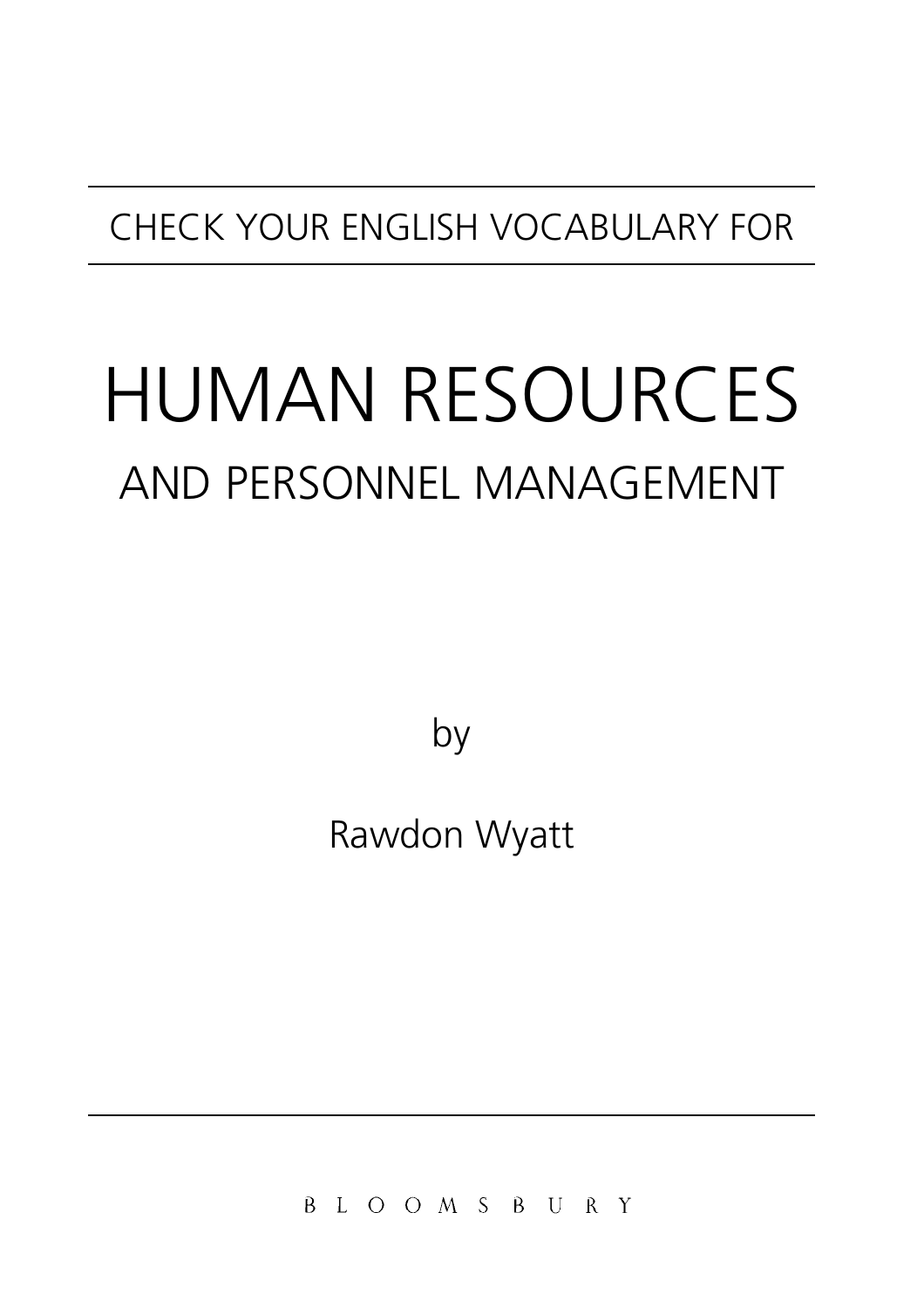[www.bloomsbury.com/reference](http://www.bloomsbury.com/reference)

First edition published 2005 Bloomsbury Publishing Plc 38 Soho Square, London W1D 3HB

© Copyright Bloomsbury Publishing Plc 2005

All rights reserved. No part of this publication may be reproduced in any form without the permission of the publishers.

British Library Cataloguing in Publication Data A catalogue entry for this book is available from the British Library

> ISBN 0 7475 6997 5 eISBN-13: 978-1-4081-0240-4

Text computer typeset by Bloomsbury Publishing Printed in Italy by Legoprint

*All papers used by Bloomsbury Publishing are natural, recyclable products made from wood grown in well-managed forests. The manufacturing processes conform to the environmental regulations of the country of origin.*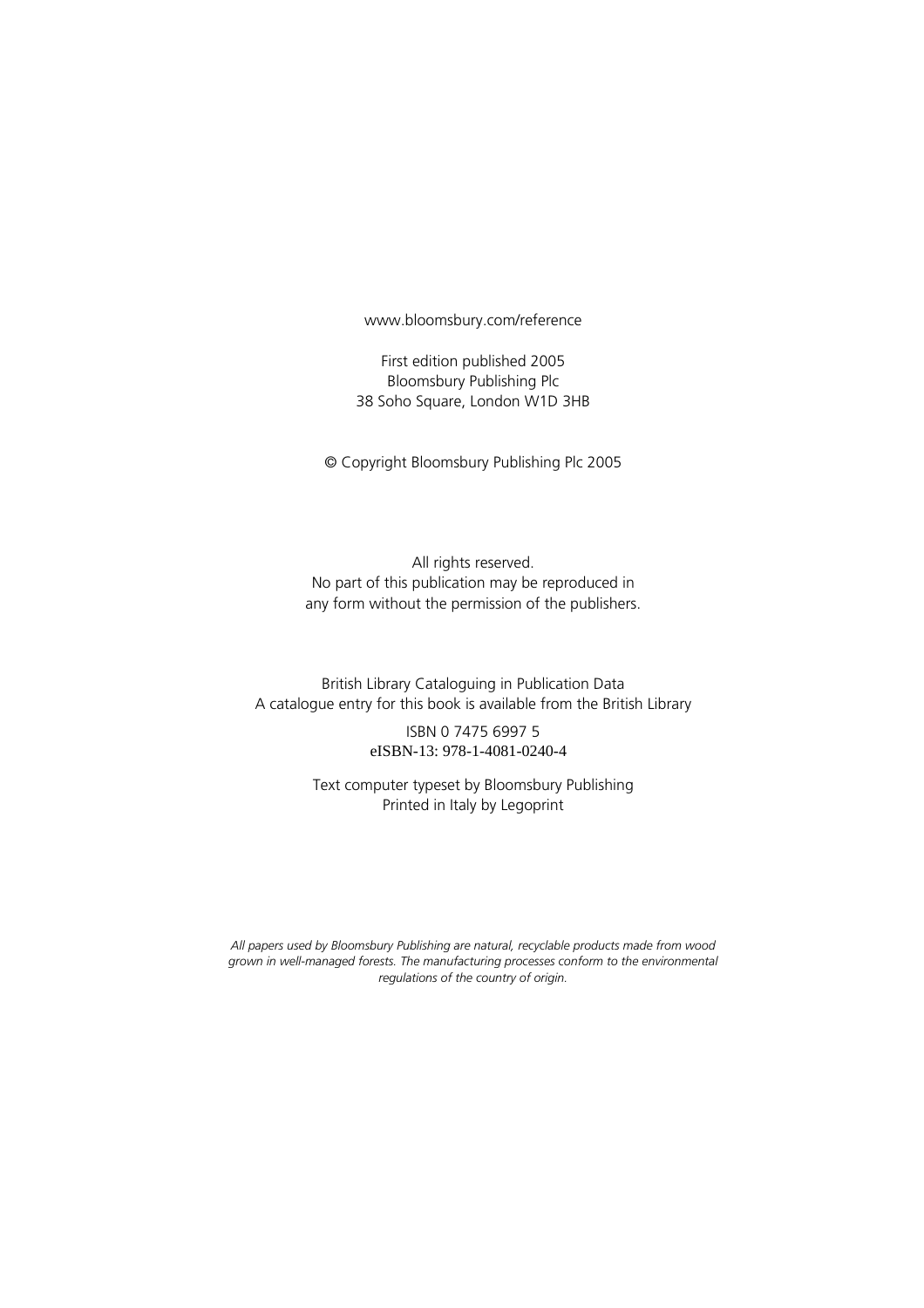### **Introduction**

#### **Who is this book for?**

This book has been written for anyone working, or planning to work, in human resources and personnel management, and who wants to develop their vocabulary for this line of work. The various exercises throughout the book focus on the key vocabulary that you would expect to understand and use on a day-to-day basis.

The book is also useful for anyone working in other business-related areas (secretarial, administrative, accountancy, sales, business law, business management, etc) who wants to broaden their knowledge of business vocabulary.

#### **How should you use the book?**

When you use this book, you should not go through the exercises mechanically. It is better to choose areas that you are unfamiliar with, or areas that you feel are of specific interest or importance to yourself.

The exercises are accompanied by a full answer key at the back of the book. This key also gives you lots of other information that might be useful to you, as well as providing other words (synonyms, opposites, alternative words, etc) that are not covered in the exercises themselves.

It is important to record new words and expressions that you learn. Try to develop your own personal vocabulary 'bank' in a notebook or file. Review the words and expressions on a regular basis so that they become an active part of your vocabulary.

You will find it very helpful to use a dictionary when you do the exercises in this book. A good dictionary will give a clear definition of words and expressions, show you how they are pronounced, and give sample sentences to show how they are used in context. Many of the words, expressions and examples in this book have been taken or adapted from the *Bloomsbury Dictionary of Human Resources and Personnel Management* (ISBN 0 7475 6623 2). You will also find the *Bloomsbury Easier English Dictionary for Students* (ISBN 0 7475 6624 0) a useful reference source.

#### **Further recommended reading and reference:**

If you would like to learn more about Human Resources, these books are very useful:

- *An Introduction to Human Resource Management* by John Stredwick (Elsevier: ISBN 0 7506 4580 6)
- *Essentials of HRM* by Shaun Tyson and Alfred York (Butterworth Heinemann: ISBN 0 7506 4715 9)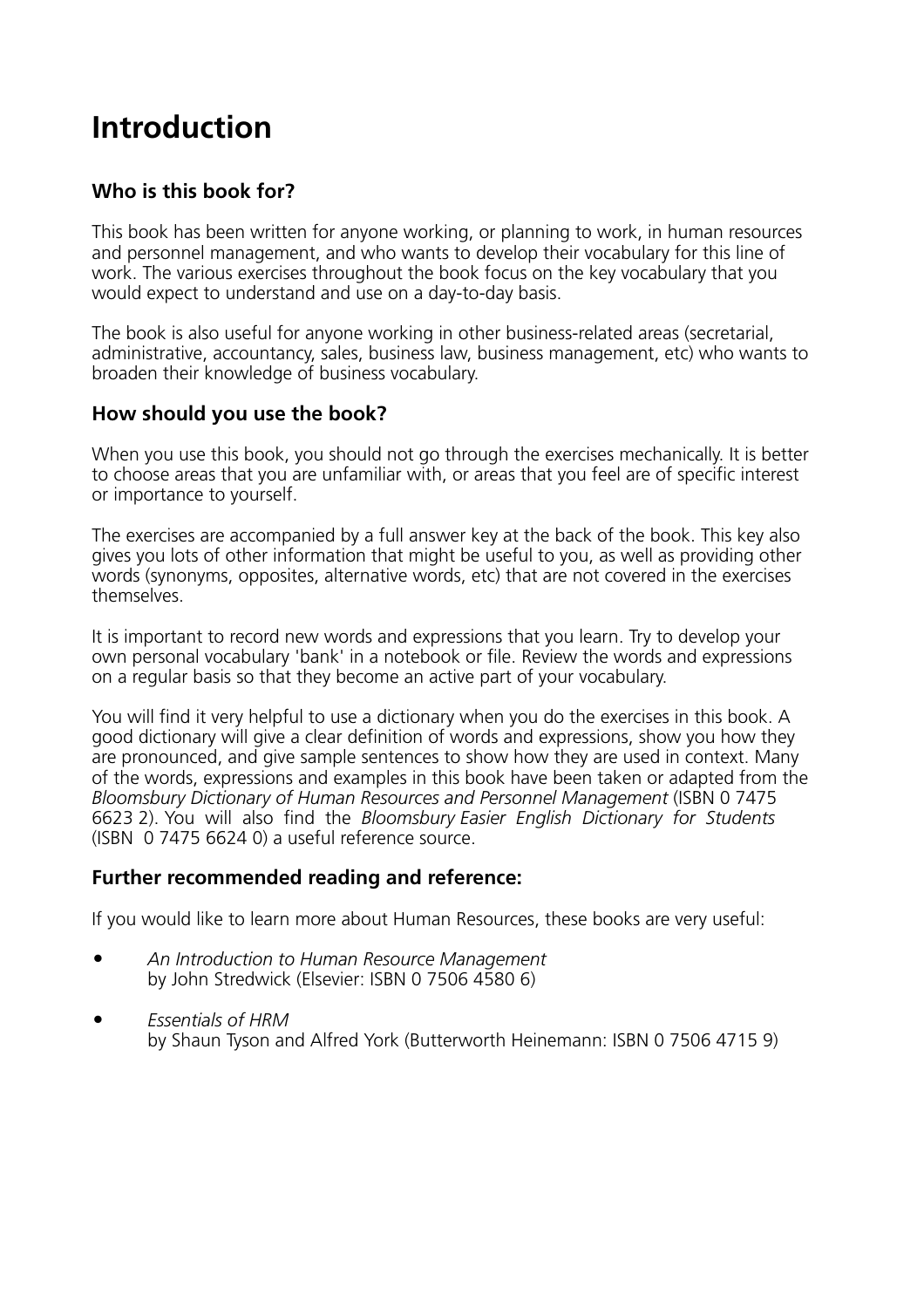#### **Contents**

Page: Title: Page: Title:

- 
- 
- 
- 
- 
- 
- 
- 
- 
- 
- 
- 
- 
- 
- [17. Formal words 2](#page-21-0) [59. Letters](#page-63-0)
- 
- [20. Word association 2](#page-24-0) [63. Health and safety](#page-67-0)
- 
- 
- [23. Word association 5](#page-27-0) [69. Answers](#page-73-0)
- [24. Two-word expressions 1](#page-28-0)
- [25. Two-word expressions 2](#page-29-0)
- [26. Phrasal verbs 1](#page-30-0)
- [28. Phrasal verbs 2](#page-32-0)
- [29. Phrasal verbs 3](#page-33-0)
- [30. Phrasal verbs 4](#page-34-0)
- [31. Idioms 1](#page-35-0)
- [32. Idioms 2](#page-36-0)
- [33. Idioms 3](#page-37-0)
- [34. Changes](#page-38-0)
- [36. Over and under](#page-40-0)

- [1. Nouns 1](#page-5-0) [38. A career case history](#page-42-0)
- [2. Nouns 2](#page-6-0) [39. Abbreviations](#page-43-0)
- [3. Verbs 1](#page-7-0) [41. Company positions](#page-45-0)
- [4. Verbs 2](#page-8-0) 6 1 2 2 2 2 2 3 [43. Recruitment advertising](#page-47-0)
- [5. Verbs 3](#page-9-0) [44. Job description](#page-48-0)
- [7. Adjectives 1](#page-11-0) [45. Application forms](#page-49-0)
- [8. Adjectives 2](#page-12-0) 6. Adjectives 2 6. Adjectives 2 6. Adjectives 2 6. Adjectives 2 6. Adjectives 2 6. Adjectives 2
- [9. Wordbuilding 1](#page-13-0) [48. Personal qualities](#page-52-0)
- [10. Wordbuilding 2](#page-14-0) [49. Contract of employment](#page-53-0)
- [12. Wordbuilding 3](#page-16-0) [50. Working hours](#page-54-0)
- [13. Wordbuilding 4](#page-17-0) [52. Appraisals](#page-56-0)
- [14. Prepositions](#page-18-0) [53. Rewards and benefits 1](#page-57-0)
- [15. Working words](#page-19-0) [55. Rewards and benefits 2](#page-59-0)
- [16. Formal words 1](#page-20-0) [57. Holidays and other time off work](#page-61-0)
	-
- [19. Word association 1](#page-23-0) [61. Industrial relations](#page-65-0)
	-
- [21. Word association 3](#page-25-0) [65. Discipline and problems at work](#page-69-0)
- [22. Word association 4](#page-26-0) [67. Personnel training and development](#page-71-0)
	-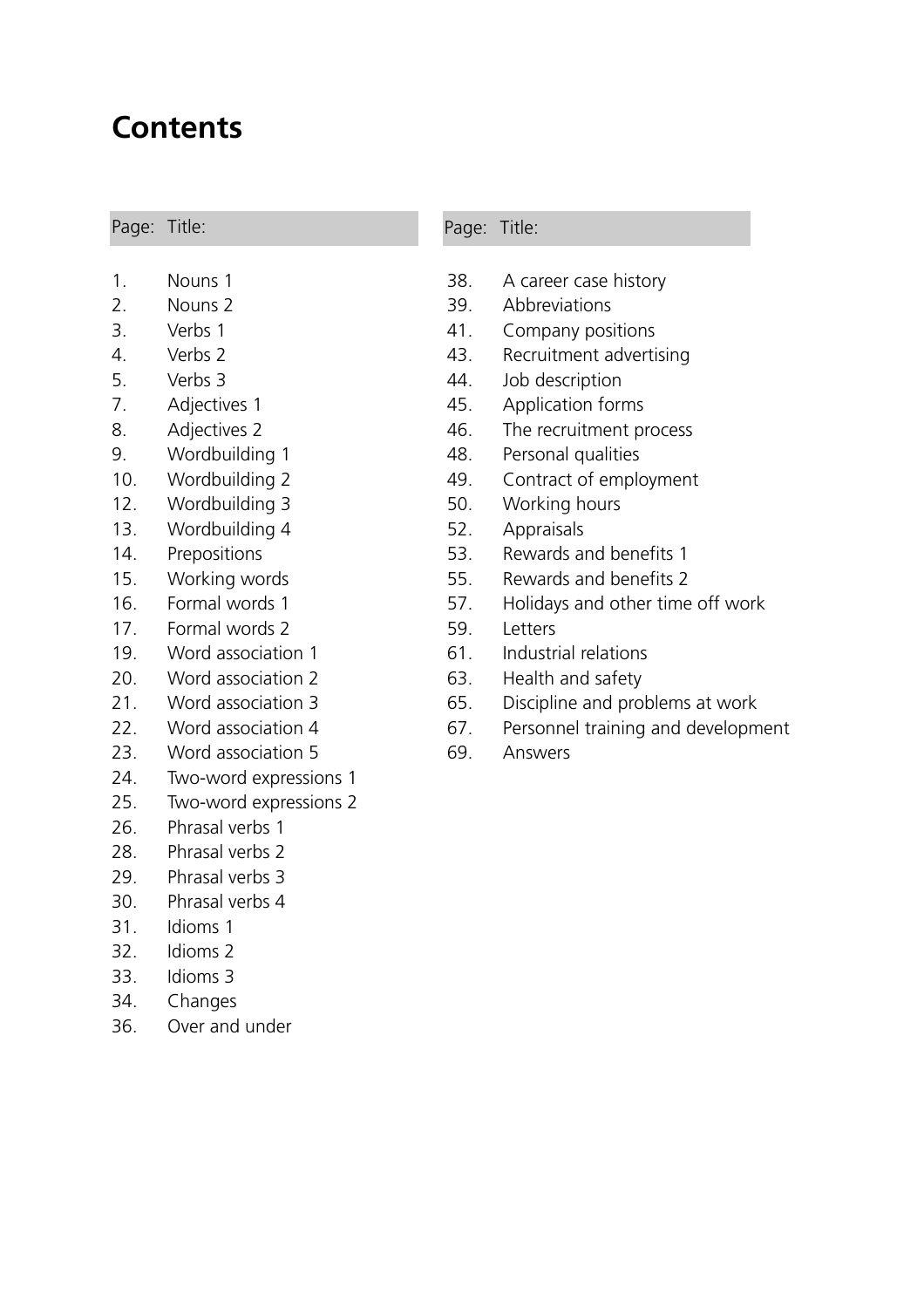general vocabulary

general vocabulary

1

<span id="page-5-0"></span>There are 18 words connected with human resources in the box below. Use them to complete the sentences. The first one has been done for you as an example.

assessment • budget • ceiling • experience • facilities • forecast interview • mediation • mismanagement • motivation • objective •  $peak$ potential • predecessor • retirement • session • stipulation • supervision

| $\mathbf{1}$ . | He has reached the $peak$ of his career.                                                                                                 |
|----------------|------------------------------------------------------------------------------------------------------------------------------------------|
| 2.             | This morning's staff development _______________________ will be held in the conference room.                                            |
| 3.             | There are very good sports _______________________ on the company premises.                                                              |
| 4.             | Older staff are planning what they will do in _____________________.                                                                     |
| 5.             |                                                                                                                                          |
| 6.             | The company failed because of the chairman's _________________________ of capital assets.                                                |
| 7.             | The applicant was pleasant and had the right qualifications, but unfortunately he did not have any<br>relevant ________________________. |
| 8.             | Our main recruitment _______________________ is to have well-qualified staff.                                                            |
| 9.             | The dispute was ended through the ________________________ of union officials.                                                           |
| 10.            | Employees showing leadership ___________________________ will be chosen for management training.                                         |
| 11.            | He took over the job from his ________________________ last May.                                                                         |
| 12.            | She is very experienced and can be left to work without any ____________________                                                         |
| 13.            | What ___________________ has the government put on wage increases this year?                                                             |
| 14.            | The contract has a __________________________that the new manager has to serve a three-month<br>probationary period.                     |
| 15.            | I am going for an ________________________ for a new job next week.                                                                      |
| 16.            | We need to draw up a _________________________ for salaries for the coming year.                                                         |
| 17.            | optimistic.                                                                                                                              |
| 18.            | I think our sales staff lack __________________________. They don't seem very keen and haven't been<br>working well recently.            |
| Also see:      | Nouns 2 on page 2<br>Wordbuilding $2 + 3$ on pages 10, 11 and 12                                                                         |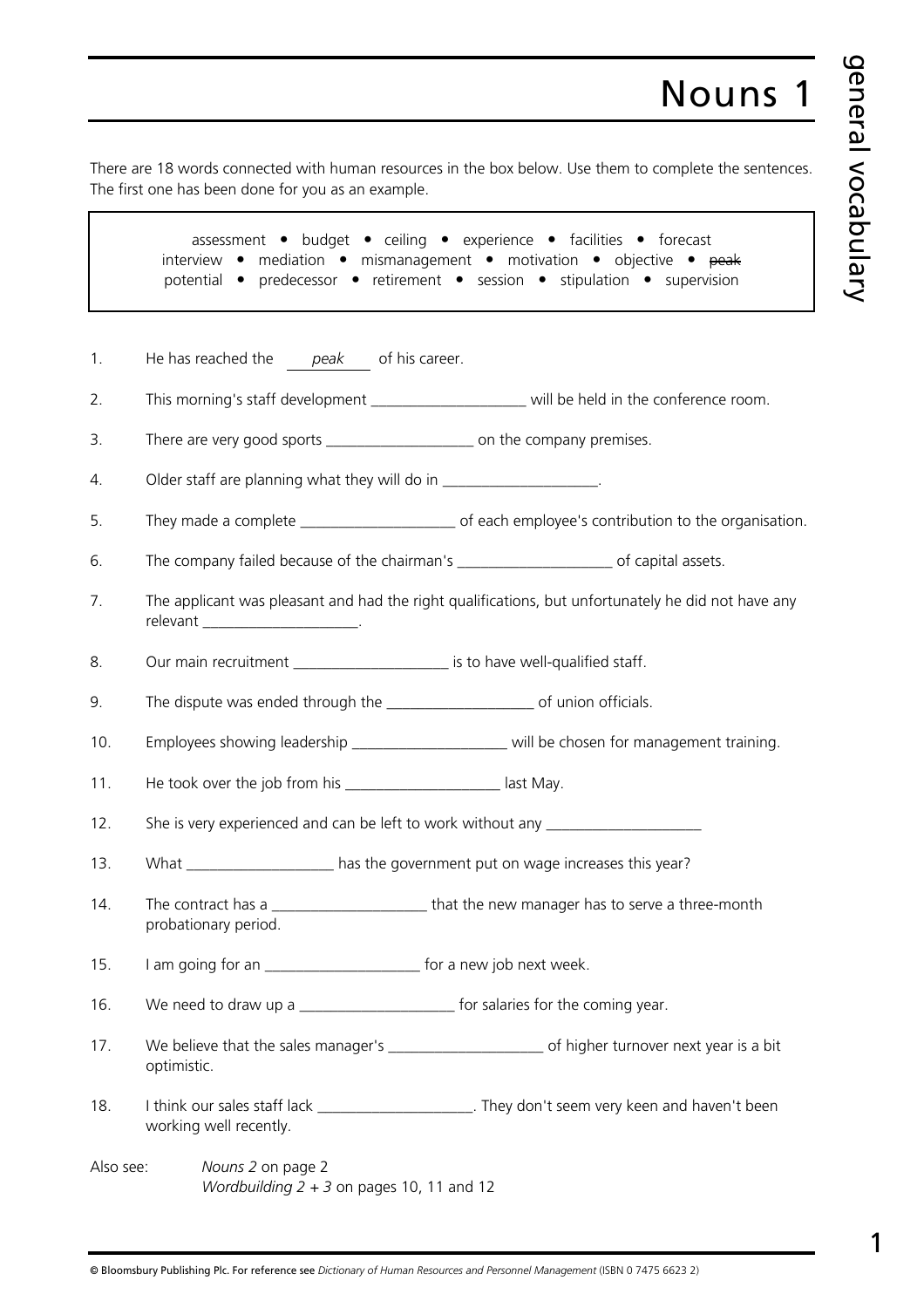### <span id="page-6-0"></span>Nouns 2

Starting in the top-left corner, separate the letters below into 15 different words. You will find the words by reading from left to right and from right to left, following the directions of the arrows. When you have done this, use the words to complete sentences 1 - 15 below. There is one word you will not need. The first one has been done as an example.

|  |  |  |  |  |  |  |  |  |  |  | $\mathcal{F}$ esitrep xenoital acsen $\mathcal{F}$     |
|--|--|--|--|--|--|--|--|--|--|--|--------------------------------------------------------|
|  |  |  |  |  |  |  |  |  |  |  | $\forall f \in A \cup B$ ackfriction misc $\exists g$  |
|  |  |  |  |  |  |  |  |  |  |  | $\mathcal{F}$ alpec namrofrept cud no $\mathcal{Y}$    |
|  |  |  |  |  |  |  |  |  |  |  | $\uplus$ cement quality rangera $\uplus$               |
|  |  |  |  |  |  |  |  |  |  |  | $\mathcal{F}$ et reniaternoitacifit $\mathcal{Y}$      |
|  |  |  |  |  |  |  |  |  |  |  | 、 と と ト n i q u e t e m p w e i g h t i n g <b>End</b> |

- 1. The poor *quality* of the service led to many complaints.
- 2. The agreement has to go to the board for \_\_\_\_\_\_\_\_\_\_\_\_\_\_.
- 3. We have had a working in the office this week to clear the backlog of letters.
- 4. His overall \_\_\_\_\_\_\_\_\_\_\_\_\_\_\_\_ has improved considerably since he went on a management training course.
- 5. The salary \_\_\_\_\_\_\_\_\_\_\_\_\_\_\_ for this sort of job is between £17,000 and £19,000.
- 6. We hired Mr Smith because of his financial **We hired Mr** Smith because of his financial
- 7. Although the work itself was interesting, there was a lot of with the organisation and its rules.
- 8. When he disobeyed the orders he was given, he was dismissed for gross \_\_\_\_\_\_\_\_\_\_\_\_\_\_\_\_\_\_.
- 9. There is a lot of \_\_\_\_\_\_\_\_\_\_\_\_\_\_\_\_\_ between the sales and accounts staff which we need to resolve as soon as possible.
- 10. The company sent her on a management \_\_\_\_\_\_\_\_\_\_\_\_\_\_\_\_\_ to help her develop her managerial skills.
- 11. She has finished university and is now looking for a \_\_\_\_\_\_\_\_\_\_\_\_\_\_\_\_ with a design agency.
- 12. Although he is a freelance worker, we don't want him to work for anyone else, so we pay him a  $-$  of £2,000.
- 13. London is an expensive city, so people working for our company there receive a £2,000 London \_\_\_\_\_\_\_\_\_\_\_\_\_\_\_ in addition to their salary.
- 14. The management received a lot of \_\_\_\_\_\_\_\_\_\_\_\_\_\_\_\_\_\_ on how popular the new pay scheme was proving.
- 15. The union has threatened an **the investment in strike action.**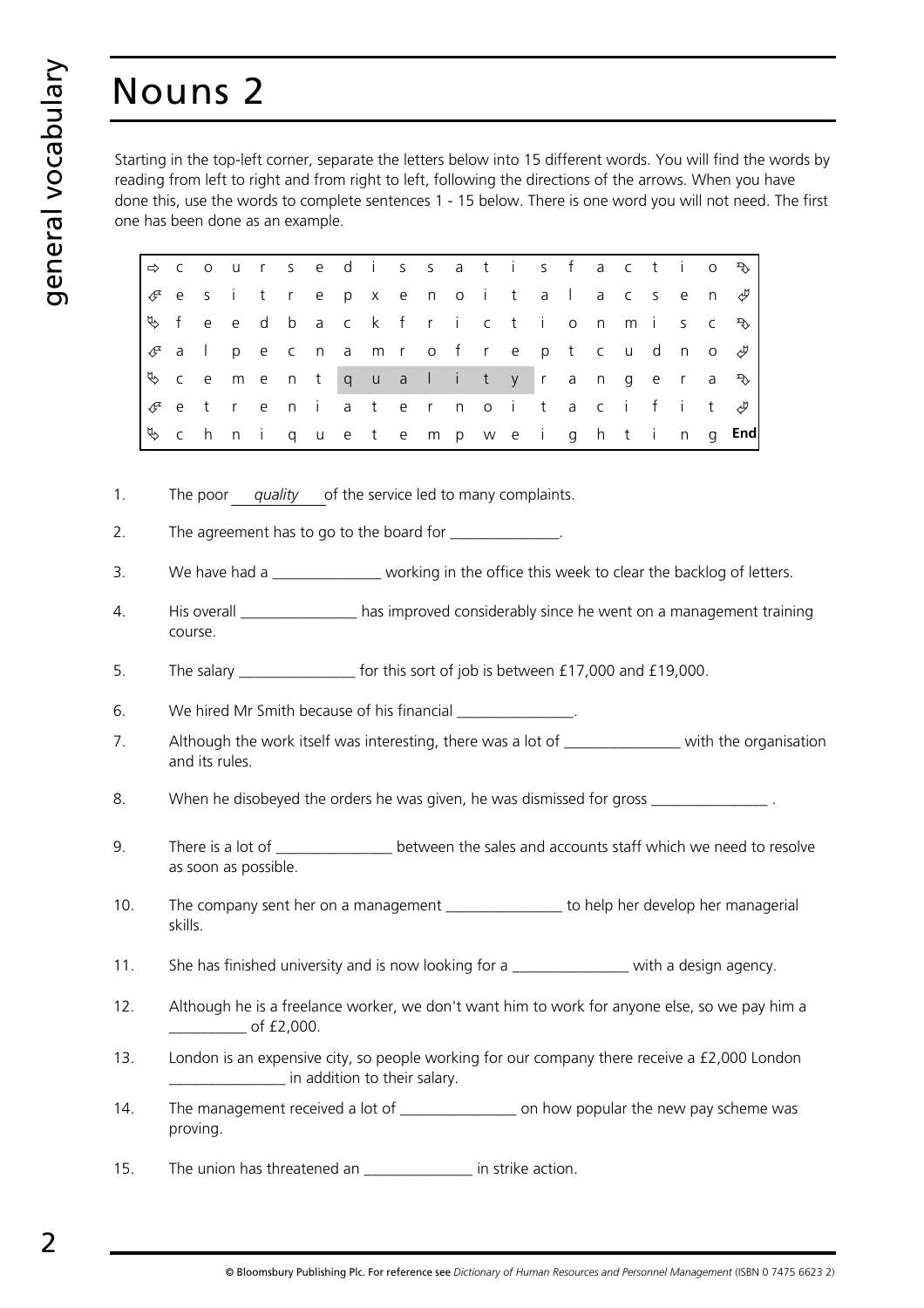general vocabulary

general vocabulary

<span id="page-7-0"></span>Look at these dictionary definitions and the sample sentences which follow them, decide what words are being described and use them to complete the grid at the bottom of the page. To help you, some of the letters are already in the grid.

If you do this correctly, you will reveal a word in the shaded vertical strip which means 'to think again about a decision which has already been made'.

- 1. To search for and appoint new staff to join a company *(We need to \_\_\_\_\_ staff for our new store.)*
- 2. To give someone the power to do something *(Her new position will \_\_\_\_\_ her to hire and fire at will.)*
- 3. To ask an expert for advice *(Why don't you \_\_\_\_\_ your accountant about your tax?)*
- 4. To refuse to do something or to say that you do not accept something *(A lot of staff \_\_\_\_\_ to working on Saturdays.)*
- 5. To discuss a problem or issue formally with someone, so as to reach an agreement *(Before I accept the job, I'd like to \_\_\_\_\_ my contract.)*
- 6. To monitor work carefully to see that it is being done well *(I \_\_\_\_\_ six people in the accounts department.)*
- 7. To start a new custom or procedure *(We plan to \_\_\_\_\_ a new staff payment scheme.)*
- 8. To pass authority or responsibility to someone else *(He thinks he can do everything himself, and refuses to \_\_\_\_\_.)*
- 9. To calculate a value *(We need to \_\_\_\_\_ the experience and qualifications of all the candidates.)*
- 10. To examine something generally, usually before making changes *(We will \_\_\_\_\_ your salary after you have been with us for six months.)*

| $\overline{1}$ . |    | E      |                         |   |   |                   |                   |  |
|------------------|----|--------|-------------------------|---|---|-------------------|-------------------|--|
|                  |    |        |                         |   |   |                   |                   |  |
| $\overline{2}$ . |    |        | $\overline{\mathsf{P}}$ |   | W |                   |                   |  |
| $\overline{3.}$  |    |        |                         | Š |   |                   |                   |  |
| $\overline{4}$ . | lO |        |                         |   |   |                   |                   |  |
| $\overline{5}$ . |    | E      |                         |   | T |                   |                   |  |
| $\overline{6}$ . |    |        | $\overline{\mathsf{P}}$ |   |   | $\overline{\vee}$ |                   |  |
| 7.               |    |        |                         | T |   |                   | $\overline{\top}$ |  |
| $\overline{8}$ . |    |        |                         | E | G |                   |                   |  |
| $\overline{9}$ . |    | $\vee$ |                         |   |   | $ \overline{A} $  |                   |  |
| 10.              |    |        | IV                      |   |   | W                 |                   |  |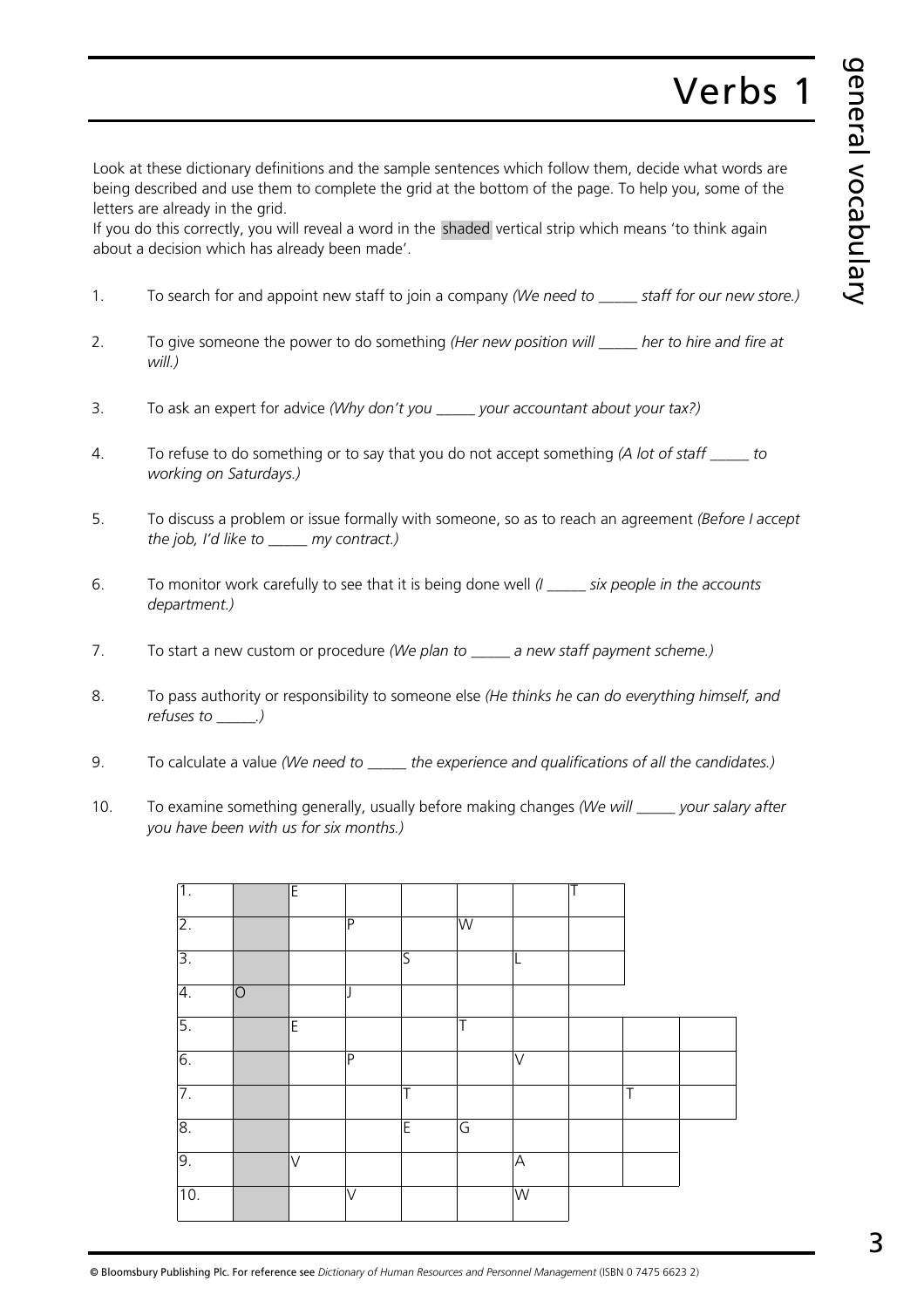## <span id="page-8-0"></span>Verbs 2

Rearrange the letters in **bold** in these sentences to make verbs (the dictionary definitions after each sentence will help you to decide what the verb is), and write the answers in the grid on the right. The *last* letter of one verb is the *first* letter of the next verb. The first one has been done for you as an example.

| 1.  | It usually takes about two weeks to <b>sorpsce</b> an insurance claim (to deal<br>with something in the usual routine way)                                        | process |
|-----|-------------------------------------------------------------------------------------------------------------------------------------------------------------------|---------|
| 2.  | The company has offered to <b>osonrsp</b> three employees for a management<br>training course (to pay for someone to go on a training course)                     |         |
| 3.  | She has been asked by her company to <b>hereracs</b> the effectiveness of<br>bargaining structures (to study a subject in detail)                                 |         |
| 4.  | If our advertisement for a manager is unsuccessful, I suggest we<br>aedunhht elsewhere (to look for managers and offer them jobs in other<br>companies)           |         |
| 5.  | We would like to ratsenrf you to our Scottish branch (to move someone<br>or something to a new place)                                                             |         |
| 6.  | I would certainly emredconm Ms Smith for the job (to say that someone<br>or something is good)                                                                    |         |
| 7.  | The manager had to cenpisilid three members of staff for their bad<br>attitude at work (to punish an employee for misconduct)                                     |         |
| 8.  | The directors <b>peltoxi</b> their employees, who have to work hard for very<br>little pay (to use something to make a profit, usually used in a negative<br>way) |         |
| 9.  | This company sells products that gttrea the teenage market (to aim to sell<br>to somebody)                                                                        |         |
| 10. | When his mistake was discovered, he offered to <b>nerted</b> his resignation (to<br>give / hand in: a formal word)                                                |         |
| 11. | If you accept the job, we can <b>wrerda</b> you with a generous remuneration<br>package (to give a person something in return for effort or achievement)          |         |
| 12. | Problems began when the workers decided to gaisdrder the instructions<br>of the shop stewards (to take no notice of, or not to obey)                              |         |
| 13. | Mr Lee has been asked to tirdce our South-East Asian operations (to<br>manage or organise)                                                                        |         |
| 14. | I'm afraid we have no option but to <b>rmetintea</b> your contract with<br>immediate effect (to end something, or bring something to an end)                      |         |
| 15. | The company is trying to renugecoa sales by giving large discounts (to<br>make it easier for something to happen)                                                 |         |

Also see: *Changes* on pages 34 and 35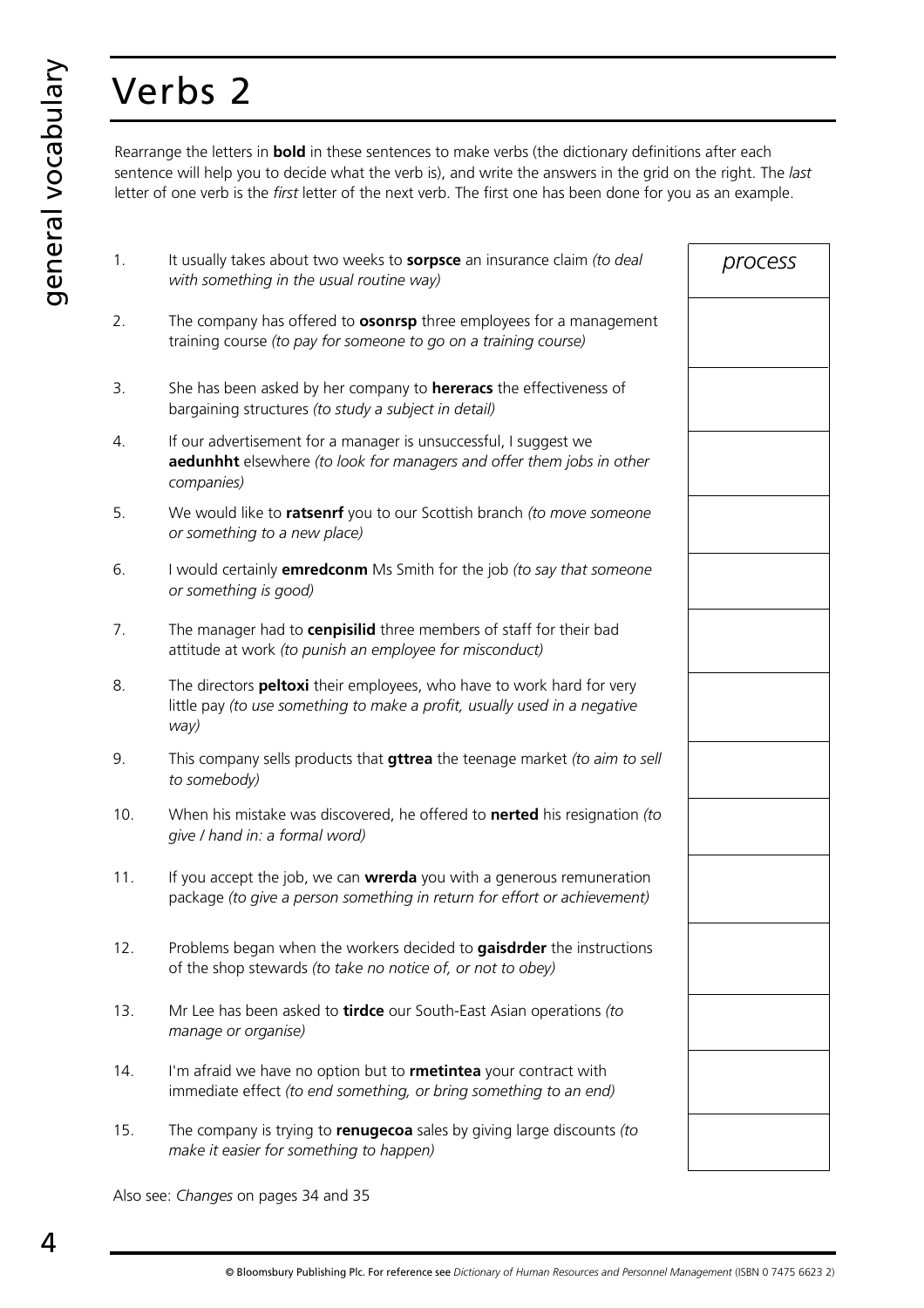<span id="page-9-0"></span>Look at these mini-dialogues. For each one, decide what has happened, is happening or will happen. Use the verbs from the box. In most cases, you will need to change the form of the verb.

|    |                             | appoint • accuse • assume • claim • collaborate • erode • fund • invite • justify<br>minimise • observe • qualify • question • validate • violate                                    |
|----|-----------------------------|--------------------------------------------------------------------------------------------------------------------------------------------------------------------------------------|
| 1. | Ms Jameson:<br>Michael:     | Did you know that this company has a no smoking policy?<br>Put that cigarette out, please.<br>Sorry, Ms Jameson. I won't do it again.                                                |
|    |                             | Michael has just __________________ one of the company rules.                                                                                                                        |
| 2. | Rick:<br>Jan:               | We need to keep our labour costs as small as possible.<br>In that case, we should only hire workers when we need them.                                                               |
|    |                             | The company wants to ________________ its labour costs.                                                                                                                              |
| 3. | Mr Harrison:<br>Ms Withers: | How's business with you at the moment?<br>It's very good. In fact, we're so busy, we've had to increase our<br>sales staff.                                                          |
|    |                             | Ms Withers' company has recently ___________________ some new staff.                                                                                                                 |
| 4. | Ms Jones:<br>Mr Allen:      | Could you check these sales figures to make sure they're correct?<br>Of course. I'll get back to you later with the results.                                                         |
|    |                             | Ms Jones wants Mr Allen to ___________________ the sales figures.                                                                                                                    |
| 5. |                             | Richard: Mark, we have reason to believe that you've been selling confidential company<br>information to another company.<br>Mark: That's ridiculous. I would never do such a thing. |
|    |                             | Richard is ___________________ one of his colleagues of doing something illegal.                                                                                                     |
| 6. | Mr Hendrik:<br>Ms Newman:   | I don't think the sales department should have got such a large bonus this year.<br>I disagree. They're worked extremely hard and achieved excellent results.                        |
|    | Ms Newman is _              | the sales department's bonus.                                                                                                                                                        |
| 7. | Eric:<br>Mary:              | I think it's great that our two companies are working together on this project.<br>Me too. Between us, we've got some real expertise.                                                |
|    |                             | Eric and Mary's companies are _______________ with each other on a project.                                                                                                          |
| 8. | Lisa:<br>Laurence:          | Did you break your arm at work?<br>Yes, and because it was the company's fault, I've asked for some money for<br>compensation.                                                       |

Laurence has just \_\_\_\_\_\_\_\_\_\_\_\_\_\_\_\_\_\_ damages from his company.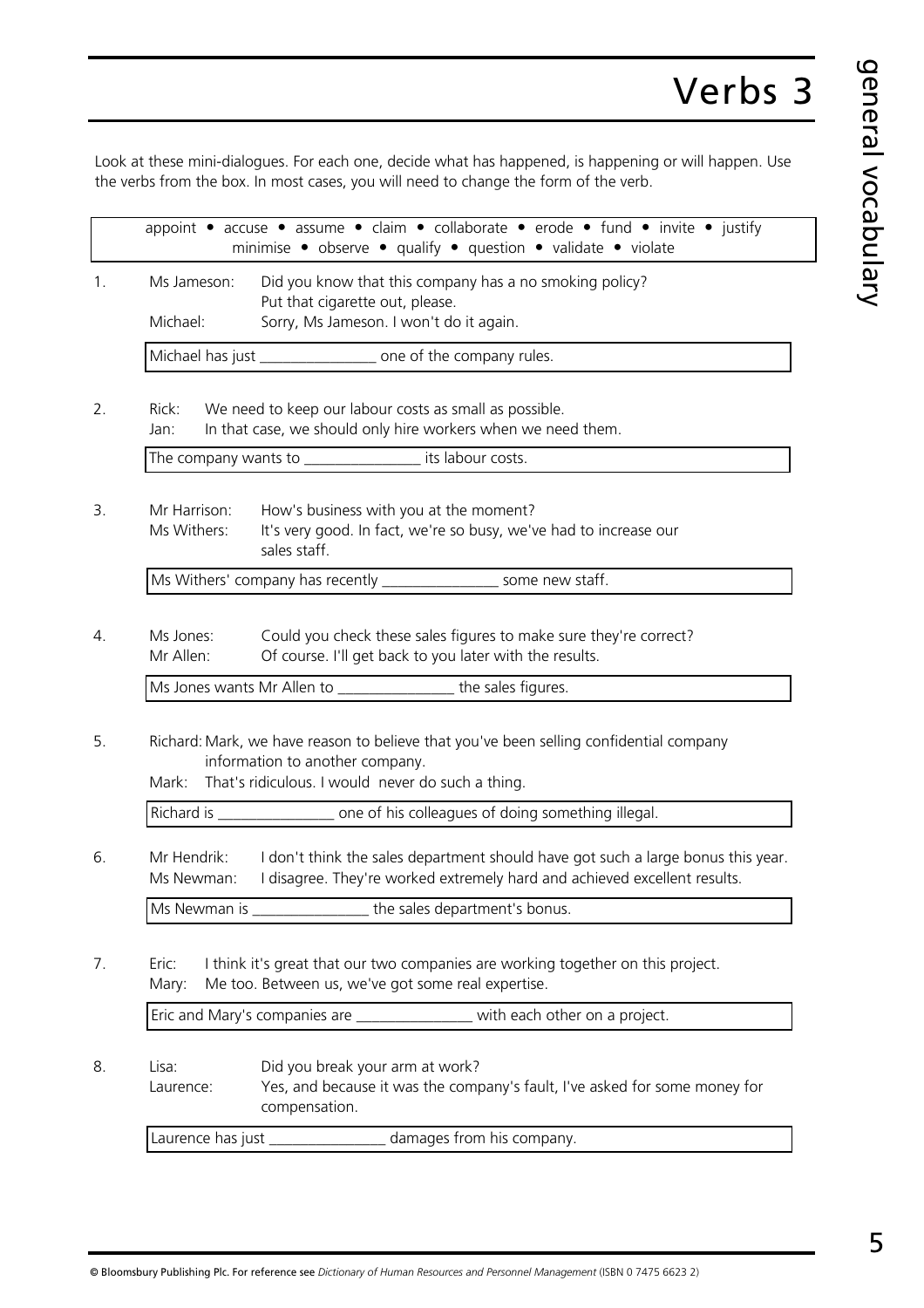| 9.  | Mr White:<br>Mr Roberts:  | Does the company have enough money to expand?<br>No, but we're getting part of the money from the government.                                                                                                                                           |
|-----|---------------------------|---------------------------------------------------------------------------------------------------------------------------------------------------------------------------------------------------------------------------------------------------------|
|     |                           | The government is going to help _______________the company's expansion.                                                                                                                                                                                 |
| 10. | Ms Colley:<br>Ms Grant:   | Your proposal is very interesting, but what would happen if<br>something went wrong?<br>Don't worry. Our company will accept responsibility for any<br>mistakes or errors.                                                                              |
|     |                           | Ms Grant's company will __________________ all risks.                                                                                                                                                                                                   |
| 11. | Mr Rolfe:<br>Ms Gomm:     | Have you had a chance to look at the latest sales figures?<br>Yes, but are you sure they're accurate?                                                                                                                                                   |
|     |                           | Ms Gomm is ____________________ the accuracy of the sales figures.                                                                                                                                                                                      |
| 12. | Tim:                      | Chris: Why is the staff canteen closed?<br>The health and safety officer said that the canteen manager wasn't<br>obeying fire regulations.                                                                                                              |
|     |                           | The canteen manager failed to __________________ fire regulations.                                                                                                                                                                                      |
| 13  | Ms Rooney:<br>Mr Beckham: | Why do secretaries in the sales department get paid more than<br>secretaries doing the same job in the HR department?<br>I don't know, but over the next few months we will gradually<br>reduce the difference in salaries between the two departments. |
|     |                           | Mr Beckham's company will _________________ wage differentials between the two departments.                                                                                                                                                             |
| 14. | Mr Langley:               | You've been here for six months, so you're entitled to some<br>paid leave.                                                                                                                                                                              |
|     | Ms Grey:                  | That's great. I could do with a holiday.                                                                                                                                                                                                                |
|     |                           | Ms Grey has just ___________________ for paid leave.                                                                                                                                                                                                    |
| 15. | Jennifer:<br>Linda:       | You look pleased with yourself? What's happened?<br>I applied for a job last week, and I've been asked to go for an interview.                                                                                                                          |
|     | Linda has been _          | to attend an interview.                                                                                                                                                                                                                                 |

For more useful verbs, see *Changes* on page 34 and 35.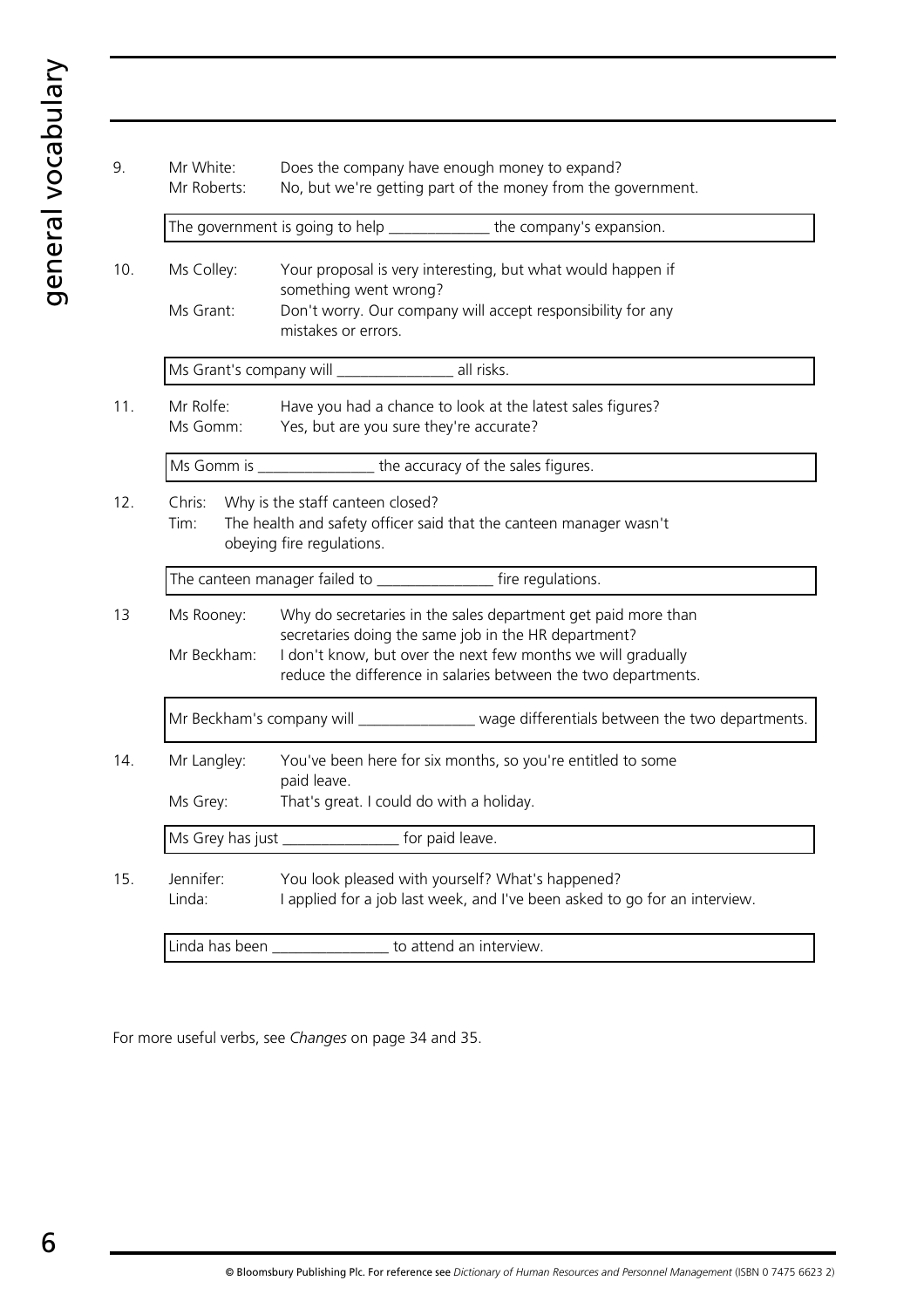### Adjectives 1

<span id="page-11-0"></span>In each of these sentences, you are given the first two letters of an adjective. Complete each adjective by using the other letters in the box. The first one has been done for you as an example.

| -nstructive | $-$ animous $\bullet$<br>-laried<br>-oundless<br>-tional<br>-ccessful<br>-aggered $\bullet$<br>$\bullet$<br>$\bullet$<br>-nsultative •<br>-ressful<br>-If confident<br>-ntinuous<br>-terprising $\bullet$<br>-tonomous<br>$\bullet$<br>-ofessional<br>-filled<br>-sciplinary<br><del>-rmal</del><br>-ack<br>$\bullet$<br>$\bullet$<br>$\bullet$ |
|-------------|-------------------------------------------------------------------------------------------------------------------------------------------------------------------------------------------------------------------------------------------------------------------------------------------------------------------------------------------------|
| 1.          | Is this a fo rmal job offer?                                                                                                                                                                                                                                                                                                                    |
| 2.          | There are still four un____________ places on the training course.                                                                                                                                                                                                                                                                              |
| 3.          | The trainee was se__________ to the point of arrogance.                                                                                                                                                                                                                                                                                         |
| 4.          | We had to ask our lawyer for pr___________ advice on the contract.                                                                                                                                                                                                                                                                              |
| 5.          | The union complained that the di___________ action was too harsh.                                                                                                                                                                                                                                                                               |
| 6.          | Psychologists claim that repetitive work can be just as st_________ as more demanding but varied<br>work.                                                                                                                                                                                                                                       |
| 7.          | The complaint was proved to be gr__________.                                                                                                                                                                                                                                                                                                    |
| 8.          | Attendance at staff meetings is op__________, although the management encourages employees to<br>attend.                                                                                                                                                                                                                                        |
| 9.          | The foreman decided to tighten up on sl___________ workers who were costing the company<br>money.                                                                                                                                                                                                                                               |
| 10.         | She made some co____________ suggestions for improving management-worker relations.                                                                                                                                                                                                                                                             |
| 11.         | The workforce in the factory is made up of several au__________ work groups.                                                                                                                                                                                                                                                                    |
| 12.         | There was a un___________ vote against the proposal.                                                                                                                                                                                                                                                                                            |
| 13.         | The su___________ candidates for the job will be advised by letter.                                                                                                                                                                                                                                                                             |
| 14.         | An en___________ sales representative can always find new sales outlets.                                                                                                                                                                                                                                                                        |
| 15.         | There are 12 sa members of staff here, and the rest work on a commission-only basis.                                                                                                                                                                                                                                                            |
| 16.         | She was in co____________ employment for the period 1998 - 2002.                                                                                                                                                                                                                                                                                |
| 17.         | The co____________ committee was able to keep senior management in touch with feelings in the<br>organisation.                                                                                                                                                                                                                                  |
| 18.         | unch hour so that there is always someone on the switchboard.<br>We have a st________                                                                                                                                                                                                                                                           |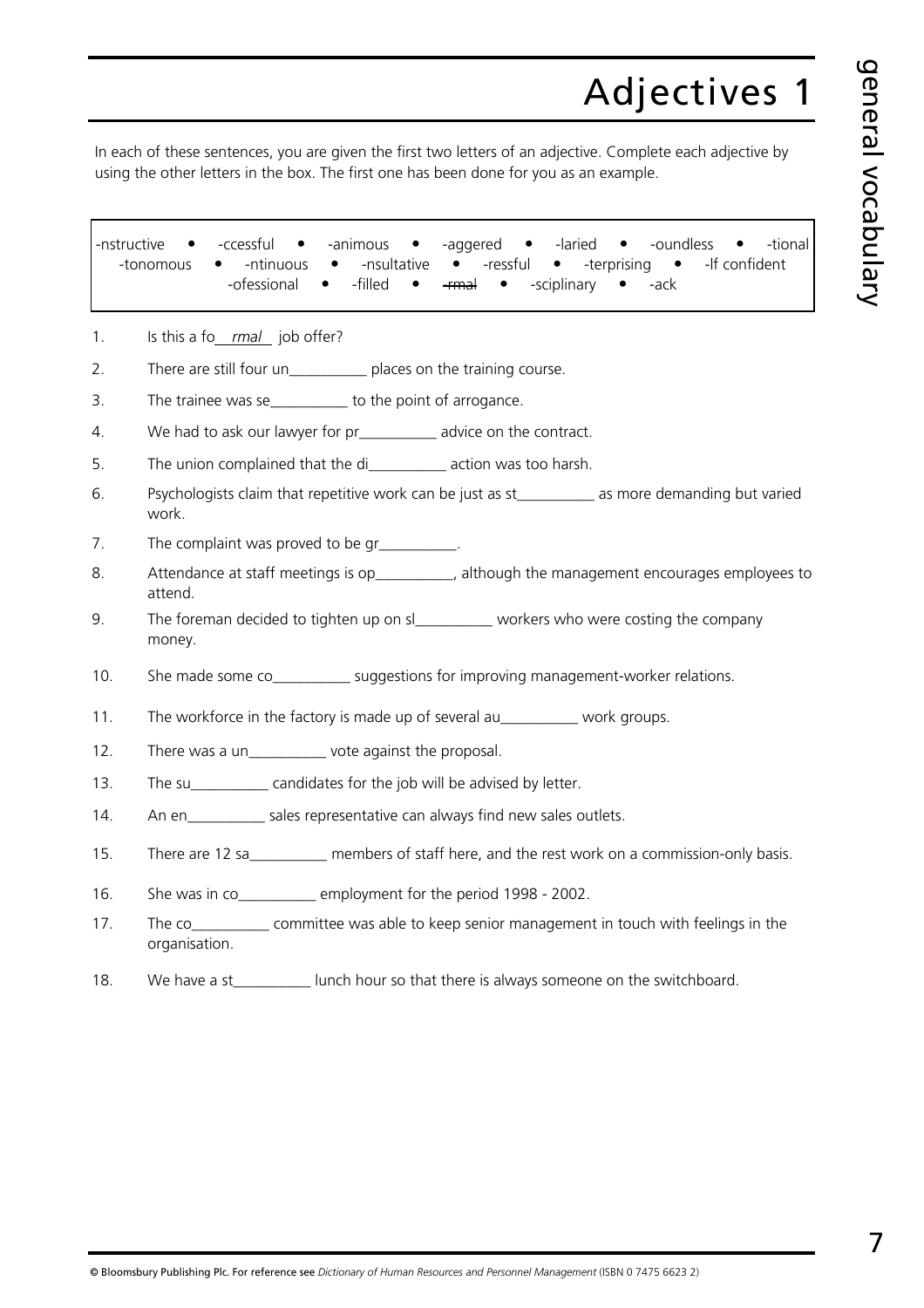$\Gamma$ 

### <span id="page-12-0"></span>Adjectives 2

Complete each of these sentences with an adjective from the box. There is a dictionary definition of the word you will need after each sentence.

|           | able-bodied<br>capable<br>$\bullet$ acting<br>$\bullet$ affiliated $\bullet$<br>aggrieved $\bullet$<br>casual<br>$\bullet$<br>eligible<br>impartial<br>$irregular \bullet$<br>discriminatory<br>minimal<br>• generous<br>$\bullet$<br>$\bullet$<br>$\bullet$<br>• voluntary<br>punctual • steady |
|-----------|--------------------------------------------------------------------------------------------------------------------------------------------------------------------------------------------------------------------------------------------------------------------------------------------------|
| 1.        | The arbitration board's decision is completely impartial (not biased or not prejudiced)                                                                                                                                                                                                          |
| 2.        | She is a very ________________ departmental manager. (efficient)                                                                                                                                                                                                                                 |
| 3.        | There is a _______________ demand for experienced computer programmers. (continuing in a regular<br>way)                                                                                                                                                                                         |
| 4.        | This procedure is highly _____________. (not correct, or not done in the correct way)                                                                                                                                                                                                            |
| 5.        | The appointment of only males to the six posts was clearly _____________. (referring to the<br>treatment of people in a different way because of race, age, sex, etc)                                                                                                                            |
| 6.        | Staff are only _______________ for paid leave when they have been here for more than three months.<br>(allowed, or can be chosen)                                                                                                                                                                |
| 7.        | During our busy summer period, we employ _____________ workers to deal with our extra orders.<br>(not permanent or regular)                                                                                                                                                                      |
| 8.        | ___________ workers should initially take any complaints to the Human Resources manager.<br>(upset and annoyed)                                                                                                                                                                                  |
| 9.        | The work is strenuous and only suitable for the young and __________. (with no physical handicap)                                                                                                                                                                                                |
| 10.       | He's a very _______________ employee who works extremely hard. (tending to arrive at a place at the<br>right time)                                                                                                                                                                               |
| 11.       | The head office exercises _______________ control over the branch offices. (the smallest possible)                                                                                                                                                                                               |
| 12.       | Smiths Ltd is one of our _______________ companies. (connected with or owned by another company)                                                                                                                                                                                                 |
| 13.       | We can use _______________ workers to help in fund raising for charity. (without being paid)                                                                                                                                                                                                     |
| 14.       | If you leave now, we can offer you a __________________ redundancy payment. (referring to an amount<br>that is larger than usual or expected)                                                                                                                                                    |
| 15.       | While Ms Henderson is on maternity leave, Mr Mullet will be ______________ manager. (working in<br>place of someone for a short time)                                                                                                                                                            |
| Also see: | Wordbuilding 1: Adjectives on page 9                                                                                                                                                                                                                                                             |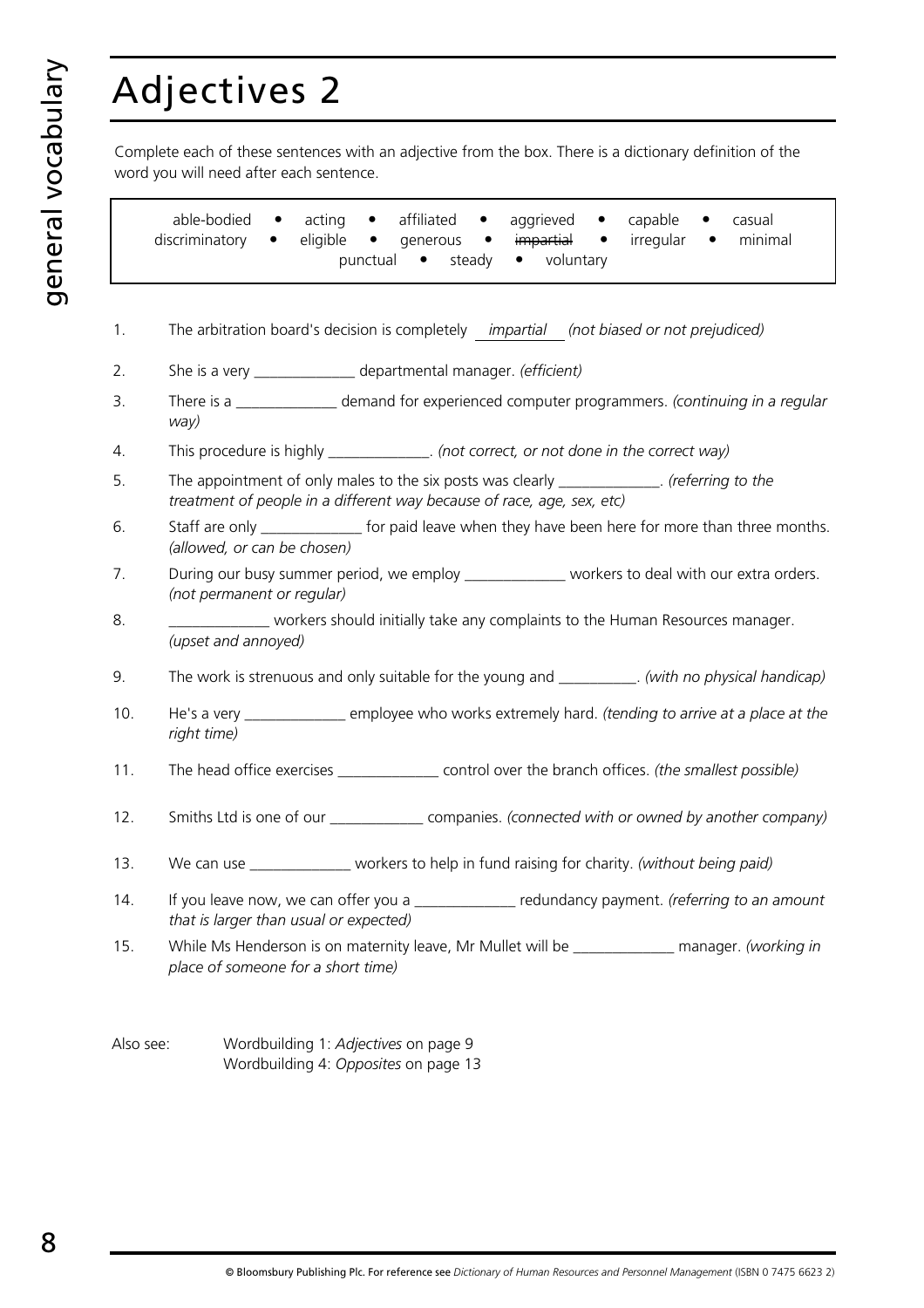### Wordbuilding 1: Adjectives

<span id="page-13-0"></span>Complete these sentences with an *adjective* formed from the verb in **bold**. Do this by adding a suffix (e.g. -*able*, -*ous*, -*ful*, etc) to the verb. In some cases, you will also need to remove letters, or add other letters. The first one has been done for you.

- 1. Production has been slow because of *continual* machine breakdowns on the shop floor. **continue** 2. To qualify for paid leave, you need to have been in \_\_\_\_\_\_\_\_\_\_\_ employment for at least three months without a break. **continue** 3. During my appraisal, my manager made some very \_\_\_\_\_\_\_\_\_\_ comments. **construct** 4. To do well in this line of work, you need to be \_\_\_\_\_\_\_\_\_\_ and \_\_\_\_\_\_\_\_\_\_. **create / compete** 5. The effect of the change in our discount structure is not \_\_\_\_\_\_\_\_\_\_. **quantify**
- 6. If you look at the company's poor performance last year, this year has been a success. **compare**
- 7. His main complaint is that he finds the work \_\_\_\_\_\_\_\_\_\_ and \_\_\_\_\_\_\_\_\_\_. **bore / repeat**
- 8. It's very important to be \_\_\_\_\_\_\_\_\_\_ in a job like this. **decide**
- 9. I wouldn't like to offer them a contract because I don't think they're very \_\_\_\_\_\_\_\_\_\_. **depend**
- 10. I'm afraid your work hasn't been very \_\_\_\_\_\_\_\_\_\_ this year. **satisfy**
- 11. He gets \_\_\_\_\_\_\_\_\_\_ treatment because he's the MD's son. **prefer**
- 12. The work she does is extremely \_\_\_\_\_\_\_\_\_\_. **admire**
- 13. The agency was \_\_\_\_\_\_\_\_\_\_, but refused to refund our fee. **apologise**
- 14. Because of excessive down time, it's \_\_\_\_\_\_\_\_\_\_ whether we'll achieve our production targets this month. **doubt**
- 15. We are \_\_\_\_\_\_\_\_\_\_ that the company will accept our offer. **hope**
- 16. Work-related injuries often occur because workers aren't \_\_\_\_\_\_\_\_\_\_ enough. **care**
- 17. There are a lot of \_\_\_\_\_\_\_\_\_\_ mistakes in this report. **care**
- 18. He's a very \_\_\_\_\_\_\_\_\_\_ person to work with. **agree**
- 19. Although she retired last year, she still plays an \_\_\_\_\_\_\_\_\_\_ role in the company. **act**
- 20. Each member of staff has to pass an \_\_\_\_\_\_\_\_\_\_ medical test. **oblige**
- 21. Heart attacks are one of the \_\_\_\_\_\_\_\_\_\_ hazards of directors. **occupy**
- 22. She doesn't work here full-time, but plays a \_\_\_\_\_\_\_\_\_ role in the running of the company. **consult**
- 23. This post offers an \_\_\_\_\_\_\_\_\_\_ salary and a large benefits package. **attract**
- 24. We had to readvertise the job because there were no \_\_\_\_\_\_\_\_\_\_ candidates. **suit**
- 25. The sales manager is completely \_\_\_\_\_\_\_\_\_\_. **rely**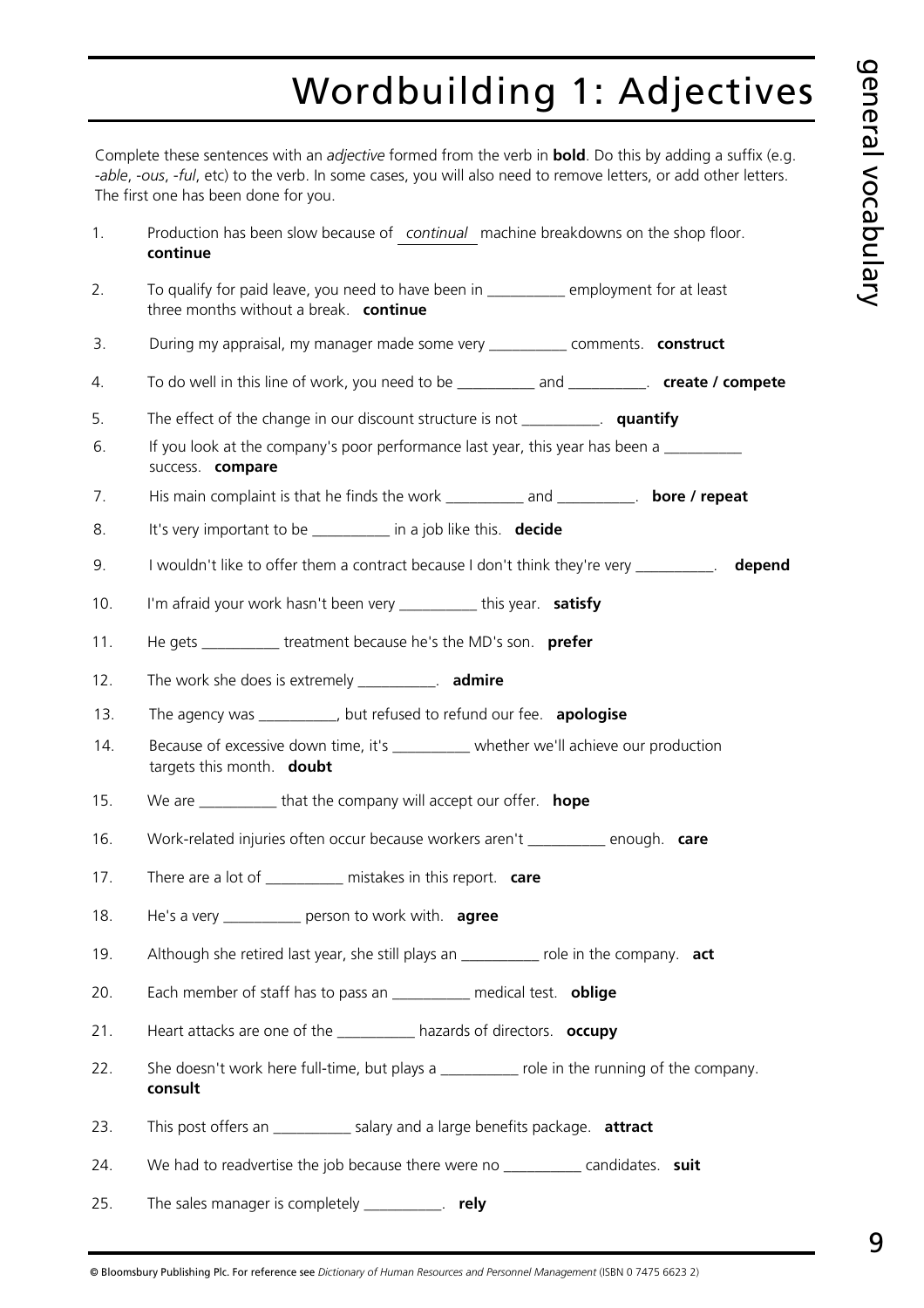### <span id="page-14-0"></span>Wordbuilding 2: Nouns 1

Look at the *verbs* in **bold** in the first sentence of each pair, and change them to nouns in the second sentence by changing the end of the word. There is an example at the beginning.

- 1. The company will **compensate** the worker for the burns he suffered in the accident. The worker will receive *compensation* for the burns he suffered in the accident.
- 2. The company tried to **motivate** its employees by promising bonus payments. The company tried to increase its employees \_\_\_\_\_\_\_\_\_\_ by promising bonus payments.
- 3. How are the jobs in this organization **classified**? What are the job \_\_\_\_\_\_\_\_\_\_\_ in this organization?
- 4. They **argued** about the price. They had an \_\_\_\_\_\_\_\_\_\_\_ about the price.
- 5. My secretary leaves us next week, so we will need someone to **replace** her. My secretary leaves us next week, so will need to find a \_\_\_\_\_\_\_\_\_\_\_ for her.
- 6. The personnel director has to **sign** the contract of employment. The personnel director's \_\_\_\_\_\_\_\_\_\_ has to go on the contract of employment.
- 7. We have **agreed** the terms of the contract. We have come to an \_\_\_\_\_\_\_\_\_\_\_\_ on the terms of the contract.
- 8. He told us that he had been **promoted** from salesman to sales manager. He told us about his \_\_\_\_\_\_\_\_\_\_\_ from salesman to sales manager.
- 9. You should **apply** for the post as soon as possible. You should get your \_\_\_\_\_\_\_\_\_\_\_ for the job in as soon as possible.
- 10. No one has **authorised** him to act on our behalf. No one has given him to act on our behalf.
- 11. Everyone congratulated him when he was **appointed** to the post of manager. Everyone congratulated him on his \_\_\_\_\_\_\_\_\_\_ to the post of manager.
- 12. Mr Smith was **succeeded** as chairman by Mrs Jones. Mr Smith's as chairman was Mrs Jones.
- 13. Last year she **qualified** as an accountant. Last year she received her accountancy \_\_\_\_\_\_\_\_\_\_.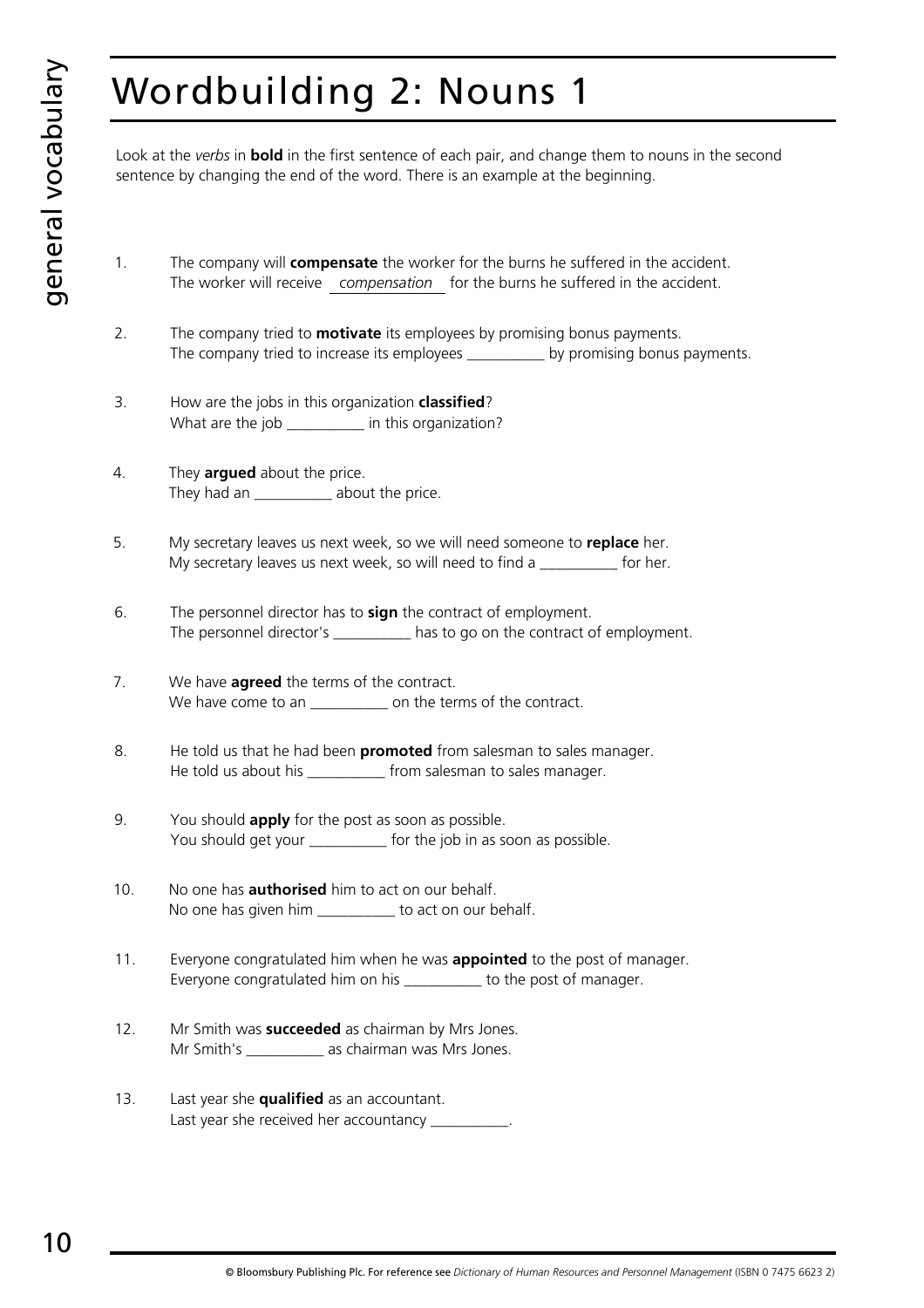- 14. This document **permits** you to export twenty-five computer systems. The document gives you \_\_\_\_\_\_\_\_\_\_ to export twenty-five computer systems.
- 15. The supervisor keeps a record of whether or not staff **attend** meetings. The supervisor keeps a record of staff \_\_\_\_\_\_\_\_\_\_ at meetings.
- 16. Does the contract we have produced **satisfy** the client? Does the contract we have produced meet with the client's \_\_\_\_\_\_\_\_\_\_?
- 17. The negotiations **failed** because neither side would compromise. The \_\_\_\_\_\_\_\_\_\_ of the negotiations was due to neither side reaching a compromise.
- 18. They are **negotiating** his new contract. His new contract is under \_\_\_\_\_\_\_\_\_\_.
- 19. We haven't received his letter **accepting** the job we offered him. We haven't received his letter of \_\_\_\_\_\_\_\_\_\_\_ for the job we offered him.
- 20. She asked the union to **intervene** on her behalf. She asked for the union's on her behalf.
- 21. The employees have claimed that they were **dismissed** unfairly. The employees claim unfair
- 22. The factory **consumes** a lot of water. The factory is a heavy \_\_\_\_\_\_\_\_\_\_\_\_ of water.
- 23. We **contend** that the decision of the tribunal is wrong. It is our \_\_\_\_\_\_\_\_\_\_\_ that the decision of the tribunal is wrong.
- 24. All companies should **insure** against loss of earnings. All companies should have \_\_\_\_\_\_\_\_\_\_\_ against loss of earnings.
- 25. Unless your work **improves**, we will have to review you position in the company. Unless we see an \_\_\_\_\_\_\_\_\_\_ in your work, we will have to review your position in the company.
- 26. By offering higher salaries, we might **entice** workers from other companies to join us. Offering higher salaries might be an \_\_\_\_\_\_\_\_\_\_\_ for workers from other companies to join us.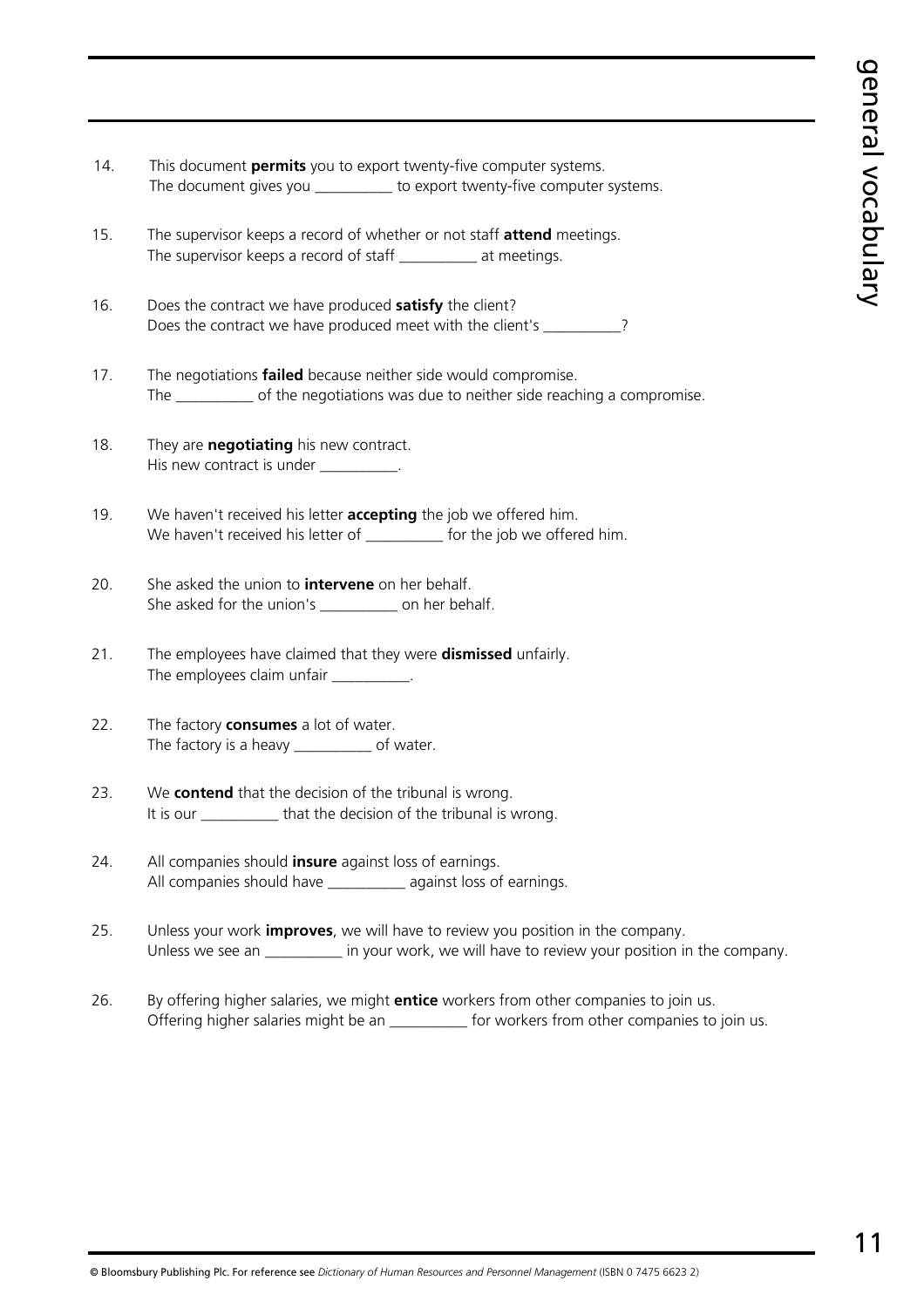### <span id="page-16-0"></span>Wordbuilding 3: Nouns 2

Look at the *adjectives* in **bold** in the first sentence of each pair, and decide if the word in bold in the second sentence is the correct *noun* form of that adjective. If it is wrong, change it so that it is correct. The first one has been done as an example.

1. I am **responsible** for the welfare of the workers in my department. I have overall **responsibleness** for the welfare of the workers in my department.

*Wrong. The correct word is* **responsibility**

- 2. The managing director is totally **confident** that the turnover will increase rapidly. The managing director has total **confidentiality** in the turnover increasing rapidly.
- 3. The chairman questioned whether she was **eligible** to stand for re-election. The chairman questioned her **eligibility** to stand for re-election.
- 4. They remarked that the sales director was **incompetent**. They remarked on the **incompetential** of the sales director.
- 5. The company's pricing policy is not **flexible**. There is no **flexibleness** in the company's pricing policy.
- 6. As a non-profit making organisation, we are **exempt** from paying taxes. As a non-profit making organisation, we can claim tax **exemptiality**.
- 7. Being physically **disabled** is not considered a disadvantage in this company. Physical **disablence** is not considered a disadvantage in this company.
- 8. The report criticized the sales staff as being **inefficient**. The report criticized the **inefficiency** of the sales staff.
- 9. In what way is a junior manager **different** from a managerial assistant? What's the **differention** between a junior manager and a managerial assistant?
- 10. Could you call us as soon as it is **convenient** for you? Could you call us at your earliest **convenientity**.
- 11. The manager wasn't **sympathetic** to her staff who complained of being overworked. The manager had no **sympatheticness** for her staff who complained of being overworked.
- 12. Everybody said how **accurate** the plans were. Everyone commented on the **accuration** of the plans.
- 13. She's a very **capable** manager. She has very good managerial **capablence**.
- 14. This test will help us to assess how **intelligent** the candidates are. This test will help us to assess the candidates' **intelligentness**.
- 15. The aim of the advertising campaign is to keep customers **loyal**. The aim of the advertising campaign is to keep customer **loyalty**.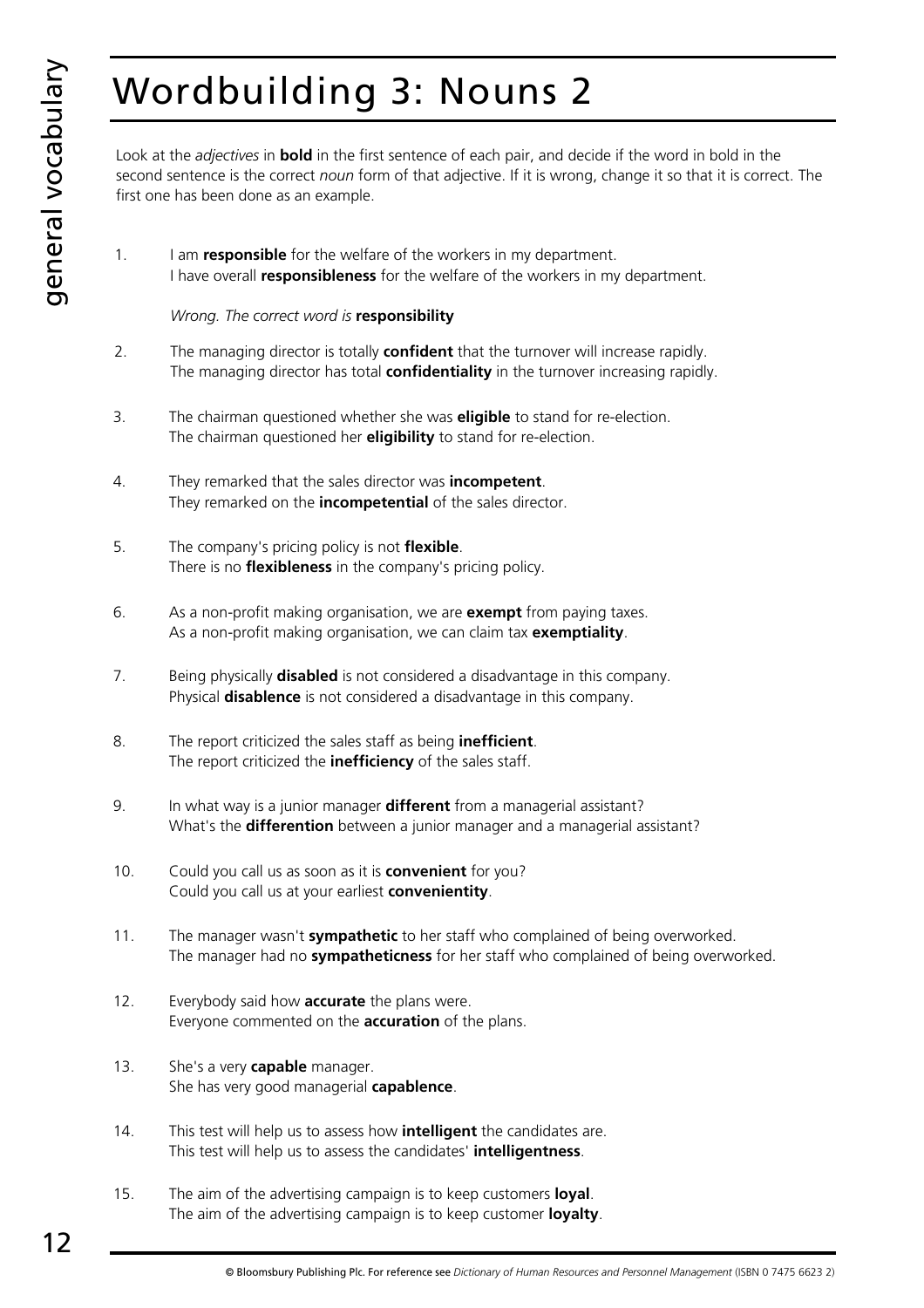### Wordbuilding 4: Opposites

<span id="page-17-0"></span>Change the *adjectives* in **bold** to their opposite form using a prefix. The first one has been done as an example.

The prefixes you will need are: *dis- il- im- in- ir- un-*.

- 1. **Direct** taxes are taxes that are not paid direct to the government. = *Indirect*
- 2. The manager's treatment of the clerk was **fair** and completely **justified**.
- 3. **Efficient** workers waste raw materials and fail to complete tasks on schedule.
- 4. Her views and those of the department manager were **compatible**.
- 5. The company was criticized for operating with **adequate** cover.
- 6. This procedure is highly **regular**, and you mustn't do it again.
- 7. The job offer was **conditional**, and he accepted it immediately.
- 8. She seems to be **capable** of arriving on time.
- 9. The strike was **official**, and according to management it was also **legal**.
- 10. He is too **decisive** to be a good manager.
- 11. The debt is **recoverable**, so we have decided to write it off.
- 12. You are **eligible** for paid sick leave until you have worked here for three months.
- 13. I'm afraid we're rather **satisfied** with your work.
- 14. The negotiating team was quite **experienced** in dealing with management negotiators.
- 15. '**Effective** time' is the time spent by a worker which does not contribute to production.
- 16. The terms of the contract are quite **acceptable**.
- 17. The sales manager is **competent** and we should consider looking for someone new.
- 18. The company was declared **solvent** when it could no longer pay its debts.
- 19. The company has several **tangible** fixed assets, including copyrights and trademarks.
- 20. You are **authorised** to make major decisions without first consulting the directors.
- 21. Getting skilled staff is becoming **possible**.
- 22. Under the terms of your contract, you can be dismissed for **reasonable** behaviour.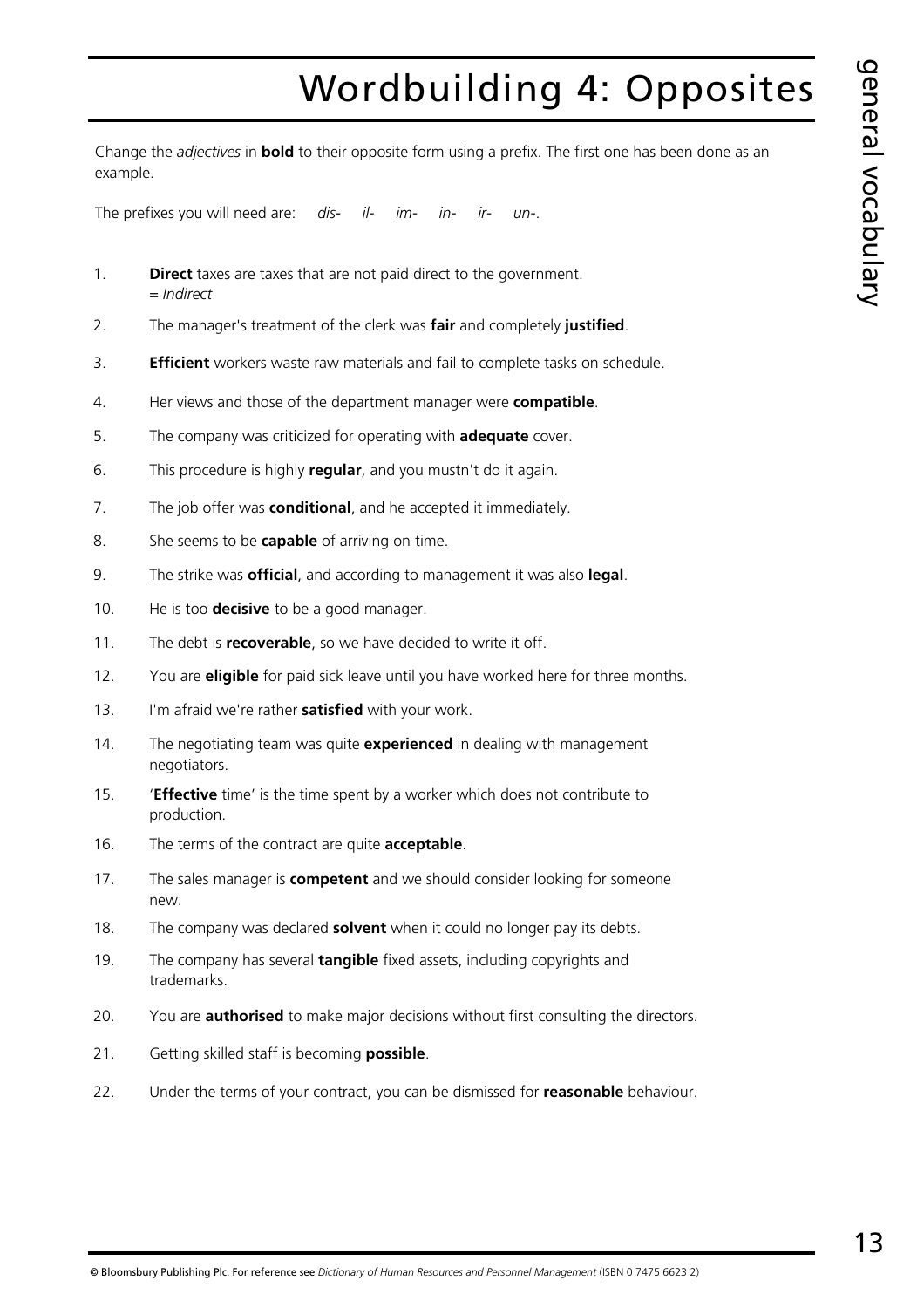### <span id="page-18-0"></span>Prepositions

The sentences in this exercise contain mistakes. The mistakes are all in the prepositions and there are three types:

- 1. A missing preposition
	- *Example: I spoke him about this last week = I spoke to him about this last week.*
- 2. A wrong preposition *Example: We're meeting again in Tuesday = We're meeting again on Tuesday.* 3. An unnecessary preposition

*Example: I'll telephone to you tomorrow = I'll telephone <i>to* you tomorrow.

Find the mistakes and correct them.

- 1. Six of the management trainees have been sponsored their companies.
- 2. The chairman is abroad in business.
- 3. Several members of staff were made redundant under the recession.
- 4. His background is the electronics industry.
- 5. The company will meet to your expenses.
- 6. She wrote a letter of complaint the manager.
- 7. The company enticed staff from other companies through offering them higher salaries.
- 8. Although they threatened dismiss him, his performance at work didn't improve.
- 9. Membership is by the discretion of the committee.
- 10. I have been granted with compassionate leave to visit a sick relative.
- 11. The new assistant manager has a degree on Business Studies.
- 12. Some of our staff work up to ten hours for every day.
- 13. She is away with maternity leave.
- 14. We still have to overcome on several obstacles in our negotiations with the union.
- 15. My salary is equivalent that of far less experienced employees in other organisations.
- 16. Employees have noticed on an improvement in the working environment.
- 17. He is under full-time employment.
- 18. There are no grounds of dismissal.
- 19. Insider trading is not only immoral, but it is also the law.
- 20. We're meeting the sales reps in London the day before tomorrow.
- 21. On the terms of your contract, you can't work for another company.
- 22. We rely our suppliers to make sure deliveries are made on time.
- 23. I would like to know who is responsible about causing all these problems.
- 24. If you can't work pressure, you will probably find the work very difficult.
- 25. After three years at university, she took out a job in a small printing firm.
- 26. I look forward hearing from you soon.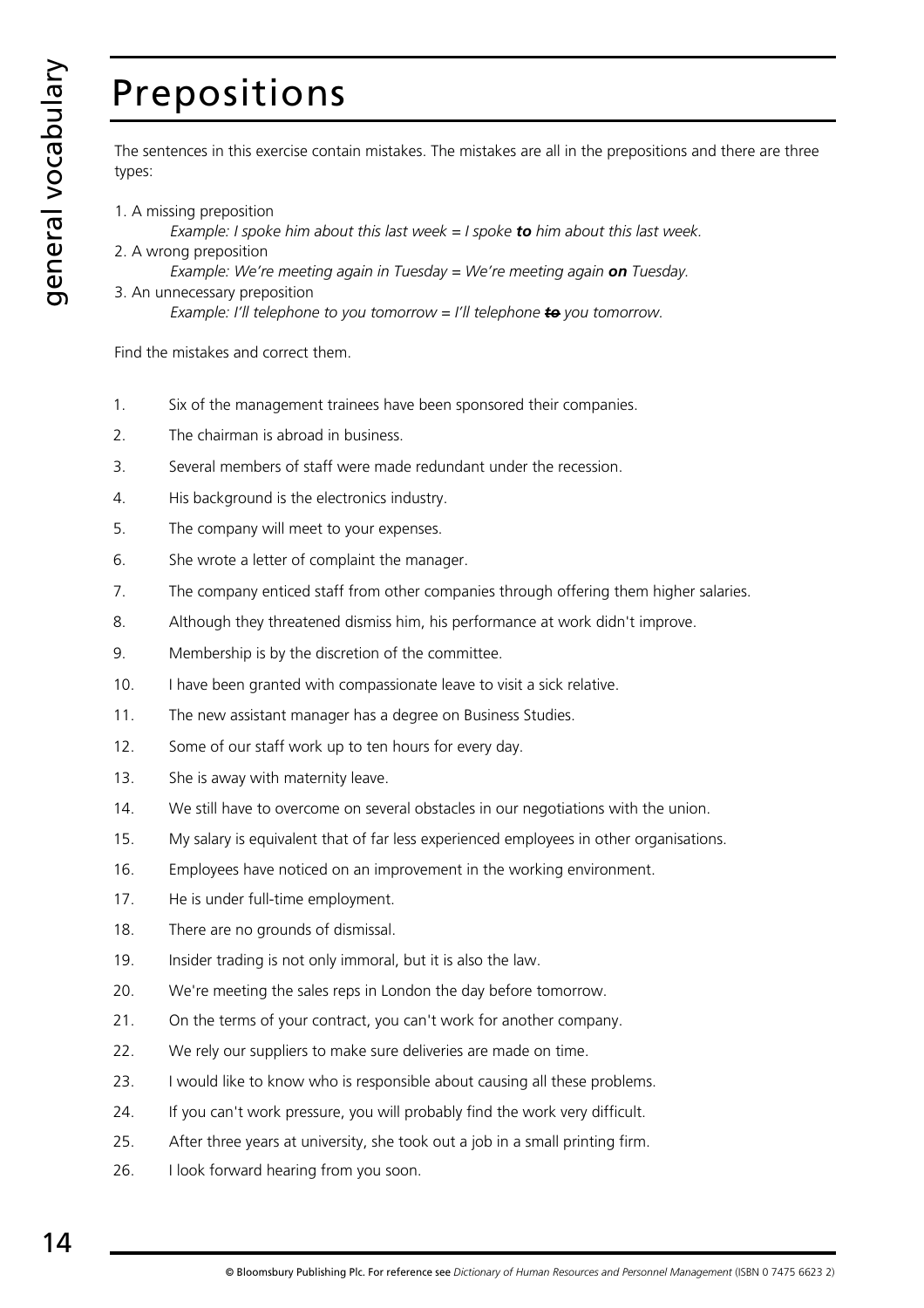### Working words

<span id="page-19-0"></span>This exercise lets you review some of the more common uses of 'grammar'-type words (prepositions, conjunctions, pronouns, prepositions, etc) in context. Use one word to complete each gap in the sentences. In some cases, more than one answer may be possible. There is an example at the beginning.

- 1. I enjoy working *with* people who come \_\_\_\_\_\_\_\_ a wide range of backgrounds. \_\_\_\_\_\_\_\_ is the reason why I'm so keen \_\_\_\_\_\_\_ working in Human Resources.
- 2. 'Hands On', \_\_\_\_\_\_\_\_ is in the city centre, is \_\_\_\_\_\_\_\_ of the biggest employment agencies in country.
- 3. A few years \_\_\_\_\_\_\_\_, people \_\_\_\_\_\_\_\_ to have the same career for life. \_\_\_\_\_\_\_\_ days, they can reasonably expect \_\_\_\_\_\_\_\_ change careers two \_\_\_\_\_\_\_ three times.
- 4. In spite \_\_\_\_\_\_\_\_ being rather lazy, he always \_\_\_\_\_\_\_ to get good results.
- 5. He spent \_\_\_\_\_\_\_\_ second year of his contract working in the Melbourne office, \_\_\_\_\_\_\_ he helped to double the sales figures.
- 6. \_\_\_\_\_\_\_\_ 2001 and 2005, the accession rate in this company increased \_\_\_\_\_\_\_\_ about 20% each year.
- 7. One two of our employees commute from London, but of them live the office.
- 8. I'm afraid \_\_\_\_\_\_\_\_ say he has absolutely \_\_\_\_\_\_\_\_ chance \_\_\_\_\_\_\_\_ getting the job.
- 9. Staff are \_\_\_\_\_\_\_\_ allowed to leave early, \_\_\_\_\_\_\_\_ if they promise to work overtime \_\_\_\_\_\_\_\_ the weekend.
- 10. Please come \_\_\_\_\_\_\_\_ time to the meeting, and \_\_\_\_\_\_\_\_ prepared to stay late.
- 11. \_\_\_\_\_\_\_\_\_\_\_\_ you do really well in your attainment test, you \_\_\_\_\_\_\_\_\_ be asked to attend \_\_\_\_\_\_\_\_\_ retraining course.
- 12. We discussed holding the interviews \_\_\_\_\_\_\_\_\_ our Bristol branch, but \_\_\_\_\_\_\_\_ how many people apply for the position, we decided to use our bigger offices Birmingham.
- 13. In most respects he was a typical employee, but \_\_\_\_\_\_\_\_ made him different \_\_\_\_\_\_\_\_ everybody else in the company \_\_\_\_\_\_\_\_ his enthusiasm for working at weekends.
- 14. \_\_\_\_\_\_\_\_\_\_\_\_ least 60 people turned up for the presentation, which was far \_\_\_\_\_\_\_\_\_ than the organisers expected, and \_\_\_\_\_\_\_\_ there were only 20 chairs, most of us \_\_\_\_\_\_\_\_ to stand.
- 15. Managers are \_\_\_\_\_\_\_\_ capable of making mistakes as \_\_\_\_\_\_\_\_ else.
- 16. Pauline Halmsworth, a production manager \_\_\_\_\_\_\_\_ works in our Chicago department, has \_\_\_\_\_\_\_ received an 'Employee of the Year' award.
- 17. He approached the training course \_\_\_\_\_\_\_ enthusiasm, and \_\_\_\_\_\_\_ excellent progress as a result.
- 18. She worked for the company \_\_\_\_\_\_\_\_ the age of 26 \_\_\_\_\_\_\_ she retired, and during \_\_\_\_\_\_\_ time she only took one or two days \_\_\_\_\_\_\_\_ sick.
- 19. Her sudden change of heart took everyone \_\_\_\_\_\_\_\_ surprise, since previously she \_\_\_\_\_\_\_\_ been very interested in the project.
- 20. Reduction \_\_\_\_\_\_\_ demand has led \_\_\_\_\_\_\_\_ the cancellation \_\_\_\_\_\_\_\_ several new projects \_\_\_\_\_\_\_\_ we had hoped to implement.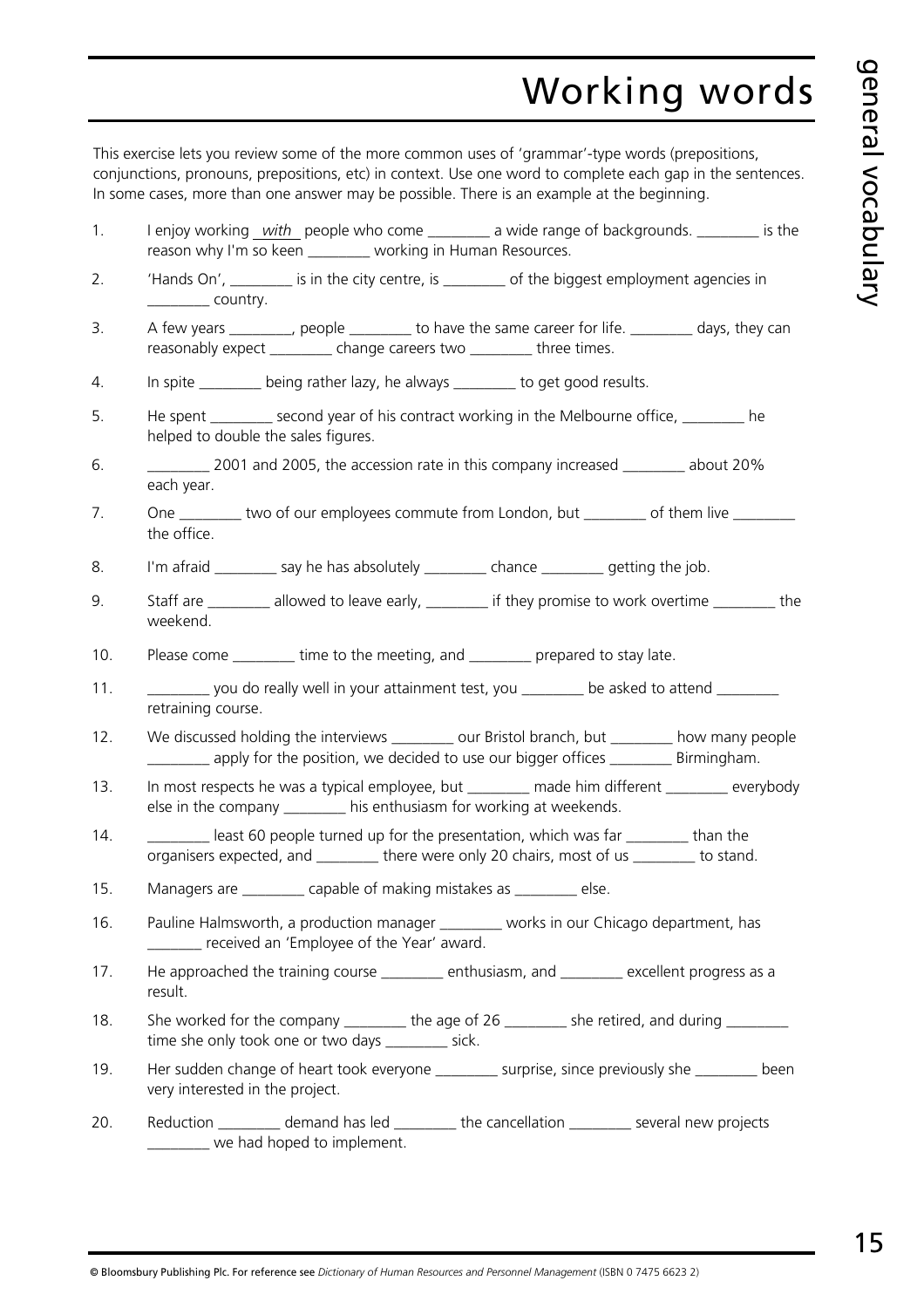### <span id="page-20-0"></span>Formal words 1

In a business / office environment, we often use 'formal' words, especially in our written English (letters, reports, etc). For example, instead of '*asked for advice*', we might use '*consulted*'.

We **asked** our accountant **for advice** about our tax.

*becomes*:

We **consulted** our accountant about our tax.

These 'formal' words are often verbs.

Change the 'neutral' verbs and expressions in **bold** in these sentences to more 'formal' words using the verbs / expressions in the box. Each sentence requires only *one* word or expression. In most cases, you will need to change the form of the verb.

|  | address • adjourn • adjust • administer • admonish • advise                                             |       |
|--|---------------------------------------------------------------------------------------------------------|-------|
|  | amalgamate • analyse • annul • appeal to • appoint • apportion                                          |       |
|  | assess at $\bullet$ assign $\bullet$ assist $\bullet$ assure $\bullet$ attend $\bullet$ audit $\bullet$ | avert |
|  | await • award                                                                                           |       |

- 1. We need to **examine in detail** the market potential of these new products.
- 2. The value of the business was **calculated to be** £5 million.
- 3. The management increased their offer in the hope of **stopping** the strike **happening**.
- 4. It will be the HR manager's job to **organise** the induction programme.
- 5. He was **given** the job of checking the sales figures.
- 6. The contract was **cancelled** by the court.
- 7. Our accountants have been asked to **examine** the accounts for the last quarter.
- 8. When he was dismissed, he **asked** his union **for support**.
- 9. The chairman **spoke to** the sales team.
- 10. At the meeting it was decided to **give** middle management a salary increase.
- 11. The workers were **given a warning** by the manager for careless work.
- 12. We are **waiting for** the decision of the planning department.
- 13. Prices will be **changed** according to the current rate of inflation.
- 14. The chairman **stopped** the meeting until 3 o'clock.
- 15. We have **chosen** a new distribution manager.
- 16. Production costs are **shared** according to projected revenue.
- 17. The chairman has asked all managers to **come to** the meeting.
- 18. We have been **told** that the shipment will arrive next week.
- 19. Can you **help** me with these income tax returns?
- 20 The different unions have **joined together to make one main union**.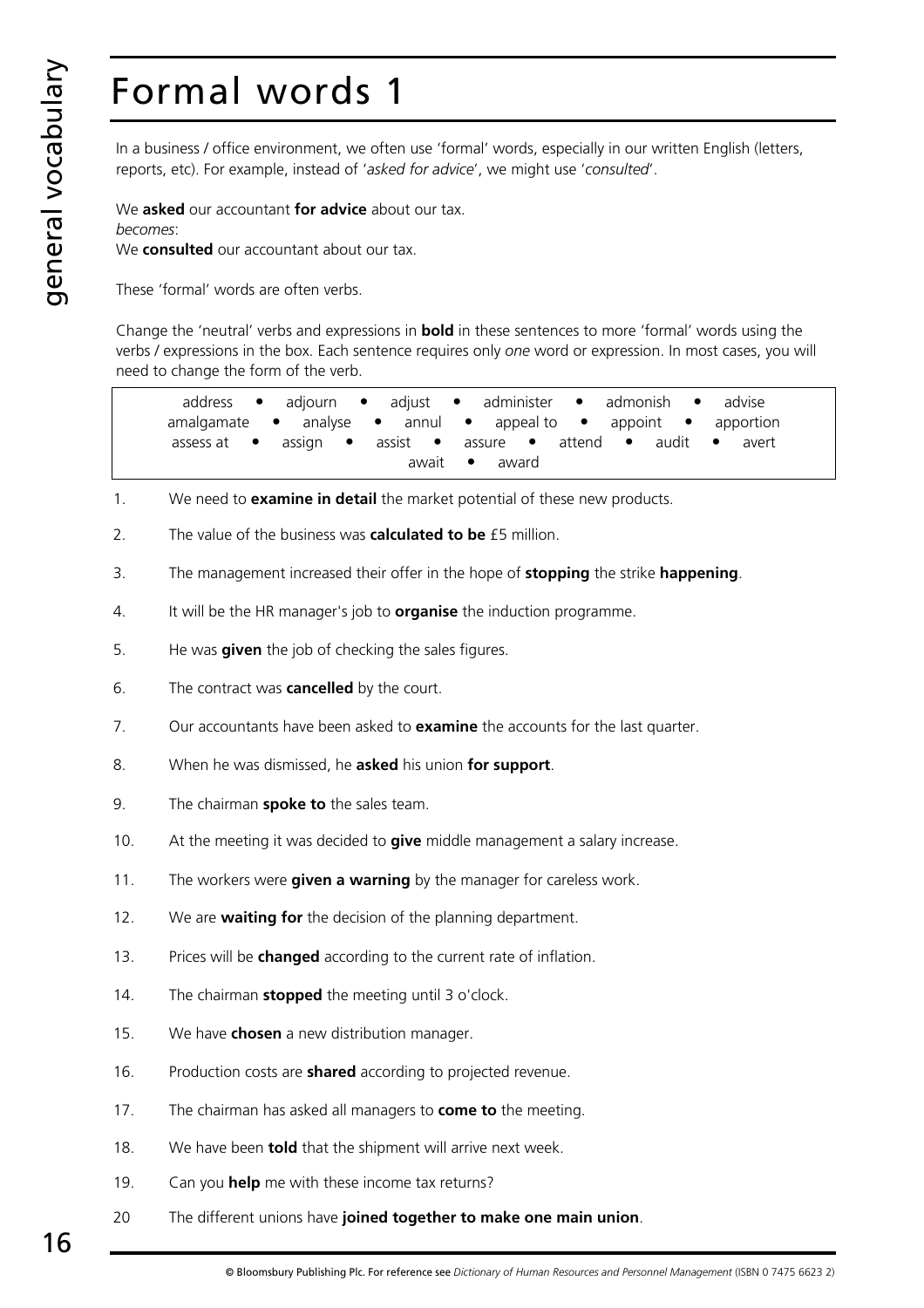### Formal words 2

<span id="page-21-0"></span>The words and expressions in **bold** in the first of each pair of sentences can be replaced by a more 'formal' verb in the second sentence. These verbs can be found in the box below, but in most cases you will need to change their form.

Write your answers in the crossword grid on the next page.

|  | brief • consent • consult • dismiss • elect • engage • enter      |                                             |  |  |  |  |  |
|--|-------------------------------------------------------------------|---------------------------------------------|--|--|--|--|--|
|  | index • inquire • license • notify • outline • present • redeploy |                                             |  |  |  |  |  |
|  | reinstate • retain • sequester • settle • specify • tender        |                                             |  |  |  |  |  |
|  |                                                                   | undertake $\bullet$ upgrade $\bullet$ waive |  |  |  |  |  |

#### **Across ()**

- 2. The management agreed to measures to **keep** experienced staff **in the company**. The management agreed to measures to \_\_\_\_\_ experienced staff.
- 6. The sales people were **told** about the new product in detail. The sales people were \_\_\_\_\_ about the new product.
- 7. The management **agreed** to the union's proposals. The management \_\_\_\_\_\_ to the union's proposals.
- 8. The union has had its funds **taken away by order of the courts**. The union has had its funds  $\frac{1}{2}$ .
- 12. The insurance company refused to **pay** his claim for storm damage. The insurance company refused to \_\_\_\_\_ his claim for storm damage.
- 15. The chairman **gave a general description of** the company's plans for the coming year. The chairman \_\_\_\_\_ the company's plans for the coming year.
- 17. The union demanded that the sacked workers should be **allowed to return to the jobs from which they were dismissed**. The union demanded that the sacked workers should be \_\_\_\_\_.
- 18. After a lot of thought, he decided to **hand in** his resignation. After a lot of thought, he decided to his resignation.
- 19. The court **refused to accept** his claim for compensation. The court his claim for compensation.
- 20. If we increase production, we will need to **take on** more staff. If we increase production, we will need to more staff.
- 21. Her job has been **increased in importance** to senior manager level. Her job has been to senior manager level.

#### **Down (** $\blacklozenge$ **)**

- 1. He has **given up** his right to early retirement. He has \_\_\_\_\_\_ his right to early retirement.
- 3. The management were **formally told** of the union's decision. The management were \_\_\_\_\_ of the union's decision.
- 4. The HR director will **talk about** the new staff structure to the Board. The HR director will \_\_\_\_\_ the new staff structure to the Board.
- 5. The union has **agreed** not to call a strike without further negotiation. The union has \_\_\_\_\_ not to call a strike without further negotiation.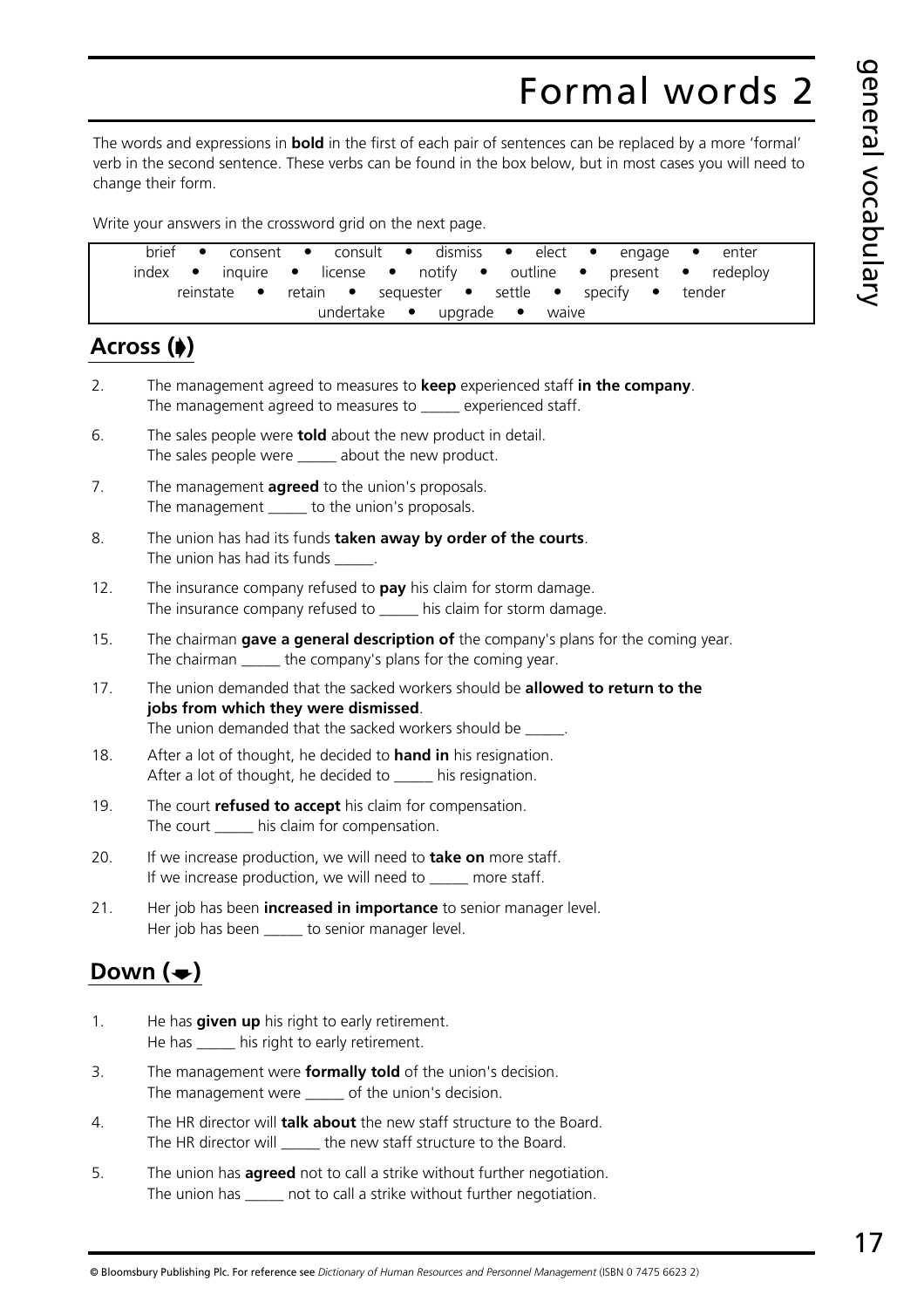

- 8. Candidates are asked to **state clearly** which of the posts they are applying for. Candidates are asked to \_\_\_\_\_ which of the posts they are applying for.
- 9. He **chose** to take early retirement. He \_\_\_\_\_\_ to take early retirement.
- 10. We closed the design department and **moved** the workforce **to another department.** We closed the design department and \_\_\_\_\_ the workforce.
- 11. Salaries are **linked** to the cost of living. Salaries are \_\_\_\_\_\_ to the cost of living.
- 13. We are **trying to find out about** the background of the new supplier. We are \_\_\_\_\_ into the background of the new supplier.
- 14. The company has been **given formal permission** to sell spare parts. The company has been \_\_\_\_\_ to sell spare parts.
- 16. If you want to see the HR manager, **write** your name in the appointments book. If you want to see the HR manager, \_\_\_\_\_ your name in the appointments book.

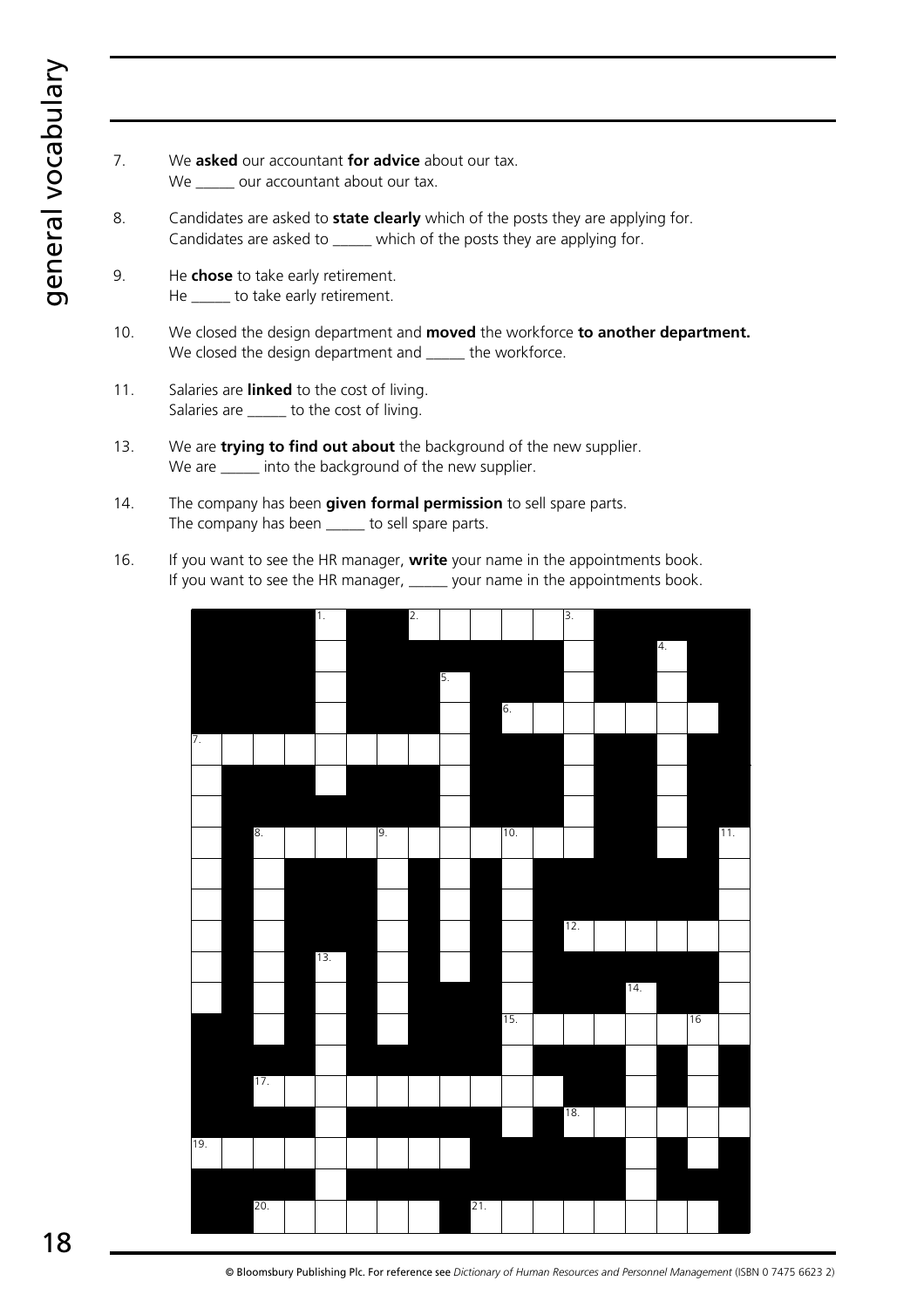### Word association 1

<span id="page-23-0"></span>The four words in *italics* in each of these sentences can be linked by one other word. All these words have human resources connections. What are they? Write your answers in the grid at the bottom of the page (the first and last letters of each word have been done for you). If you do this correctly, you will reveal something in the shaded vertical strip that all candidates should have or prepare when they apply for a job.

- 1. This word can come before *accounting*, *analysis* and *factor*, and after *marginal*.
- 2. This word can come before *age*, *pay*, *wage* and *salary*.
- 3. This word can come before *review* and *structure*, and after *annual* and *basic.*
- 4. This word can come before *call* and *notice*, and after *unofficial* and *wildcat*.
- 5. This word can come before *transfer* and *work*, and after *evening* and *day*.
- 6. This word can come before *cover*, *examination*, *insurance* and *report*.
- 7. This word can come before *force* and *dispute*, and after *skilled* and *manual*.
- 8. This word can come before *agency* and *law*, and after *full-time* and *temporary*.
- 9. This word can come before *policy* and *cover*, and after *national* and *medical*.
- 10. This word can come before *tax* and *support*, and after *earned* and *net*.
- 11. This word can come before *enterprise*, *ownership*, *secretary* and *sector*.
- 12. This word can come before *scheme* and *contributions*, and after *occupational* and *portable*.
- 13. This word can come before *agency* and *appointment*, and after *senior* and *skeleton*.
- 14. This word can come before *work* and *law*, and after *fixed-term* and *under*.
- 15. This word can come before *allowance*, *assistant*, *contract* and *development*.

| л                       |   |           |             |            | $\mathsf{C}$ |              |   | $\overline{\phantom{0}}$ |   |  |
|-------------------------|---|-----------|-------------|------------|--------------|--------------|---|--------------------------|---|--|
| $\overline{\mathbf{2}}$ | M |           |             |            |              | M            |   |                          |   |  |
| 3                       |   | S         |             |            |              | $\checkmark$ |   |                          |   |  |
| 4                       |   |           |             | $\epsilon$ |              |              |   | Е                        |   |  |
| 5                       |   |           |             | $\epsilon$ |              |              | ⇁ |                          |   |  |
| $\overline{6}$          |   | ${\sf M}$ |             |            |              |              |   |                          |   |  |
| ⇁                       |   |           |             |            |              | $\mathsf{R}$ |   |                          |   |  |
| 8                       |   |           | $\mathsf E$ |            |              |              |   |                          |   |  |
| 9                       |   |           |             |            |              |              |   |                          | E |  |
| $\overline{10}$         |   |           |             |            |              | F            |   |                          |   |  |

| . . |  |  |  |  |  |  |
|-----|--|--|--|--|--|--|
|     |  |  |  |  |  |  |
| 12  |  |  |  |  |  |  |
|     |  |  |  |  |  |  |
|     |  |  |  |  |  |  |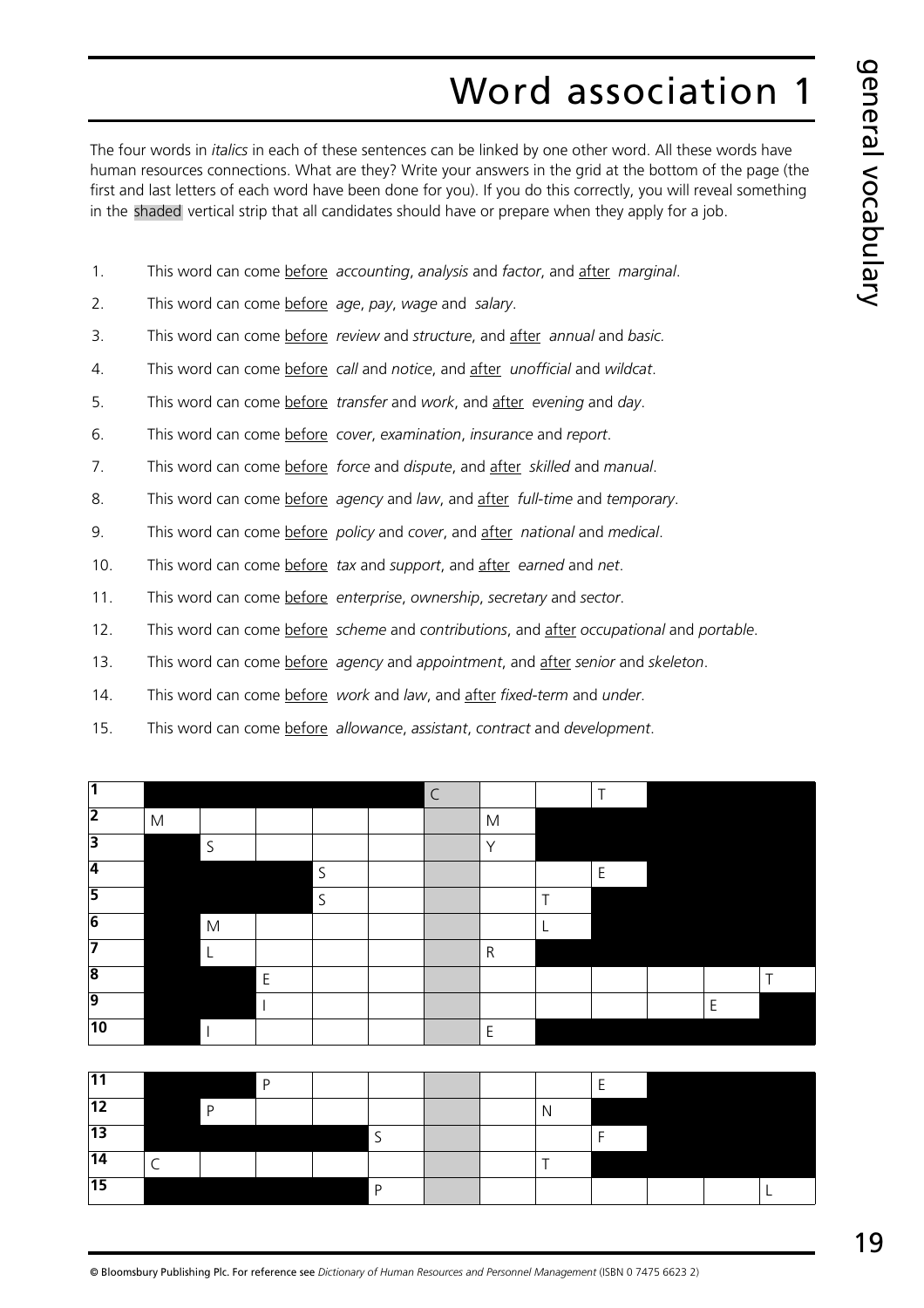### <span id="page-24-0"></span>Word association 2

Link the verbs in sentences 1 - 15 with a noun from the box to make word 'partnerships'. The first one has been done as an example.

|     | instructions<br>an appointment<br>a complaint<br>a contract<br>accounts<br>$\bullet$<br>$\bullet$<br>$\bullet$<br>qualifications<br>redundancy<br>resignation<br>a job<br>a pension<br>$\bullet$<br>a post<br>$\bullet$<br>٠<br>$\bullet$<br>rules<br>a salary<br>work<br>a tax<br>٠<br>$\bullet$ |
|-----|---------------------------------------------------------------------------------------------------------------------------------------------------------------------------------------------------------------------------------------------------------------------------------------------------|
| 1.  | You can start, be in or out of, look for, offer or return to work.                                                                                                                                                                                                                                |
| 2.  | You can follow, carry out, give, issue or receive __________.                                                                                                                                                                                                                                     |
| 3.  | You can acquire, gain, hold, lack or need __________.                                                                                                                                                                                                                                             |
| 4.  | You can announce, avoid, face, receive or take __________.                                                                                                                                                                                                                                        |
| 5.  | You can draw, earn, offer, pay, raise, review or reduce _________.                                                                                                                                                                                                                                |
| 6.  | You can offer, negotiate, sign, break, terminate or renew __________.                                                                                                                                                                                                                             |
| 7.  | You can apply for, offer, create, accept, leave or turn down __________.                                                                                                                                                                                                                          |
| 8.  | You can make, arrange, schedule, confirm, keep or cancel __________.                                                                                                                                                                                                                              |
| 9.  | You can levy, impose, lift, deduct, raise or introduce __________.                                                                                                                                                                                                                                |
| 10. | You can pay, settle, keep or falsify __________.                                                                                                                                                                                                                                                  |
| 11. | You can announce, tender, demand, hand in, offer or accept __________.                                                                                                                                                                                                                            |
| 12. | You can collect, pay into, draw, take out, qualify for or invest in _________.                                                                                                                                                                                                                    |
| 13. | You can make, resolve, respond to, uphold, deal with, investigate or be cause for _________.                                                                                                                                                                                                      |
| 14. | You can break, enforce, obey, disobey, violate, bend, relax or comply with _________.                                                                                                                                                                                                             |
| 15. | You can apply for, offer, take up, hold, fill, be appointed to or accept                                                                                                                                                                                                                          |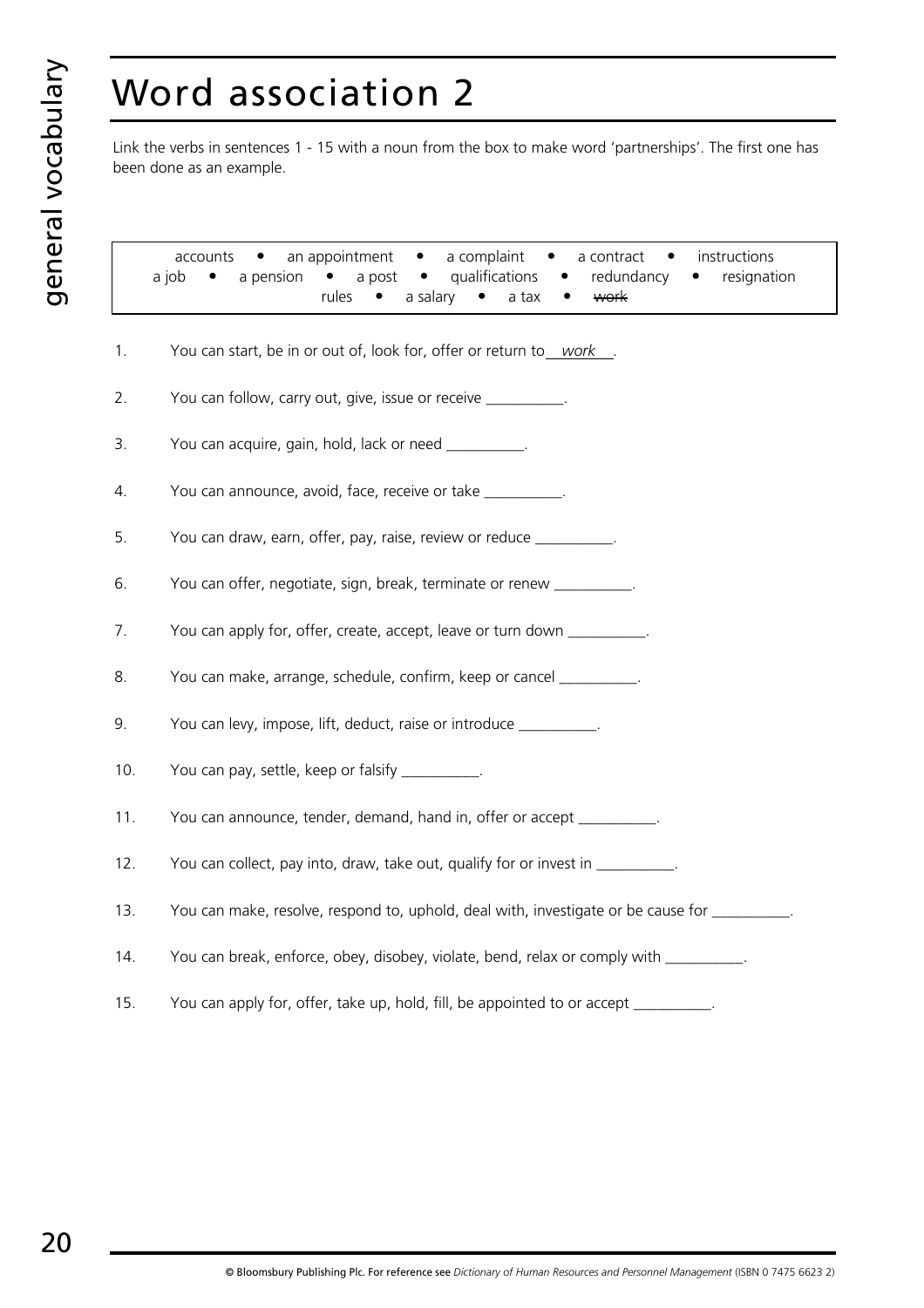### Word association 3

#### <span id="page-25-0"></span>Part 1:

Identify the 13 words in this box by reading from left to right  $(\bullet)$  and from right to left  $(\bullet)$ , following the directions of the arrows. The first one has been done for you as an example.

|  |  |  |  |  |  |  |  |  |  | $ \Rightarrow$ computers taff taxmana $\Im$                                           |
|--|--|--|--|--|--|--|--|--|--|---------------------------------------------------------------------------------------|
|  |  |  |  |  |  |  |  |  |  | $ \mathcal{F}% (A,B) = \mathcal{F}(A,B) $ alfless sen is ubt nemeg $ \mathcal{F}(A) $ |
|  |  |  |  |  |  |  |  |  |  | $ \mathbb{B}\rangle$ bourpay career company $\mathbb{B}\rangle$                       |
|  |  |  |  |  |  |  |  |  |  | $ \quad$ End lairts udniboj selas $\mathcal{\mathcal{\mathcal{P}}} $                  |

#### Part 2:

Each of the words above can be used before these groups of words. Decide which word can come before each group. Word group 10 has been done for you.

Group 1:

comparability, day, differentials, freeze, hike, package, parity, rise, round, scale

Group 2:

 abatement, adjustment, allowance, bracket, code, credit, declaration, exemption, form, shelter, threshold

Group 3:

audit, committee, course, development, education, function, ratio, style, team, technique, trainee

Group 4:

 application, ceiling, cuts, cycle, description, dissatisfaction, enlargement, enrichment, freeze, loading, offer, opportunities, rotation

Group 5:

charges, dispute, force, grading, injunction, market, mobility, relations, turnover, wastage

Group 6:

accident, action, development, disease, dispute, health, practices, relations, tribunal, unrest

Group 7:

car, director, executive, handbook, law, loyalty, secretary, town, union

Group 8:

 analysis, assistant, budget, campaign, chart, department, drive, executive, force, manager, representative, target

Group 9:

 agency, appointment, association, canteen, incentives, management, outing, representative, status, turnover

Group 10:

 department, error, file, fraud, language, listing, literate, manager, programmer, readable, services, system (**Answer** = **computer**)

Group 11:

 anchor, break, change, development, expectations, ladder, opportunities, path, pattern, structure, woman

Group 12:

address, agent, card, centre, college, cycle, expenses, letter, plan, school

Group 13:

appraisal, assessment, certification, confidence, employed, fulfilment, managed team, starter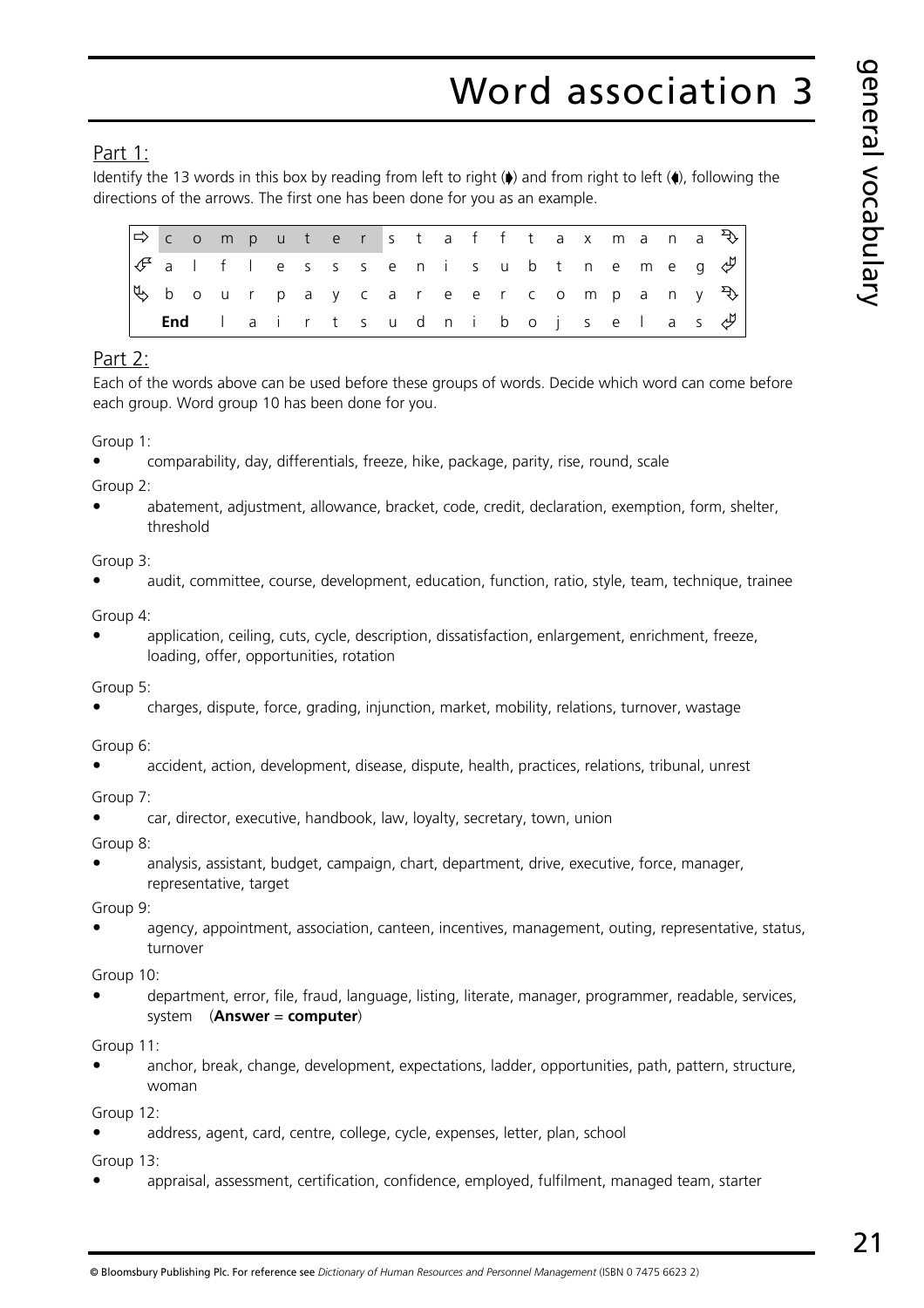### <span id="page-26-0"></span>Word association 4: *salary* and *wage*

1. Rearrange these letters to make adjectives that can come before *wage* and *salary*. The first letter of each word has been underlined.

#### **balelevi ginilv cabis moinnla iuimmmn honymtl graevea alnuan eyyrla**

2. Complete this paragraph with verbs from the box.

|  | command $\bullet$ cut $\bullet$ dock $\bullet$ draw $\bullet$ earn $\bullet$ |  |  |  |  |  |
|--|------------------------------------------------------------------------------|--|--|--|--|--|
|  | fall • offer • pay • raise • rise • reduce                                   |  |  |  |  |  |

An employee can (a) \_\_\_\_\_\_\_\_ or (b) \_\_\_\_\_\_\_\_ a wage or salary. An employer can (c) \_\_\_\_\_\_\_\_, (d) \_\_\_\_\_\_\_\_\_, (e)\_\_\_\_\_\_\_\_, (f)\_\_\_\_\_\_\_\_ or (g)\_\_\_\_\_\_\_\_ salaries or wages. If an employee is persistently late or does something wrong, the employer can (h)\_\_\_\_\_\_\_\_ his wages. Wages and salaries can (i)\_\_\_\_\_\_\_\_ or  $(i)$ \_\_\_\_\_\_\_\_. An experienced worker who is in great demand can  $(k)$ \_\_\_\_\_\_\_ a high wage or salary from a new employer.

3. Decide whether these statements are *true* or *false*:

(a) Changes made to wages are called *wage adjustments*.

(b) The basis on which an employee is paid is called a *wage formation*.

(c) A *wage-price spiral* occurs when prices fall, and so wages fall as well.

(d) The act of keeping increases in wages under control is called a *wage restraint*.

(e) A *wage freeze* is a period during which a company doesn't pay any wages.

(f) The differences in wages between employees in similar types of jobs are called *wage differences*.

(g) A *wages floor* is the department in a company which is responsible for paying the employees

(h) A financial benefit offered as a reward to employees who perform very well is called a *wage incentive*.

4. Complete these dictionary definitions with words from the box.

|                               | • ceiling • cut • deductions •<br>drift<br>bands<br>expectations • review • structure                         |
|-------------------------------|---------------------------------------------------------------------------------------------------------------|
|                               | (a) Salary ________ refers to money which a company removes from salaries to pay to the government as         |
| tax, National Insurance, etc. |                                                                                                               |
|                               | (b) A salary _________ is the organisation of salaries in a company with different rates of pay for different |
| jobs.                         |                                                                                                               |
|                               | is a situation where an increase in pay is greater than that of officially negotiated rates.                  |
| (d) Salary                    | are the hopes of an employee that their salary will increase.                                                 |

(e) A salary \_\_\_\_\_\_\_\_ is a re-examination by an employer of an employee's pay.

(f) A salary \_\_\_\_\_\_\_\_ is the highest level on a pay scale that an employee can achieve under his or her contract.

g) Salary \_\_\_\_\_\_\_\_ are all the salaries at different levels in a company.

(h) A salary \_\_\_\_\_\_\_\_ is a sudden reduction in salary.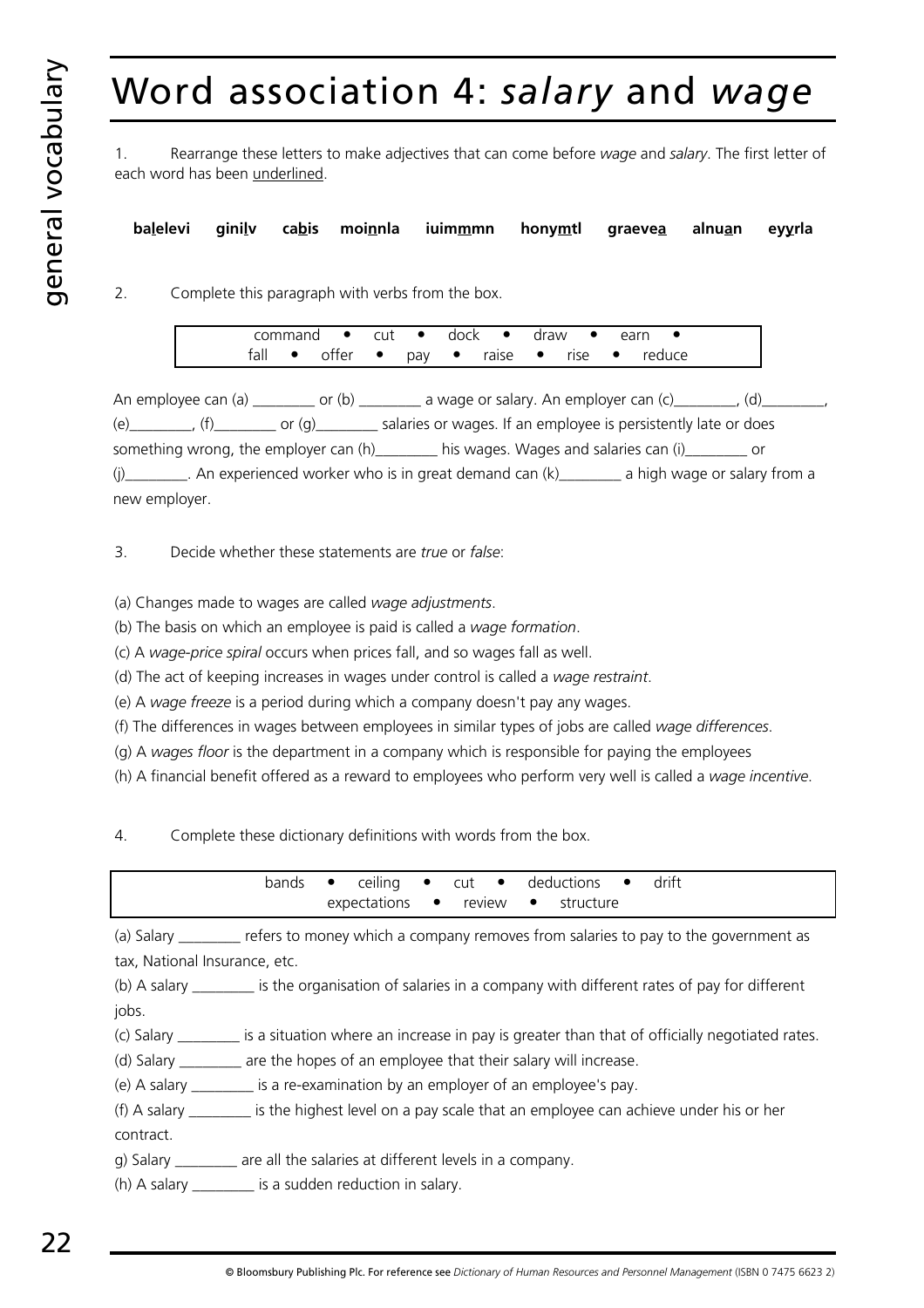### <span id="page-27-0"></span>Word association 5: *work* and *working*

A. Hidden in the grid below there are 23 words that can be used after *work* and *working*? How many can you find? You can find them by reading across  $(\blacklozenge)$  and down  $(\blacklozenge)$ .

| S       | S | e              | X            | p       | e | $\mathsf{r}$ | $\mathbf{I}$ | e              | n       | $\mathsf C$  | e            | $\circ$ | h            | <sub>S</sub> | j.           | S            |
|---------|---|----------------|--------------|---------|---|--------------|--------------|----------------|---------|--------------|--------------|---------|--------------|--------------|--------------|--------------|
| h       | t | t              | d            | a       | y | a            | b            | C              | d       | e            | $\mathsf{f}$ | U       | g            | C            | p            | $\sf t$      |
| a       | a | h              | $\circ$      | U       | r | S            | r            | a              | g       | e            |              | $\sf t$ | j            | h            | r            | $\mathsf{r}$ |
| d       | n | $\overline{1}$ |              | C       | 0 | n            | d            | $\overline{1}$ | t       | İ            | $\circ$      | n       | S            | e            | $\circ$      | U            |
| $\circ$ | d | C              | U            | t       | e | a            | m            | k              |         | m            | W            | n       | O            | d            | $\mathsf{f}$ | $\mathsf{C}$ |
| W       | a | p              | $\mathsf{n}$ | S       | u | p            | e            | $\mathsf{r}$   | $\vee$  | Ť            | S            | $\circ$ | $\mathsf{r}$ | <u>u</u>     | $\mathbf{I}$ | $\sf t$      |
| р       | r | a              | $\mathsf{C}$ | t       |   | $\mathsf{C}$ | e            | S              | q       | $\mathbf{I}$ | $\circ$      | a       | d            |              |              | U            |
| r       | d | S              | h            | $\circ$ | V | e            | r            |                | $\circ$ | a            | d            | t       | U            | e            | Ť            | r            |
| m       | e | a              | S            | U       | r | e            | m            | e              | n       | t            | $\vee$       | W       | X            | $\circ$      | n            | Ť            |
| у       | S | h              | a            | r       |   | n            | g            | S              | a       | m            | p            | Ι.      | Ť            | n            | g            | n            |
| W       | e | e              | $\mathsf k$  | Z       | S | t            | O            | р              | р       | a            | g            | e       | a            | b            | $\mathsf{C}$ | g            |

For example: *work profiling working supervisor*

- B. Use the expressions to complete these sentences.
- 1. Everybody in the office is suffering from stress because there's so much to do all the time. They're all complaining of
- 2. The factory is noisy, dark, hot and dirty. The union says that unless \_\_\_\_\_\_\_\_ improve, they'll down tools and walk out.
- 3. According to our \_\_\_\_\_\_\_\_ figures, it should be possible for a team of five skilled employees to produce 20 units an hour.
- 4. Fiona's a student on a business course. She's spending some time with our company on to see how a successful company is run.
- 5. My are from nine to five, but I get 30 minutes for lunch, and two 20-minute breaks.
- 6. Karen is our \_\_\_\_\_\_\_\_: she works on the production line, but she also controls the work of the others on the factory floor.
- 7. I resigned last week, but I need to here my notice, so I'll be here for another 3 weeks.
- 8. \_\_\_\_\_\_\_\_\_\_\_ is becoming increasingly common as people have to do more in less time, with inadequate equipment and in an unpleasant environment. There have even been reports of physical violence.
- 9. The company has made radical changes in its \_\_\_\_\_\_\_ recently in an attempt to increase production and create a more flexible working environment.
- 10. According to our \_\_\_\_\_\_\_\_ for today, we need to have 500 units checked, packed and despatched by lunchtime.
- 11. We're going to have a busy day, with meetings all morning, a staff development workshop in the afternoon, and a \_\_\_\_\_\_\_\_\_ in-between.
- 12. Frequent \_\_\_\_\_\_\_\_ by the union are holding up production and losing us money.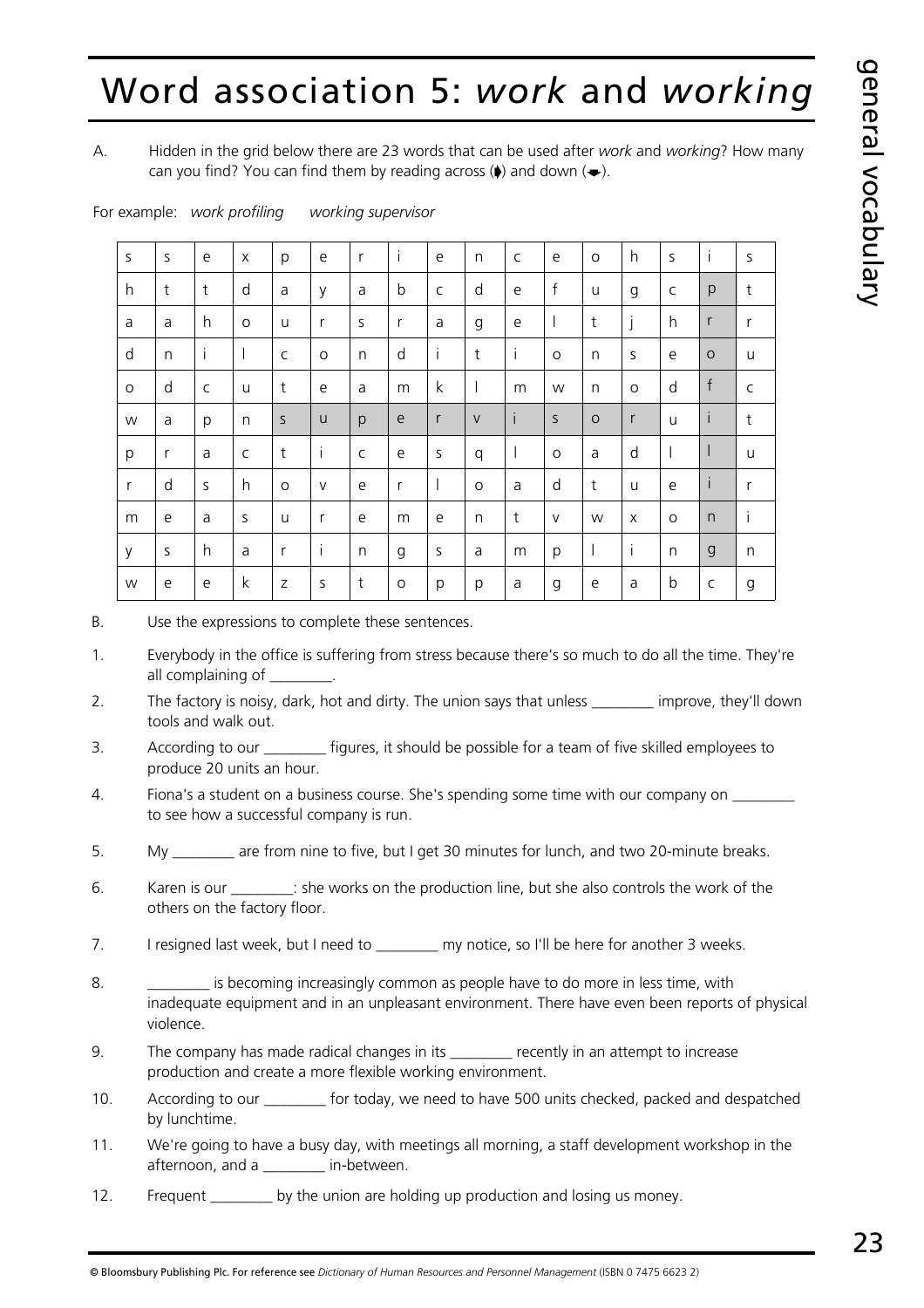### <span id="page-28-0"></span>Two-word expressions 1

#### Exercise 1

Complete the words in the grid to make two-word expressions connected with Human Resources. You have been given the first letter of each word, and you can find the rest of each word in the box below the grid. The first one has been done as an example.

| a ccession rate | scheme<br>b     | provision           |
|-----------------|-----------------|---------------------|
| action<br>d     | liability<br>e  | worker              |
| procedure<br>g  | capital<br>h    | plan                |
| satisfaction    | -how<br>k.      | manager             |
| round<br>m      | assessment<br>n | mobility<br>$\circ$ |
| ladder<br>D     | time<br>n       | rate                |
| differential    | spirit          | communication       |
| redundancy      | dismissal<br>W  | -man                |

|  | es hift • hildcare • ilk • ine • isciplinary • mployer's •             |
|--|------------------------------------------------------------------------|
|  | _ncentive • _now • _ob • _oluntary • _onus • _pward • _reelance        |
|  | $\_$ rievance • $\_$ romotion • $\_$ rongful • $\_$ uality • $\_$ uman |

#### Exercise 2

Complete these sentences with a two-word expression from above.

- 1. \_\_\_\_\_\_ \_\_\_\_\_\_ had to be taken to prevent further disputes between workers and managers.
- 2. In return for a large payment, several of our employees have offered to accept \_\_\_\_\_ \_\_\_\_\_.
- 3. We will begin the recruitment drive with our annual entity beginning at North London University.
- 4. We have to carry out a \_\_\_\_\_ so that we can decide which of our employees should go for further training, and which should be transferred.
- 5. These days, it is not enough to be able to do one job well. You need to have \_\_\_\_\_ \_\_\_\_ so that you can more from job to job effectively.
- 6. Our \_\_\_\_\_ \_\_\_\_\_ is £7.50 an hour, but this rises to £10.50 an hour after the employee has been with us for six months.
- 7. By being appointed sales manager, she moved several steps up the \_\_\_\_\_ \_\_\_\_
- 8. If you want to be successful in this company, it's important to acquire a bit of computer and other IT skills.
- 9. When she was sacked for sending personal emails when she should have been working, she complained of \_\_\_\_\_ \_\_\_\_\_ to her union.
- 10. This company has a very high \_\_\_\_\_ \_\_\_\_\_, which many of our employees are blaming on poor management.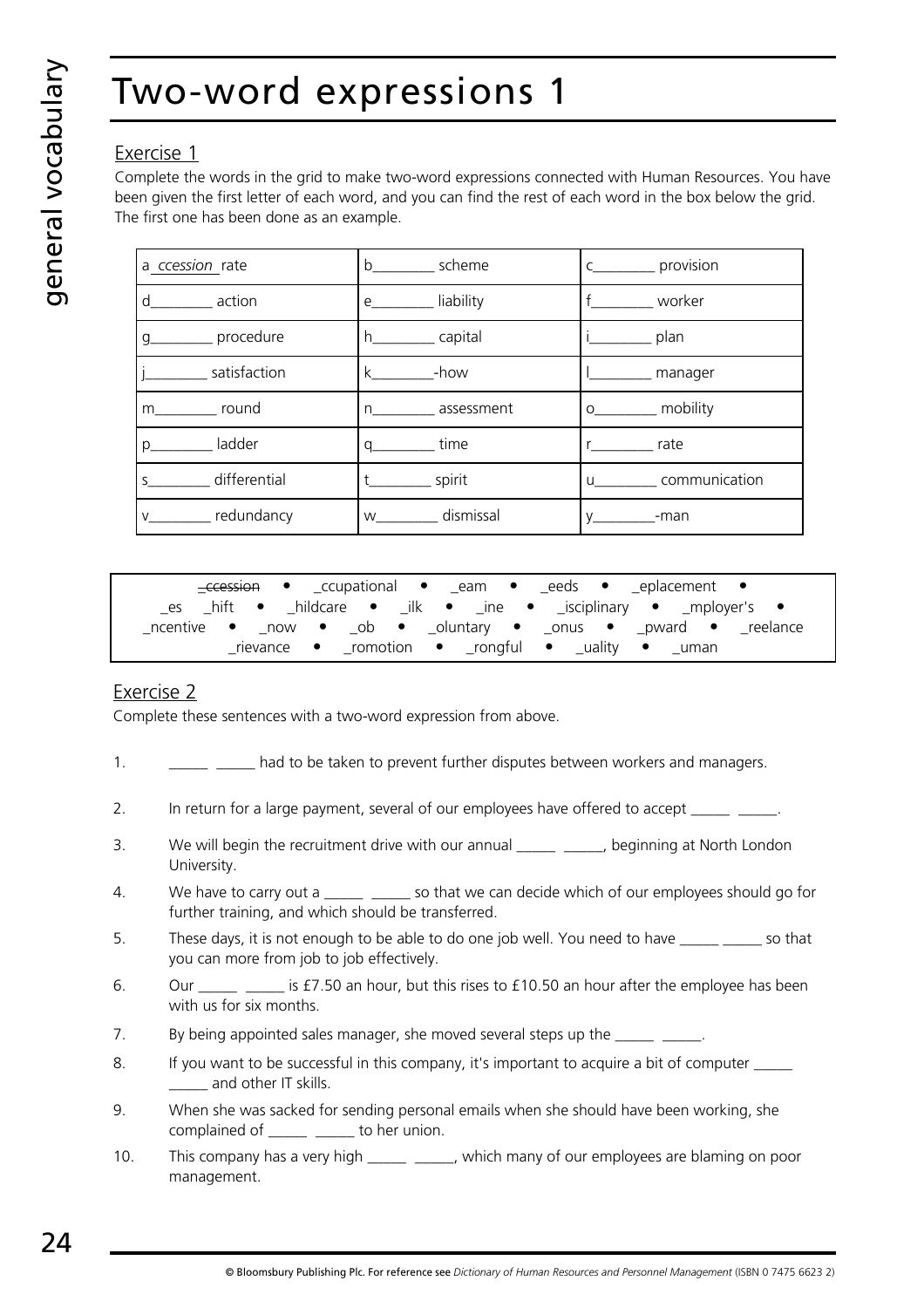### Two-word expressions 2

<span id="page-29-0"></span>Hidden in the two boxes below there are 39 expressions which use two words. The first word of each expression can be found in the first box, and the second word can be found in the second box. The words can be found by reading from left to right () only. Set yourself a time limit of 10 minutes to see how many you can find. One word in the second box can be used twice.

Examples: *track record body language*

| $\mathsf a$      | d            | $\sf V$          | e            | r                         | S                                 | e                                          | a                                 | ${\sf d}$                                  | $\sf V$                                    | Ť                                          | $\sf S$                                    | $\mathsf O$  | $\mathsf{r}$                               | y                                          | g                                          | r                         | $\circ$      | u                                          | p                                          |
|------------------|--------------|------------------|--------------|---------------------------|-----------------------------------|--------------------------------------------|-----------------------------------|--------------------------------------------|--------------------------------------------|--------------------------------------------|--------------------------------------------|--------------|--------------------------------------------|--------------------------------------------|--------------------------------------------|---------------------------|--------------|--------------------------------------------|--------------------------------------------|
| a                | g            | e                | h            | e                         | a                                 | $\vert$                                    | $\sf t$                           | h                                          | $\mathsf r$                                | $\mathsf{e}% _{0}\left( \mathsf{e}\right)$ | $\sf S$                                    | t            | r                                          | j.                                         | $\mathsf C$                                | $\sf t$                   | Ť            | $\vee$                                     | $\mathsf{e}% _{t}\left( t\right)$          |
| r                | a            | C                | j.           | a                         | $\mathbf{I}$                      | t                                          | $\mathsf{e}% _{t}\left( t\right)$ | r                                          | t                                          | i.                                         | a                                          | r            | y                                          | $\mathsf C$                                | a                                          | r                         | e            | e                                          | r                                          |
| $\sf S$          | e            | V                | e            | r                         | a                                 | $\boldsymbol{n}$                           | $\mathsf C$                       | e                                          | $\mathsf t$                                | $\mathsf r$                                | a                                          | $\mathsf C$  | k                                          | r                                          | $\mathsf{e}% _{0}\left( \mathsf{e}\right)$ | $\sf S$                   | $\cup$       | $\mathbf{I}$                               | t                                          |
| n                | е            | g                | $\mathbf{I}$ | j.                        | g                                 | $\mathsf{e}% _{t}\left( t\right)$          | n                                 | t                                          | h                                          | $\circ$                                    | $\sf t$                                    | $\mathsf O$  | $\mathsf f$                                | $\mathsf f$                                | j.                                         | $\mathsf C$               | Ť            | $\mathsf a$                                | $\mathbf{I}$                               |
| İ.               | n            | e                | f            | f                         | $\mathsf{e}$                      | $\mathsf C$                                | $\sf t$                           | Ť                                          | $\sf V$                                    | $\mathsf{e}% _{0}\left( \mathsf{e}\right)$ | j.                                         | m            | m                                          | $\mathsf{e}% _{0}\left( \mathsf{e}\right)$ | d                                          | Ť                         | a            | t                                          | $\mathsf{e}% _{0}\left( \mathsf{e}\right)$ |
| i                | n            | $\mathsf C$      | $\mathsf r$  | e                         | m                                 | e                                          | n                                 | t                                          | $\mathsf a$                                | $\perp$                                    | a                                          | р            | p                                          | r                                          | a                                          | j.                        | $\sf S$      | a                                          | $\mathbf{I}$                               |
| $\mathsf C$      | O            | $\mathbf{I}$     | $\mathbf{I}$ | a                         | b                                 | $\circ$                                    | $\mathsf r$                       | a                                          | $\sf t$                                    | j.                                         | V                                          | e            | p                                          | r                                          | $\circ$                                    | b                         | $\mathbf{I}$ | e                                          | m                                          |
| i.               | n            | f                | $\mathsf O$  | r                         | m                                 | a                                          | t                                 | Ť                                          | $\mathsf O$                                | $\sf n$                                    | $\sf S$                                    | k            | j.                                         | $\overline{\phantom{a}}$                   | $\overline{\phantom{a}}$                   | $\sf S$                   | $\sf S$      | $\mathsf{e}% _{0}\left( \mathsf{e}\right)$ | X                                          |
| $\sf V$          | a            | $\mathsf{I}$     | U            | e                         | g                                 | r                                          | $\mathsf O$                       | $\sf S$                                    | S                                          | a                                          | t                                          | t            | e                                          | n                                          | d                                          | a                         | n            | $\mathsf C$                                | $\mathsf{e}% _{0}\left( \mathsf{e}\right)$ |
| a                | $\mathbf{L}$ | $\mathbf{I}$     | $\mathsf O$  | W                         | $\mathsf{e}% _{t}\left( t\right)$ | d                                          | $\mathsf C$                       | $\mathsf O$                                | $\mathsf r$                                | p                                          | $\mathsf O$                                | r            | a                                          | t                                          | $\mathsf{e}% _{0}\left( \mathsf{e}\right)$ | f                         | a            | $\sf S$                                    | t                                          |
| $\mathsf b$      | $\circ$      | d                | y            | $\mathsf C$               | $\mathsf O$                       | $\overline{\phantom{a}}$                   | $\overline{\phantom{a}}$          | $\mathsf{e}% _{0}\left( \mathsf{e}\right)$ | $\mathsf C$                                | t                                          | j.                                         | $\sf V$      | $\mathsf{e}% _{0}\left( \mathsf{e}\right)$ | r                                          | $\mathsf{e}% _{0}\left( \mathsf{e}\right)$ | W                         | a            | $\mathsf r$                                | d                                          |
| e                | a            | r                | $\mathsf{n}$ | j,                        | n                                 | $\mathsf{g}$                               | $\sf S$                           | j                                          | $\mathsf O$                                | b                                          | S                                          | e            | $\mathbf{I}$                               | $\mathsf e$                                | $\mathsf C$                                | $\mathsf t$               | Ť            | O                                          | n                                          |
| a                | n            | $\mathsf C$      | j.           | $\mathbf{I}$              | $\mathbf{L}$                      | a                                          | $\mathsf r$                       | y                                          | n                                          | $\mathsf O$                                | t                                          | j.           | $\mathsf C$                                | e                                          | d                                          | $\mathsf r$               | e            | S                                          | S                                          |
|                  |              |                  |              |                           |                                   |                                            |                                   |                                            |                                            |                                            |                                            |              |                                            |                                            |                                            |                           |              |                                            |                                            |
| $\boldsymbol{n}$ | e            | g                | $\mathbf{I}$ | i.                        | $\mathsf C$                       | $\mathsf{e}% _{0}\left( \mathsf{e}\right)$ | n                                 | $\mathsf C$                                | $\mathsf{e}% _{0}\left( \mathsf{e}\right)$ | b                                          | $\mathsf a$                                | $\mathsf r$  | $\mathsf{g}$                               | a                                          | $\mathbf i$                                | $\boldsymbol{\mathsf{n}}$ | Ť            | n                                          | g                                          |
| m                | e            | S                | h            | p                         | r                                 | $\mathsf O$                                | $\mathsf C$                       | e                                          | d                                          | $\sf U$                                    | r                                          | e            | W                                          | O                                          | $\mathsf r$                                | k                         | Ť.           | n                                          | g                                          |
| a                | $\mathsf C$  | t                | i.           | O                         | n                                 | i.                                         | $\boldsymbol{n}$                  | $\sf t$                                    | $\mathsf e$                                | $\mathsf{r}$                               | $\sf V$                                    | j.           | e                                          | W                                          | $\sf S$                                    | $\sf t$                   | a            | f                                          | $\mathsf{f}$                               |
| $\mathsf O$      | p            | p                | $\mathsf O$  | r                         | t                                 | U                                          | $\boldsymbol{\mathsf{n}}$         | j.                                         | $\mathsf{t}$                               | $\mathbf{i}$                               | $\mathsf{e}% _{0}\left( \mathsf{e}\right)$ | $\sf S$      | d                                          | е                                          | S                                          | k                         | Ť            | $\boldsymbol{n}$                           | g                                          |
| $\sf S$          | e            | $\mathsf C$      | t            | $\circ$                   | r                                 | d                                          | j.                                | $\sf S$                                    | $\mathsf C$                                | $\mathsf{r}$                               | i.                                         | m            | j.                                         | n                                          | a                                          | $\sf t$                   | Ť            | O                                          | n                                          |
| d                | j.           | S                | m            | j.                        | S                                 | $\sf S$                                    | $\mathsf a$                       | $\mathbf{I}$                               | t                                          | $\mathbf i$                                | m                                          | e            | $\mathsf C$                                | $\mathbf{I}$                               | j.                                         | m                         | a            | t                                          | e                                          |
| $\vert \vert$    | a            | $\boldsymbol{n}$ | $\mathsf g$  | U                         | a                                 | $\mathsf{g}$                               | $\mathsf e$                       | p                                          | a                                          | t                                          | h                                          | d            | y                                          | n                                          | a                                          | m                         | j.           | $\mathsf C$                                | S                                          |
| d                | i.           | $\sf S$          | $\mathsf C$  | r                         | i.                                | m                                          | j.                                | $\mathsf{n}$                               | a                                          | $\sf t$                                    | i,                                         | $\mathsf O$  | n                                          | $\mathsf{r}$                               | $\mathsf{e}$                               | $\mathsf C$               | $\mathsf O$  | $\mathsf r$                                | $\mathsf{d}$                               |
| li.              | n.           | V                |              |                           |                                   |                                            |                                   |                                            |                                            |                                            | entory time                                |              |                                            | d i                                        | S                                          |                           | p u          | t                                          | $\epsilon$                                 |
| $\mathsf C$      | $\mathsf O$  | V                | e            | n a                       |                                   | n                                          |                                   |                                            |                                            |                                            | t code o                                   |              | $\mathsf V$                                | $\mathsf{e}% _{0}\left( \mathsf{e}\right)$ | $\mathsf{r}$                               |                           | $1$ o a      |                                            | d                                          |
| a                | r            | $\mathsf{b}$     | $\mathbf{i}$ | $\mathsf{t}$              | $\mathsf{r}$                      | $\mathsf a$                                | $t$                               | $\overline{1}$ 0                           |                                            | n                                          | S                                          | $\mathsf{C}$ | $\mathsf{r}$                               | $\mathsf{e}% _{0}\left( \mathsf{e}\right)$ | $\mathsf{e}% _{0}\left( \mathsf{e}\right)$ | n                         | $\mathbf{i}$ | n                                          | g                                          |
| d                | r            | $-1$             | $\mathsf{f}$ | $\ensuremath{\mathsf{t}}$ | $\mathsf{r}$                      | $\mathsf{e}% _{0}\left( \mathsf{e}\right)$ | $\mathsf{f}$                      | e r                                        |                                            | e                                          | n                                          | $\mathsf{C}$ | e                                          | p                                          | $\mathsf{e}% _{t}\left( t_{0}\right)$      |                           | $r$ $i$ $o$  |                                            | $\mathsf{d}$                               |
| $\sf t$          | r            | $\overline{a}$   | $\mathsf C$  | $\sf k$                   | $\sf d$                           | r                                          | $\mathbf{i}$                      | V                                          | e                                          | n                                          | t                                          | $\mathbf{i}$ | ${\sf m}$                                  | $\mathsf{e}% _{t}\left( t\right)$          | $\sf S$                                    | $\mathsf C$               | a l          |                                            | e                                          |
| $\sf S$          | $\mathsf O$  | $\sim 1$ .       |              | $v$ i                     | $\sf n$                           | g                                          |                                   | packa                                      |                                            |                                            |                                            | g            | e                                          | p                                          | a                                          | У                         |              |                                            |                                            |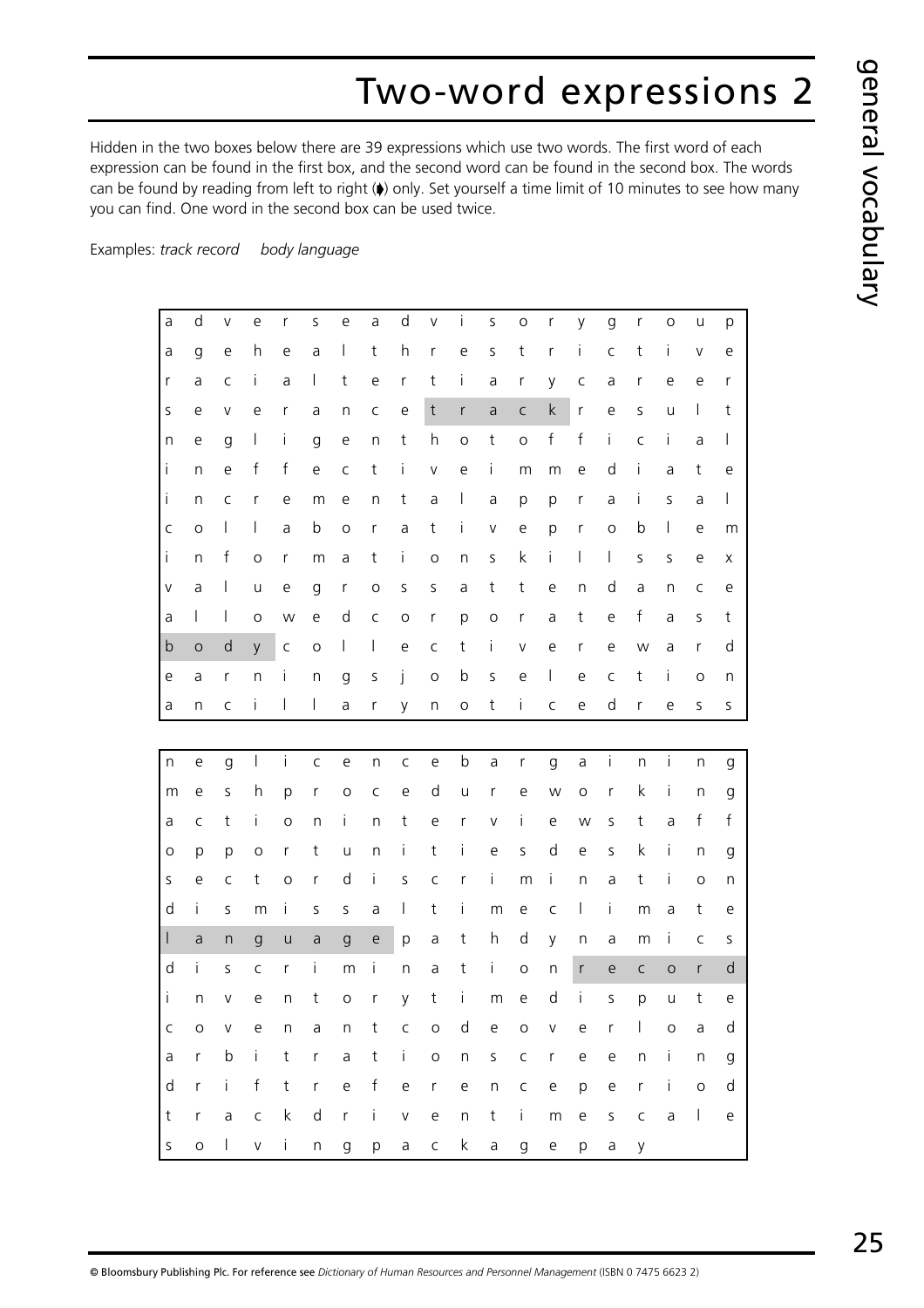<span id="page-30-0"></span>Complete the sentences with a verb so that each sentence contains a phrasal verb. Use these verbs to complete the crossword grid on the next page. The sentences in italics explain what each phrasal verb means. The verbs you need are in the box, but in many cases you will need to change their form (past simple, past participle or present participle).

All of the phrasal verbs can be found in the *Bloomsbury Dictionary of Human Resources and Personnel Management*.



#### **Across ( )**

- 3. The company is \_\_\_\_\_ **down** its London office. *(to shut a shop, factory or service for a long period or for ever)*
- 5. We'll pay you half now, and \_\_\_\_\_ **up** the difference next month. *(to pay extra so that a loss or difference is covered)*
- 6. She doesn't \_\_\_\_\_ **on** with her new boss. *(to be friendly or work well with someone)*
- 8. Negotiations \_\_\_\_\_ **on** into the night. *(to continue slowly without ending)*
- 12. The unions are \_\_\_\_\_ **against** the proposed redundancies. *(to struggle to try to overcome something)*
- 14. I'll \_\_\_\_\_ **up** your idea of targeting our address list with a special mailing. *(to examine something further)*
- 16. Two months later, they \_\_\_\_\_ **back** on their agreement. *(not to do what has been promised)*
- 17. The company was \_\_\_\_\_ **up** in 1994. *(to begin something or to organise something new)*
- 18. He \_\_\_\_\_ **down** the job he was offered. *(to refuse)*
- 21. Discussion of item 4 was \_\_\_\_\_ **over** until the next meeting. *(to postpone or put back to a later date)*
- 22. In the last six months we have \_\_\_\_\_ **behind** our rivals. *(to have fewer sales or make less profit)*

#### **Down (**  $\rightarrow$  **)**

- 1. He decided to resign, so \_\_\_\_\_ **in** his notice. *(to deliver a letter by hand)*
- 2. He resigned last week, and is now \_\_\_\_\_ **out** his notice. *(to work during the time between resigning and actually leaving the company)*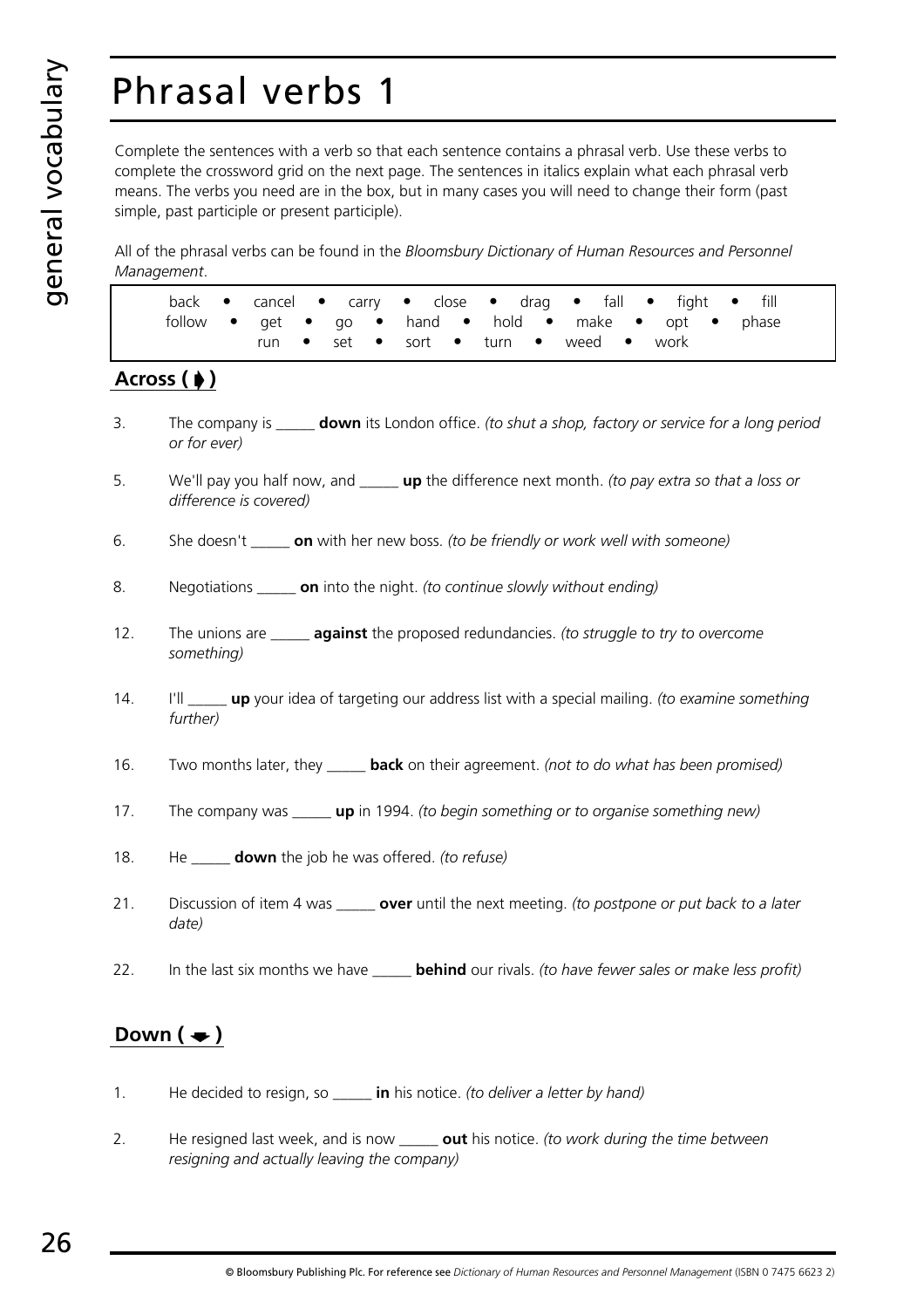- 4. The test is designed to \_\_\_\_\_ **out** candidates who have low mathematical skills. *(to remove unsuitable candidates or employees)*
- 7. The staff \_\_\_\_\_ **on** working in spite of the fire. *(to continue or to go on doing something)*
- 9. Higher costs have \_\_\_\_\_ **out** the increased sales revenue. *(to balance or act against each other and so make each other invalid)*
- 10. I'll \_\_\_\_\_ **in** for him while he is away at his brother's wedding. *(to do someone else's job temporarily)*
- 11. Smith Ltd will be \_\_\_\_\_ **out** as a supplier of spare parts. *(to remove something gradually)*
- 13. Did you \_\_\_\_\_ **out** the accounts problem with the auditor? *(to put into order)*
- 15. Do you think they'll \_\_\_\_\_ **out** when they realise how hard the project is? *(to decide not to do something)*
- 19. Your suggestions sound good. Let's \_\_\_\_\_ **with** them for a while. *(informal to decide to carry out an idea or project)*
- 20. His union refused to \_\_\_\_\_ him **up** in his argument with management. *(to support or help)*

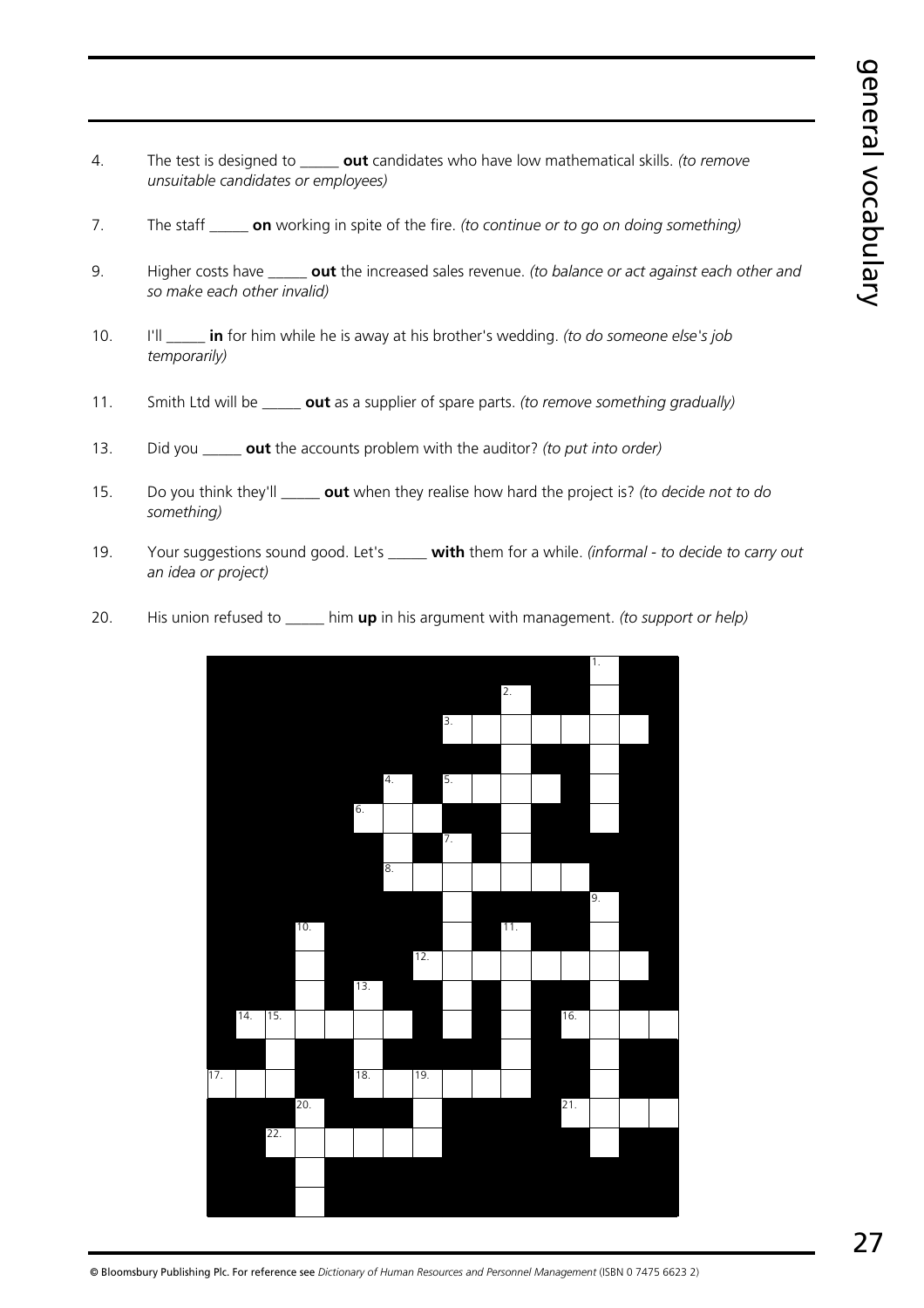<span id="page-32-0"></span>Each sentence 1 - 12 can be completed with a phrasal verb, using a verb and a particle or particles from boxes A + B. Write the appropriate phrasal verb for each sentence in the grid. In some cases you will need to change the form of the verb.

If you do it correctly, you will reveal another phrasal verb in the shaded vertical strip. This phrasal verb means 'to make something happen earlier than originally planned'.

| A: Use these verbs               |
|----------------------------------|
| break bring build burn fill gear |
|                                  |

The sentences in *italics* after each sentence explain what the phrasal verb means.

- 1. Payment will be \_\_\_\_\_ \_\_\_\_\_ until the contract has been signed. *(to wait, to not go forward)*
- 2. The company is itself expansion into the African market. *(to get ready)*
- 3. You must \_\_\_\_\_ all the forecasts \_\_\_\_\_ the budget. *(to add something to something else that is being set up)*
- 4. Mr Smith is \_\_\_\_\_ \_\_\_\_\_ \_\_\_\_\_ the chairman, who is ill. *(to take someone's place)*
- 5. At the meeting, the chairman \_\_\_\_\_ \_\_\_\_\_ the subject of redundancy payments. *(to refer to something for the first time)*
- 6. Make sure you don't make any mistakes when you \_\_\_\_\_ \_\_\_\_\_ the application form. *(to write the required information in the spaces on a form)*
- 7. He has \_\_\_\_\_ \_\_\_\_\_ the same job for the last six years. *(to manage to do a difficult job, usually over a long period of time)*
- 8. Don't work too hard or you'll \_\_\_\_\_ yourself \_\_\_\_\_. *(to become tired and incapable of further work because of stress)*
- 9. The management \_\_\_\_\_ \_\_\_\_\_ \_\_\_\_\_ the union's demands. *(to make concessions or agree to demands)*
- 10. We weren't able to \_\_\_\_\_ \_\_\_\_\_ the discussions until midnight. *(to stop)*
- 11. The manager tried to the workforce why some people were being made redundant. *(to make someone understand something)*
- 12. There isn't enough work, so we have to \_\_\_\_\_ some of you \_\_\_\_\_ for the day. *(to reduce employee's hours of work because of shortage of work)*

| 1<br>п          |  |  |  |  |  |  |  |  |
|-----------------|--|--|--|--|--|--|--|--|
| $\overline{2}$  |  |  |  |  |  |  |  |  |
| 3               |  |  |  |  |  |  |  |  |
| $\overline{4}$  |  |  |  |  |  |  |  |  |
| $\overline{5}$  |  |  |  |  |  |  |  |  |
| $\overline{6}$  |  |  |  |  |  |  |  |  |
|                 |  |  |  |  |  |  |  |  |
| 7               |  |  |  |  |  |  |  |  |
| $\overline{8}$  |  |  |  |  |  |  |  |  |
| $\overline{9}$  |  |  |  |  |  |  |  |  |
| 10              |  |  |  |  |  |  |  |  |
| $\overline{11}$ |  |  |  |  |  |  |  |  |
| $\overline{12}$ |  |  |  |  |  |  |  |  |
|                 |  |  |  |  |  |  |  |  |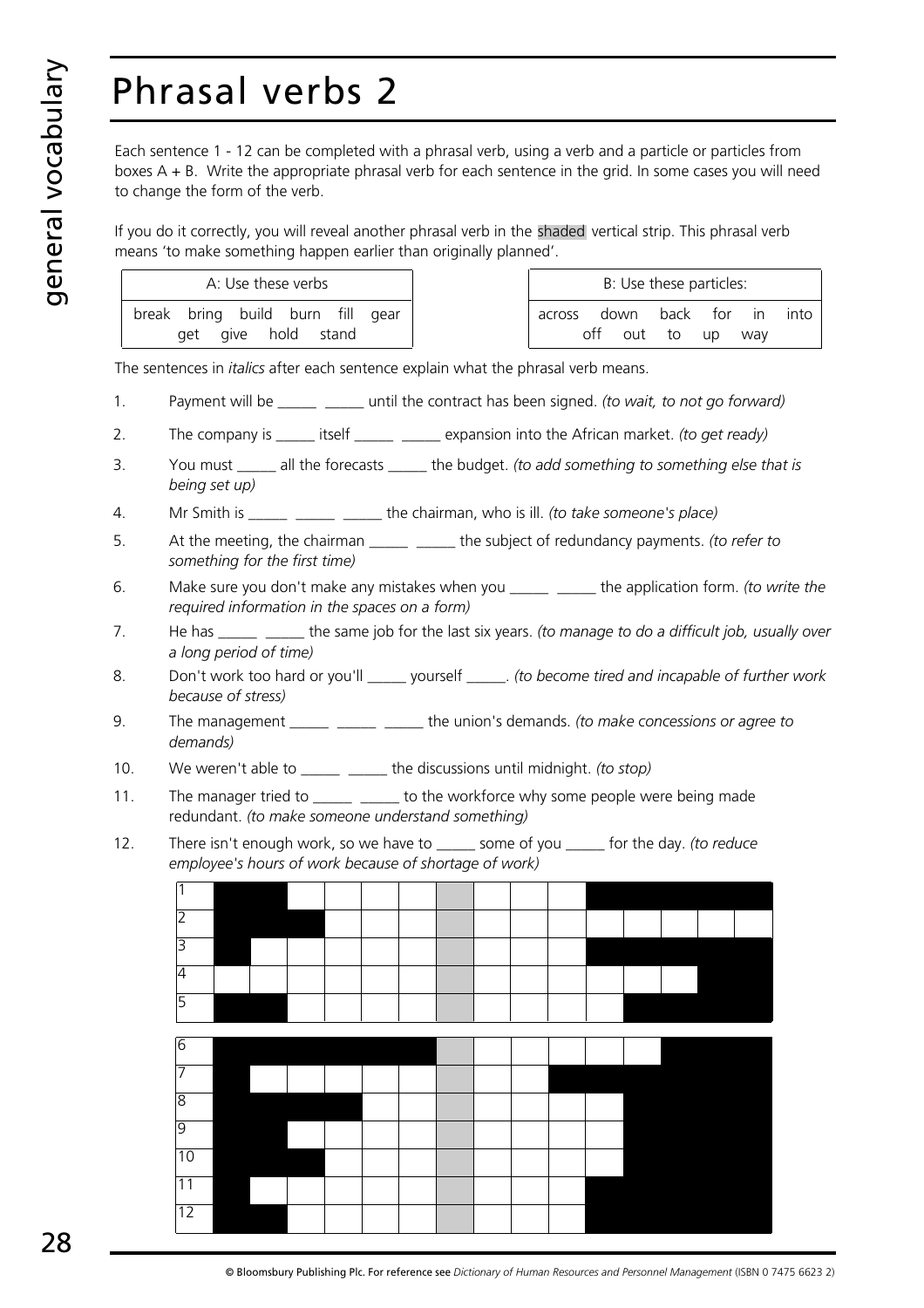<span id="page-33-0"></span>Match the questions on the left with the most appropriate answers on the right. The answers contain a definition or an explanation of the phrasal verbs in **bold** on the left. The first one has been done for you.

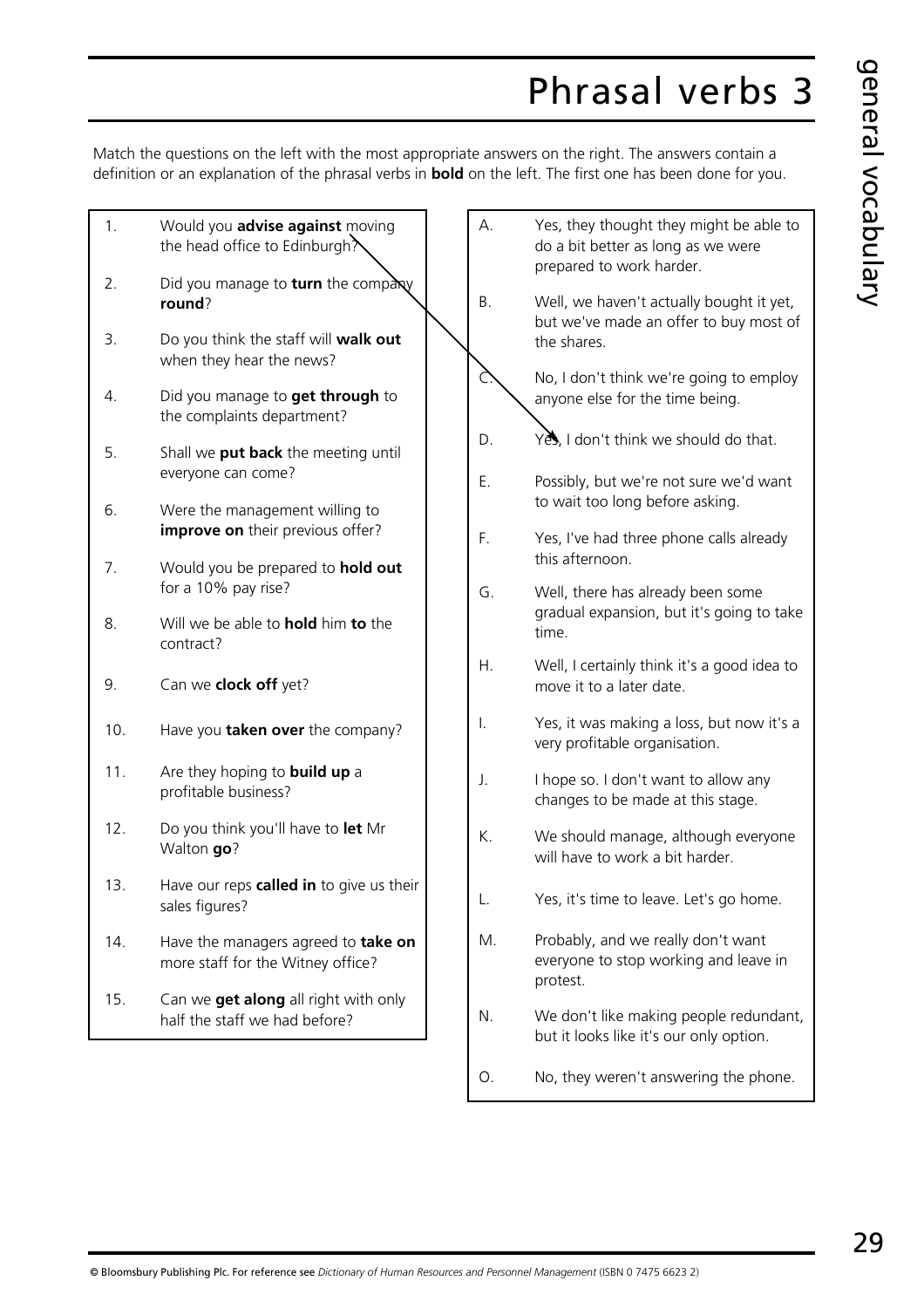<span id="page-34-0"></span>The following sentences each contain a phrasal verb in **bold**. However, half of them use the wrong phrasal verb. Decide which ones are wrong and replace them with the correct phrasal verb, which you will find in the other sentences. The phrasal verb you need for each sentence is explained in *italics* at the end of each sentence.

- 1. If you complain, you might **get** your money **back**. *(to receive something which you had before)*
- 2. The company was **broken up** and separate divisions sold off. *(to split something large into small sections)*
- 3. If you want to **put out** in your job, you'll need to show more commitment. *(to advance in your career)*
- 4. Payment will be **held up** until the contract has been signed. *(to delay)*
- 5. We have installed networked computers to **cut down on** paperwork. *(to reduce the amount of something used)*
- 6. Negotiations between management and the unions **backed out** after six hours. *(to stop a negotiation, usually because no agreement has been made)*
- 7. We plan to **bring out** a new model of the car for the motor show. *(to produce something new)*
- 8. She decided to take early retirement, so **took up** her responsibilities to her deputy. *(to pass your work responsibilities to someone else)*
- 9. The accounts department **got out** the draft accounts in time for the meeting. *(to produce something)*
- 10. After an agreement was reached, the union **phased in** the strike. *(to ask for something to stop)*
- 11. The management have refused to **give up** pressure from the unions. *(to yield or to surrender)*
- 12. The new system of pension contributions will be **called off** over the next two months. *(to introduce or bring something in gradually)*
- 13. We may decide to **bring down** the price of some of our brands to help increase demand. *(to reduce)*
- 14. After several years with the company, she **handed over** a new post with one of our competitors. *(to start a new job)*
- 15. We had to cancel the project when our German partners **broke down**. *(to stop being a part of a deal or arrangement)*
- 16. Workers refused to **give in to** any of their rights. *(to hand something to someone, or to lose something, often as the result of pressure from someone)*
- 17. The meeting has been **put off** for two weeks. *(to arrange for something to take place later than planned)*
- 18. We are planning to **get ahead** most of our work to freelancers. *(to send or give a job to someone else, usually not in your company)*
- 19. He **got on** well in his new job, and was soon promoted. *(to succeed)*
- 20. It's very important to **carry out** your duties to the best of your ability. *(to do what is necessary for your job)*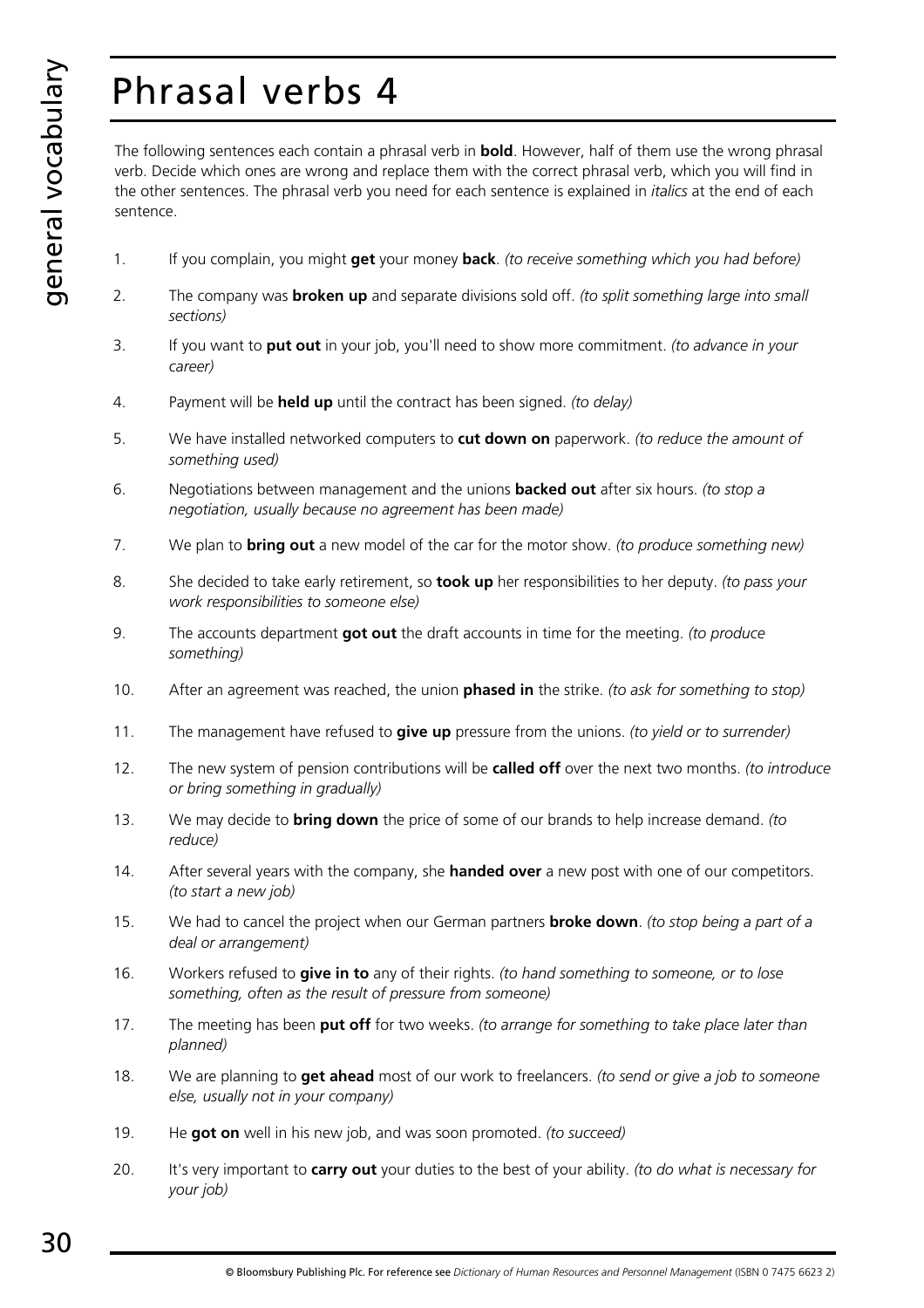### <span id="page-35-0"></span>Idioms 1: The people you work with

There are a lot of informal, idiomatic and slang words that we can use to talk about different types of people who work in a company. Many of them are used in a humorous way. Some of them are *not* very complimentary, so you should be careful how you use them!

Read the descriptions of these different people, then match them with the idiomatic noun in the box at the bottom of the page that best applies to them. The first one has been done for you.

- 1. Alice enjoys her work, and has no grievances against her employer. *= a happy camper*
- 2. Brian is a brilliant young man who has quickly become very successful.
- 3. Clarice is an angry worker who is always spreading discontent in the office.
- 4. Daniel was brought in to deal with a big project, made a lot of fuss, achieved nothing and then left.
- 5. Elizabeth is a second-level manager who is responsible for carrying out commands and communicating messages from the top-level executives.
- 6. Frank works all the time, and is unhappy when he's not working.
- 7. Gary is new to our company, but he didn't need to be trained for the job as he was already experienced in his line of work.
- 8. Harriet is a junior executive who assists a senior executive, and is always following him around the building.
- 9. Ian is rich and successful because of all the hard work he has done.
- 10. Janine often moves from one job to another because she has skills that a lot of companies value.
- 11. Kevin is obsessed with the Internet, and spends all his time on the computer.
- 12. Louise is an influential and dynamic woman who makes things happen.
- 13. Martin always agrees with everything his boss says.
- 14. Nora secretly has a second job which she goes to in the evening, and which pays cash.
- 15. Oliver does a large variety of small jobs in the office.
- 16. Penelope always appears to have an endless supply of good ideas.
- 17. Richard is a senior executive who performs extremely well.
- 18. Sally left the company last year, but returned to work for us again last month.
- 19. Tom is an executive who dresses well and follows procedure, but doesn't actually contribute much to the company.
- 20. Ursula is a lazy employee who tries to get away with doing the least possible amount of work.
- 21. Vic is very knowledgeable about technology and mathematics, but is not very good at relating to people.
- 22. Wendy always follows her instincts when responding to a question rather than considering it rationally.

| a boomerang worker $\bullet$       | a digithead $\bullet$ an empty suit $\bullet$ a free worker                                |
|------------------------------------|--------------------------------------------------------------------------------------------|
|                                    | a goldbricker • $\theta$ a happy camper • a heavy hitter • a hip shooter • an idea hamster |
|                                    | a Man Friday • a moonlighter • a mover and shaker • a nethead • a pilot fish               |
| a plug-and-play employee $\bullet$ | a seagull manager $\bullet$ a self-made man $\bullet$ a spear carrier                      |
|                                    | a toxic employee • a whizz-kid • a workaholic • a yes-man                                  |

All of the words and expressions in this box can be found in the *Bloomsbury Dictionary of Human Resources and Personnel Management.*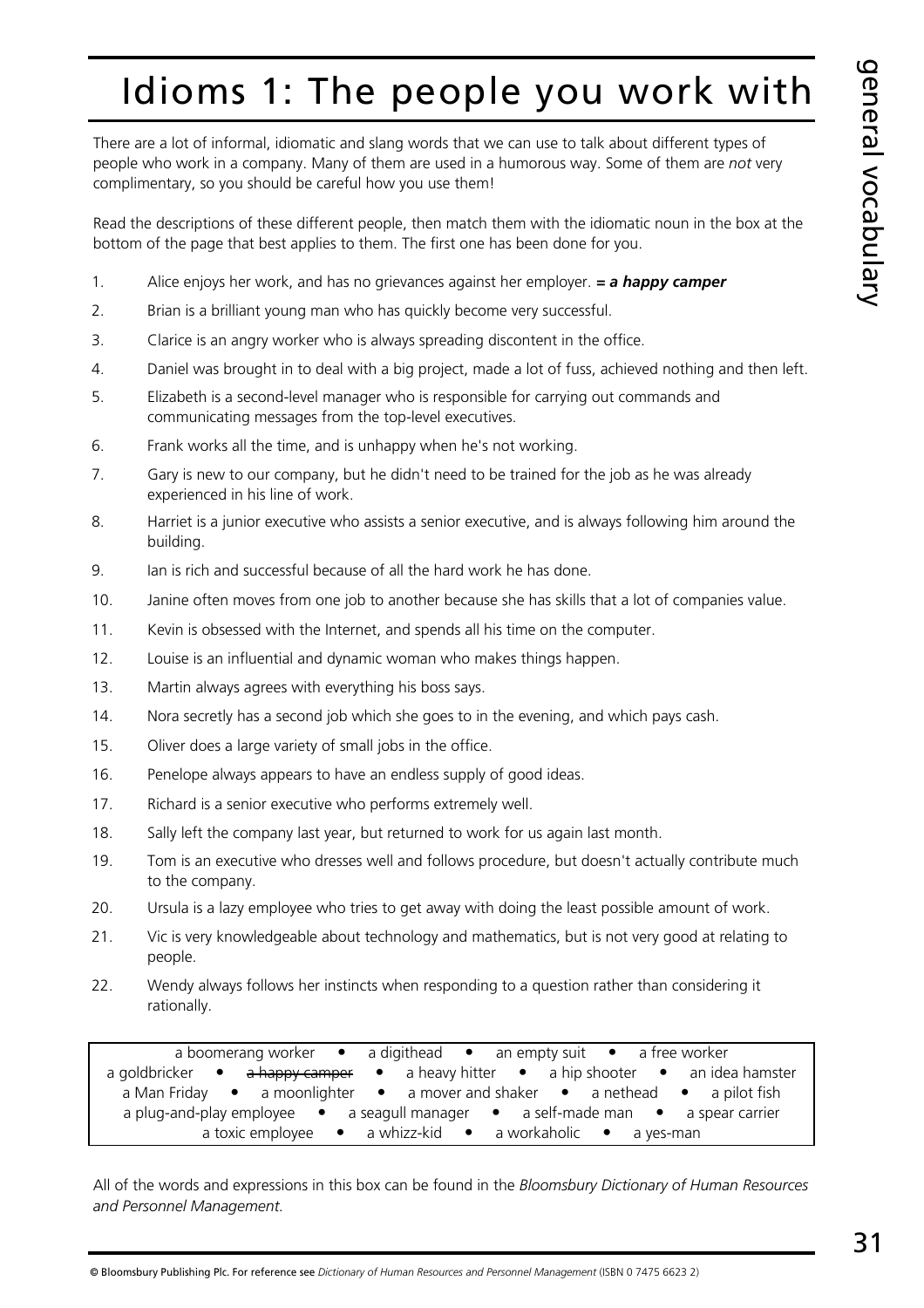# Idioms 2

Choose the correct idiomatic word or expression in (a), (b), (c) or (d), for each of these sentences. You will find all the correct expressions in the *Bloomsbury Dictionary of Human Resources and Personnel Management.*

- 1. Boring and detailed work, such as examining documents for mistakes, could be described as:
	- (a) **hammer and chisel work** (b) **nut and bolt work** (c) **bucket and spade work**

(d) **pick and shovel work**

- 2. We sometimes say that people who compete for success in business or in a career are working for the: (a) **horse race** (b) **dog race** (c) **rat race** (d) **camel race**
- 3. The practice of transferring a difficult, incompetent or non-essential employee from one department to another is known informally as a:

(a) **weasel waltz** (b) **turkey trot** (c) **cat calypso** (d) **rabbit rumba**

- 4. We might refer to a bad employer with a reputation for losing talented staff as a: (a) **people churner** (b) **people mixer** (c) **people stirrer** (d) **people beater**
- 5. A job that is normally done by a woman, especially a young one, is sometimes referred to as: (a) **a pink-collar job** (b) **a woolly-jumper job** (c) **a fluffy-slipper job** (d) **a furry-mule job**
- 6. If you do a lot of different types of work in an office for very low pay, you could be referred to as a: (a) **catsbody** (b) **pigsbody** (c) **ratsbody** (d) **dogsbody**
- 7. When an employee telephones to say that s/he is not coming to work because s/he is ill, but in fact is only pretending to be ill, we say that s/he is taking or throwing a/an: (a) **unwellie** (b) **illie** (c) **horriblie** (d) **sickie**
- 8. If an employee gets very angry at work because of something bad or unpleasant that happens, we can say that they are experiencing: (a) **office anger** (b) **work rage** (c) **shopfloor strops** (d) **workplace wobblies**
- 9. If an employee is deliberately or accidentally excluded from decision-making processes, they might complain that they are being left:

(a) **out of their mind** (b) **out of the blue** (c) **out of their head** (d) **out of the loop**

- 10. Work that offers the same money for less effort than another similar job is often known as: (a) **a cushy number** (b) **a doddle** (c) **a pushover** (d) **child's play**
- 11. When somebody is dismissed from their job, we can say that they have: (a) **got the shoe** (b) **got the sandal** (c) **got the boot** (d) **got the slipper**
- 12. If you criticize somebody in writing, we can say that you \_\_\_\_\_\_\_\_ them. (a) **pencil-smack** (b) **pencil-thrash** (c) **pencil-punch** (d) **pencil-whip**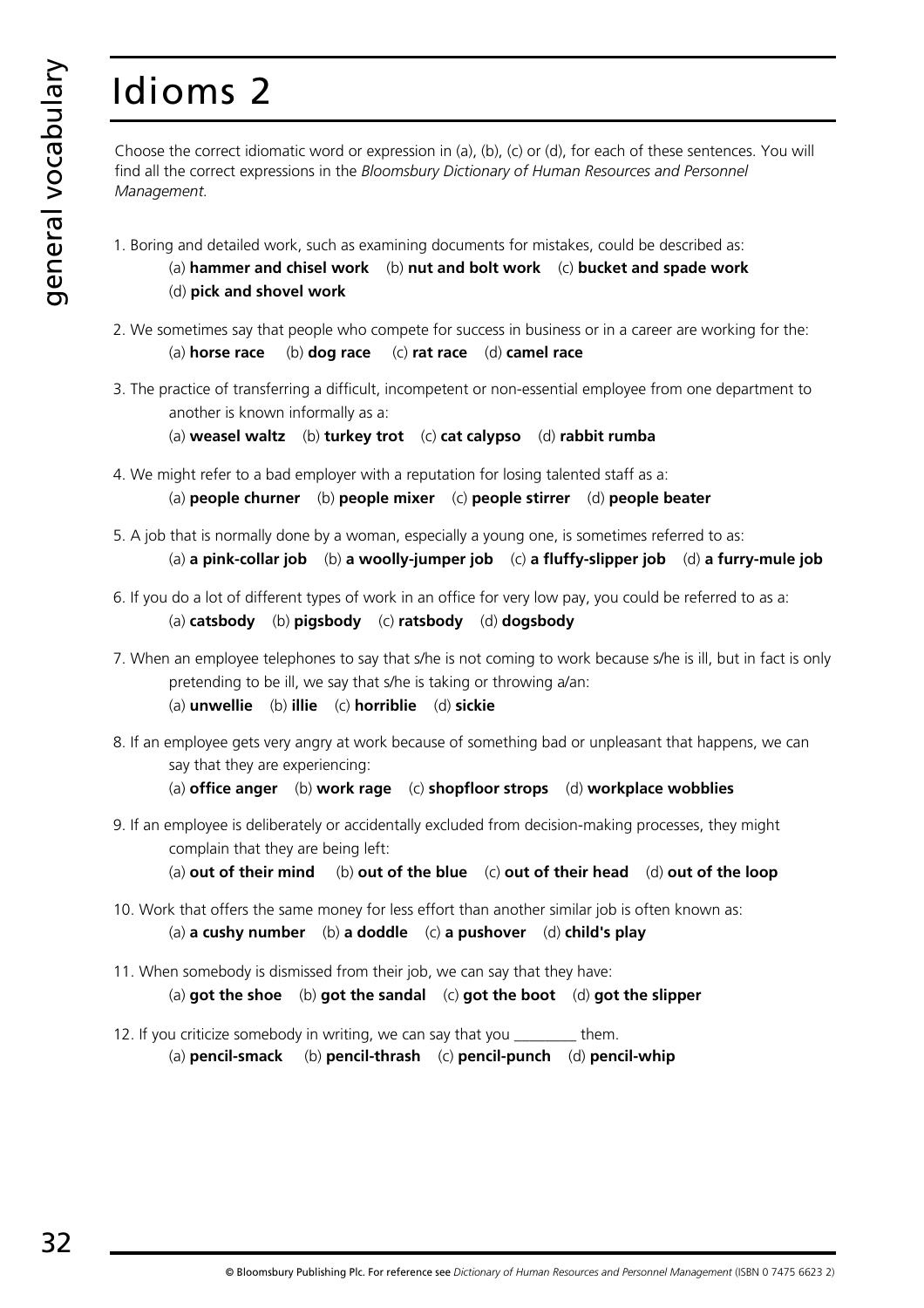Look at these mini-dialogues, and complete each one with an idiomatic expression from the box. You do not need to use all of the expressions.

|  | cherry pick • dead wood • dress-down day • dumbsizing • ear candy<br>exploding bonus • eye service • glad-hand • graveyard shift • helicopter view            |  |
|--|---------------------------------------------------------------------------------------------------------------------------------------------------------------|--|
|  | kiss up to $\bullet$ leaky reply $\bullet$ marzipan employee $\bullet$ mushroom job<br>shape up or ship out $\bullet$ sweetener $\bullet$ three-martini lunch |  |

- 1. A. Oh no! Elaine sent me an email complaining about Mr Jones, and I wrote her a reply. I agreed that I thought Mr Jones was stupid and incompetent, and I've accidentally sent it to him! B. Oh well, don't worry. We all send a \_\_\_\_\_\_\_\_\_\_ now and then.
- 2. A. I've told Tom that unless he improves his performance at work, he'll be fired. B. Good. It's about time somebody told him to
- 3. A. A lot of our factory employees are happy to work at night because the money is good. B. Yes, working the \_\_\_\_\_\_\_\_\_\_ can be a good way of making more money.
- 4. A. The only way to get promoted in this job is to flatter and be very attentive to the senior managers. B. That's terrible! You shouldn't have to \_\_\_\_\_\_\_\_\_\_ people to get ahead in your job.
- 5. A. We need to get rid of some of our older and less productive staff. B. I agree. The \_\_\_\_\_\_\_\_\_\_ has to go as soon as possible.
- 6. A. Ms Rigden met a lot of people at the conference, didn't she? B. She certainly did. I think I saw her \_\_\_\_\_\_\_\_\_\_ almost everyone there.
- 7. A. On Wednesdays, we're allowed to wear informal clothes to work. B. Us too. Our **is Friday.**
- 8. A. My boss always compliments me and tells me how well I'm doing, but he never offers me a pay rise. B. Well, I suppose a bit of The Suppose is better than nothing.
- 9. A. A lot of people in out company only do any work when the supervisor is watching them. B. It's the same in our company. In fact, \_\_\_\_\_\_\_\_\_\_\_ is more common than you think.
- 10. A. We need to reduce the size of the company but we need to make sure it doesn't become unprofitable or inefficient. B. That's true. \_\_\_\_\_\_\_\_\_\_\_\_ is something we need to avoid at all costs.
- 11. A. Alan says he's thinking of leaving the company to work for someone else. B. That's not good news. Offer him a \_\_\_\_\_\_\_\_\_ and see if he can be persuaded to stay.
- 12. A. Do we need to look at all the problems in detail? B. No, not really. A \_\_\_\_\_\_\_\_\_ should be enough for now. We just need the main ideas.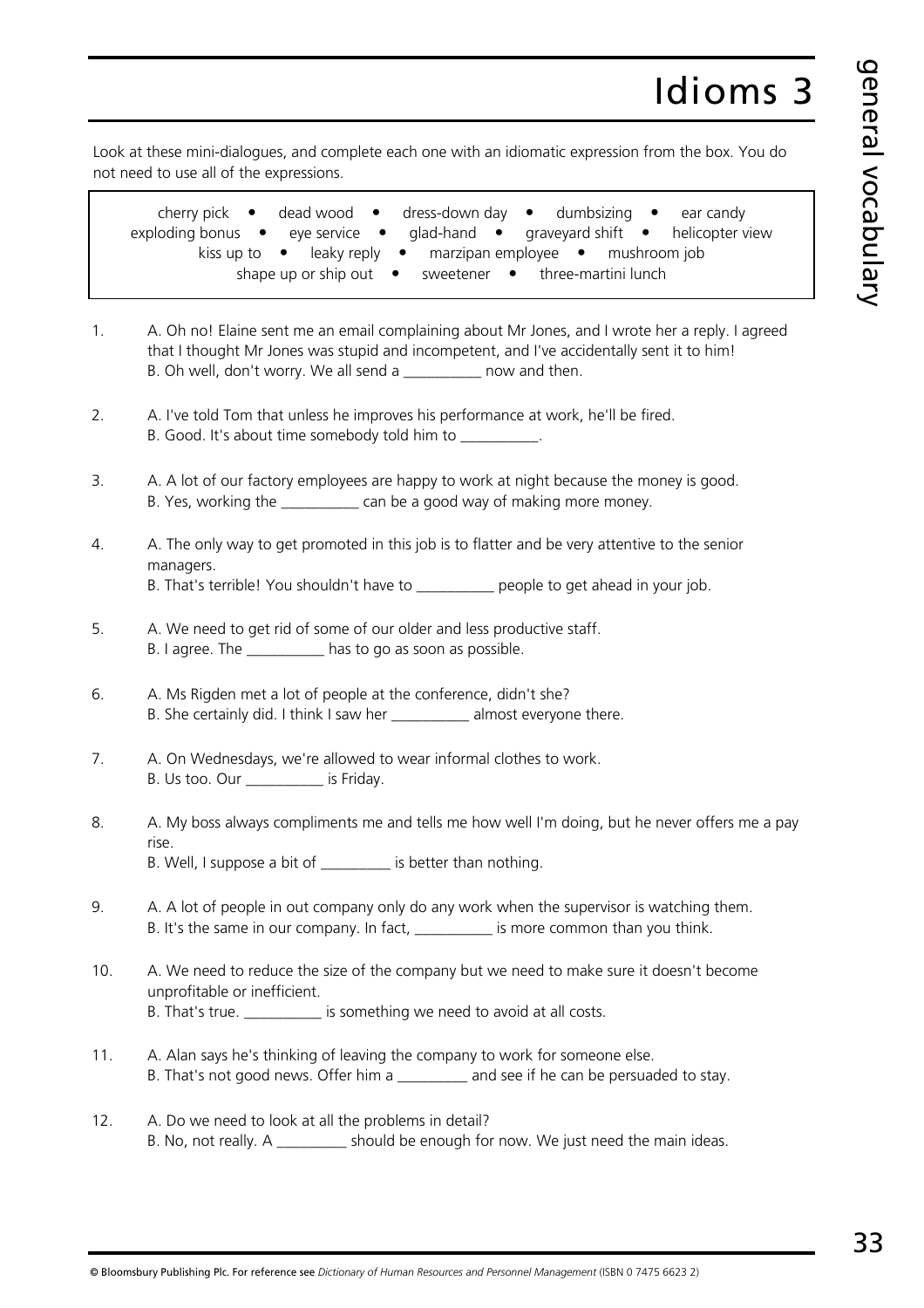### Changes

### Exercise 1: Verbs

Complete these sentences with a verb from the box. In some cases, more than one answer may be possible. You will need to change the form of the verb in many cases. The first one has been done as an example.

| adapt • adjust • alter • decrease • demote • deteriorate • downgrade  |  |
|-----------------------------------------------------------------------|--|
| downsize • enforce • expand • increase • lay off • phase in • promote |  |
| redeploy • reduce • relax • release • relocate • renew • renovate     |  |
| replace • retire • <del>streamline</del>                              |  |

- 1. In order to *streamline* distribution services, we are installing a new, more efficient computer system.
- 2. Because of her excellent work, she will be \_\_\_\_\_\_\_\_ from salesperson to manager.
- 3. The company will close for two weeks while the offices are being
- 4. The good news this year is that company profits have \_\_\_\_\_\_\_\_ faster than the rate of inflation.
- 5. His contract was initially for five years, but it has recently been \_\_\_\_\_\_\_\_ for another three years.
- 6. When I wanted to leave the company early, the management refused to \_\_\_\_\_\_\_\_ me from my contract.
- 7. Older staff are being encouraged to \_\_\_\_\_\_\_\_ early.
- 8. We closed the design department and \_\_\_\_\_\_\_\_ the workforce to the publicity department.
- 9. We have \_\_\_\_\_\_\_\_\_ our sales force in order to cope with the extra demand for our products.
- 10. The company has decided to the company rules on dress codes: from now on, office staff are not required to wear suits.
- 11. Our share of the domestic market has been much bigger since imports \_\_\_\_\_\_\_\_.
- 12. The company has decided to \_\_\_\_\_\_\_\_ the rules on smoking: from now on, anyone caught smoking on company premises will be fined.
- 13. He was \_\_\_\_\_\_\_\_ from manager to salesperson because of his poor handling of the department.
- 14. Over the next two years, we will \_\_\_\_\_\_\_ all our salaried staff with freelancers.
- 15. The quality of work in the office has \_\_\_\_\_\_\_\_ badly since the old manager left.
- 16. Salaries will be \_\_\_\_\_\_\_\_ to bring them in line with the higher rate of inflation.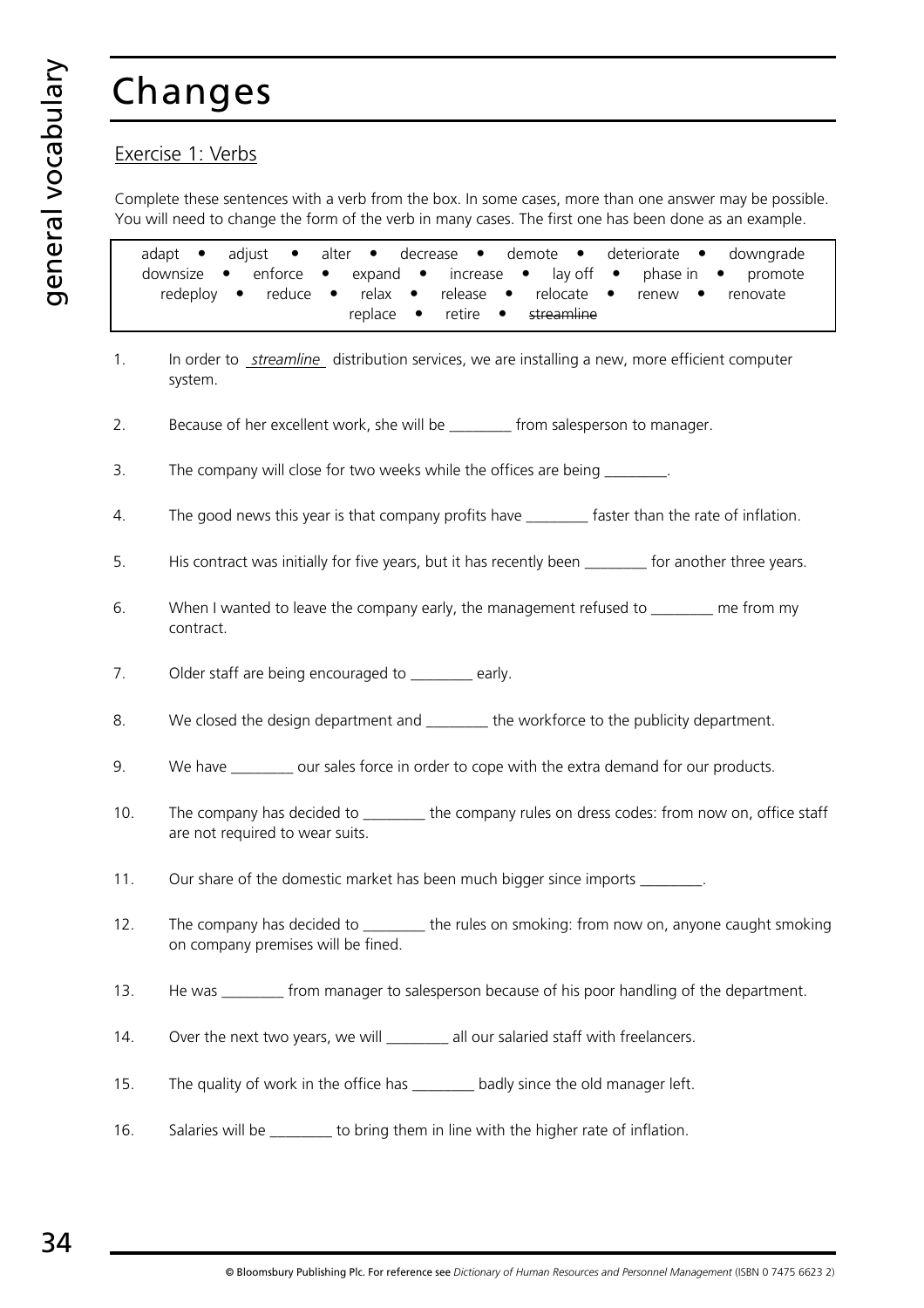- 17. We must expenditure if we want to stay in business.
- 18. The new system of pension contributions will be example over the next two months.
- 19. The staff are finding it hard to the new style of management.
- 20. Because of poor demand for our products, we have had to \_\_\_\_\_\_\_\_\_ 20 workers.
- 21. When the company closed its London offices, the staff were to other offices around the country.
- 22. Until recently the most senior position in the company was European Sales Manager, but this was when the new post of International Sales Director was created.
- 23. In order to make the company more profitable, we have to \_\_\_\_\_\_\_\_ the workforce from 108 to about 60.
- 24. We need to \_\_\_\_\_\_\_\_ some of the terms of the contract before we make a final decision.

#### Exercise 2: Nouns

The verbs in the first box can also be nouns, or they can be made into nouns by changing the end of the word. Match the verbs with the instructions in the second box so that they become nouns. There is an example in the second box.

|                                                                    |  | 1. adjust • 2. alter • 3. decrease • 4. demote • 5. deteriorate |  |
|--------------------------------------------------------------------|--|-----------------------------------------------------------------|--|
| 6. downgrade • 7. downsize • 8. enforce • 9. expand • 10. increase |  |                                                                 |  |
| 11. promote • 12. redeploy • 13. reduce • 14. relax • 15. release  |  |                                                                 |  |
|                                                                    |  | 16. relocate • 17. renovate • 18. replace • 19. retire          |  |

- A. No change (for example: *decrease*)
- B. Add *-ation*
- C. Remove *e* and add *-ing*
- D. Remove *e* and add *-ion*
- E. Add *-ment*
- F. Remove *d* and add *-sion*
- G. Remove *e* and add *-tion*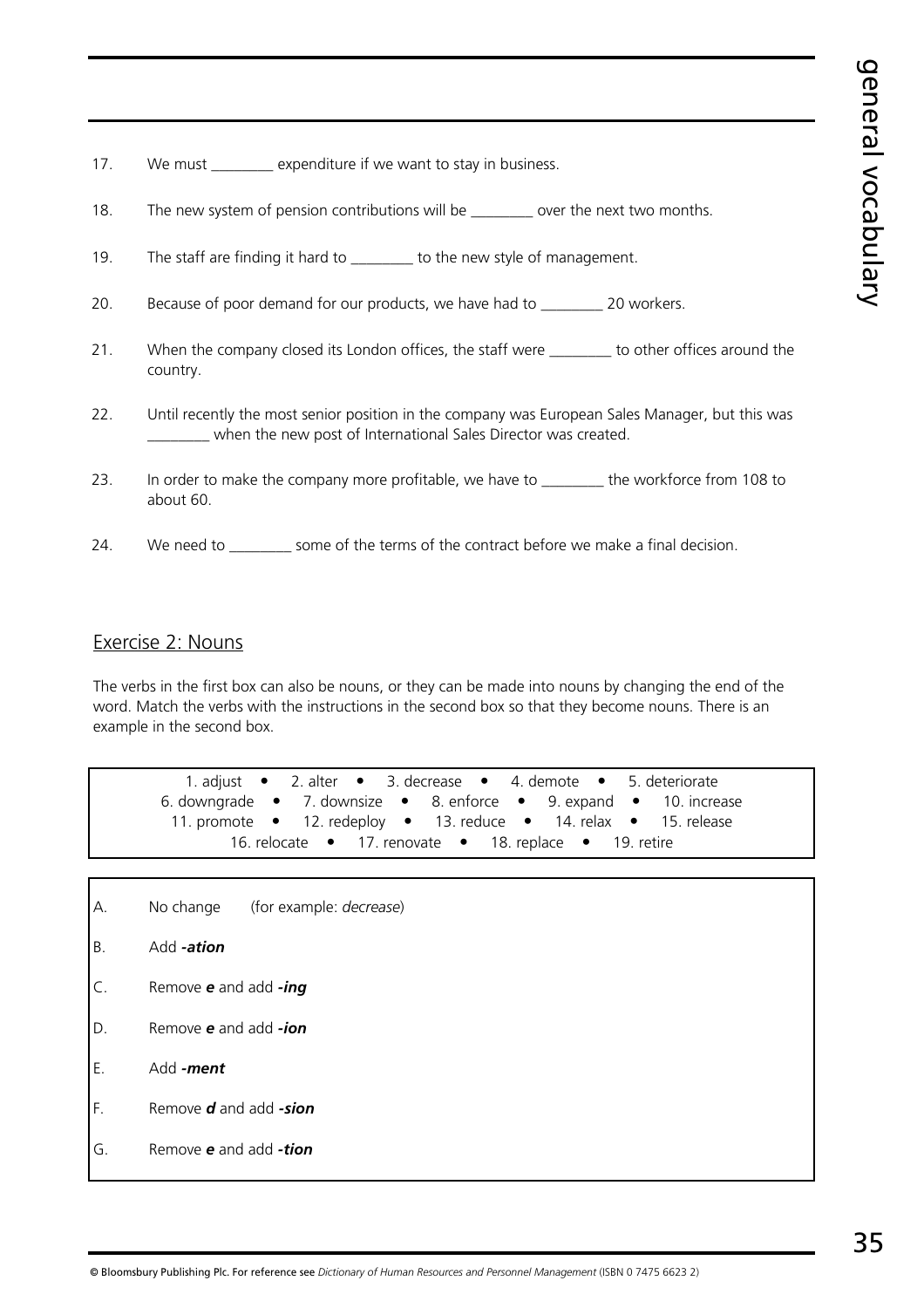### Over and under

Look at these mini-dialogues and complete each one with a word from the box. These words all include *over* or *under*. The first one has been done as an example for you. One word can be used twice.

| overhaul • overheads • overmanned / overstaffed • overpaid |                                                                                   |  |  |  |  |
|------------------------------------------------------------|-----------------------------------------------------------------------------------|--|--|--|--|
|                                                            | overgualified • overrated • overrule • overrun • overtime • overturn              |  |  |  |  |
| overworked • underachiever • undermanned • undermine       |                                                                                   |  |  |  |  |
|                                                            | understanding • understudy • undertaking • underutilised • <del>underworked</del> |  |  |  |  |

- 1. A. The directors think that our staff are *underworked* . B. Well, they are at the moment, but that's because demand for our products is so low.
- 2. A. The workers have the time limit set by the production manager. B. That's not good. They shouldn't go beyond the limits that set for them.
- 3. A. We're rather at the moment. B. Right. And unless the market improves, we might need to lay off some of our casual workers.
- 4. A. Do you think our staff are 2 B. No, I don't. They work very hard for the money they receive.
- 5. A. Everyone says that Elizabeth works hard, but in my opinion she's a bit of an B. I agree. She doesn't do as much as she is capable.
- 6. A. I'm learning how to do the production manager's job in case he needs to take some extended time off. B. Oh, I thought you were the \_\_\_\_\_\_\_\_\_\_ for the accounts manager.
- 7. A. Does this business make a lot of money? B. Yes, it's a very profitable \_\_\_\_\_\_\_\_\_\_.
- 8. A. Robert has a degree in business studies, doesn't he? B. Yes, so he's rather \_\_\_\_\_\_\_\_\_\_ to be an ordinary shop floor worker.
- 9. A. Our sales revenue covers the manufacturing costs, but not the day-to-day running costs of the company. B. Right. We need to make sure we have enough to cover our
- 10. A. Our staff are always complaining that they're B. I don't know why. They get plenty of breaks, and most of them clock off before three o'clock.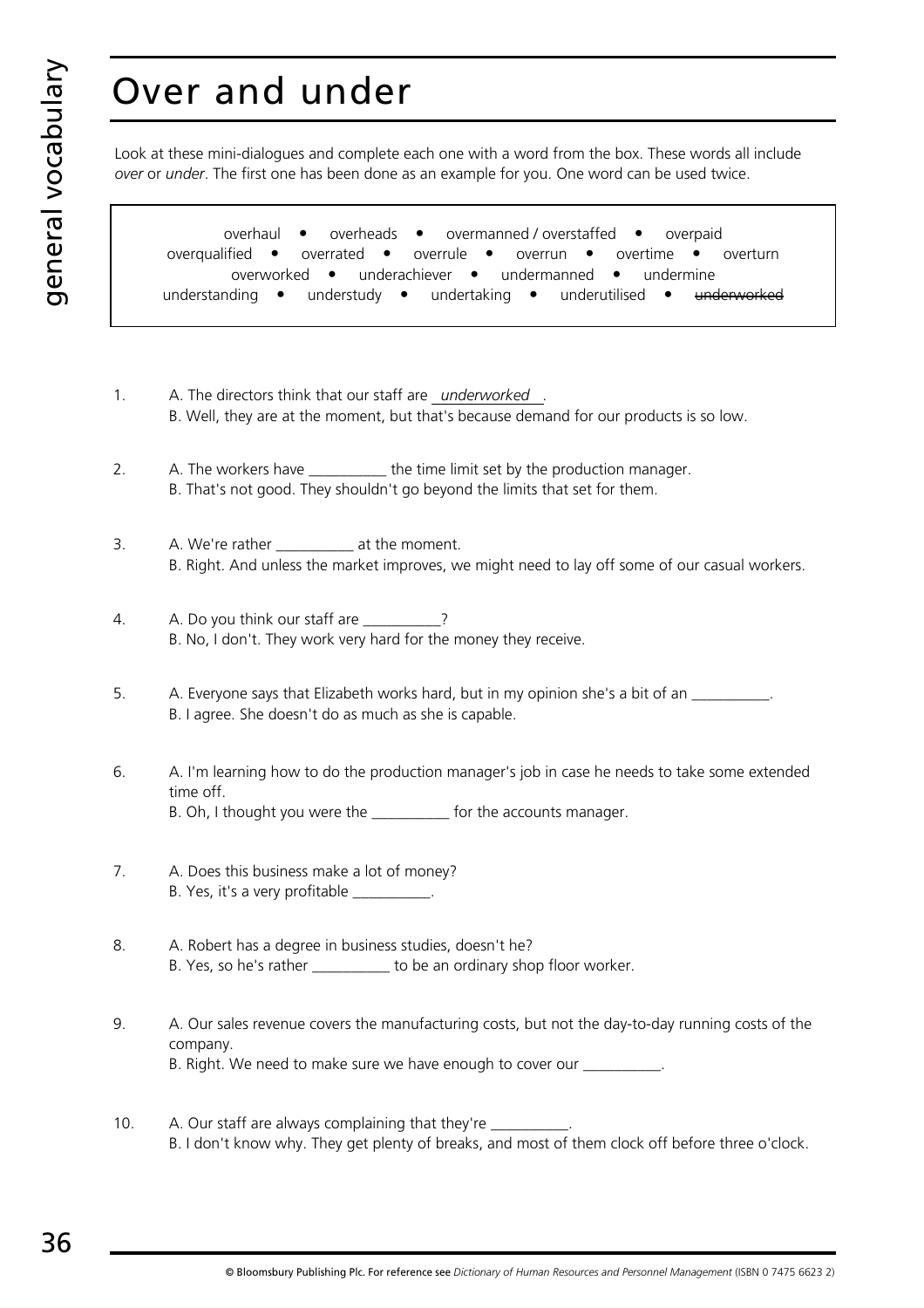- 11. A. Staff are worried that the director's complaints could their productive ability. B. Well, perhaps they should call a meeting with the directors if they feel that their ability could be weakened.
- 12. A. Apparently the management are going to electromagner of the decisions they made last month. B. Well I'm not sure they can cancel decisions that have already been made.
- 13. A. The union and management decided to make some important changes last month, but the directors decided they couldn't go ahead with them. B. Are they allowed to **Example 2** changes that have been mutually agreed?
- 14. A. Our new computer system is excellent, but it's being B. If it's not being used enough, perhaps it's because staff don't know how to use it.
- 15. A. Do you think it's time we made a few changes to the way we run the company? B. Yes. The first thing we should do is to \_\_\_\_\_\_\_\_\_\_ the company's union agreements.
- 16. A. We need a legally-binding promise that your workers will remain on the shop floor during negotiations. B. Fine, we'll provide you with a written **not** to strike during that period.
- 17. A. What's our current example rate? B. Well, if you work for more than the normal working time, it's one and a half times normal pay.
- 18. A. We're worried that the department will be  $\frac{1}{2}$  during the Christmas period. B. If we don't have enough staff then, we can employ some casual workers.
- 19. A. I think the 'first class service' they offer is valued more highly than it should be. B. I agree. It's vastly \_\_\_\_\_\_\_\_\_.
- 20. A. The management and the union have come to an \_\_\_\_\_\_\_\_\_\_ about the demarcation problems. B. I don't think a private agreement is good enough. We need to have it in writing.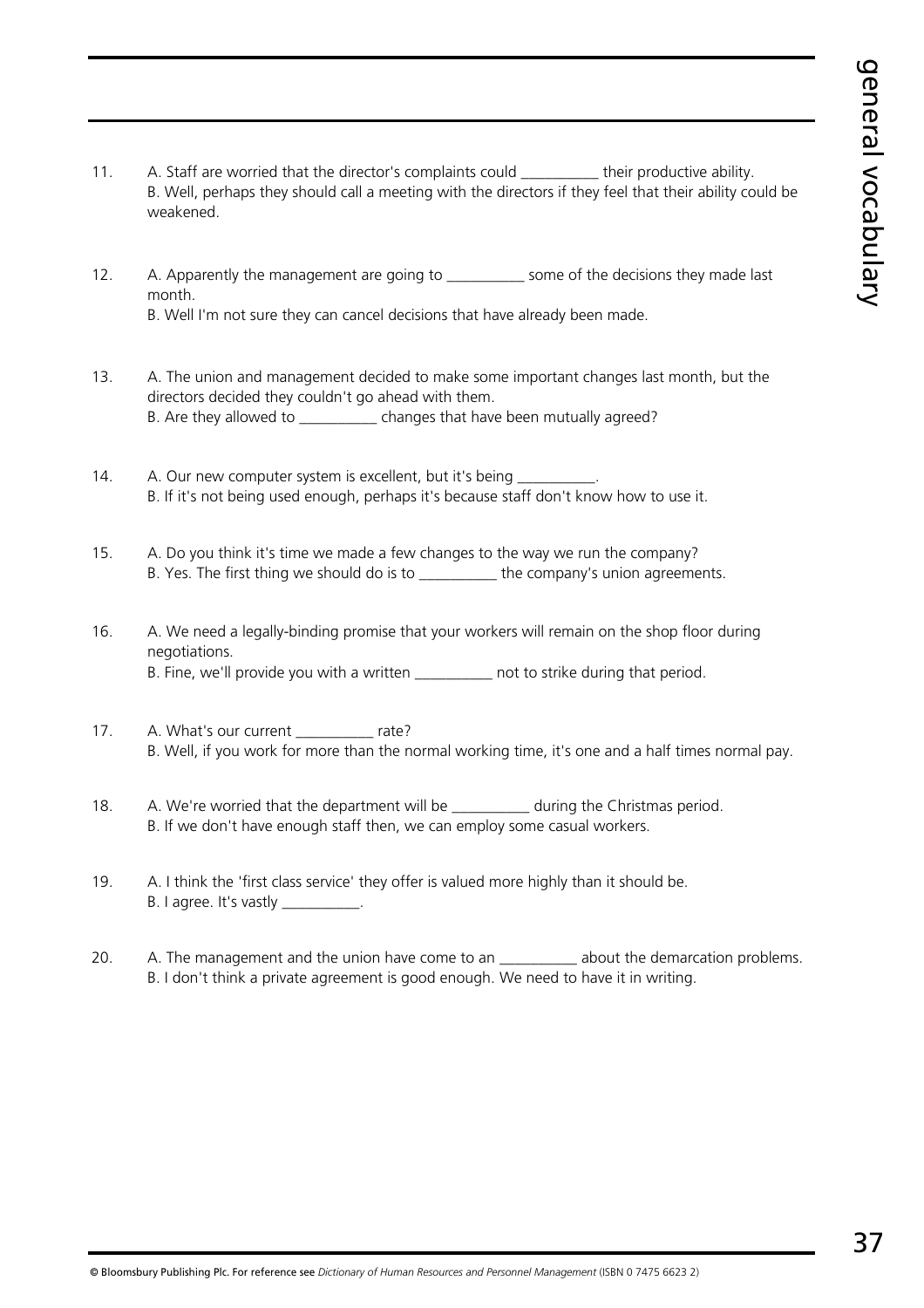### A career case history

### Part 1

In this text, you have been given the first two letters of some missing words and expressions. You will find the other parts of the words in the box. The first one has been done for you.

—lked out  $\bullet$  —tire  $\bullet$  —senteeism  $\bullet$  —bezzlement  $\bullet$  —gh achiever —nd in  $\bullet$  —ck  $\bullet$  —smissed  $\bullet$  —tice  $\bullet$  —fered  $\bullet$  —lled in —op floor  $\bullet$  —omoted  $\bullet$  —<del>ply for</del>  $\bullet$  —terview  $\bullet$  —signed —mmute  $\bullet$  —plication form  $\bullet$  —y off  $\bullet$  —tend

|                 |                 |                  |                                                    | Ian Woodham left college and decided to 1. <b>ap</b> $p/y$ for a job which he saw advertised in the local |
|-----------------|-----------------|------------------|----------------------------------------------------|-----------------------------------------------------------------------------------------------------------|
| paper. He 2. fi | the $3.$ ap     |                  | that the company sent him, and a week later he was |                                                                                                           |
| asked to 4. at  | an 5. <b>in</b> | . He was 6. $of$ | the job that same day.                             |                                                                                                           |

| As he lived in a small town outside the city, he had to 7. $\text{co}_{\text{max}}$ every day. He was a 8.  |  |  |
|-------------------------------------------------------------------------------------------------------------|--|--|
| <b>hi</b> ________ and so very soon was 9. <b>pr</b> ________ to a better position. However, the company he |  |  |
| worked for was having problems. Two people were 10. $di$ ________ for 11. $em$ ________ from the            |  |  |
| petty cash box, three got the 12. sa_________ for continual 13. ab________, two of their friends            |  |  |
| 14. re 15. wa in sympathy and then most of the workforce 15. wa Tammar in support. A few                    |  |  |
| weeks later, the directors decided to 16. la _________ fifteen 17. sh________ workers because there         |  |  |
| wasn't enough work, and the managing director decided to 18. re<br>early. The atmosphere                    |  |  |
| was so bad that lan eventually decided to 19. ha_______ his 20. no_______.                                  |  |  |

### Part 2

In this text, the *first* letter of each word in **bold** is in the *correct* place, but the other letters have been mixed up. Rearrange the letters to make words.

Ian couldn't afford to be 21. **upedmloyen**, however, so he started 22. **jbo hgnnuti** again. A computer company had a 23. **vnyaacc** for position of 24. **smlesana**. A lot of 25. **cidnteadsa** with good 26. **qnafsuliictioa** and 27. **eeerinepcx** applied, and Ian was one of them. After all the interviews had finished, the directors made a 28. **striotlsh** of the best 29. **anpipctlsa**, then invited them back for another interview. After a lot of discussion, they 30. **apndoipet** Ian.

Ian was delighted. After all, he would receive a 31. **slyraa** of £25,000 32. **pre amunn**, with a 5% 33. **iteenmncr** twice a year, a 34. **csnmioiosm** for each computer he managed to sell, excellent 35. **psrke** such as private health insurance and a company car, a company 36. **pnosnie** plan to make sure he would be well-off when he retired, and the chance of 37. **pmotoonir** to the position of sales manager. All in all, his future 38. **psocrsept** looked excellent.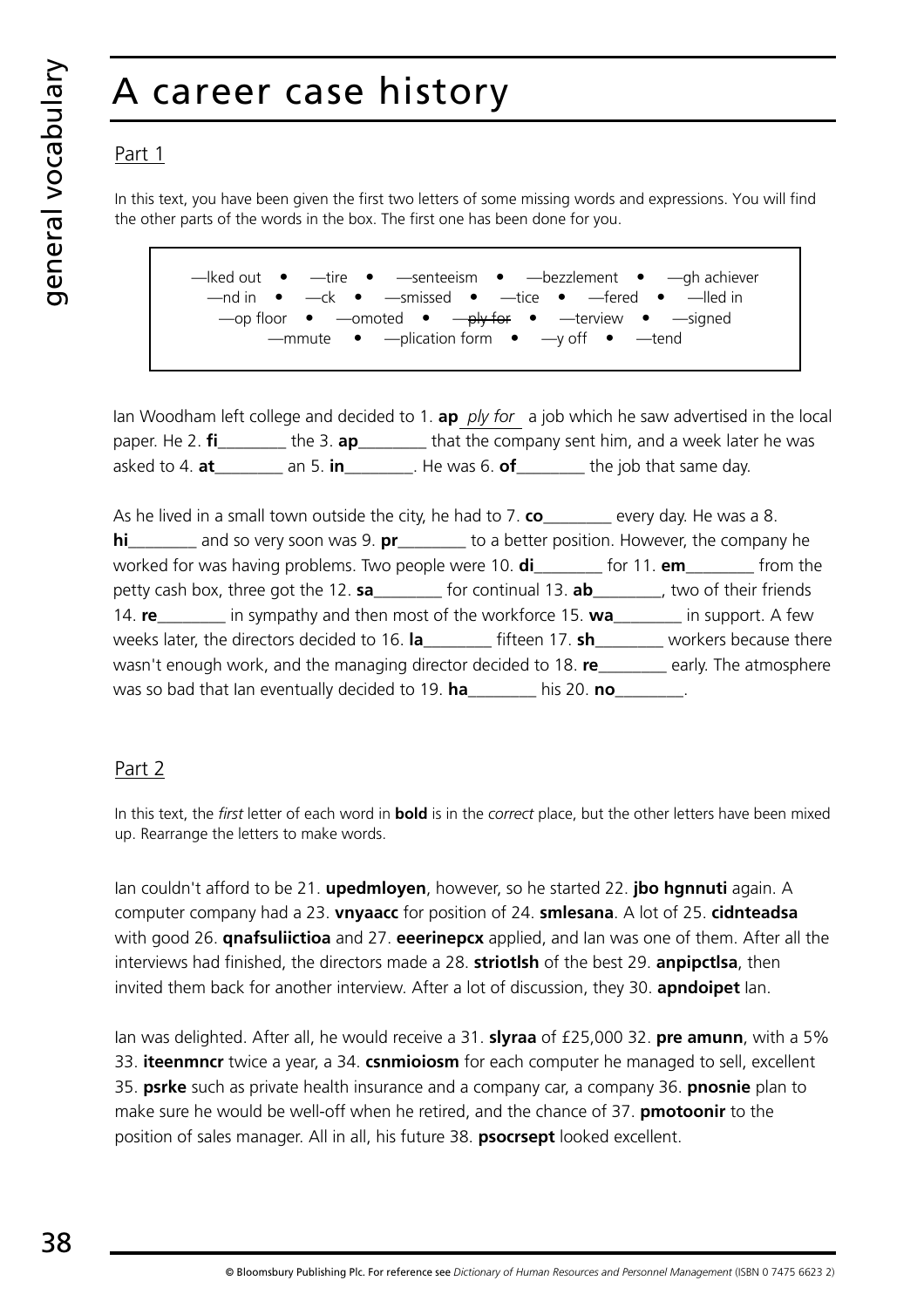### Abbreviations and acronyms

Test your human resources abbreviations. Look at these abbreviations, then complete the crossword puzzle on the next page with the words that are missing from their complete forms. You will find all of these, together with their definitions, in the *Bloomsbury Dictionary of Human Resources and Personnel Management*. The first one has been done for you.

### Across

1. VAT = Value Added  $\_\_\_\_\_\$ . 2. O and  $M =$  organisation and \_\_\_\_\_. 4.  $GMP =$  quaranteed pension. 6. PBR = payment by  $\frac{1}{2}$ .  $9. \text{MD} = \text{Management} \quad \underline{\text{mean}}.$ 11. EOC = \_\_\_\_\_ Opportunities Commission. 12. INSET = in-service  $\_\_\_\_\_\_\$ . 15.  $QWL =$  quality of  $\frac{1}{2}$  life. 17. R and  $D =$  and development. 20. HR =  $human$  \_\_\_\_\_. 21. SERPS = state earnings-related \_\_\_\_\_ scheme. 23. In £25K, K means \_\_\_\_\_. 26. ASAP = as soon as  $\frac{1}{2}$ . 28. PIW = period of  $\_\_\_\$ for work. 30. MPP = maternity pay  $\qquad \qquad$ . 31.  $CV = curriculum$  \_\_\_\_\_. 33. SWOT analysis = strengths, weaknesses, **with the induce** on a large analysis. 36. LIFO = last in, \_\_\_\_\_ out. 38. PAYE = pay as you  $\_\_\_\_\_\_\_\_\$ . 41. EAT = employment \_\_\_\_\_ tribunal. 42. MBA = Master of Business \_\_\_\_\_. 43. PEST = political, economic, social and  $\overline{\phantom{a}}$  .

### Down

- 1. TOIL =  $\rule{1em}{0.15mm}$  off in lieu.
- 3. OTE = on-target  $\_\_\_\_\_\$ .
- 5.  $AGM =$  annual general  $\qquad$ .
- 7. ILO = International \_\_\_\_\_ Organisation.
- 8. PR = public  $\frac{1}{\sqrt{1-\frac{1}{n}}}\$
- 10. PLC  $=$   $\qquad$  limited company.
- 13. ESOP = employee share \_\_\_\_\_ plan.
- 14. TNA = training needs  $\frac{1}{2}$ .
- 16.  $NI =$  national  $\qquad$ .
- 18.  $SAYE =$  as you earn.
- 19. EAP = employee \_\_\_\_\_ programme.
- 22. TQM = total management.
- 24. CPD = continuing personal  $\qquad$ .
- 25. NVQ = National \_\_\_\_\_ Qualification.
- 27. PIN =  $personal$  number.
- 29.  $AVC = additional voluntary$
- 32. PERT =  $programme$  and review technique.
- 34.  $SMP =$  statutory \_\_\_\_\_\_ pay.
- 35. CEO = Chief Executive \_\_\_\_\_.
- 37. EHO = environmental \_\_\_\_\_ officer.
- 39.  $SSP =$  statutory pay.
- 40. p.a.  $=$  per \_\_\_\_\_.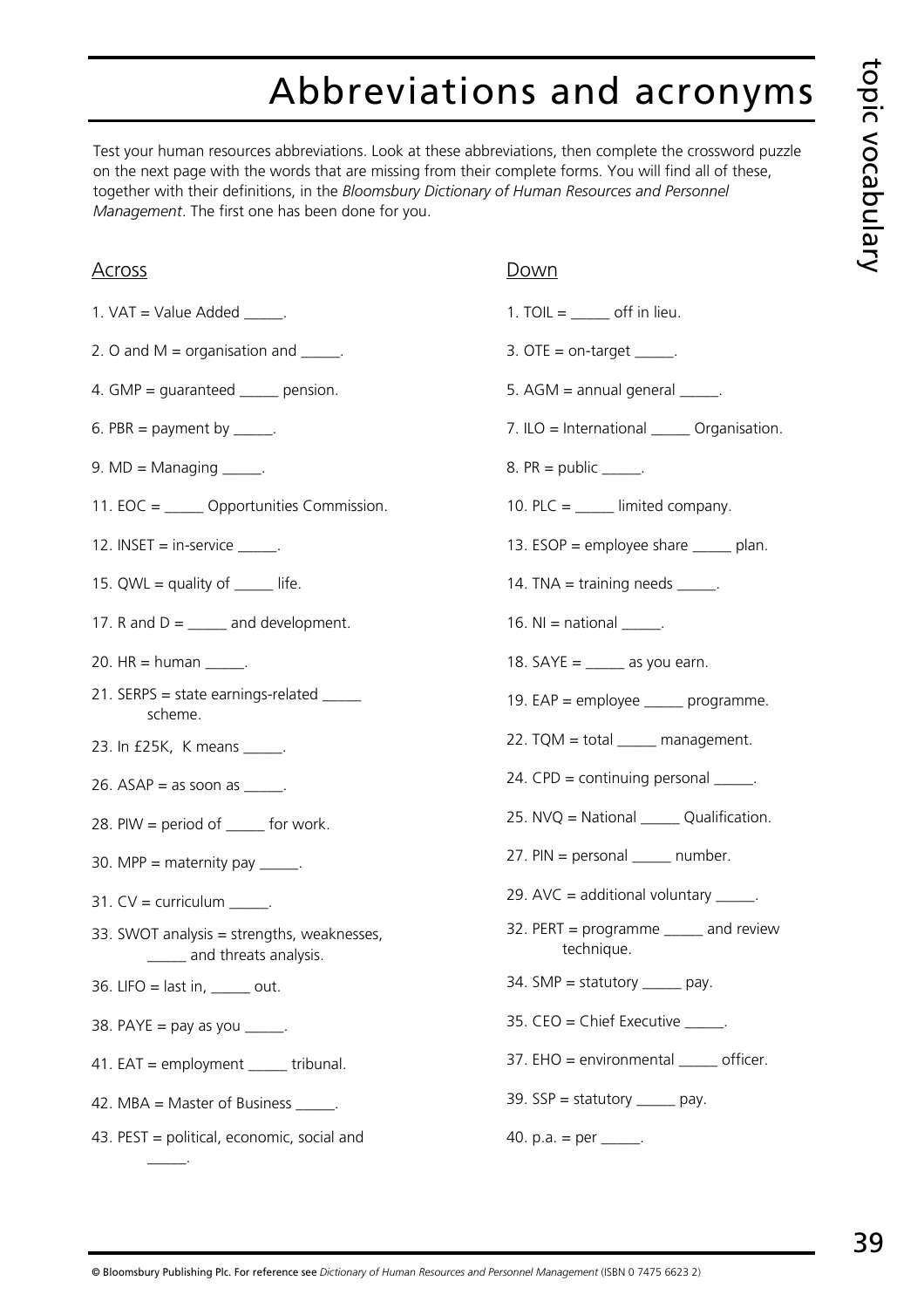topic vocabulary topic vocabulary

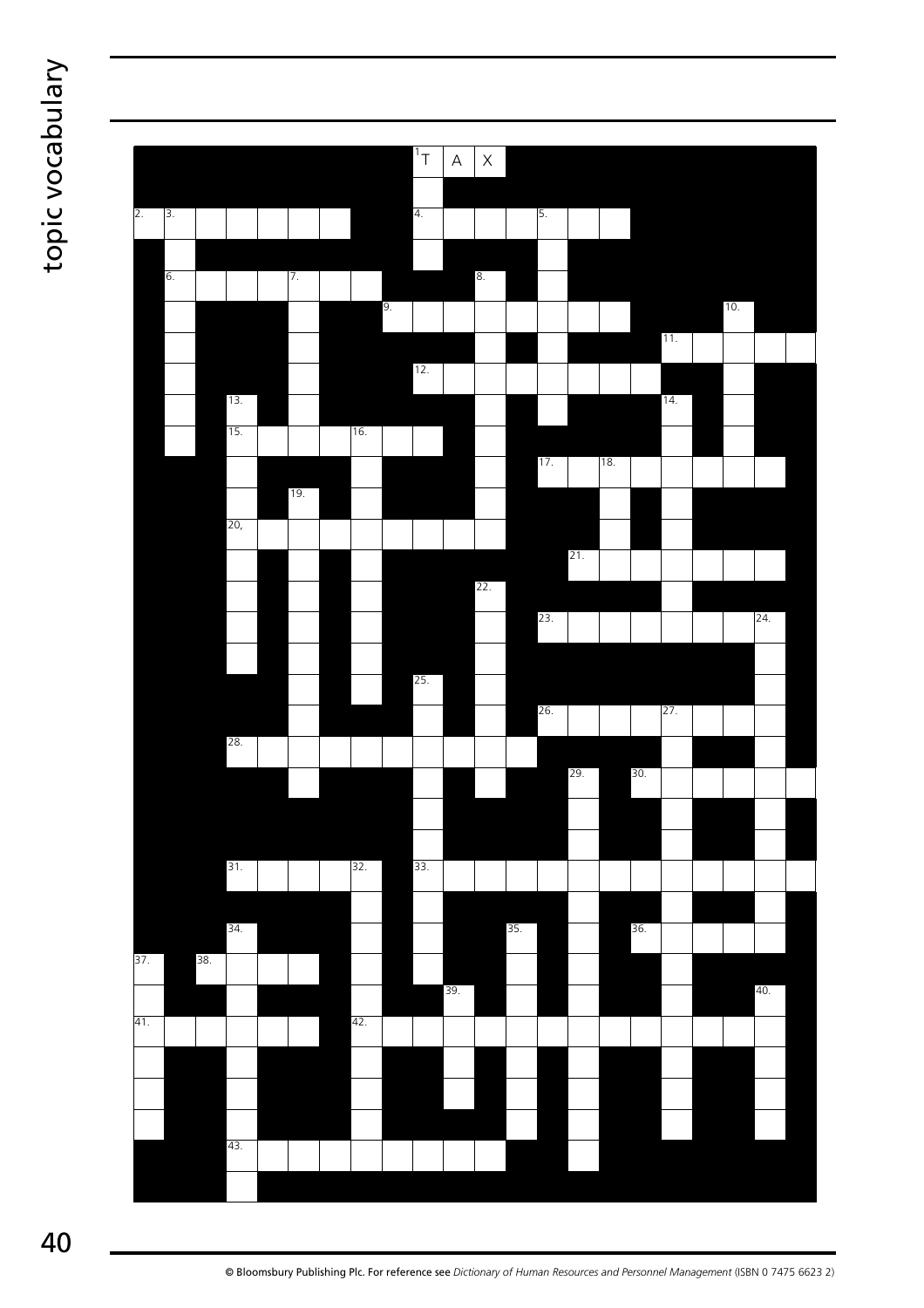# Company positions

Read this text in which someone is describing the different people who work in her company, then match the names of the different people with their positions on the next page. The first one has been done for you.

Welcome to the Bristol division of Compuflop plc. My name is **Marion Smith**, and I am responsible for the company's productive use of its workforce. This is **Alice Ranscombe**, who works in my department typing letters, filing documents, arranging meetings and so on. And this is **Jessica Hopkins**, who does lots of small jobs in and around the office. If you need some filing done, some letters posted, or want a cup of tea, she's the one to ask. The man in the office over there wearing the Versace suit and the Rolex is **Eddie Rolfe**. He controls the company finances. You probably saw his Ferrari parked outside when you arrived. The man over there sweeping the floor is **Reg McEnery**. Reg, when you've finished, could you empty the bins please?

Let me tell you about some of the other people who are currently working in my company. First of all, there's **Anne Kennedy**, who is appointed by the shareholders to help run the company. She spends a lot of time working with **Ronald Anderson**, who makes sure the company is running efficiently, and he has to answer to **Elizabeth Watkins**, who is the most important director in charge of the company. **Susie Farraday** works for Ms Watkins, and she performs various secretarial and administrative duties for her. **Alan Johnson** presides over the company's board meetings, and **Brian Larrs** attends the board meetings only to give advice.

Our company makes computer components, and we need to make sure that production keeps up with demand. **Stephen Bird** is the man who supervises the production process, and he is helped in this job by **Ray Harrison**. In addition to our Bristol office and factory, we also have an office in Birmingham: **Mary Myers** is responsible for the company's work there. **Richard Giddings** is the one who makes sure people know about our products and services. To tell you the truth, I don't think he's doing a very good job; the company doesn't seem to have made much money for quite a long time now.

On the factory floor we have **Harry Rampling**. He's a highly skilled worker, so he's in charge of all the workers on the factory floor. **Andy Kelly** represents the workers in discussions with the managers about things like wages and conditions of employment. At the moment, there is a dispute between the workers and the management about money. The workers want more, and the management say the company can't afford to give a pay rise. Anyway, the company has brought in **Jennie Wilkinson** to help sort things out (she doesn't work for our company and isn't concerned with the dispute, so hopefully she will be able to settle it - the last time we had a dispute, we had to bring in **Jack Langsdale** from the government to make the two sides agree). I do hope the workers don't go on strike again. We've lost a lot of business because of industrial action recently.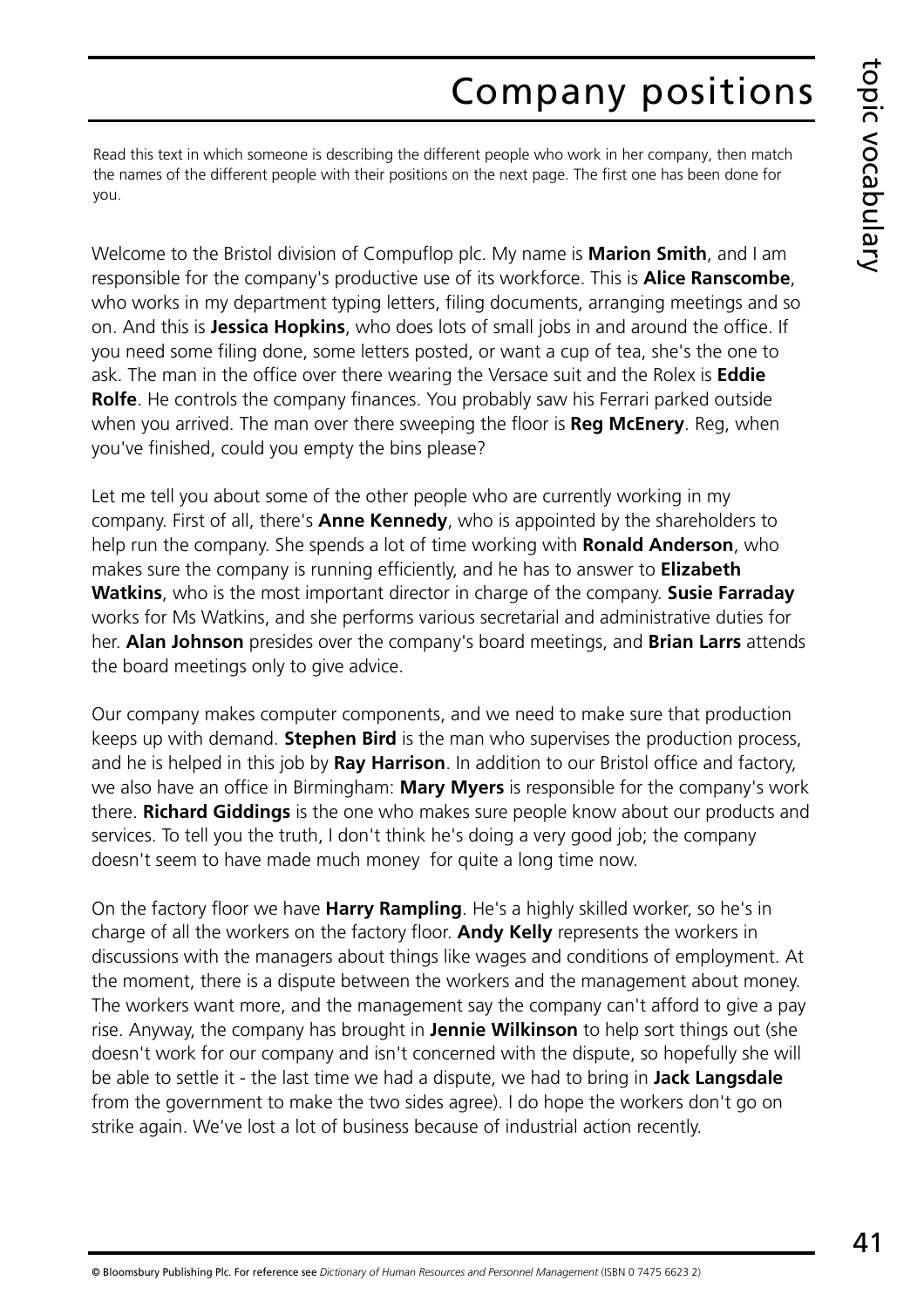We also have a few other people who are here on a temporary basis. **Tabitha Bradley** is one of them. She finished university last month, and she's learning a bit about the company. She's hoping to work with us in the future.

I'm sorry, I didn't catch your name. **Tony Preston**. Nice to meet you Mr Preston. And why are you here? You're here to take over the company and close it down?! Oh dear, I didn't realise we were in that much trouble!

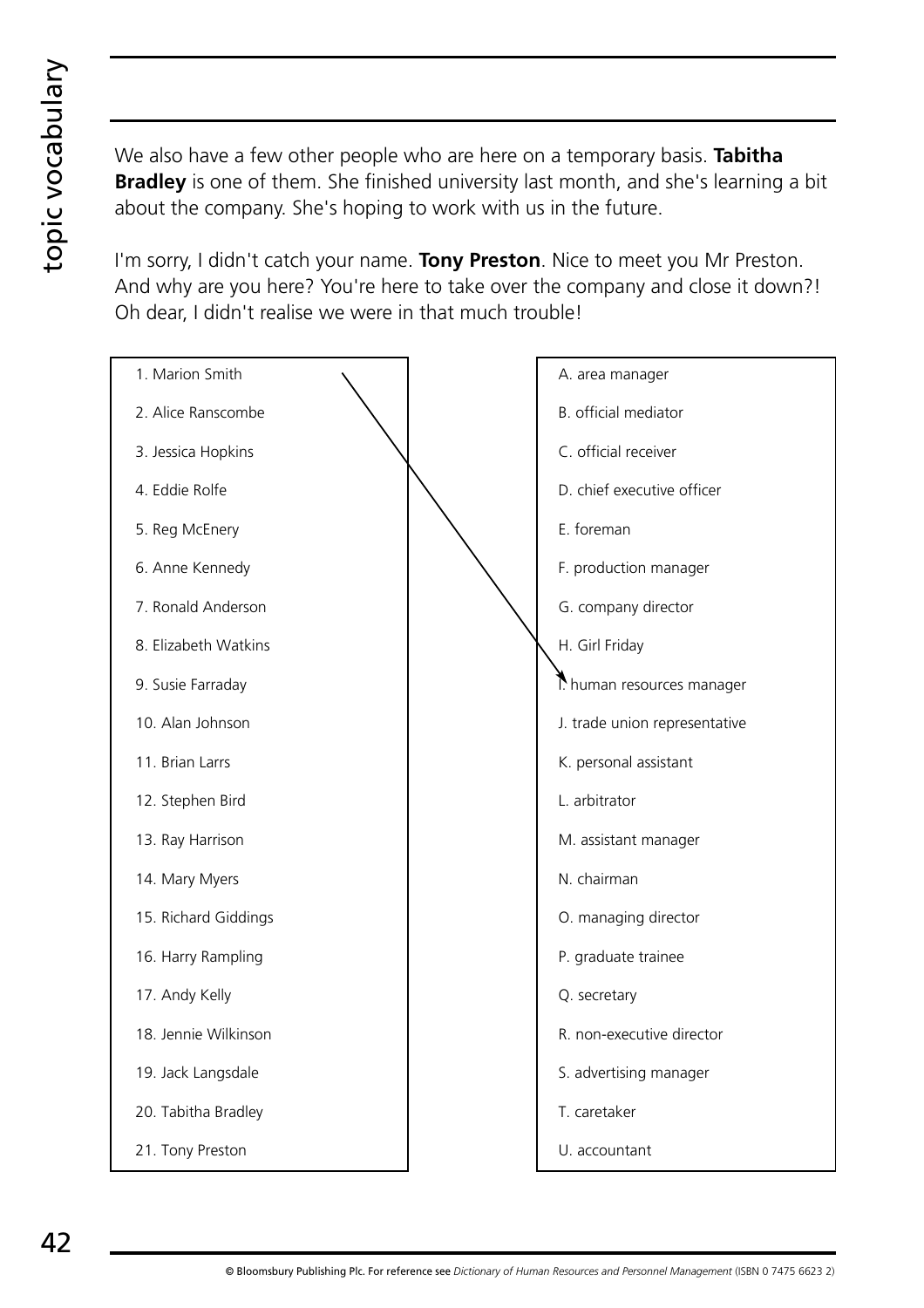# Recruitment advertising

Complete this job advertisement with appropriate words from the box. The first one has been done for you.

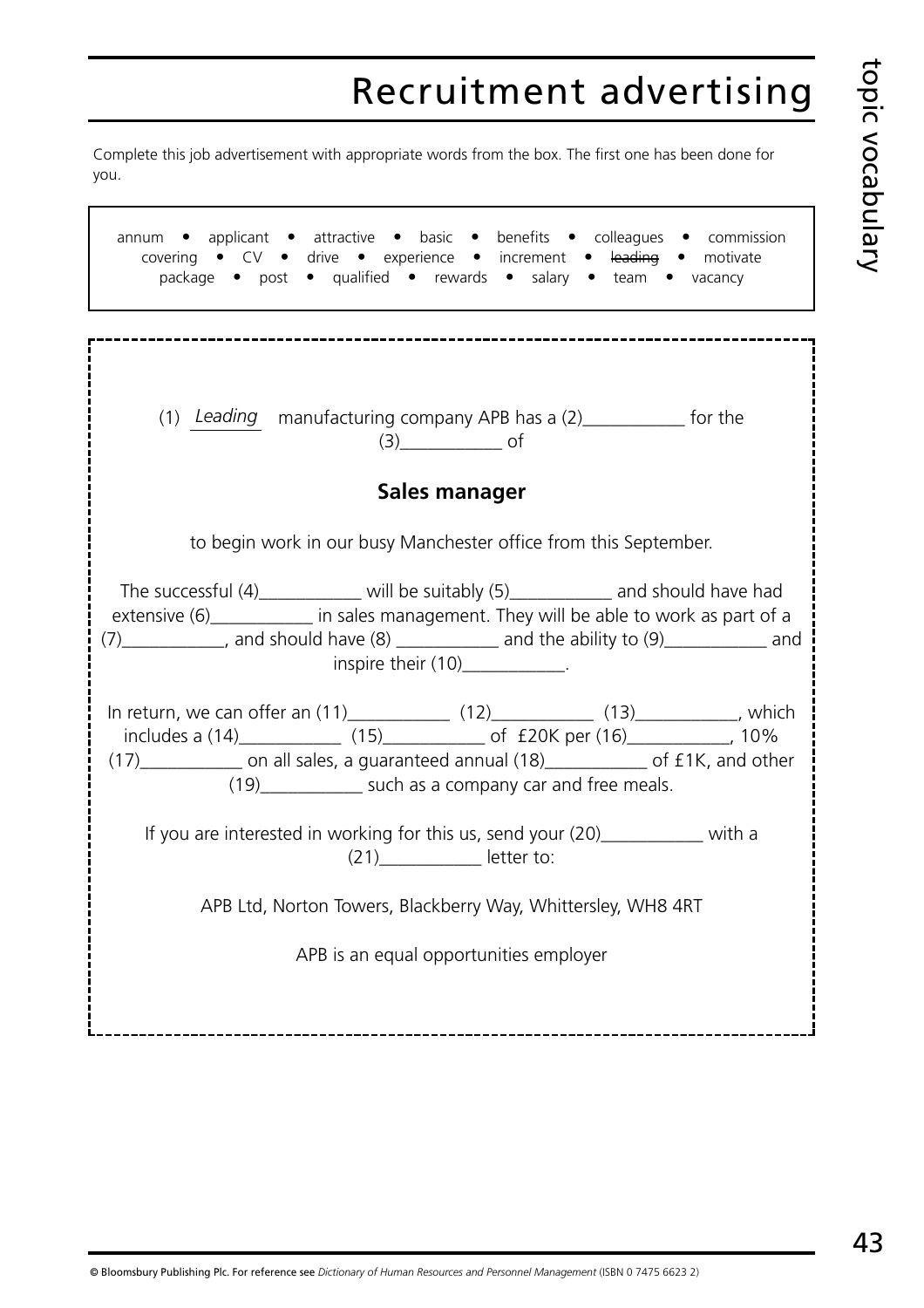# Job description

Complete this job description with words from the box. There are three words that you do not need. The first one has been done for you.

| accountability • agree • Benefits • Branch • deal • ensure • Full time • Head           |  |  |
|-----------------------------------------------------------------------------------------|--|--|
| Hours • Key • Leave • Location • negotiate • inspect • Part-time • produce              |  |  |
| Reports • responsibilities • Responsible • Shift • supervise • <del>title</del> • visit |  |  |

### **Job Description**

| Job (1) title                                                                                                                                                                                                                                                                                                                        | Regional Production manager                                                                                           |  |  |
|--------------------------------------------------------------------------------------------------------------------------------------------------------------------------------------------------------------------------------------------------------------------------------------------------------------------------------------|-----------------------------------------------------------------------------------------------------------------------|--|--|
| $(2)$ :                                                                                                                                                                                                                                                                                                                              | Ealing (3)_________, West London                                                                                      |  |  |
| $(4)$ to:                                                                                                                                                                                                                                                                                                                            | Production Manager, (5) _________ Office.                                                                             |  |  |
|                                                                                                                                                                                                                                                                                                                                      | (7) __________. Monday to Friday 9.00 - 5.30                                                                          |  |  |
| $(8)$ entitlement:                                                                                                                                                                                                                                                                                                                   | 21 days per annum, + bank holidays.                                                                                   |  |  |
| Main (9)__________:                                                                                                                                                                                                                                                                                                                  | To (10) _________ the work of the production<br>department.                                                           |  |  |
| $(11)$ $(12)$ $\qquad$ $\qquad$ $\qquad$ $\qquad$ $\qquad$ $\qquad$ $\qquad$ $\qquad$ $\qquad$ $\qquad$ $\qquad$ $\qquad$ $\qquad$ $\qquad$ $\qquad$ $\qquad$ $\qquad$ $\qquad$ $\qquad$ $\qquad$ $\qquad$ $\qquad$ $\qquad$ $\qquad$ $\qquad$ $\qquad$ $\qquad$ $\qquad$ $\qquad$ $\qquad$ $\qquad$ $\qquad$ $\qquad$ $\qquad$ $\q$ | $(13)$ product<br>To<br>specifications with sales departments and<br>time schedules with stock control<br>department. |  |  |
|                                                                                                                                                                                                                                                                                                                                      | To $(14)$ product is<br>manufactured according to agreed<br>specifications and within time schedules.                 |  |  |
|                                                                                                                                                                                                                                                                                                                                      | To (15)___________ quality of finished<br>product.                                                                    |  |  |
|                                                                                                                                                                                                                                                                                                                                      | To (16) _________ sales reports for Head<br>Office.                                                                   |  |  |
|                                                                                                                                                                                                                                                                                                                                      | To (17) ________ with suppliers on base<br>material prices.                                                           |  |  |
|                                                                                                                                                                                                                                                                                                                                      | To (18) _________ suppliers on a regular<br>basis to check quality of base materials.                                 |  |  |
|                                                                                                                                                                                                                                                                                                                                      | To (19)_________ with problems as they<br>▬<br>rise on a day-to-day basis.                                            |  |  |
| (20)___________ for managing:                                                                                                                                                                                                                                                                                                        | 1 sub-manager, 10 machinists, 3 trainees, 2<br>cleaners.                                                              |  |  |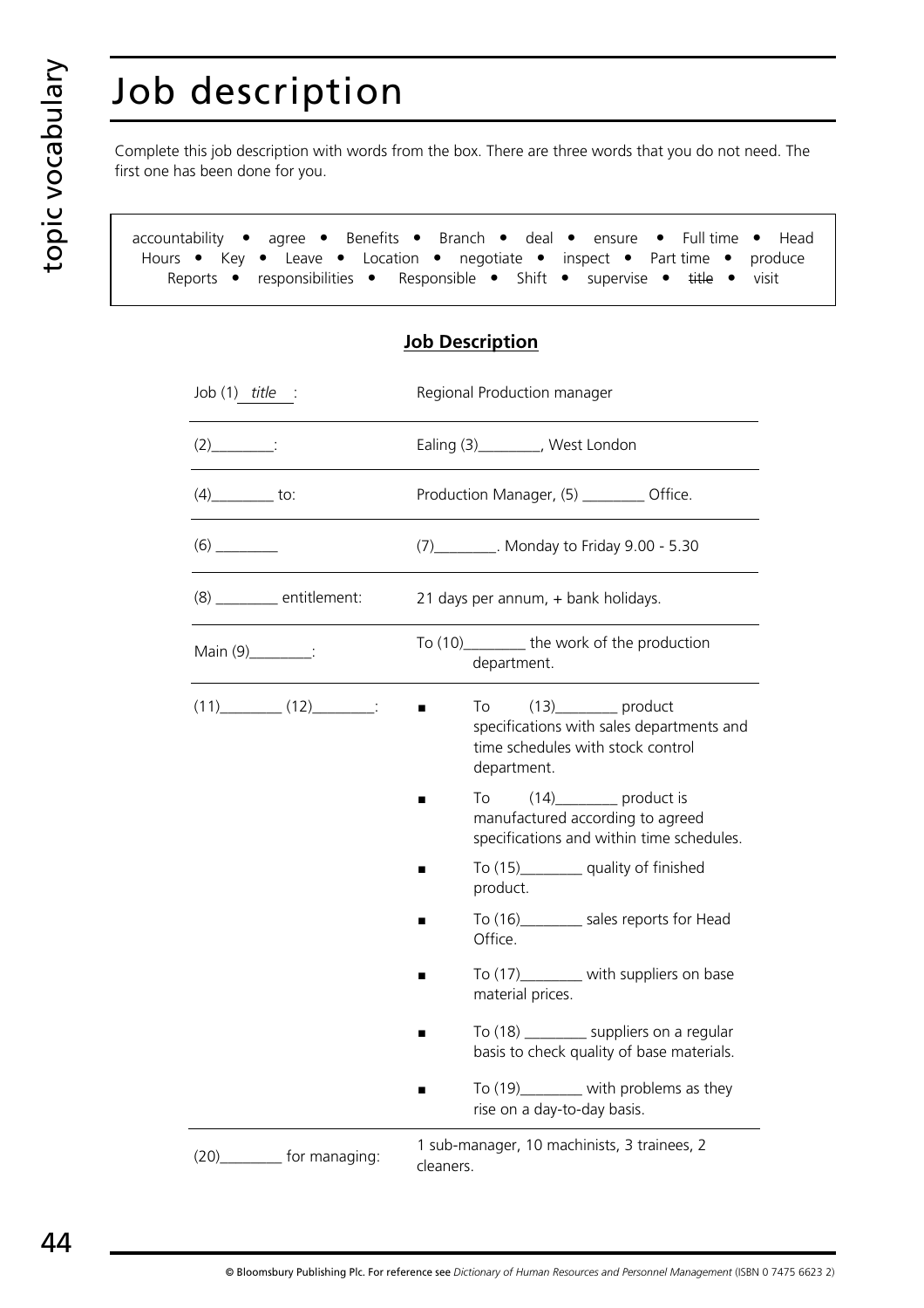# Application forms

Complete this job application form with appropriate words from the box. The first one has been done for you as an example.

| absence • absent • address • approach • assessment • attended • college • contact<br>dates • Degree • Diploma • dismissal • duties • education • email • employer<br>employment • examinations • false • first name • history • home • illness • information<br>leaving • offer • present • postcode • qualifications • reason • referees • suitability<br>surname • title • training • university |
|----------------------------------------------------------------------------------------------------------------------------------------------------------------------------------------------------------------------------------------------------------------------------------------------------------------------------------------------------------------------------------------------------|
| Telesales Manager<br>Application for (1) employment as:                                                                                                                                                                                                                                                                                                                                            |
| $(2)$ : Sheppard<br>$(3)$ (5): $Eric John$                                                                                                                                                                                                                                                                                                                                                         |
| (4) 136 Wrenhouse Street, Endham, Berkshire.                                                                                                                                                                                                                                                                                                                                                       |
| $(5)$ $RGB76GH$                                                                                                                                                                                                                                                                                                                                                                                    |
| $(6)$ details                                                                                                                                                                                                                                                                                                                                                                                      |
|                                                                                                                                                                                                                                                                                                                                                                                                    |
| $(9)$ and $(10)$ :                                                                                                                                                                                                                                                                                                                                                                                 |
| Last school(11) _______: Briarwood Gecondary, Endham                                                                                                                                                                                                                                                                                                                                               |
| North London University, Holloway Road, London.<br>$(12)$ or $(13)$ :<br>Central Business School, Addingsbury                                                                                                                                                                                                                                                                                      |
| $(14)$ and $(15)$ :                                                                                                                                                                                                                                                                                                                                                                                |
| A-Levels: Economics, History, Geography<br>$\mathcal{BA}$ (16)__________ in Business $\mathcal A$ dministration (Upper second with Honours)<br>$RSA$ (17)_________ in Business IT.                                                                                                                                                                                                                 |
| (19) employer and $\mathscr{Y}^{\mathcal{T}}$<br>(20) of employment: 2002 - Present.                                                                                                                                                                                                                                                                                                               |
| Job (21)__________: Assistant telesales manager and coordinator.                                                                                                                                                                                                                                                                                                                                   |
| Cold-calling potential clients for Insurance scheme. Monitoring other telesales operatives as<br>$(22)$ :<br>part of quality control.                                                                                                                                                                                                                                                              |
| $(23)$ for $(24)$ $\qquad \qquad$ :<br>I ivould like to develop my potential in sales and marketing, and have more<br>responsibility.                                                                                                                                                                                                                                                              |
| (25)<br>Please give the names of two people who can give an (26) ________ of your (27) _______ for this job (one<br>of whom should be your present (28) [100]:                                                                                                                                                                                                                                     |
| 2. Alice Wangh (Ex-colleague)<br>1. Mr Boyd Walton (Manager)<br>Burrett and Dowling Insurance<br>Safenet Insurance<br>15A Searle Street<br>(Address above)<br>Rigdenbury HB29TY                                                                                                                                                                                                                    |
| No (29) _______ will be made to your present employer before an (30) ______ of employment is made to<br>you.                                                                                                                                                                                                                                                                                       |
| If you have had an (31)_________ in the last two years which has caused you (32)_________ from work,<br>please give details with the number of days you were (33)_________                                                                                                                                                                                                                         |
| I confirm that the above (34)________ is correct to the best of my knowledge. I accept that deliberately<br>providing (35) _______ information could result in my (36) ________.                                                                                                                                                                                                                   |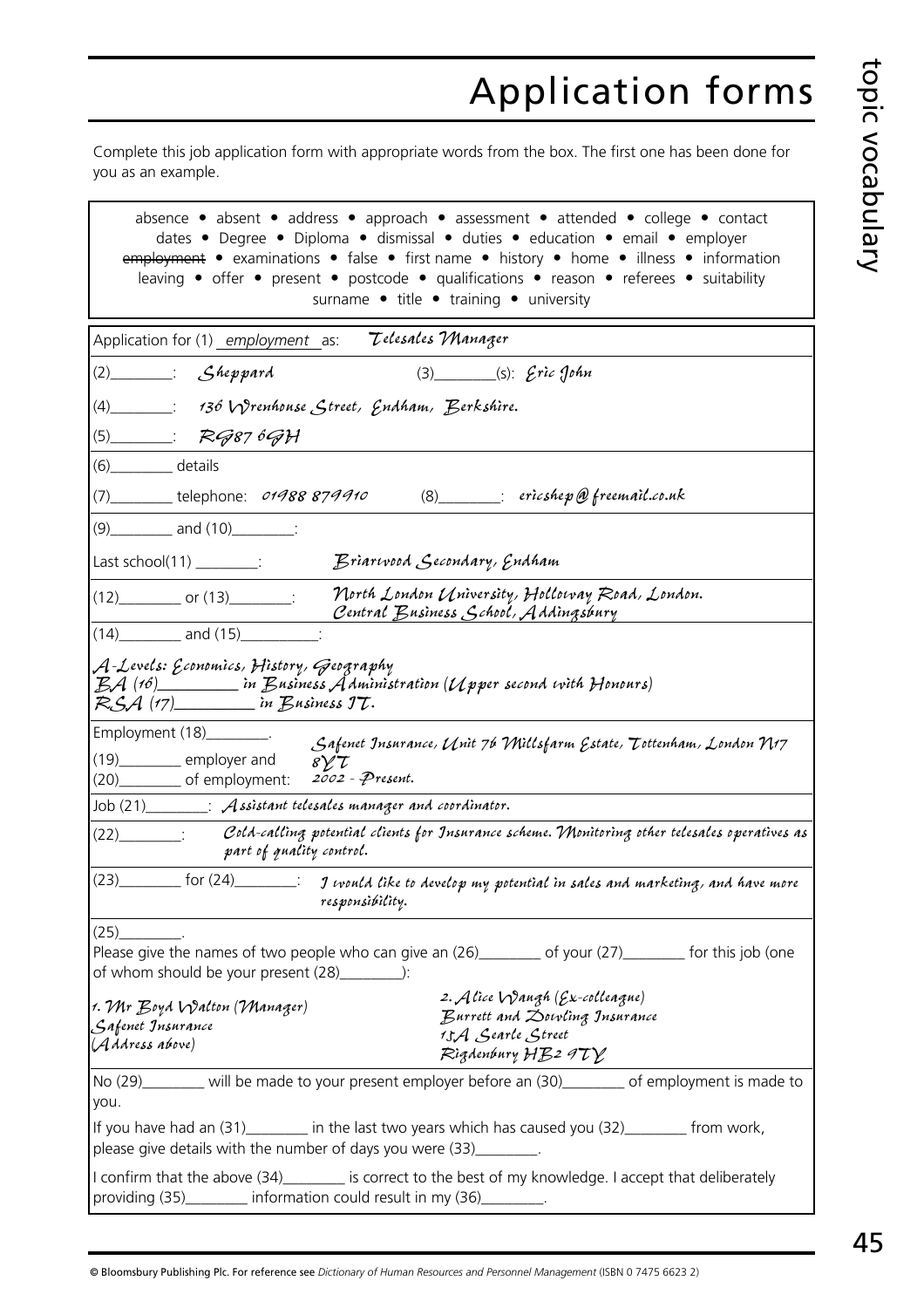### The recruitment process

This text about the recruitment process below has been divided into three parts. Complete each part with the words and expressions in the boxes. The first answer for each part has been done for you.

### Part 1

affirmative recruitment  $\bullet$  applicants  $\bullet$  appointments  $\bullet$  benefits description • disabilities • discrimination • equal opportunities experience • externally • institutional agency • increments internally  $\bullet$  job centres  $\bullet$  journals  $\bullet$  leave  $\bullet$  personal qualities private recruitment agency • qualifications • recruitment agency rewards  $\bullet$  situations vacant  $\bullet$  vacancy

When a company or organisation has a 1. *vacancy* for a new member of staff, it usually advertises the post. It does this 2.\_\_\_\_\_\_\_\_\_\_\_\_\_\_\_ (for example, in the company magazine or on a company notice board) or 3.\_\_\_\_\_\_\_\_\_\_\_\_\_, either in the 4.\_\_\_\_\_\_\_\_\_\_\_\_\_ or 5.\_\_\_\_\_\_\_\_\_\_\_\_\_ section of a newspaper, in specialist trade 6.\_\_\_\_\_\_\_\_\_\_\_\_\_\_\_\_ or through a 7.\_\_\_\_\_\_\_\_\_\_\_\_\_\_\_\_\_\_ which helps people to find employment. There are two main types of agency. The first of these is the 8.\_\_\_\_\_\_\_\_\_\_\_\_\_, usually found in a school or university. These work closely with employers to let potential employees know about the jobs that are on offer (also included in this category are 9.\_\_\_\_\_\_\_\_\_\_\_\_\_, which are provided by the state, and which can be found in most main towns in Britain and other countries). The second is the 10.\_\_\_\_\_\_\_\_\_\_\_\_, which are independent companies, and employers have to pay these agencies for each employee they successfully provide.

A job advertisement has to give an accurate 11.\_\_\_\_\_\_\_\_\_\_\_\_\_ of the job and what it requires from the 12.\_\_\_\_\_\_\_\_\_\_\_\_\_ (the people who are interested in the post). These requirements might include 13.\_\_\_\_\_\_\_\_\_\_\_\_\_\_ (academic, vocational and professional), work 14.\_\_\_\_\_\_\_\_\_\_\_\_\_\_ in similar lines of work, and certain 15. **Example**, it might say that you need to be practical, professional and have a sense of humour). The advertisement will also specify what 16. [Cocall Lucasic salary, commission, regular 17.\_\_\_\_\_\_\_\_\_\_\_\_\_, etc) and 18.\_\_\_\_\_\_\_\_\_\_\_\_\_ (paid 19.\_\_\_\_\_\_\_\_\_\_\_\_\_, free medical insurance, company car, etc) the company can offer in return. The advertisement must be careful it does not break employment laws concerning sex and racial 20.\_\_\_\_\_\_\_\_\_\_\_\_\_: some companies emphasise in their job advertisements that they are 21.\_\_\_\_\_\_\_\_\_\_\_\_\_\_ employers (or 22.\_\_\_\_\_\_\_\_\_\_\_\_ employers in the USA), which means that they will employ people regardless of their sex, skin colour, religion,  $23.$ etc.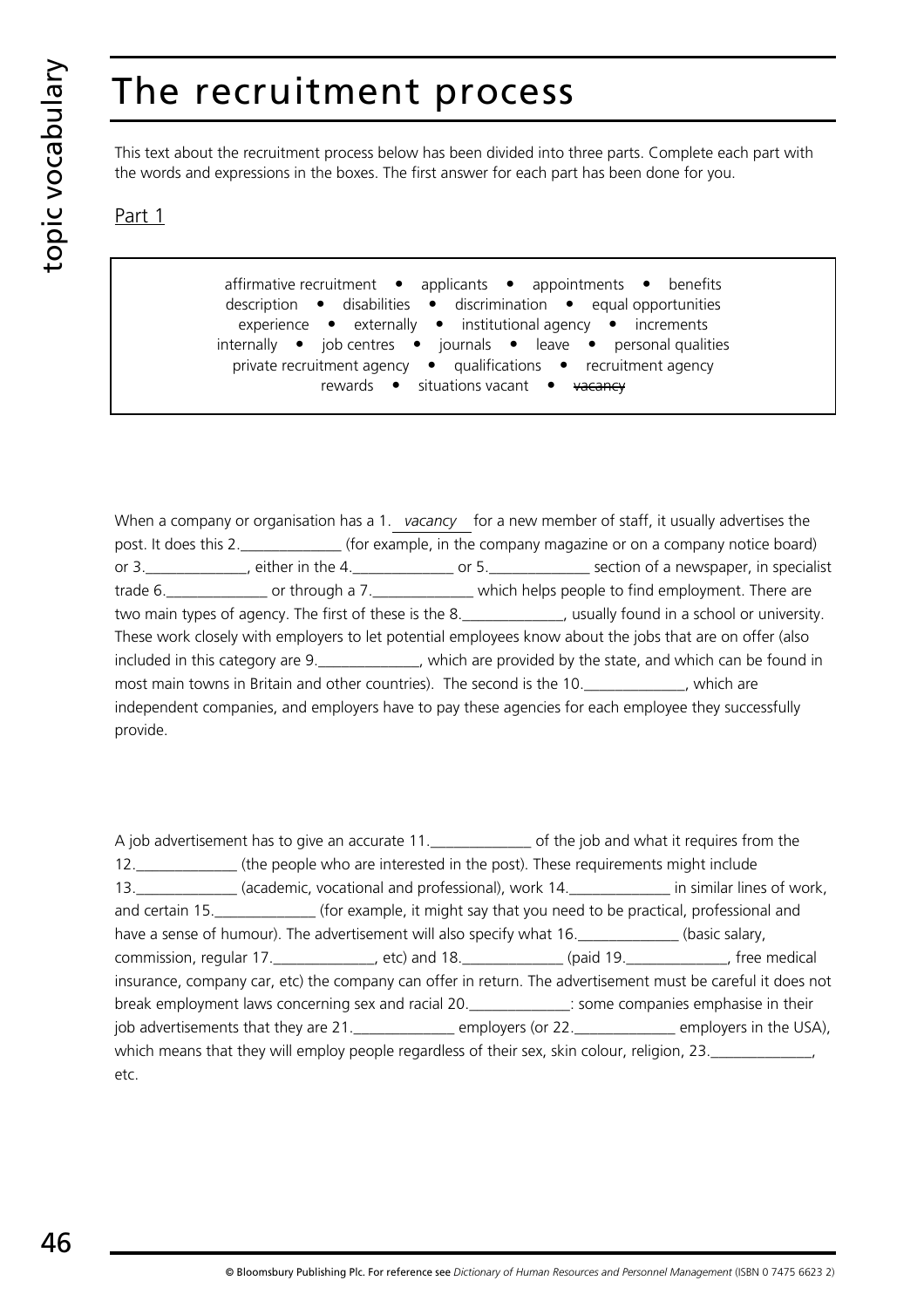### Part 2

| application • aptitude • board • candidates • covering • $\epsilon V$ |  |
|-----------------------------------------------------------------------|--|
| group-situational • in-basket • introduction • medical • one-to-one   |  |
| pre-selection • psychometric • short-list • turn down                 |  |

The job advertisement will usually ask people interested in the post to send their 1. *CV* with a 2. Letter or a letter of 3. Letter of 3. Letter of  $\frac{1}{2}$ , or they will ask people to write or call for an 4.\_\_\_\_\_\_\_\_\_\_\_\_\_ form. The managers of the company will look at these, and go through a 5.\_\_\_\_\_\_\_\_\_\_\_\_\_ procedure, where they choose or 6.\_\_\_\_\_\_\_\_\_\_\_\_\_ applicants. They then prepare a 7.\_\_\_\_\_\_\_\_\_\_\_\_\_\_\_\_\_\_ of possible 8.\_\_\_\_\_\_\_\_\_\_\_\_\_\_\_\_: these are the people who will then be invited for an interview. Interviews usually take one of two forms. The first is the 9. \_\_\_\_\_\_\_\_\_\_\_\_\_\_ interview, with one applicant and one employer talking together. The second is the 10.\_\_\_\_\_\_\_\_\_\_\_\_\_\_ interview, with one applicant being interviewed by several people at once.

There may also be tests to see whether the applicant is suitable for the post. There are several of these, including 11.\_\_\_\_\_\_\_\_\_\_\_\_\_\_\_\_\_ tests (which look at psychological traits of the applicant), 12. tests, which test the applicant's skills and knowledge, and his / her potential for acquiring more skills and knowledge), 13.\_\_\_\_\_\_\_\_\_\_\_\_\_ tests (where several applicants are put into an imaginary situation and decide how to deal with it), and 14. The state of tests (in which an applicant has to deal with a number of imaginary tasks similar to those s/he would face in the job). Applicants may also have to go for a 15. The test to see whether they are healthy enough for the work.

### Part 3

| appearance • circumstances • disposition • fixed-term • follow-up               |  |
|---------------------------------------------------------------------------------|--|
| induction programme • intelligence • interests • offered • open-ended           |  |
| potential • probationary • references • seven-point-plan-<br>skills • temporary |  |

Many employers use a 1. *seven-point plan* when they recruit for a new post. They look at different aspects of the applicant to decide whether or not s/he has the correct 2.\_\_\_\_\_\_\_\_\_\_\_\_\_\_ for the job. These include physical 3.\_\_\_\_\_\_\_\_\_\_\_\_\_ (for example, is the applicant smart and well-presented?), educational qualifications, general 4.\_\_\_\_\_\_\_\_\_\_\_\_\_\_\_, special 5.\_\_\_\_\_\_\_\_\_\_\_\_\_\_\_, hobbies and outside 6.\_\_\_\_\_\_\_\_\_\_\_\_\_\_\_, mental and emotional 7. \_\_\_\_\_\_\_\_\_\_\_\_\_\_\_ and family 8. \_\_\_\_\_\_\_\_\_\_\_\_\_

|          | If a candidate gets through the above stages, s/he will be asked to provide 9.                                |                                                                   | from people |
|----------|---------------------------------------------------------------------------------------------------------------|-------------------------------------------------------------------|-------------|
|          | who know him / her, and if these are positive s/he is then 10. _______________ the post. Before s/he actually |                                                                   |             |
|          | starts working, s/he may go through an 11. to learn more about the company and the post.                      |                                                                   |             |
|          | Sometimes, s/he may be given a 12. ____________________ contract and have to complete a 13. _________________ |                                                                   |             |
|          | period, where the employers make sure that s/he is suitable for the job before being offered an               |                                                                   |             |
| or $15.$ |                                                                                                               | contract. After s/he has been with the company for a while, there |             |
|          | session, to assess how s/he is getting on in the post.                                                        |                                                                   |             |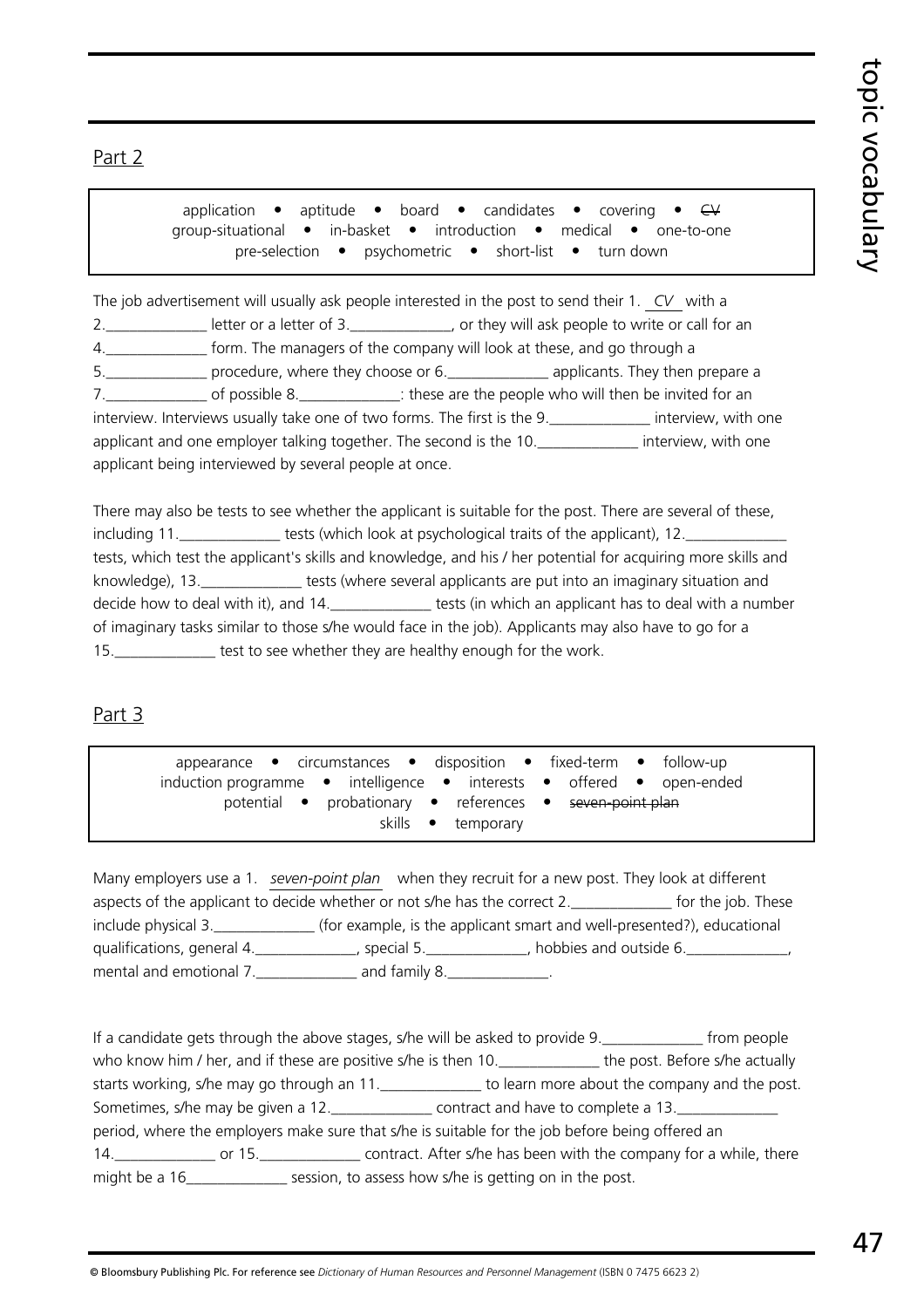# Personal qualities

At job interviews, candidates are assessed on their suitability for the job they are applying for. In addition to their qualifications and experience, interviewers have to look at the other qualities that make a candidate suitable for a job or not.

The same qualities are also considered when staff receive appraisals and assessments.

Use the nouns and adjectives in the box to complete the sentences. One word can be used twice. The first one has been done for you.

| abrasive • ambition • conceited • confidence • confrontational • critical                   |                                                     |  |  |  |  |
|---------------------------------------------------------------------------------------------|-----------------------------------------------------|--|--|--|--|
| decisive • impulsive • industrious • udgement • motivation • obstinate • <del>popular</del> |                                                     |  |  |  |  |
| practical • professional • punctual • rapport • relationship • reliable • reserved          |                                                     |  |  |  |  |
|                                                                                             | sensible • sensitive • selfish • sociable • willing |  |  |  |  |

- 1. She's very *popular* : everybody likes her, and enjoys working with her.
- 2. She isn't very good at making decisions. She's not very
- 3. He works well with everyone: he has excellent \_\_\_\_\_\_\_\_ with his colleagues.
- 4. He always arrives on time. He's very \_\_\_\_\_\_\_.
- 5. He's always \_\_\_\_\_\_\_\_ to cover for others when they need to take time off.
- 6. If you ask her to do something, you know she will do it because she's so \_\_\_\_\_\_\_.
- 7. She's always pointing out people's faults. She's so
- 8. He quite \_\_\_\_\_\_, and gets upset when people point out his faults.
- 9. She's very \_\_\_\_\_\_\_\_ to the needs of others, and will always help people if they have problems.
- 10. She deals with problems well and makes good decisions, and in that respect she's very \_\_\_\_\_\_\_\_.
- 11. He shows excellent \_\_\_\_\_\_\_\_ when making difficult decisions.
- 12. She seems to be rather \_\_\_\_\_\_\_\_ and doesn't mix well with other members of staff.
- 13. His main problem is that he is extremely \_\_\_\_\_\_\_, and rarely thinks carefully before making important decisions.
- 14. He's extremely \_\_\_\_\_\_\_\_, and almost never takes others' advice.
- 15. He never shares information, and never helps others. I think he's basically \_\_
- 16. She's a very \_\_\_\_\_\_\_\_ worker, and really enjoys spending time with her colleagues both inside and outside the office.
- 17. He's very \_\_\_\_\_\_\_\_\_, and always works steadily and hard.
- 18. He has a very \_\_\_\_\_\_\_\_ approach; he's clearly well-trained and good at his work, and always does a good job.
- 19. She's rather \_\_\_\_\_\_\_\_: she thinks she's much better than everybody else.
- 20. He clearly has \_\_\_\_\_\_\_\_, and is keen to move up the company ladder.
- 21. I think he lacks sufficient \_\_\_\_\_\_\_; he doesn't seem very keen, and always has to be told what to do.
- 22. She's always arguing with everyone. She has a very poor \_\_\_\_\_\_\_ with her colleagues.
- 23. One of his main problems is that he lacks  $\cdot$  : he always seems worried and nervous, and always has to check that he's doing the right thing.
- 24. He has a very manner when you speak to him, and as a result people don't go to him with their problems.
- 25. People complain that he's very \_\_\_\_\_\_\_, and is always starting arguments or making people angry.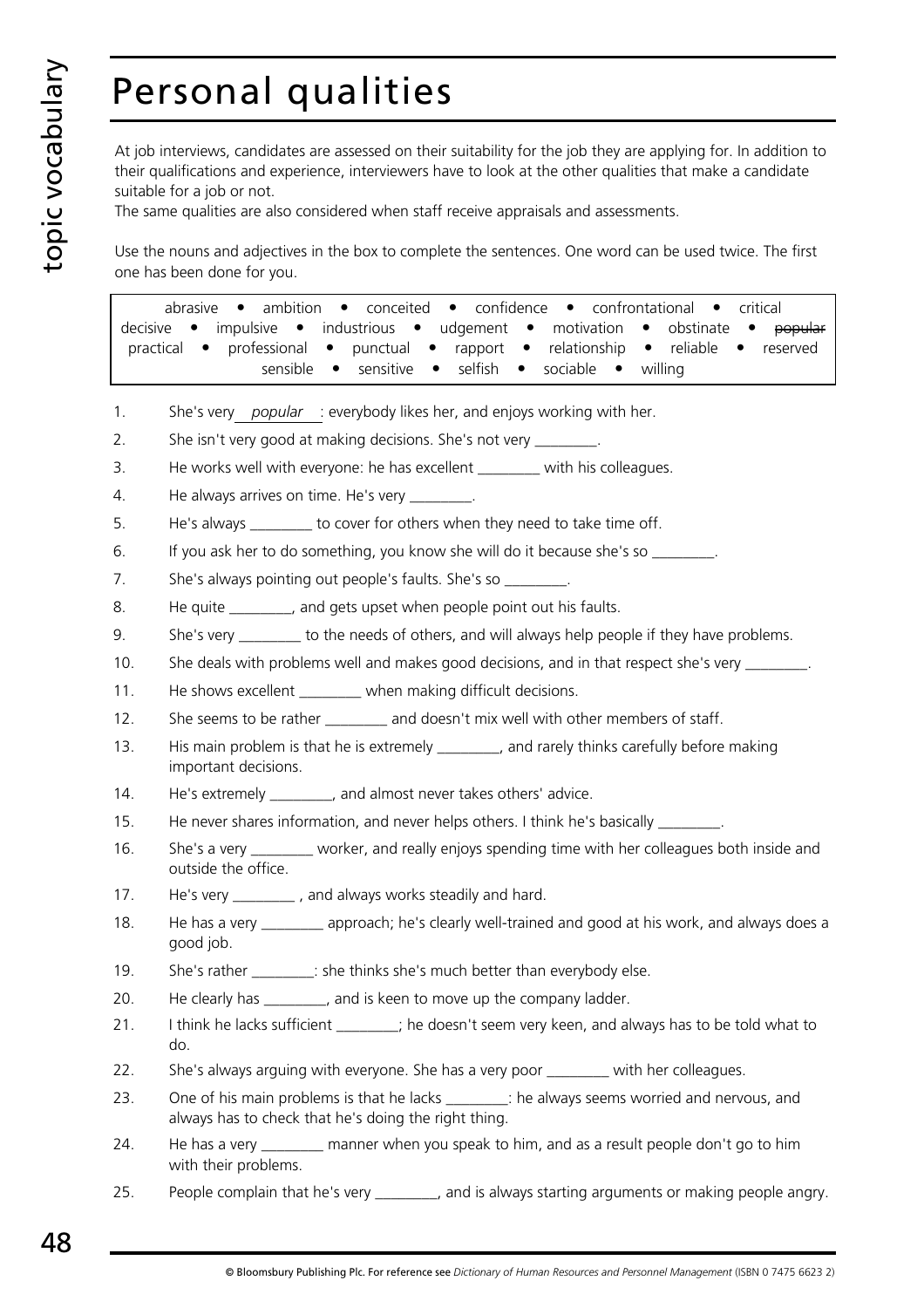# Contract of employment

In this contract there are 31 vocabulary mistakes. Either a word is spelt incorrectly, the form of the word is wrong, or a wrong word has been used. Identify and correct these words. Some of the mistakes occur more than once in the contract.

| 1.  |                                          | Term and conditionals of employment                                                                                                                   |
|-----|------------------------------------------|-------------------------------------------------------------------------------------------------------------------------------------------------------|
| 2.  | Name of employ:                          | Avicenna Holdings plc                                                                                                                                 |
| 3.  | Name of employed:                        | Martha Jennings                                                                                                                                       |
| 4.  | Job titel:                               | Personal Assistant to the Managing Director.                                                                                                          |
| 5.  | Job descriptive:                         | To perform various secretarial and administrative duty for<br>the MD.                                                                                 |
| 6.  | Job locally:                             | Head Office, Truro.                                                                                                                                   |
| 7.  | Celery:                                  | £22,000 per anum (payable monthly in rears)                                                                                                           |
| 8.  | Started date:                            | 1 April 2005.                                                                                                                                         |
| 9.  | Hours of labour:                         | Full time. 9.15am - 5.45pm Monday until Friday, 1 hour<br>lunch.                                                                                      |
| 10. | Undertime:                               | Extra hours worked will be paid at the normal hourly rat.<br>Saturdays will be paid at time $x$ 1 $\frac{1}{2}$ , Sundays at time x 2.                |
| 11. | Holiday enticement:                      | 20 days per anum.                                                                                                                                     |
| 12. | Absent from work:                        | If for any reason you cannot come to work, you should<br>telephone your manager as soon as possible.                                                  |
| 13. | Pension sceme:                           | The company does not operate a pension sceme. You<br>should arrange this separately.                                                                  |
| 14. | Dissiplinary and grieving<br>procedures: | Information on these procedures are provided in the staff<br>handybook, together with information on all company<br>police.                           |
| 15. | Probbation:                              | All appointments are subjective to three months'<br>probbation, during which time employees may be<br>terminated with two weeks' note on either side. |
| 16. | Terminator:                              | After successful completion of the probbation period, the<br>note period will be three months.                                                        |
| 17. | Referrals:                               | All apointments are subject to satisfactory referrals.                                                                                                |
| 18. | Singed:<br>Martha Jennings               | 21 March 2005<br>Date:                                                                                                                                |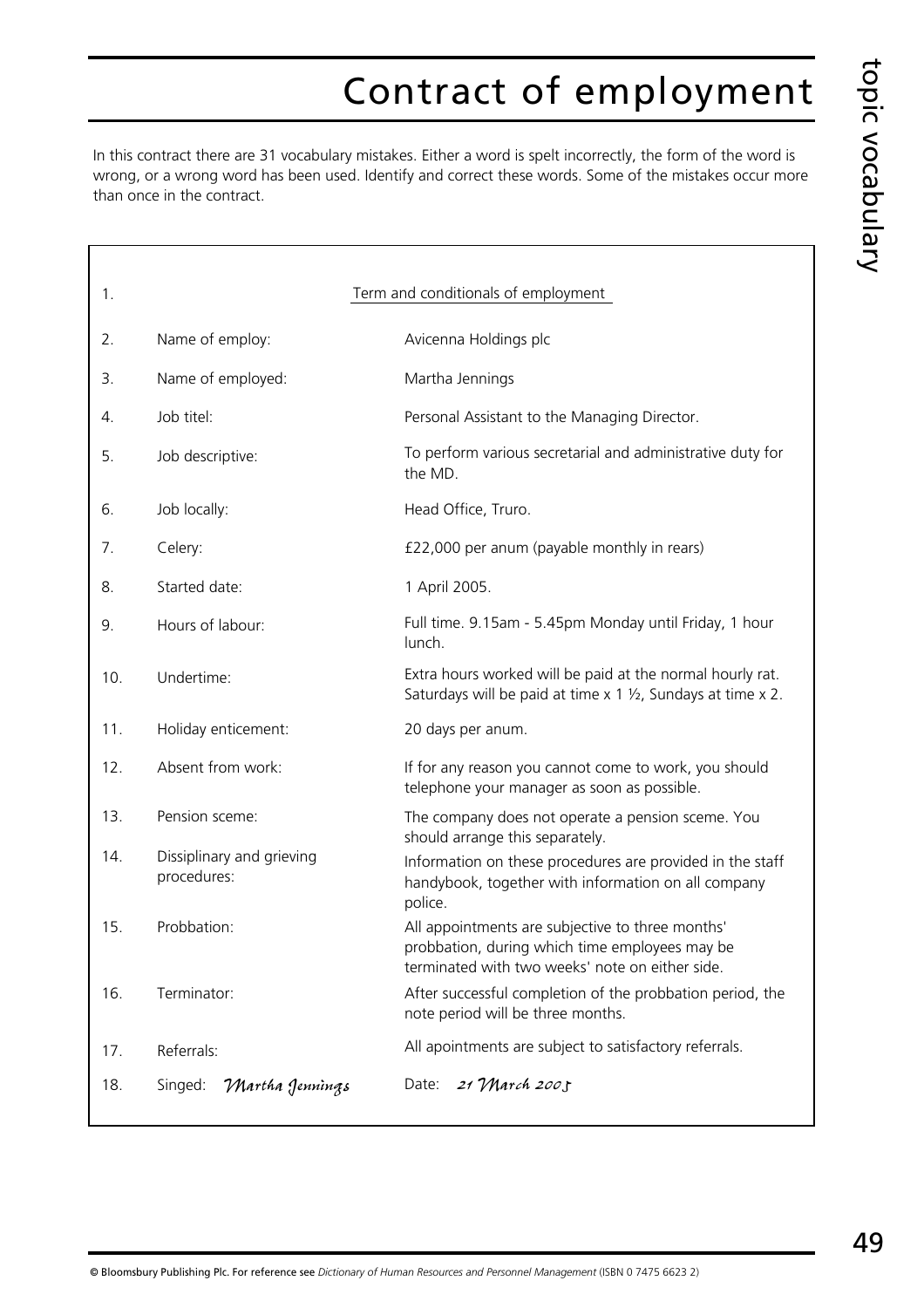# topic vocabulary topic vocabulary

# Working hours

Complete the sentences with an appropriate word or expression, and write the answers in the crossword grid on the next page. Clue 1 across has been done for you.

Several of the sentences refer to *shift work* (when employees work for a period and then are replaced by others). Some of the sentences refer to *flexible work systems*, where employees can start or stop work at different hours of the morning or evening, provided that they work a certain number of hours per day or week.

### **Across ( )**

- 1. When somebody is always on time for work, we say that they are \_\_\_\_\_\_\_
- 5. When you record the time you leave work by putting a card into a special machine, you \_\_\_\_\_\_\_\_\_ \_\_\_\_\_\_\_\_.
- 8. A time for which work is paid at twice the normal rate (for example, at weekends or on public holidays) is called \_\_\_\_\_\_\_\_ *time*.
- 9. The act of changing an employee's shift or working hours is called *shift* \_\_\_\_\_\_\_\_.
- 12. In Britain, parents who have children under 6, or disabled children under 18, have a legal right to have their working hours arranged to help them with their responsibilities. This right is known as *Flexible Work* \_\_\_\_\_\_\_\_.
- 13. \_\_\_\_\_\_\_\_-\_\_\_\_\_\_\_\_ is the fact of being on time for work (for example, *He was warned for bad*  $-$  )
- 15. \_\_\_\_\_\_\_\_ *time* is paid time which the management agrees an employee can spend on rest, cleaning or meals, not working.
- 17. *Time and a* **is the normal rate of pay plus 50% extra (for example, when an employee** does overtime or works evenings).
- 18. The \_\_\_\_\_\_\_\_ *shift* is an informal expression for the night shift.
- 19. *Shift* \_\_\_\_\_\_\_\_ are payments made to an employee in addition to their basic pay to compensate them for the inconvenience of the pattern of shift work.
- 21. A *duty* \_\_\_\_\_\_\_\_ is a list of times showing when each employee is on duty at those times.
- 24. \_\_\_\_\_\_\_\_\_\_ is a person's right to something (for example, for a paid holiday, for a minimum of 30 minutes for lunch, for paid sick leave, etc)
- 25. Hours worked more than the normal working hours are called
- 26. If a company does not operate a flexible time system, we say that the employees work \_\_\_\_\_ hours.
- 27. **Example 27** shifts refers to a system where employees take turns in working different shifts.

### **Down (**  $\rightarrow$  **)**

- 2. The *\_\_\_\_\_\_\_\_\_ shift* is another name for the evening shift, just before it gets dark.
- 3. \_\_\_\_\_\_\_\_-\_\_\_\_\_\_\_\_ is a form of employment in which two or more people share a single job, each person working part-time.
- 4. \_\_\_\_\_\_\_\_ is a working method where employees work at home on computer terminals, and send the finished material back to the office by email.
- 6. Employees who work \_\_\_\_\_\_\_\_-*time* work for the normal working time (i.e. about 8 hours a day 5 days a week).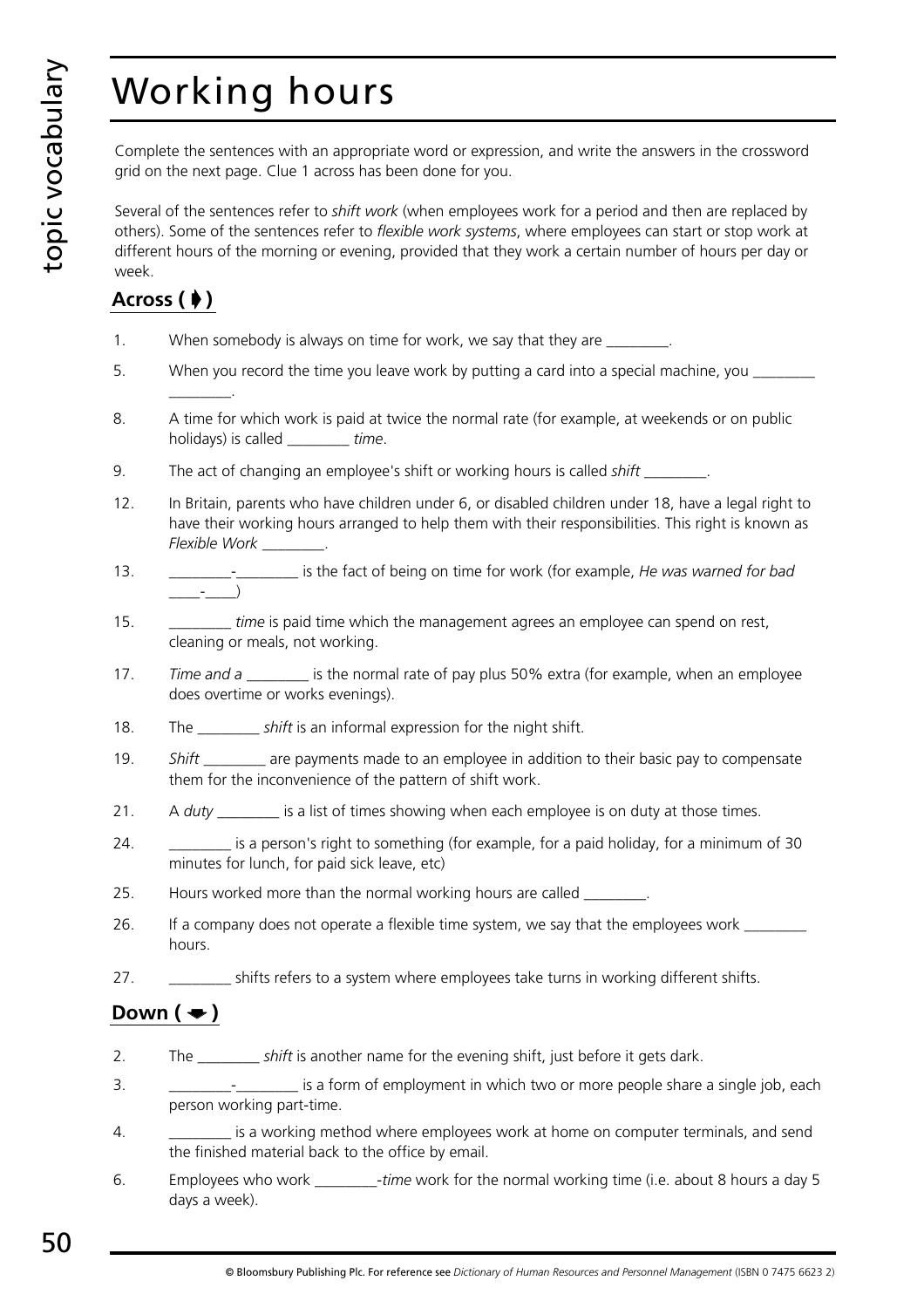- 7. Employees who work \_\_\_\_\_\_\_\_-*time* do not work for the whole working week (for example, they might only work 4 hours a day instead of 8)
- 10. A company or organisation that puts a lot of emphasis on flexibility in its employment practices is known informally as a \_\_\_\_\_\_\_\_.
- 11. An employee who works \_\_\_\_\_\_\_\_ *hours* works at times such as in the evening, at night or during public holidays when most people are not at work.
- 14. \_\_\_\_\_\_\_\_ *time* is a period when employees working under a flexible time system must be present at work.
- 16. A company of organisation that puts too little emphasis on flexibility in its working practices is known informally as a \_\_\_\_\_\_\_\_.
- 20. \_\_\_\_\_\_\_\_ is a short form of the expression *flexible time*.
- 22. A *time* \_\_\_\_\_\_\_\_ is a record of when employees arrive at and leave work, or one which shows how much time an employee spends on different jobs each day.



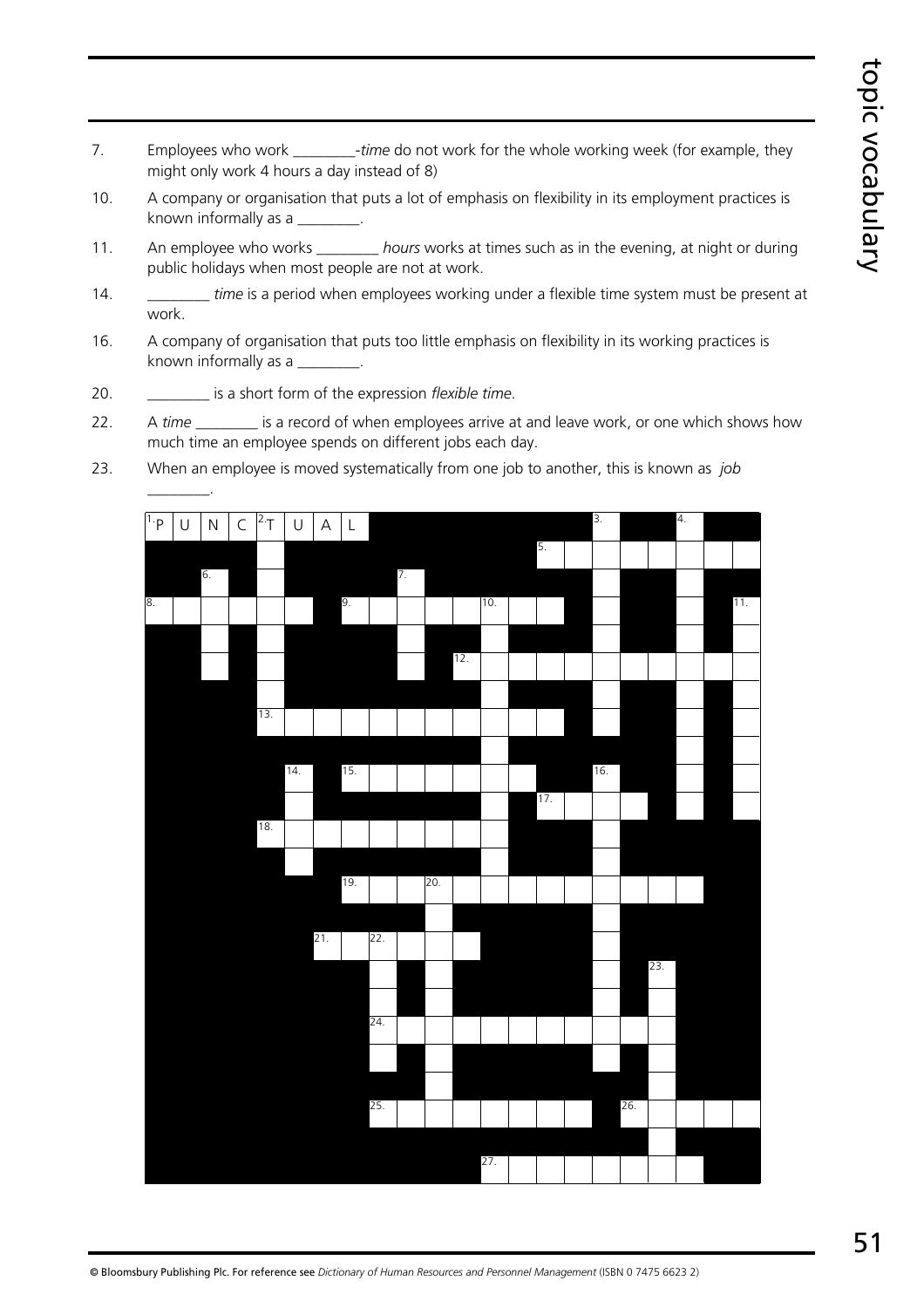Look at this list of common appraisal questions. Each one has a word in **bold** in which the letters have been mixed up. Rearrange the letters to make words. The first letter of each word has been underlined. There is an example at the beginning.

- 1. Do you think the work you are doing meets or exceeds the correct **dastnadsr**? = *standards*
- 2. How far do you think you have the skills and **negdkwloe** to achieve your duties?
- 3. How would you describe the **uqaylit** of the work you are doing?
- 4. Do you feel you have met the work **bocjetesiv** that were set for you?
- 5. Do you think you have room for **pimoetrenvm**?
- 6. In your opinion, what are your main **nestrsgth** and **seswenasek**?
- 7. Would you benefit from going on a **ntrgniai** course?
- 8. Do you feel you are able to manage your work **husceled**?
- 9. Are you happy with your career **ogrporesnsi** at the moment?
- 10. Would you like to do something a bit more **egiclhglnna**?
- 11. Are you given help and **meeoncntgurae** when you need it?
- 12. What do you like most and what do you like **steal** about the job you are doing?
- 13. How do you feel about your **odkaorlw**?
- 14. Is your current job **scdeonritip** accurate?
- 15. Are your job duties clearly **edendfi**?
- 16. Do you feel that there are enough opportunities for **madtanceven**?
- 17. Do you have any suggestions for **iniprmgvo** your current job?
- 18. Are you happy with the **aemrlo** in your department?
- 19. What are your working **shireltoipsan** like with your colleagues?
- 20. Do you feel **diceslipin** is fair in your department?
- 21. Does your manager show you fair **etetatrnm** at all times?
- 22. Does your manager deal **trypopml** with problems?
- 23. Does your manager deal efficiently with staff **pacontmlis**?
- 24. Does your manager inform you of your **gropesrs**?
- 25. Does your manager give **repisa** for work well done?
- 26. How do you feel about the **flitaisiec** and services provided (for example, office accommodation, security, HR services, etc)?
- 27. Do you feel that the health and safety **ponsrvisoi** are adequate?
- 28. How do you feel about the pay and **nthesefi** you are receiving?
- 29. Would you **merndecon** this company as an employer to others?
- 30. Have you got any other **mocstemn** you would like to make?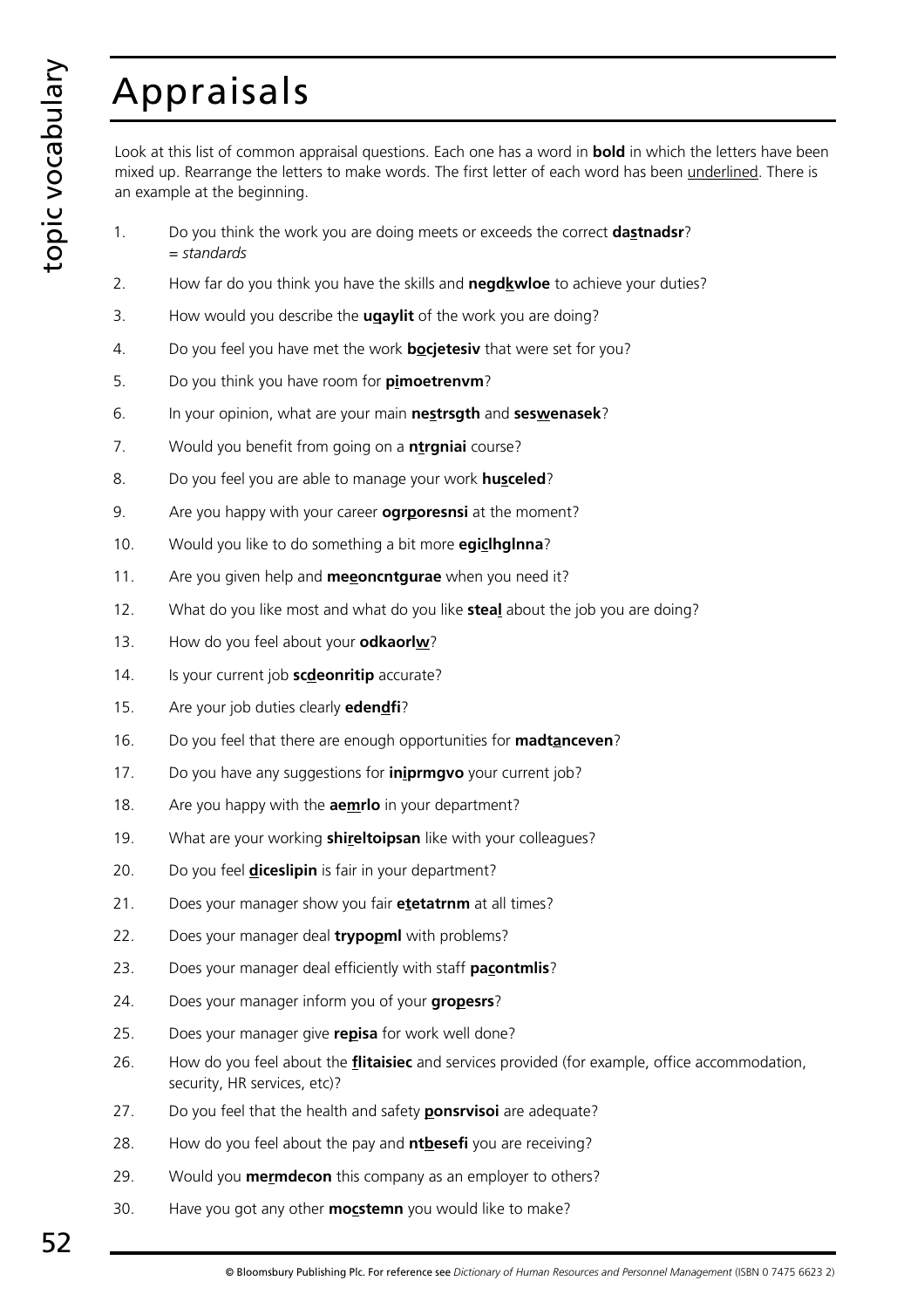### Rewards and benefits 1

### Exercise 1

Complete these sentences with words which you will find hidden in the box on the next page. The words can be found by reading to the right ( $\blacklozenge$ ) and down ( $\blacklozenge$ ). The first one has been done as an example.

- 1. Extra money paid to employees in dangerous jobs is called *danger* money.
- 2. When we remove money from somebody's wages (for example, because they are late), we say that we their wages.
- 3. When we work for more than the normal working time, we say that we work \_\_\_\_\_\_\_.
- 4. Time for which work is paid at twice the normal rate (for example, at weekends or on public holidays) is called time.
- 5. Money that is removed from our wages to pay for tax and national insurance is called a \_\_\_\_\_\_\_.
- 6. \_\_\_\_\_\_\_\_ refers to the wages employees receive *before* tax, insurance, etc have been removed. \_\_\_\_\_\_\_\_ refers to the wages *after* tax, insurance, etc, has been removed.
- 7. An automatic and regular increase in pay is called an
- 8. The wage is the lowest hourly wage which a company can legally pay its employees.
- 9. A wage is money that is normally paid to an employee on a weekly basis, and a <u>second</u> is money that is normally paid to an employee monthly on a regular basis.
- 10. When the money that an employee receives rises automatically by the percentage increase in the cost of living, we say that it is \_\_\_\_\_\_\_\_-linked.
- 11. When British employees want more money for the work they do, they ask for a *rise*. When North American employees want more money, they ask for a
- 12. A same plan is a plan to help people save money for when they retire from work.
- 13. When an employee wants some of his / her wages paid in advance, s/he might ask his / her manager for a  $\qquad \qquad$ .
- 14. An extra payment in addition to a normal payment is called a
- 15. A \_\_\_\_\_\_\_\_ shows an employee how much pay s/he has received, and how much has been removed for tax, insurance, etc.
- 16. A \_\_\_\_\_\_\_\_\_ is the list of people employed and paid by a company.
- 17. When an employer pays an employee his/her wages directly into his / her bank account, we say that it is paid by direct and the set of the set of the set of the set of the set of the set of the set of the set o
- 18. A pay \_\_\_\_\_\_\_\_ is the money and other benefits offered with a job.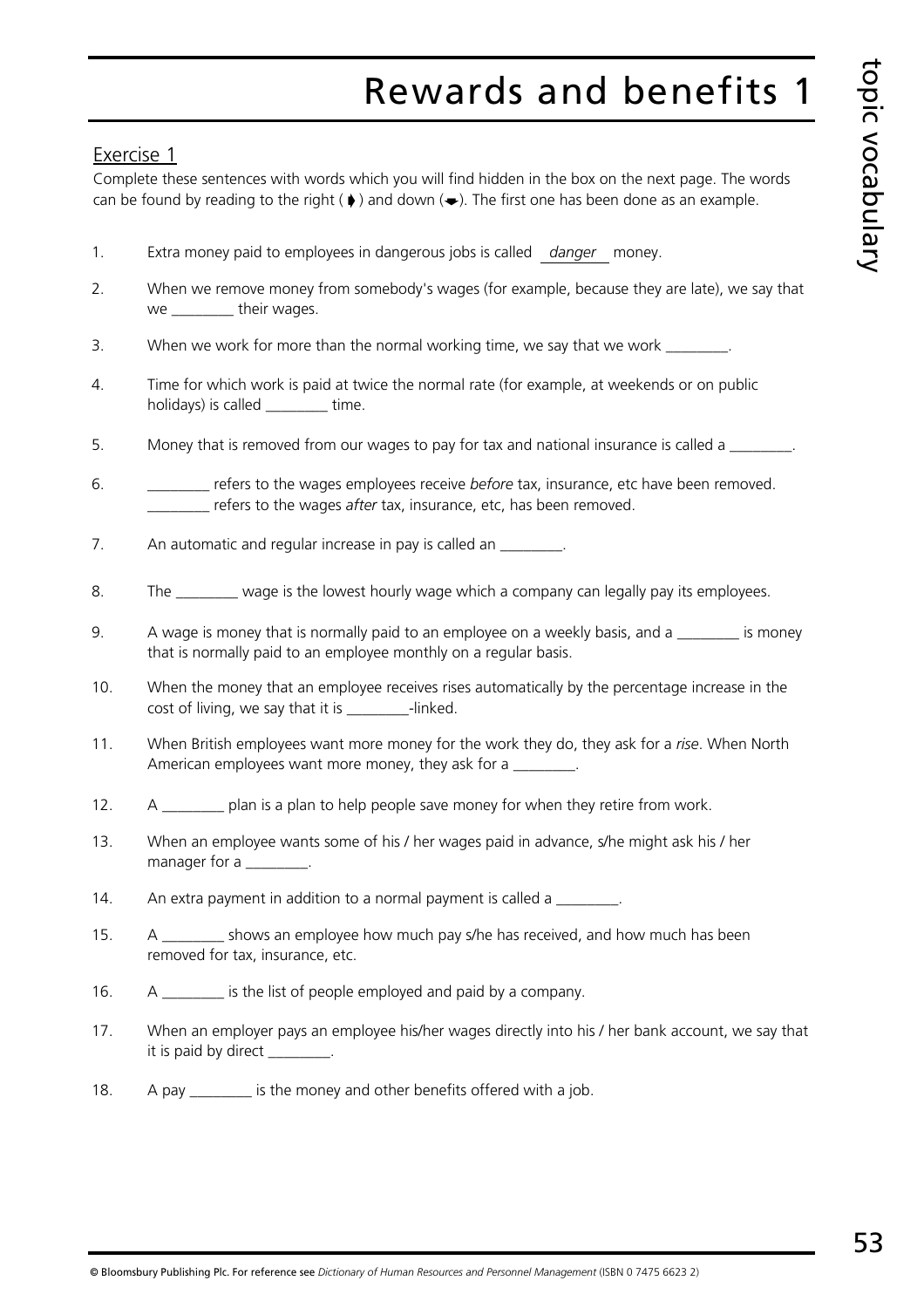- 19. Wages are normally paid in \_\_\_\_\_\_\_\_, which means that they are paid at the end of the working period (for example, at the end of the week or month that the employee has worked).
- 20. A can additional amount of money paid to an employee to compensate him / her for living in an expensive area.

| is another word for the money that people receive for working.<br>21. |  |
|-----------------------------------------------------------------------|--|
|-----------------------------------------------------------------------|--|

|              | ppadangerabgmic w  |  |                   |  |  |  |  |   |     |   |
|--------------|--------------------|--|-------------------|--|--|--|--|---|-----|---|
|              | a a rovertimeri    |  |                   |  |  |  |  | n | b e |   |
| <b>y</b>     | y                  |  | rc de duction coi |  |  |  |  |   |     |   |
|              | rsekosubpensiong   |  |                   |  |  |  |  |   |     |   |
|              | olanu defgrhsmmu h |  |                   |  |  |  |  |   |     |   |
| $1 - i$      |                    |  | rebpackageuest    |  |  |  |  |   |     |   |
|              | I pstlijklimnmopi  |  |                   |  |  |  |  |   |     |   |
|              | increments alary   |  |                   |  |  |  |  |   |     | n |
| $\mathbf{I}$ | ndex qrsdeposit    |  |                   |  |  |  |  |   |     | q |

#### Exercise 2

How much can you remember? Without looking back at Exercise 1, complete these sentences with an appropriate word.

- 1. If you come late again, we will have to \_\_\_\_\_\_\_\_\_\_ £20 from your wages.
- 2. My salary is £2500 \_\_\_\_\_\_\_\_ a month, but after tax and National Insurance \_\_\_\_\_\_\_\_, I receive £1850.
- 3. The work is challenging and the hours are long, but the company is offering a very attractive pay \_\_\_\_\_\_\_\_.
- 4. Because the company has performed so well this year, the management is delighted to offer a generous end-of-year \_\_\_\_\_\_\_\_ to all our employees.
- 5. We pay £15 an hour, but you get \_\_\_\_\_\_\_\_ time for working at the weekend and on public holidays.
- 6. I think there's been a mistake on my \_\_\_\_\_\_\_\_: it says I've received £850 this month, but I only got £750.
- 7. We don't give you a paycheque: your money is paid to you by direct \_\_\_\_\_.
- 8. There are currently 137 people on the company's \_\_\_\_\_\_\_.
- 9. Each year you will automatically receive a pay \_\_\_\_\_\_\_\_ which is clinked to rises in the cost of living.
- 10. Wages are usually paid in \_\_\_\_\_\_\_\_ at the end of each month, but if you need some money before then, we can give you a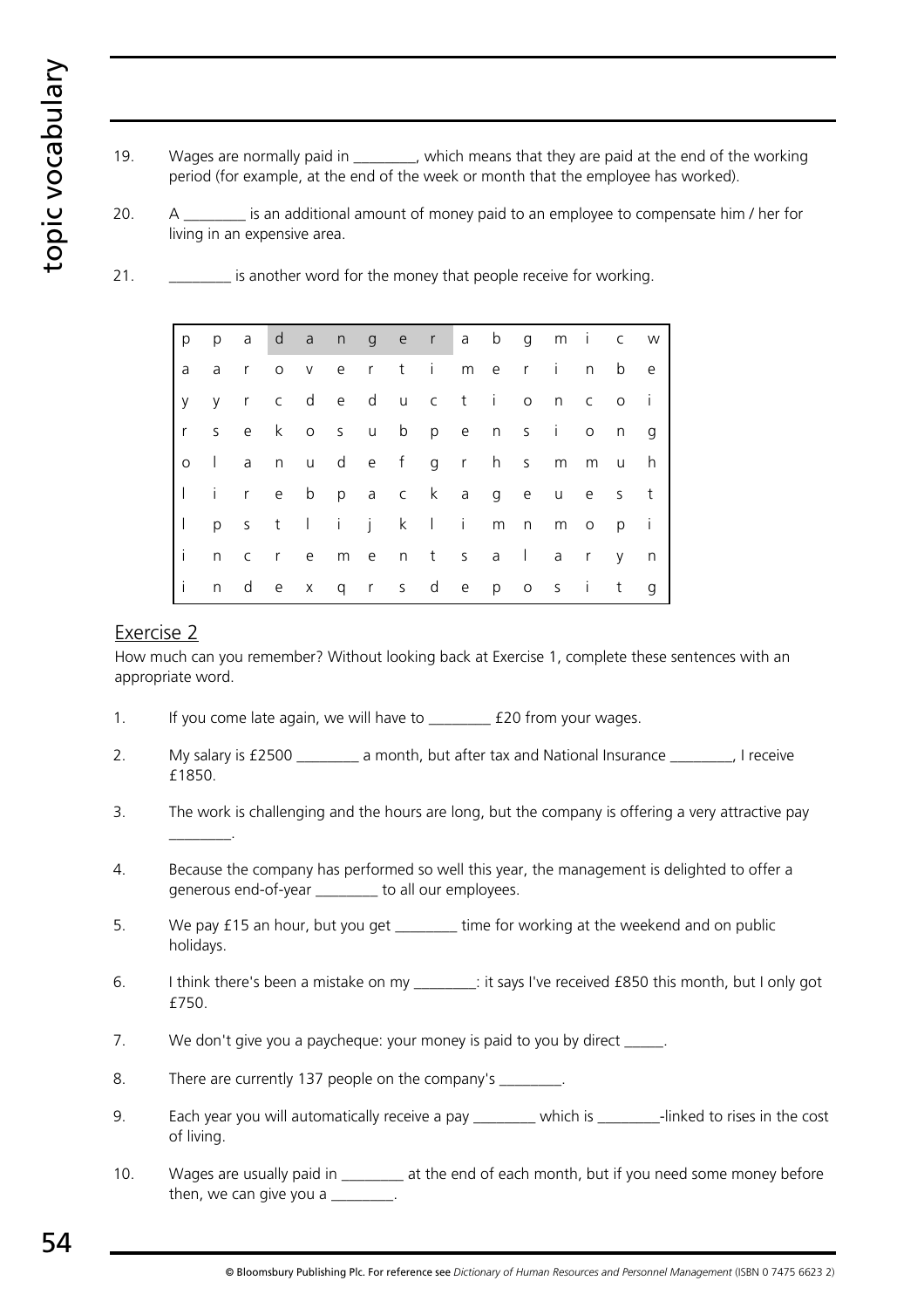### Rewards and benefits 2

### Exercise 1

Complete the text with appropriate words and expressions from the box. The first one has been done for you.

acceptance bonus • attendance bonus • basic • benefits • commissions • comradeship development • direct • duvet days • extras • extrinsic • fixed flexible • gainsharing • growth • incentive • indirect • insurance • intrinsic motivation • pensions • performance-related • premium bonus • production bonus profit sharing  $\bullet$  recognition  $\bullet$  satisfaction  $\bullet$  security  $\bullet$  share  $\bullet$  skill  $\bullet$  status

Rewards for work fall into two main groups.

The first, and in many opinions the most important, is that of **1.** *direct* or **2.** \_\_\_\_\_\_\_\_\_\_ rewards. These are real, material rewards, and include **3.** \_\_\_\_\_\_\_\_\_ pay (a guaranteed wage or salary paid by the hour, or on a weekly or monthly basis), and **4.** \_\_\_\_\_\_\_\_\_\_ pay, which is linked to how well an employee or a group of employees works. This includes **5.** \_\_\_\_\_\_\_\_\_\_ – money paid to a salesperson or group of salespeople which is usually a percentage of the sales made. Some companies also offer **6.** The pay, usually given only to individual employees who work particularly well, or who make a significant contribution to the company. **7.** \_\_\_\_\_\_\_\_\_\_, which is similar to this, is extra money paid to a group or company for increased productivity, and is often offered in order to increase **8.**  $\cdot$   $\cdot$  it is also sometimes known as a **9.**  $\cdot$  If an employee takes less than the standard time to finish a task, s/he might receive a **10.** \_\_\_\_\_\_\_\_\_\_. Some employers also offer an **11.** \_\_\_\_\_\_\_\_\_\_\_ for employees who are very rarely absent from work. If an employer is particularly keen to recruit somebody, they might offer him / her an **12.** When s/he agrees to join the organisation. **13.** \_\_\_\_\_\_\_\_\_\_, the practice of dividing profits among the employees, is another reward which is often offered.

In addition to payment, other rewards may be offered. These include **14.** \_\_\_\_\_\_\_\_\_\_ (known informally as **15.** \_\_\_\_\_\_\_\_\_\_) such as a company car, **16.** \_\_\_\_\_\_\_\_\_\_, free meals, **17.** \_\_\_\_\_\_\_\_\_\_ option schemes, holidays, health **18.** \_\_\_\_\_\_\_\_\_\_ and **19.** \_\_\_\_\_\_\_\_\_\_ (a new concept, especially common in the USA, in which an employee can call their office and say they do not feel like coming to work even though they are not ill). Benefits are usually **20.** \_\_\_\_\_\_\_\_\_\_, which means that the employee is not able to choose what s/he gets, but some companies offer **21.** \_\_\_\_\_\_\_\_\_\_ benefits, where the employee can choose from a menu of benefits on offer. **22.** \_\_\_\_\_\_\_\_\_\_ plans, which offer employees increased rewards and benefits for good attendance, behaviour and productivity are becoming increasingly common.

The second group of rewards are **23.** \_\_\_\_\_\_\_\_\_\_ or **24.** \_\_\_\_\_\_\_\_\_\_. These are non-material, and include **25.** \_\_\_\_\_\_\_\_\_\_\_ (people enjoy being in an important position or a position of authority), job **26.** \_\_ the opportunities for personal **27.** \_\_\_\_\_\_\_\_\_\_, the chance to learn a new **28.** \_\_\_\_\_\_\_\_\_\_, and career **29.** \_\_\_\_\_\_\_\_\_\_ opportunities. Safety and **30.** \_\_\_\_\_\_\_\_\_\_ at work can also be included in this group, and for most employees, **31.** \_\_\_\_\_\_\_\_\_\_ (being with a group of people you like and get on with) is also a very important reward.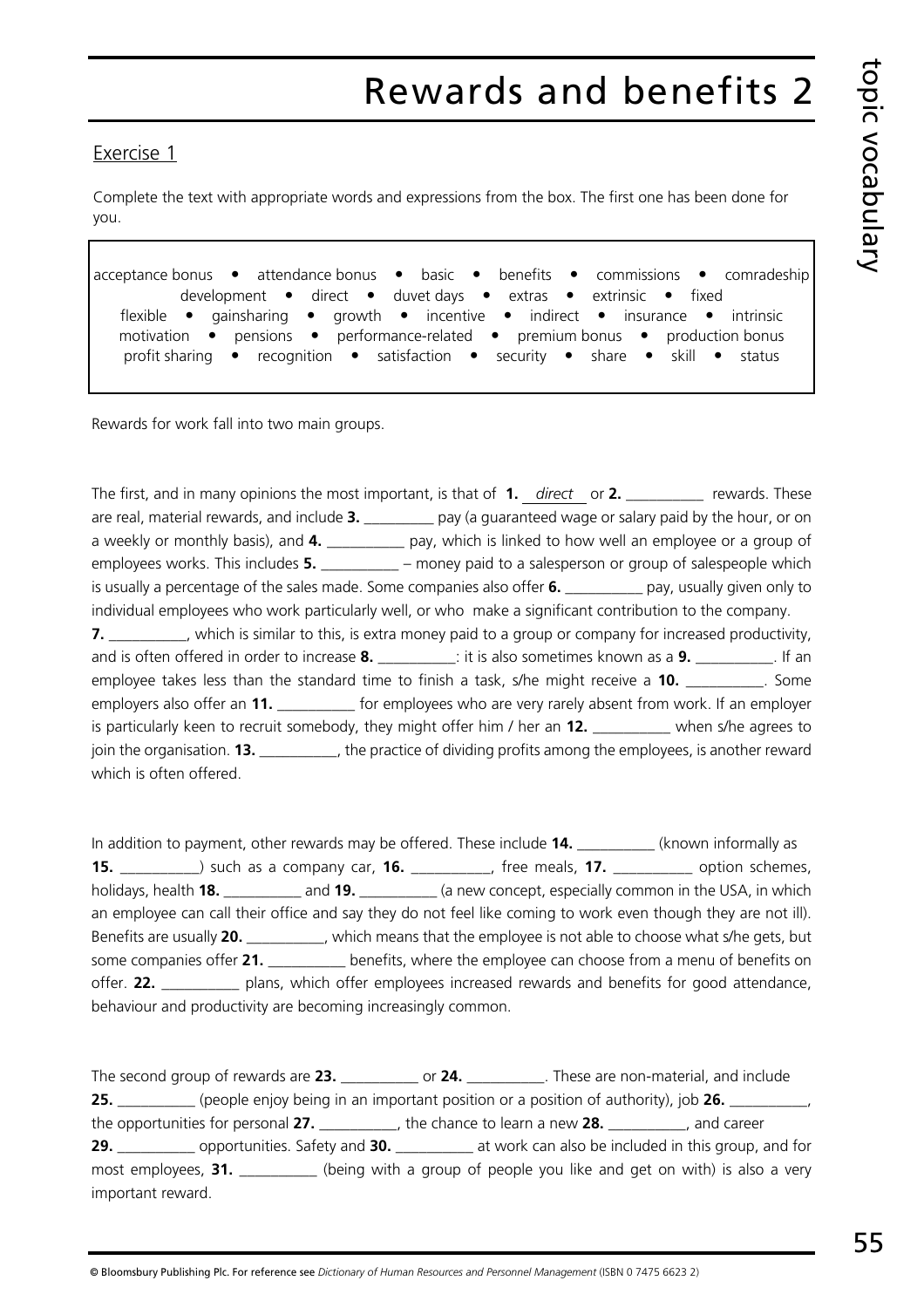### Exercise 2

How much can you remember? Without looking back at the text, answer these questions.

- 1. What is the name we give to real material rewards?
- 2. What is the name we give to non-material rewards?
- 3. Complete this sentence: When pay is linked to how well an employee or a group of employees works, it is called \_\_\_\_\_\_\_\_\_ pay.
- 4. True or false?: Gainsharing is money paid to somebody when they agree to join a company or organisation.
- 5. What might an employee receive if s/he is very rarely absent from work?
- 6. What is the informal word for benefits?
- 7. Choose the correct option: A benefit in which an employee is allowed to telephone the office to say that s/he does not feel like coming to work is known as a:

(a) **blanket day** (b) **pillow day** (c) **quilt day** (d) **duvet day** (e) **bedsheet day**

- 8. True or false?: benefits that employees can choose from a 'menu' are called flexible benefits.
- 9. Choose the correct option: Plans which offer employees increased rewards and benefits for good attendance, behaviour and productivity, etc, are known as:

(a) **inventive plans** (b) **inedible plans** (c) **incentive plans** (d) **inflexible plans** (e) **indentured plans**

10. Which of these words is closest in meaning to importance and position in society?:

(a) **status** (b) **statute** (c) **static** (d) **statue** (e) **stateliness**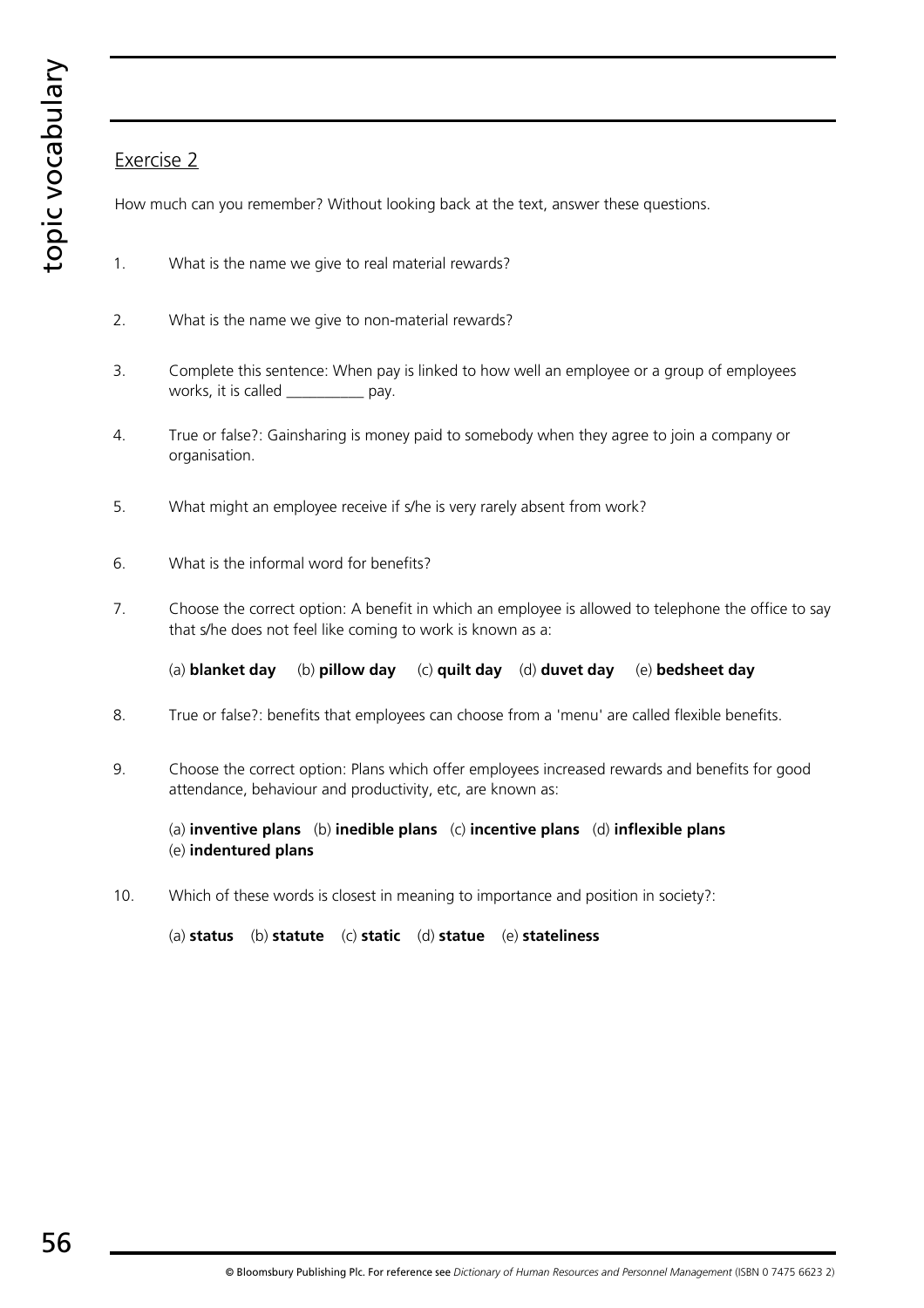# Holidays and other time off work

Complete these sentences with an appropriate word or words, and write these words in the grid on the next page. If you do this correctly, you will reveal a hidden expression in the shaded vertical strip which means *time off work granted to an employee to deal with personal or family problems*. Some of the letters have already been put into the grid to help you.

Several of the sentences use the word *leave*. In these cases, *leave* is a noun for *permission to be away from work* (e.g. *He isn't here*, *he's on leave*). Employees can *be* or *go on leave*.

- 1. A certificate from a doctor to show that an employee has been ill is called a \_\_\_\_\_ *certificate*.
- 2. A holiday from work which is fixed by law is called a \_\_\_\_\_ *holiday*.
- 3. A period when a woman is away from work to have a baby (but is still paid) is called \_\_\_\_\_ *leave*.
- 4. Leave during which an employee receives no money is called \_\_\_\_\_ *leave*.
- 5. A period of leave during which an employee is not allowed into the company offices is known informally as \_\_\_\_\_ *leave*.
- 6. A period of paid or unpaid time off work for the purposes of research, study or travel is called a \_\_\_\_\_.
- 7. The percentage of a workforce which is away from work with no good excuse is called the \_\_\_\_\_\_ *rate*.
- 8. A day when all employees in the country are allowed to take a day off work is called a  $\frac{1}{2}$ \_\_\_\_\_.
- 9. A period of paid leave given by some companies to staff who have completed several years of service is called **-** *leave*.
- 10. A person's right to something (for example, their right to a paid holiday from work) is called an  $\overline{\phantom{a}}$  .
- 11. If an employee is away from work without permission and without a good reason, we can say that s/he has taken \_\_\_\_\_ *absence from work*.
- 12. When an employee is sick and has to wait three days before s/he can claim sick pay, these days are known as \_\_\_\_\_ *days*.
- 13. If an employee has permission to be away from work, s/he has leave of \_\_\_\_\_.
- 14. When an employee gets time off from work instead of pay (for example, if they work overtime and get some time off work instead of overtime pay), we say that they take *time off*
- 15. A short period of leave given to a father to be away from work when his partner has a baby is called \_\_\_\_\_ *leave*.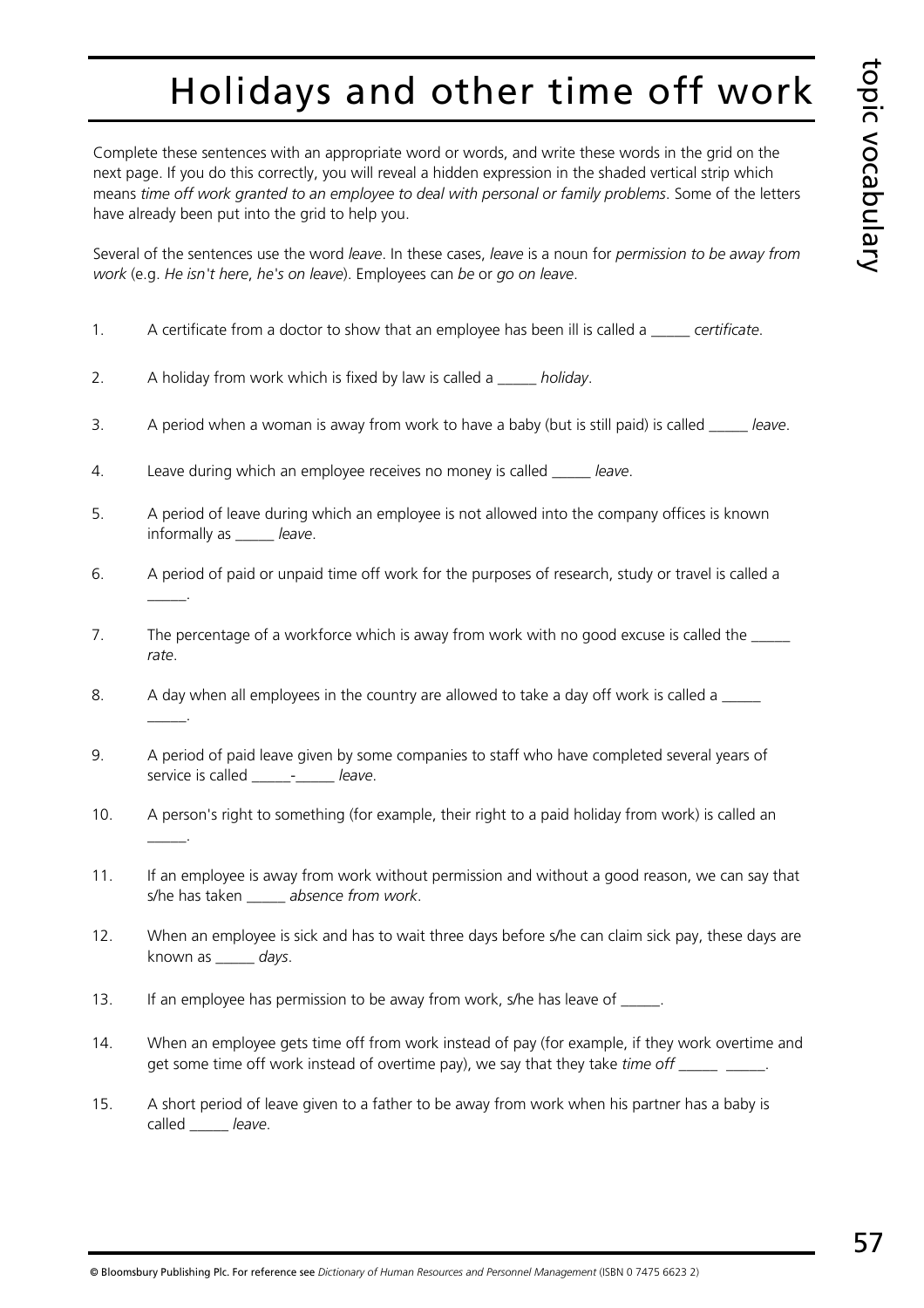- 16. Paid time off from work given to an employee to help him / her deal with personal affairs is called \_\_\_\_\_ *leave*.
- 17. A holiday or period when people are not working is called a \_\_\_\_\_ (especially in the USA).
- 18. A payment made by the government or by a private insurance company to someone who is ill and cannot work is called *sickness* \_\_\_\_\_.

| $\sqrt{1}$ .      |                           |        | $\mathsf{d}$ |                           |         |                           | $\overline{\phantom{a}}$  |                                            |             |             |                           |             |              |  |
|-------------------|---------------------------|--------|--------------|---------------------------|---------|---------------------------|---------------------------|--------------------------------------------|-------------|-------------|---------------------------|-------------|--------------|--|
| $\overline{2}$ .  | $\ensuremath{\mathbf{t}}$ |        |              | $\ensuremath{\mathbf{t}}$ |         |                           |                           |                                            |             |             |                           |             |              |  |
| $\overline{3}$ .  |                           |        |              |                           |         |                           | $\ensuremath{\mathsf{t}}$ |                                            | $\mathsf r$ |             |                           |             | $\mathsf{y}$ |  |
| $\overline{4}$ .  |                           |        | $\cup$       |                           |         |                           |                           | $\mathsf{d}$                               |             |             |                           |             |              |  |
| $\overline{5}$ .  |                           |        |              | $\mathsf g$               |         |                           |                           | $\mathsf{e}% _{0}\left( \mathsf{e}\right)$ |             |             | $\boldsymbol{\mathsf{n}}$ |             |              |  |
| $\overline{6}$ .  |                           |        |              |                           |         | $\mathsf a$               | $\sf b$                   |                                            |             |             |                           | $\mathsf C$ |              |  |
| $\overline{7}$ .  |                           |        | $\mathsf a$  |                           | $\sf S$ |                           |                           |                                            |             | $\mathsf e$ | $\mathbf i$               |             |              |  |
| $\overline{8}$ .  |                           | $\cup$ |              |                           |         |                           |                           | $\circ$                                    |             |             |                           | a           |              |  |
| $\overline{9}$ .  |                           |        |              |                           | $\circ$ |                           | $\mathsf g$               |                                            |             | $\mathsf r$ |                           |             | $\mathsf C$  |  |
| $\overline{10}$ . |                           |        |              |                           |         | $\ensuremath{\mathbf{t}}$ |                           |                                            |             |             | ${\sf m}$                 |             |              |  |
| $\overline{11}$ . |                           |        | $\sf U$      |                           |         |                           |                           | $\boldsymbol{\mathsf{h}}$                  |             |             |                           | $\sf S$     |              |  |
| $\overline{12}$ . |                           |        | $\mathsf a$  | $\mathbf i$               |         |                           |                           |                                            |             |             |                           |             |              |  |
| $\overline{13.}$  |                           |        |              |                           |         | $\boldsymbol{n}$          |                           | $\mathsf{e}% _{0}\left( \mathsf{e}\right)$ |             |             |                           |             |              |  |

| $\sqrt{14}$ .     |   |   |   |              | e |           |  |  |  |
|-------------------|---|---|---|--------------|---|-----------|--|--|--|
| $\overline{15}$ . | p |   |   |              |   | t         |  |  |  |
| $\overline{16}$ . |   |   | a | <sub>S</sub> |   |           |  |  |  |
| $\overline{17}$ . |   |   |   |              | C | $\ddot{}$ |  |  |  |
| $\overline{18}$ . |   | b |   |              |   |           |  |  |  |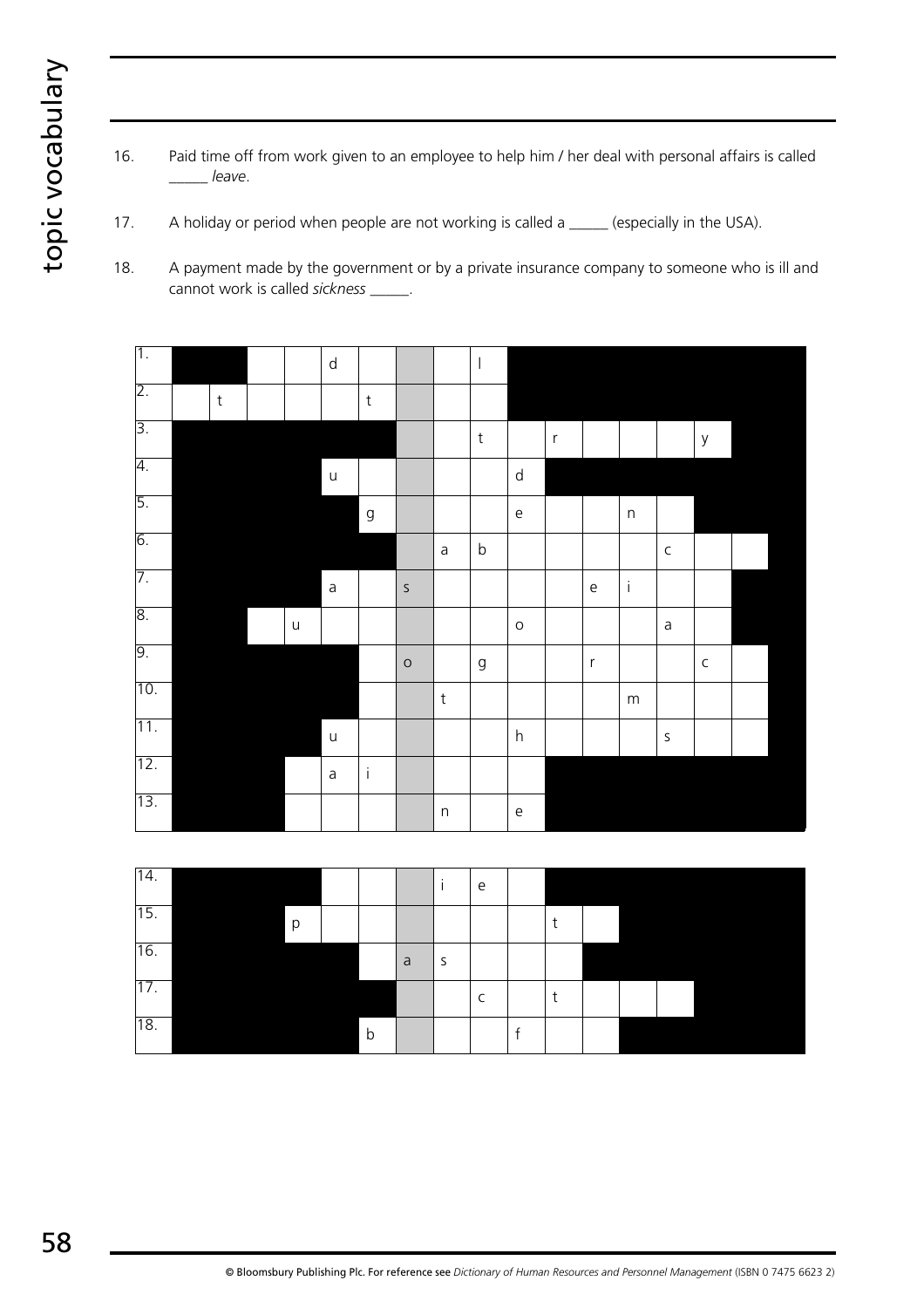topic vocabulary

topic vocabulary

On the next two pages you will see sentences from seven different types of letter. Look at each sentence carefully, then match it with one of the letter types from the list in the box. Underline the key words or phrases which helped you to decide. Be careful - there is one sentence which does not match any of the letter types.

When you have done this, make a list of the useful words and expressions that can be used in these different types of letter.

| (A) Invitation to interview<br>(D) Written warning                                                                                                                   | (B) Letter of reference<br>(C) Letter of appointment<br>(E) Letter of dismissal<br>(F) Letter of resignation<br>(G) Acknowledgement of resignation                                                      |
|----------------------------------------------------------------------------------------------------------------------------------------------------------------------|---------------------------------------------------------------------------------------------------------------------------------------------------------------------------------------------------------|
| 1. I have known Jan Kelly since she started<br>working with the company in 1999.                                                                                     | 2. Following the disciplinary interview which you<br>attended on 12 June, I am writing to confirm the<br>decision taken that you will be given a written<br>reprimand under our Disciplinary Procedure. |
| 3. On 7 May, following persistent neglect of<br>duties on your part, you were given a written<br>warning in accordance with the Company's<br>Disciplinary Procedure. | 4. She came to work for this company as a<br>Trainee in the production department, and<br>rapidly moved up the scale to become Deputy<br>Production Manager three years ago.                            |
| 5. Following your interview and our conversation<br>yesterday, this letter is to confirm your post as<br>Production Manager commencing 2 October.                    | 6. This will be placed in your personal record file,<br>but will be disregarded for disciplinary purposes<br>after a period of six months, provided your<br>conduct reaches a satisfactory level.       |
| 7. Thank you for your application for the post of<br>Production Manager at Graffix plc.                                                                              | 8. This letter and the attached terms and<br>conditions form the basis of your contract of<br>employment.                                                                                               |
| 9. She is a very able manager, and is particularly<br>keen on keeping up to date with new<br>technology.                                                             | 10. As I told you yesterday, I have decided to<br>hand in my notice and this letter is to inform you<br>of my decision to leave the company.                                                            |
| TT. She has always worked well with other<br>members of staff, has always been on time and<br>has rarely missed work through illness.                                | 12. I am delighted that you will be coming to<br>work for us.                                                                                                                                           |
| 13. The nature of the unsatisfactory conduct was<br>your continual lateness, persistent absenteeism,<br>and neglect of duties on the shop floor.                     | 14. We expect to see an improvement in your<br>punctuality and attendance, and a more<br>professional approach to your work by 30 June.                                                                 |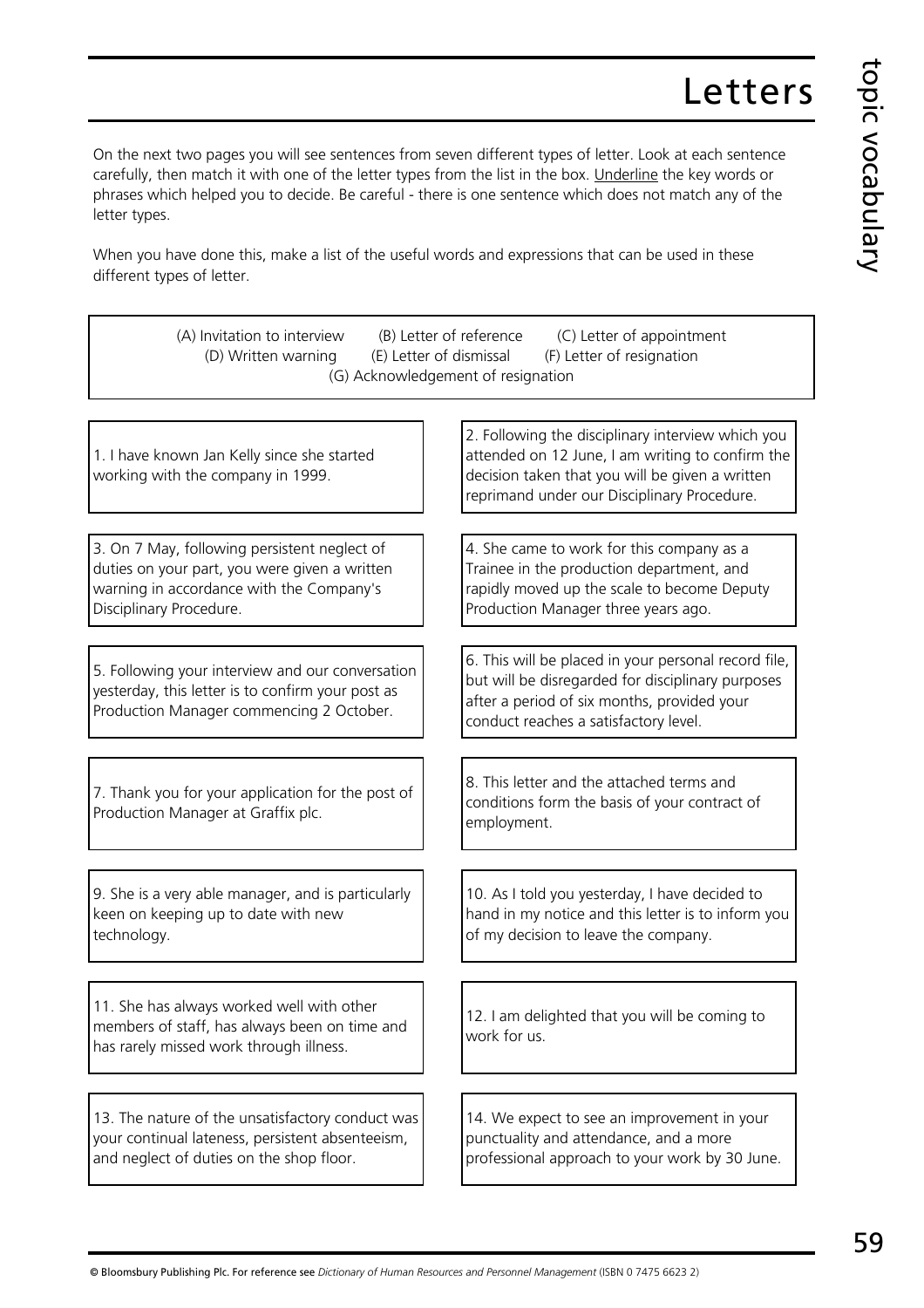15. In a letter of 18 June, you were advised that unless your conduct improved, you would be dismissed from your post.

17. The notice period indicated in my contract of employment is six weeks, but you agreed during our conversation that in my case this could be reduced to five so as to enable me to take up the offer of another position.

19. At the disciplinary hearing held on 16 October, it was decided that your performance was still unsatisfactory, and you had shown no inclination to improve.

21. I am sure you will find a very pleasant working environment here, and we look forward to welcoming you as a member of our team on 2 October.

23. These will be held at our Banbury office on 29 and 30 August, and should last about 30 minutes.

25. We will be sorry to see her leave, but I know that she is looking for a more challenging position.

27. The likely consequence of insufficient improvement is dismissal.

29. You have the right to appeal against this decision to the Production Director within seven days of receiving this letter of dismissal, in writing, giving your reasons.

31. I have however been offered a post at a substantially higher salary with another company.

33. I have noted that your last day of service with us will be 23 November, and I have passed this information to the HR Department to deal with.

35. In the meantime, if you have any queries about your new post, please do not hesitate to call me on extension 2340.

16. We would like you to come for a preliminary interview with our Production Director, James Mills.

18. Thank you for your letter of 19 October telling us of your intention to leave the company.

20. We are naturally most sorry that you should be leaving us, but I understand your reasons for doing so.

22. I am therefore writing to confirm the decision that you will be dismissed, and that your last day of service with the company will be 2 November.

24. I would be grateful if you could call me to arrange a suitable time on one of those days.

26. Unfortunately, I am sorry to tell you that on this occasion your application has been unsuccessful.

28. The company you are joining has an excellent reputation, and I am sure you will be as happy there as you have been with us.

30. As I explained to you, I have been very happy working here, and shall be leaving with many regrets.

32. If you have any special needs, especially concerning access, please let me know in advance.

34. On a personal level, I shall be particularly sorry to see you go; you have been an excellent manager, and I hope you will keep in touch.

36. Furthermore, as the prospects of further advancement are greater, I felt that this was an offer I felt I simply could not turn down.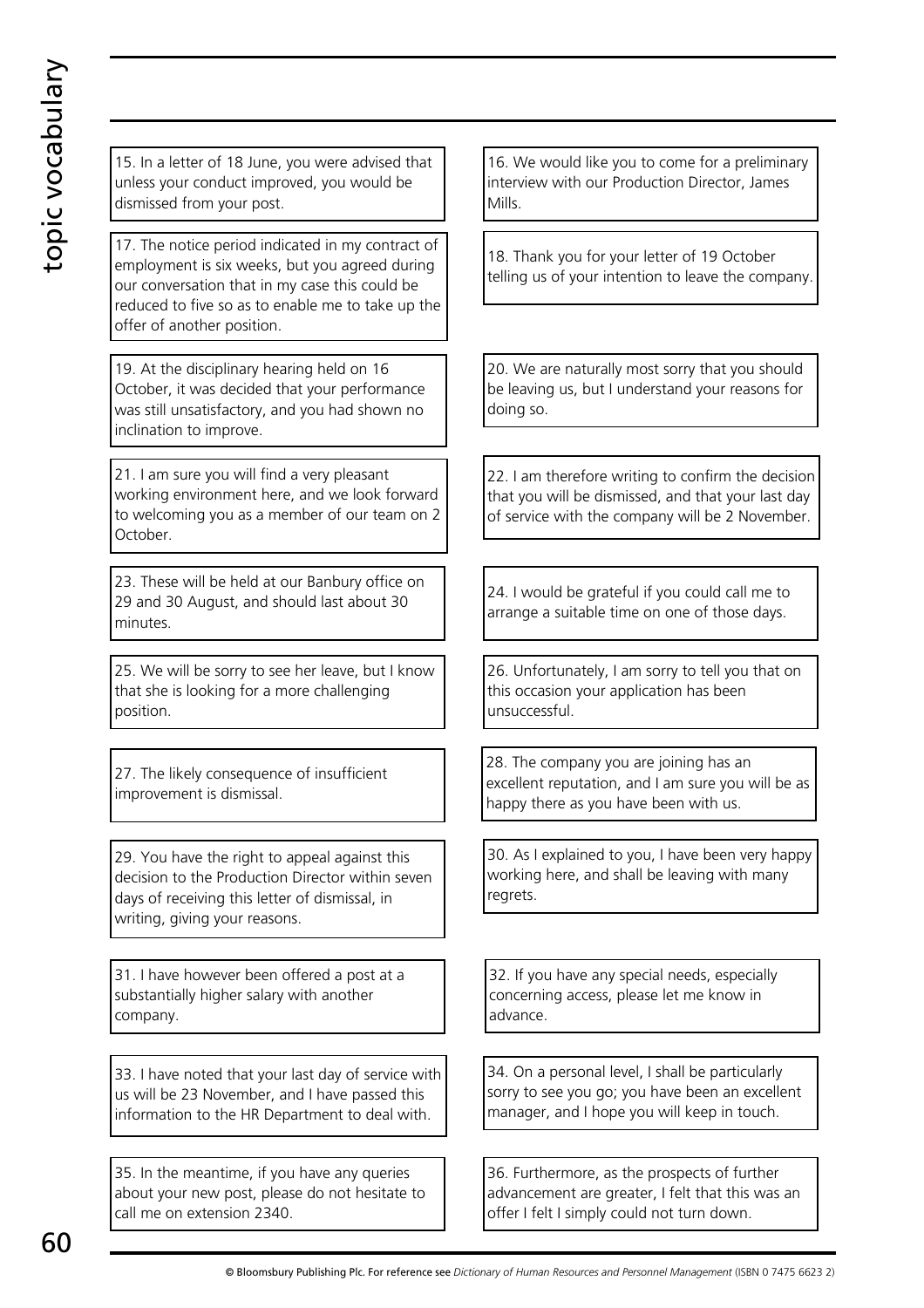# Industrial relations

*Industrial relations* means the relations between employees and management in an organisation.

Look at these questions, and choose the correct answer for each one.

1. What is the name of an employees' organisation which represents its members in discussions with employers about wages and conditions of employment?

(a) **a job union** (b) **an occupation union** (c) a **vocation union** (d) **a work union** (e) **a trade union**

2. What do we call a company which you can only join if you are a member of a particular trade union?

(a) **a limited shop** (b) **a full shop** (c) **a closed shop** (d) **a barred shop** (e) **a sweat shop**

3. Unions sometimes put pressure on management to keep their members in their jobs or employ more workers, even if the organisation doesn't need them any more. What is the name of this practice?

(a) **feather weighting** (b) **feather fanning** (c) **feather braining** (d) **feather bedding** (e) **feather dusting**

4. What is the name of an elected union official who represents employees in day-to-day negotiations with the management?

(a) **a shop steward** (b) **a store steward** (c) **a factory steward** (c) a **workers' steward** (d) **a department steward**

5. Complete this sentence: Ordinary members of a union or organisation are known as members.

(a) **safe and sound** (b) **rank and file** (c) **cloak and dagger** (d) **collar and tie** (e) **moan and groan**

6. A union may stop workers from doing certain jobs, especially if they are not a member of that union. This is known as:

(a) **restrictive practices** (b) **recumbent practices** (c) **reductive practices** (c) **reactionary practices** (d) **reality practices**

7. Negotiations between employers and workers' representatives over wage increases and conditions is called:

#### (a) **collective bargaining** (b) **correctional bargaining** (c) **connected bargaining** (d) **corruptive bargaining** (e) **collapsing bargaining**

8. If workers are unhappy with the way management is treating them, they may work strictly according to the rules of the company as a protest (with the result that production is slowed down). What do we call this method of protest?

(a) **rule with a rod of iron** (b) **work-to-rule** (c) **ruling the roost** (d) **ruling in favour** (e) **work-by-rules**

9. Workers sometimes try to achieve their demands by not going to work and claiming that they are ill. What is the name of this form of protest?

(a) **a sickie** (b) **a sick note** (c) **a sickout** (d) **sick leave** (e) **a sickbag**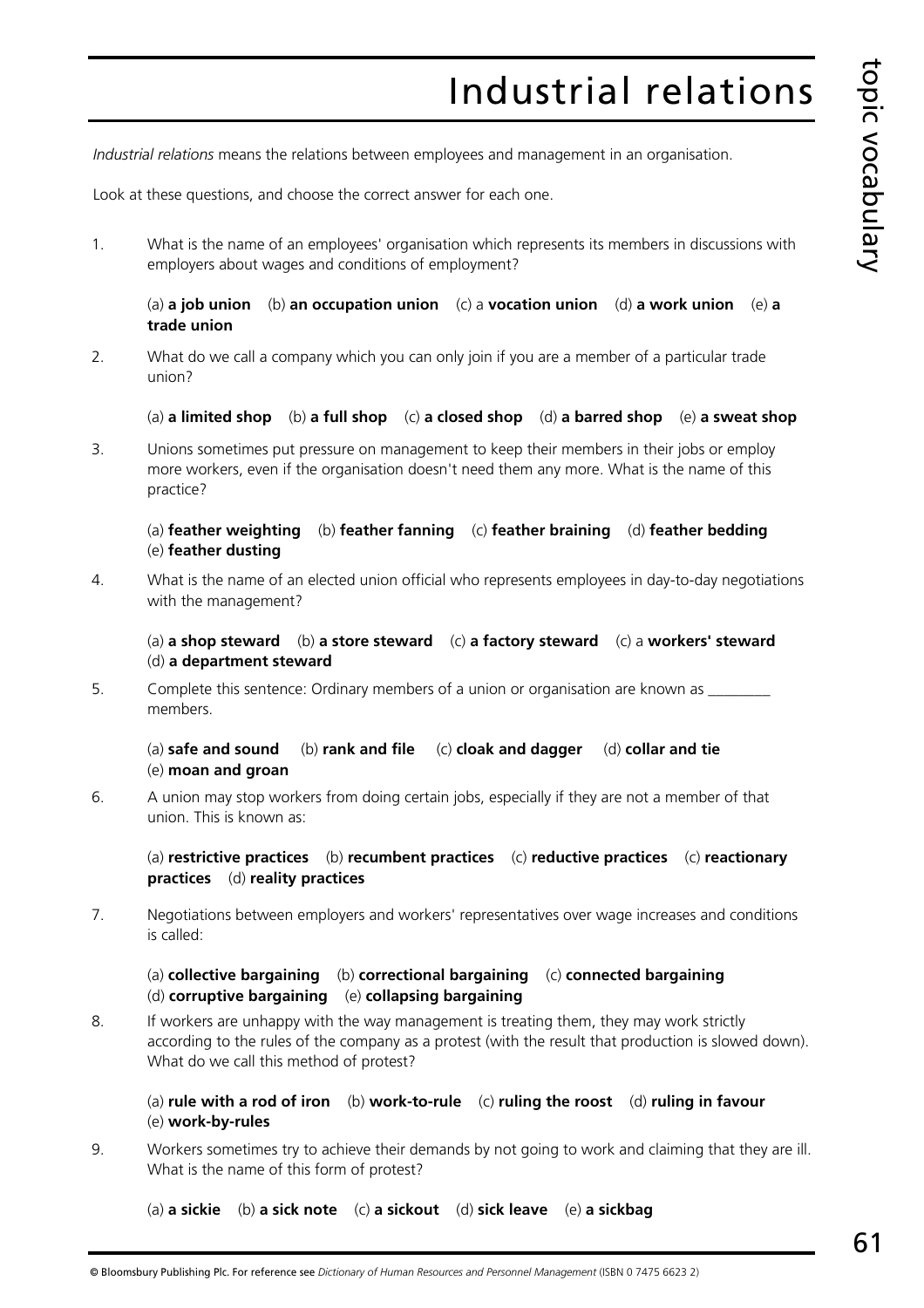10. When workers are unhappy with the management, they sometimes stop working and leave the company building as a protest. What is this action called?

(a) **a run-out** (b) **a skip-out** (c) **a hop-out** (d) **a jump-out** (e) **a walk-out**

11. In order to make their workers agree to their conditions, the management of a company may prevent the workers from entering the building. What is this called?

(a) **a kickout** (b) **a pushout** (c) **a blockout** (d) **a lockout** (e) **a knockout**

12. When there is a dispute between workers and management, a person who is not concerned with the dispute might be chosen by both sides to try to settle the dispute. What is this person called?

(a) **an arboretum** (b) **an archbishop** (c) **an arbitrator** (d) **an archer** (e) **an arraignment**

The next questions use the word *strike* (the stopping of work by workers, usually because of lack of agreement with management, or because of orders from a union).

13. Four of these expressions are *correct*, and one of them is *wrong*. Which one is *wrong*?

(a) **to strike** (b) **to go on strike** (c) **to be on strike** (d) t**o get on strike** (e) **to take strike action**

14. What do we call a strike organised suddenly by the workers without the approval of the main union office?

(a) **a wilddog strike** (b) **a wildpig strike** (c) **a wildfire strike** (d) **a wildflower strike** (e) **a wildcat strike**

15. Workers usually vote before a strike, to decide if a strike should be held. What is this called?

(a) **a strike vote** (b) **a strike ballot** (c) **a strike election** (d) **a strike canvass** (e) **a strike poll**

16. What is the name for a worker who is on strike and standing at the entrance of a place of work to try to persuade other employees not to work?

(a) **a wicket** (b) **a cricket** (c) **a ticket** (d) **a picket** (e) **a ricket**

17. What do we call an employee who continues working when a company is on strike?

(a) **a blackberry** (b) **a blackhead** (c) **a blackbird** (d) **a blackleg** (e) **a blacksmith**

18. What do we call a strike when all the workers in a country go on strike?

(a) **a complete strike** (b) **a formal strike** (c) **a general strike** (d) **a country strike** (e) **a home strike**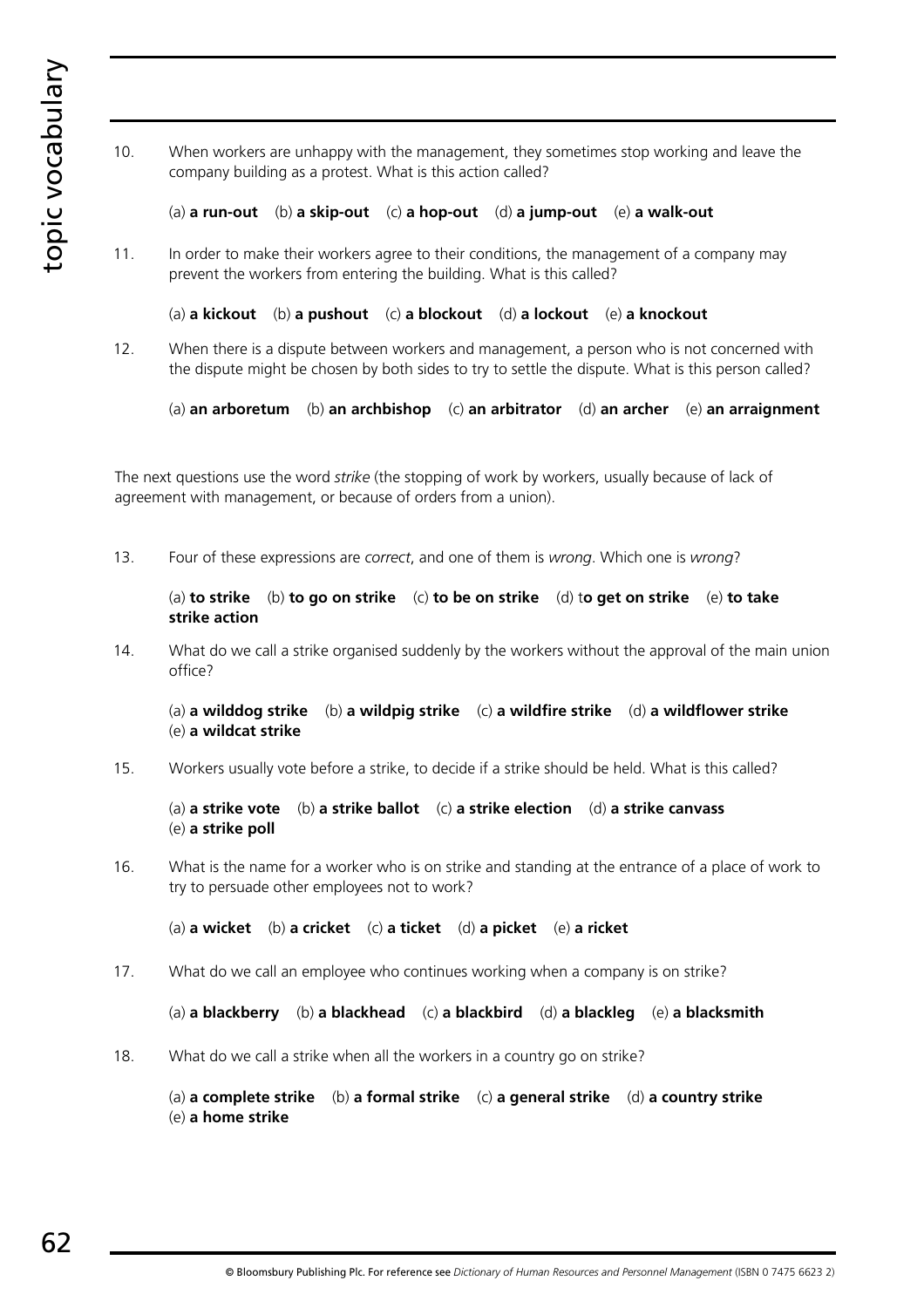# Health, safety and welfare

A. Choose the correct words from the box to complete these sentences. Each word comes after *safety*.

audit • committee • feature • irregularities • egislation • offence officer • precautions • regulations • representative

1. Behaviour at work which can cause a hazard is called is safety

- 2. Actions to try to make sure something is safe at work are called safety \_\_\_\_\_\_\_.
- 3. An official who checks places of work and work methods to make sure they are safe is called a safety \_\_\_\_\_\_\_\_.
- 4. A check of the workplace to see how safety regulations are being implemented is called a safety \_\_\_\_\_\_\_\_.
- 5. A group of people set up to examine the health and safety policy of a particular company is called a safety \_\_\_\_\_\_\_\_.
- 6. When a place of work is not safe for its employees, customers and contractors (usually because the management have not made sure it is safe, or have not followed safety rules), we say that it has safety\_
- 7. Rules that make a place of business safe for employees, customers and contractors are called safety \_\_\_\_\_\_\_\_.
- 8. A union member who checks that a company and its methods are safe is called a safety \_\_\_\_\_\_\_.
- 9. A government law to make sure that places of work are safe is called safety  $\blacksquare$ .
- 10. Something on a tool or machine which prevents it from injuring the person using it is called a safety \_\_\_\_\_\_\_\_.

B. Match the words in the first box with the words in the second box to make safety features that you should find in a place of work.

|  | emergency • fire • first aid • assembly • smoke                                                                               |  |
|--|-------------------------------------------------------------------------------------------------------------------------------|--|
|  | access • alarm • blanket • bucket • detector • door • escape<br>exit • extinguisher • hose • kit/box • officer • point • post |  |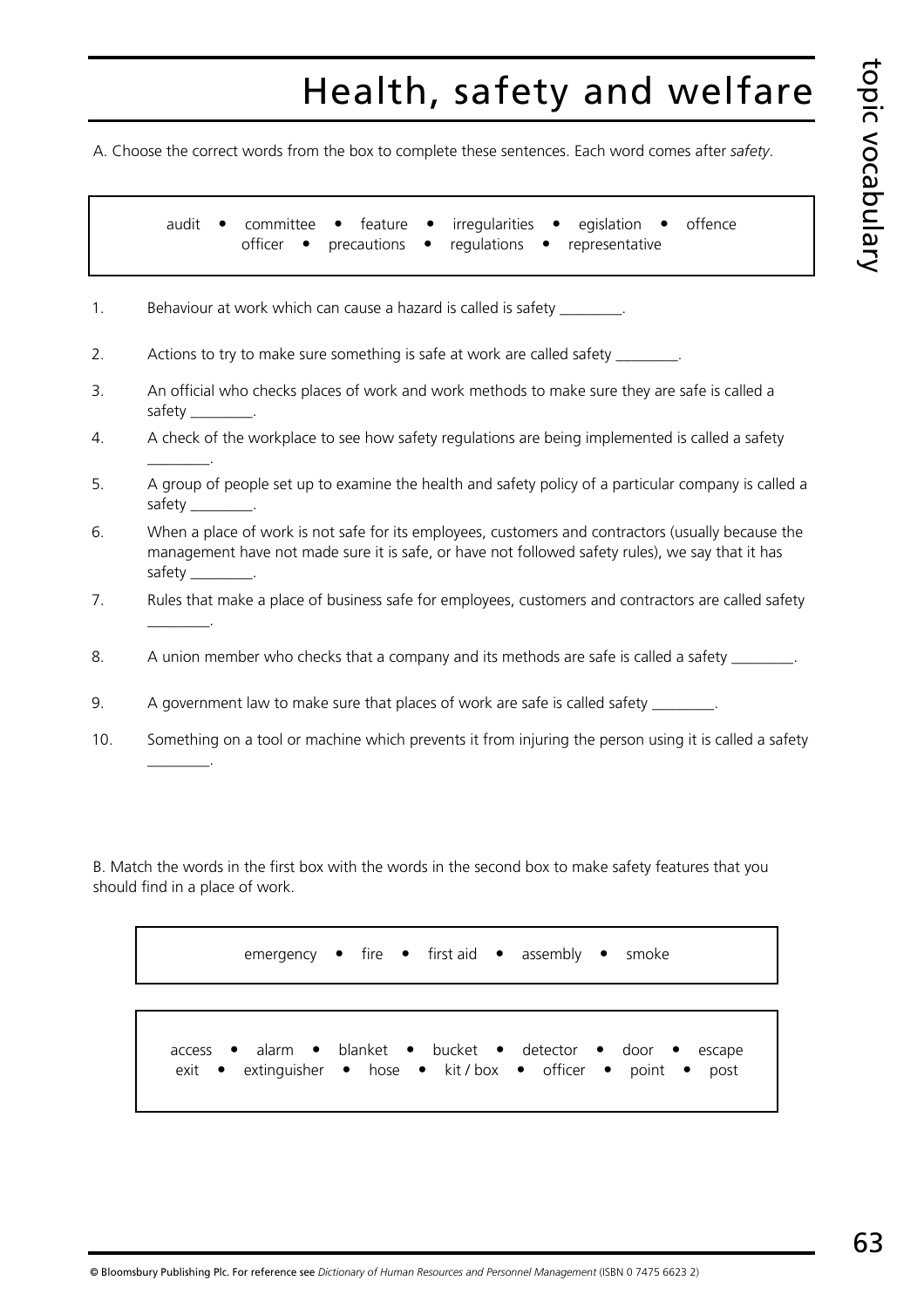- C. Answer these questions about health, safety and welfare.
- 1. Many employees experience tension or worry at work as a result of overwork, problems with managers, etc. What do we call this?

#### (a) **strain** (b) **struggle** (c) **strife** (d) **stress**

2. *RSI* is a pain in the arm or other part of the body felt by somebody who does the same movement many times as part of their job (for example, when keyboarding). What does RSI stand for?

#### (a) **regular stress incident** (b) **repeated self intolerance** (c) **repetitive strain injury** (d) **repressive sickness ignorance**

3. A lot of office equipment (for example, chairs, keyboards, etc) is designed to be more comfortable to use and so helps to prevent RSI. What is the adjective we use to describe objects like this?

(a) **ergonomic** (b) **erroneous** (c) **eponymous** (c) **equivocal**

4. In some places of work, employees are often ill because of problems in the building itself (for example, blocked air-conditioning ducts, poor lighting, poor ventilation, etc) . What is the name of this problem?

#### (a) **ill workplace phenomena** (b) **sick building syndrome** (c) **unwell office experience** (d) **ailing industrial angst**

5. Before a company has to do a dangerous job, it needs to consider how dangerous the job is, and what precautions it can take. What is this called?

#### (a) **danger analysis** (b) **risk assessment** (c) **hazard perception** (d) **troubleshooting**

6. Safety officers inspect some places of work to make sure that they are safe, but in most cases companies have to make sure that health and safety procedures are being followed in the workplace. What is this called?

#### (a) **self-control** (b) **self-satisfaction** (c) **self-assessment** (d) **self-regulation**

7. Employees have to follow company instructions on how to behave in the workplace, especially when they are working with dangerous equipment or substances. What are these rules called?

(a) **rules of the house** (b) **codes of practice** (c) **regulations of behaviour** (d) **laws of the land**

8. To some extent, a company is responsible for how its employees behave, and the risks they take, while they are at work. What is this called?

(a) **vicarious liability** (b) **risk liability** (c) **limited liability** (d) **behaviour liability**

9. What do we call an accident which takes place at work?

(a) **on-the-job accident** (b) **occupational accident** (c) **working accident** (d) **environmental accident**

10. A safety officer might decide that a workplace is too dangerous, and orders everyone to stop working. What is the name of this order?

(a) a **cancellation notice** (b) **a closure notice** (c) **a prohibition notice** (d) **a barring notice**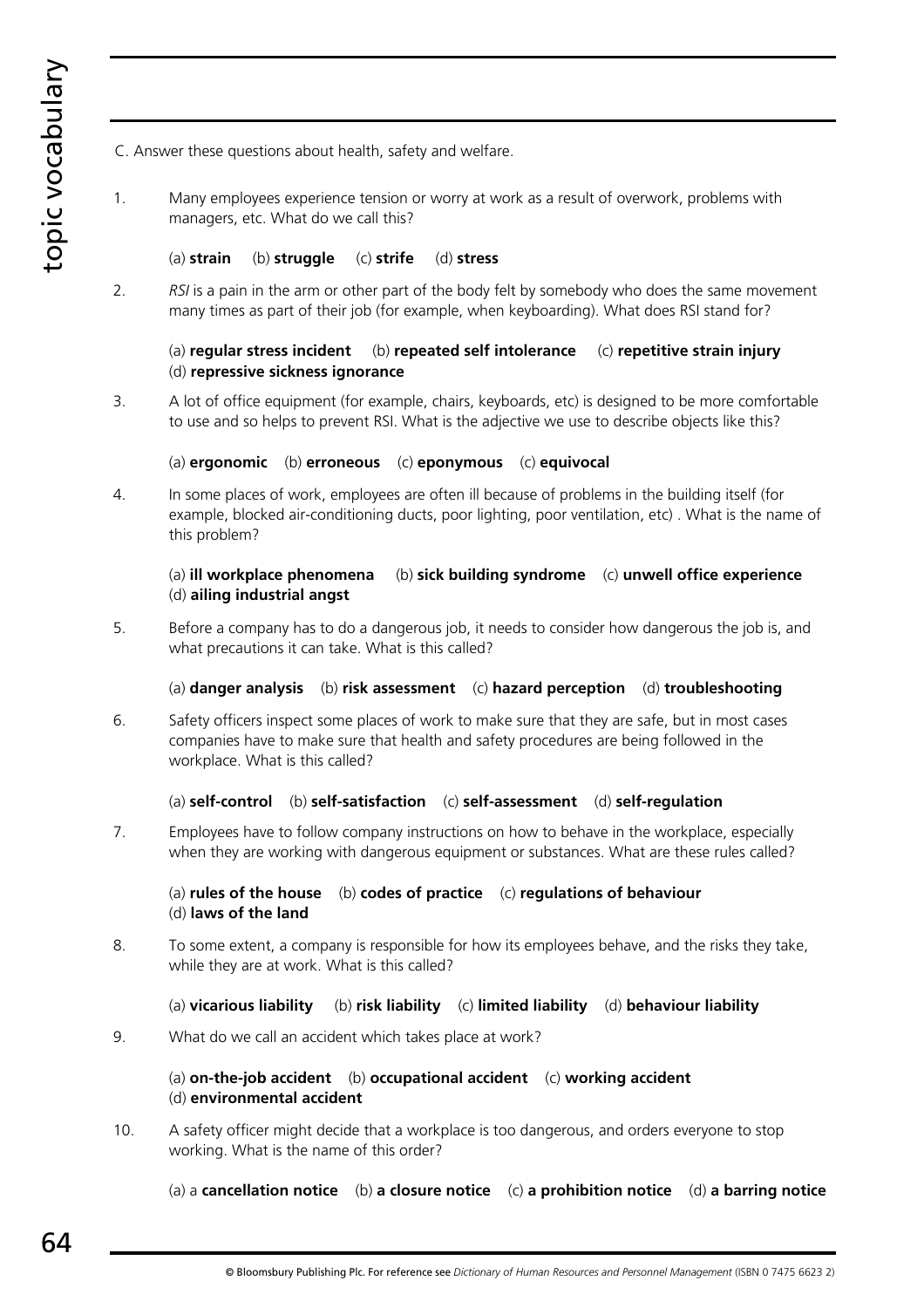# Discipline and problems at work

*Disciplinary action* (action to control or punish bad behaviour by employees) sometimes has to be taken at work. How much do you know about discipline in the workplace? Answer these questions.

A. Rearrange the jumbled letters in **bold** to make words and expressions that describe problems at work that may require disciplinary action. The first letter of each word has been underlined.

| 1. poor kiegimpeten                                                   |                                                     | 2. persistent <b>maisseteben</b>                                                         |                                                           | 3. numidctocs                                         |  |  |  |
|-----------------------------------------------------------------------|-----------------------------------------------------|------------------------------------------------------------------------------------------|-----------------------------------------------------------|-------------------------------------------------------|--|--|--|
| 4. cegeliengn of duties                                               |                                                     | 5. ebhcar of tafyse<br>regulations                                                       |                                                           | 6. glipsnee on the job                                |  |  |  |
| 7. ceisedioednb (failure to<br>obey instructions)                     |                                                     | 8. <b>afdur</b> (making money by<br>making people believe<br>something that is not true) |                                                           | 9. <b>hfett</b> of money or work<br>equipment         |  |  |  |
| 10. minsgok and / or grindink<br>on the job or on company<br>premises |                                                     | 11. <b>anedlig</b> or using <b>grusd</b>                                                 |                                                           | 12. <b>Iulbigyn</b> of colleagues                     |  |  |  |
| 13. <b>onitindiatim</b> of colleagues<br>or customers                 |                                                     | 14. enilevco towards<br>colleagues or customers                                          |                                                           | 15. <b>aarilc suaeb</b> of colleagues<br>or customers |  |  |  |
|                                                                       | 16. aesulx maashrenst of<br>colleagues or customers |                                                                                          | 17. intentional <b>gmadae</b> of<br>property or equipment |                                                       |  |  |  |

B. Complete these mini-dialogues with words or expressions from the box.

aggrieved  $\bullet$  alienation  $\bullet$  allegation  $\bullet$  appeal  $\bullet$  disciplinary action  $\bullet$  disciplinary board dock • down tools • grievance • grievance procedure • hostile work environment instant dismissal  $\bullet$  insubordination  $\bullet$  job dissatisfaction  $\bullet$  letter of dismissal sackable offence  $\bullet$  sexual discrimination  $\bullet$  suspend  $\bullet$  ultimatum  $\bullet$  unfair dismissal verbal warning • walk-out

- 1. A. Sorry I'm late again, Mrs Johnson. B. So am I Robert. If you do it again, I'm afraid we'll have to \_\_\_\_\_\_\_\_\_\_\_\_\_ your wages.
- 2. A. I'm not at all happy with the way the management treat us. B. If you have a \_\_\_\_\_\_\_\_\_\_\_\_\_, you should talk to the shop steward.
- 3. A. There have been complaints of bullying and intimidation on the shop floor. B. So I've heard. The workers are all complaining that this is a very
- 4. A. That's the third time this week that he's been caught smoking in the office. B. Well, we should give him an \_\_\_\_\_\_\_\_\_\_\_\_\_: if he does it again, he's out.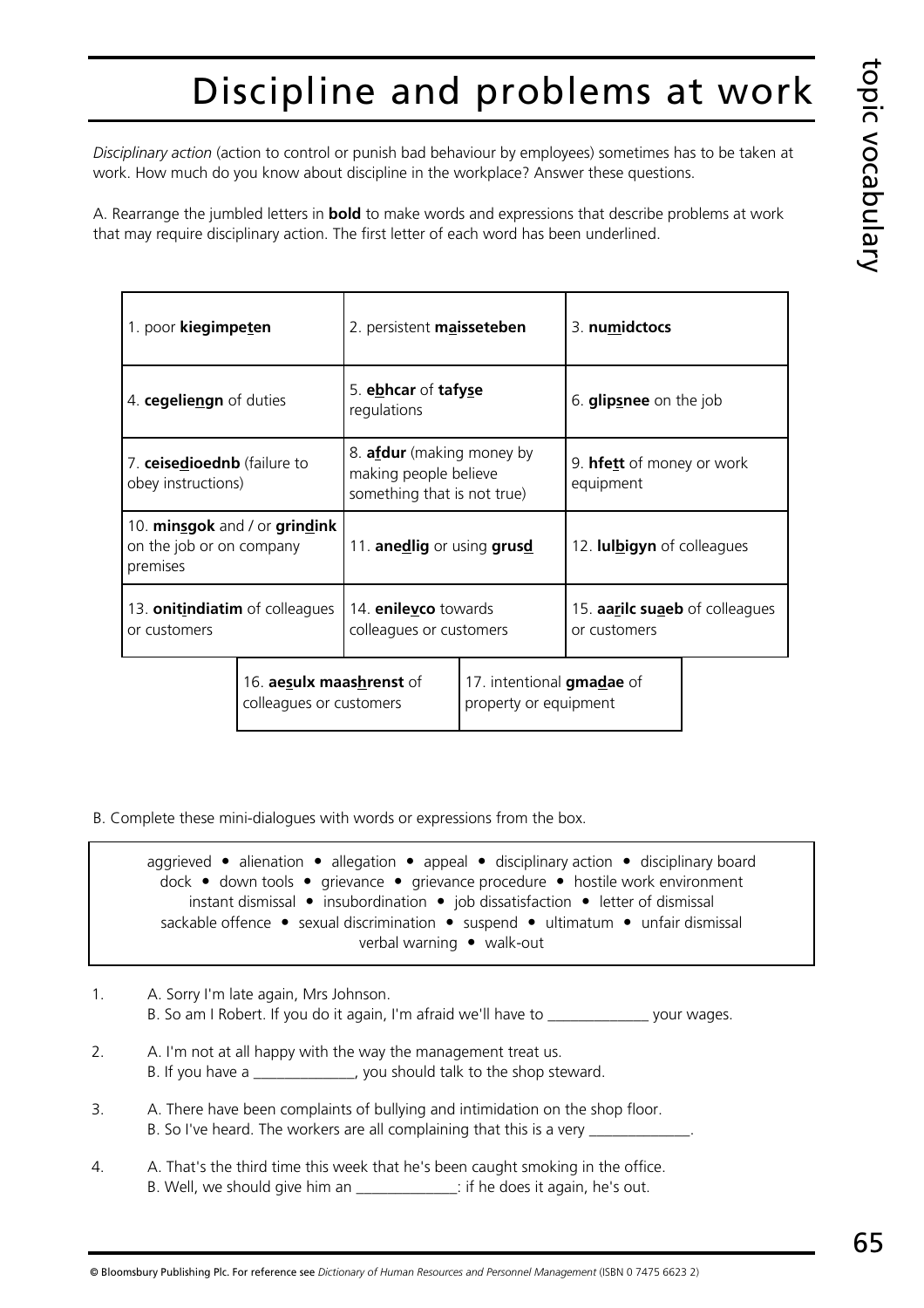| 5.  | A. You know you shouldn't use the computers for sending personal emails. I've already given you<br>two ________________. The next time, you'll get one in writing.<br>B. I'm sorry, it won't happen again.                                                           |
|-----|----------------------------------------------------------------------------------------------------------------------------------------------------------------------------------------------------------------------------------------------------------------------|
| 6.  | A. What are your views on racial harassment in the workplace?<br>B. In my view, it is a ___________; anybody who is found guilty of this should be dismissed<br>immediately.                                                                                         |
| 7.  | A. What's that you've got, Rob?<br>B. It's a _______________. Apparently the management are very unhappy about my poor timekeeping<br>and have told me to leave.                                                                                                     |
| 8.  | A. I don't believe I've been dismissed for taking too many coffee breaks!<br>B. If you think the decision is too harsh, you can ____________________ and claim ______________.                                                                                       |
| 9.  | A. What happened when you told the foreman he was stupid and incompetent?<br>B. I was given a financial penalty for ______________.                                                                                                                                  |
| 10. | A. The manager said he would only promote me if I paid him some money.<br>B. That's a very serious ______________. Do you have any proof?                                                                                                                            |
| 11. | A. How do our factory staff feel about the increased working hours and reduced salaries?<br>B. Well, naturally, they're very ______________. They're threatening to ______________ and stage a                                                                       |
| 12. | A. It's not fair. I've got better qualifications and more experience than Brian, but he was awarded<br>the promotion. Just because I'm a woman!<br>B. That's terrible. It's always happening here. You should complain about the _______________ in this<br>company. |
| 13. | A. I'm not the one who's been damaging the machinery. It must be someone else.<br>B. I know, Alice. But until we find the person who's been doing it, I'm afraid we have to<br>you for a few weeks.                                                                  |
| 14. | A. What's the ____________ in this company?<br>B. If you are unhappy with any aspect of your job, talk first of all to your first-line supervisor. He<br>should go to the main supervisor who will take it up with the HR Manager or Department Manager.             |
| 15. | A. Are you happy here in this company?<br>B. Not really. I have a lot of ______________. The work is boring, the money is poor and nobody<br>seems to appreciate what I do.                                                                                          |
| 16. | A. What happens here if somebody breaks the rules?<br>B. If it's serious, they have to appear before a ________________ of three senior members of staff, and<br>they decide what ______________ to take.                                                            |
| 17. | A. The work here is boring, the money is terrible, we never seem to see any results and the<br>management never talk to us or ask us for our opinion.<br>B. I agree. There's a very strong feeling of _____________ here.                                            |
| 18. | A. I heard one of our shop assistants being very rude to a customer this morning.<br>B. Rudeness is grounds for _______________: he'll have to leave immediately.                                                                                                    |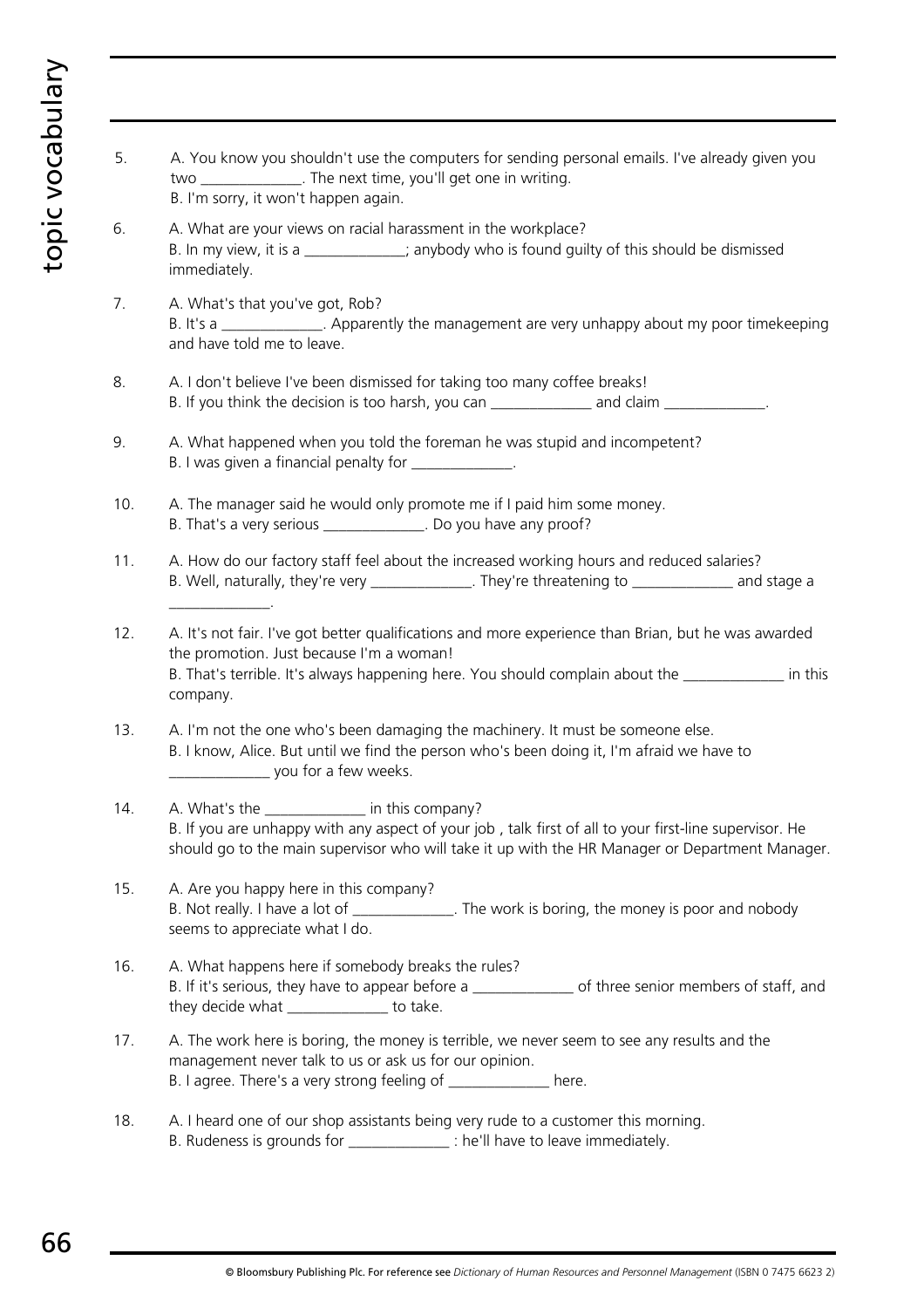### Personnel training and development

Look at these texts, and decide what each person is talking about. Choose the answers from the box.

| action learning • adventure training • assertiveness training • carousel training                             |
|---------------------------------------------------------------------------------------------------------------|
| continuous personal development • experiential learning                                                       |
| an induction course $\bullet$ in-tray learning $\bullet$ modern apprenticeship $\bullet$ off-the-job training |
| online learning • open learning • sales training • team-building                                              |
| total quality management • training needs analysis                                                            |

- 1. This company is committed to helping its employees learn about their jobs and develop their skills for the whole period they are working here, and not just at the beginning of their contract. We run regular courses and workshops in order to achieve this, both inside and outside the company premises.
- 2. Our employees have to deal with a lot of difficult situations, and they often come in contact with people who can be difficult to work with and do business with. We train them to have more confidence in themselves so that they can deal effectively with any problems and difficulties they encounter.
- 3. We believe that the best way of learning a skill is through practice. We don't waste time on courses and workshops. We show the employee his duties, give him an outline of how the company operates, and then we just say 'Get on with it, and good luck'. It's a remarkably effective method.
- 4. It's very important that our employees develop skills in leadership, problem solving, decision-making and interpersonal communication. The best way to achieve this is to get them involved in group games and physically demanding outdoor activities like sailing and climbing. These also help to build team spirit.
- 5. When we promote somebody to a management position, the first thing we do is to give them a lot of typical management paperwork and tell them to deal with it. We set them a time limit for this, and monitor them carefully to see how they get on. We then review their performance and show them where they went right or wrong.
- 6. Our company understands how important it is that our employees work well together in order for the company to be effective. Our training sessions are designed to instil co-operation and solidarity in a group of employees who have to work together.
- 7. It is our company policy to make sure that our employees know how all the jobs in the company work, not just their own. We find the best way of doing this is to move them from job to job and department to department. They meet colleagues who they might not normally meet, and learn about their jobs and how they operate.
- 8. New employees in our company need to learn about our products and how they work, how the distribution system operates, how to deal with both suppliers and customers and how to handle complaints. They also study trade and retail laws, and are accompanied on their first customer visits by their trainer.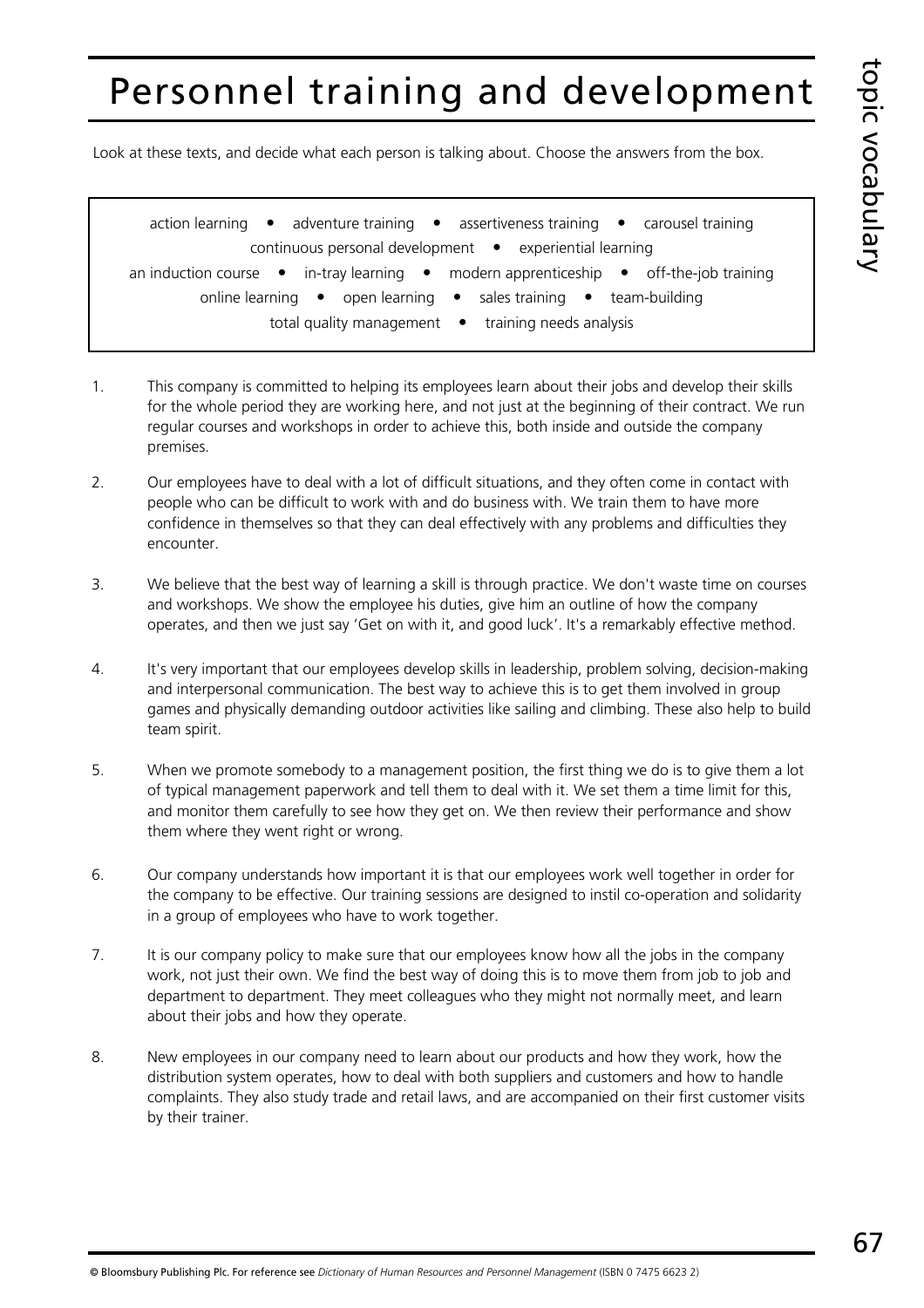- 9. I've been interested in photography since I was very young, so when I finished school I started learning how to be a photographer. I spend my week working with a professional, who teaches me about all the different aspects of photography. At the same time, I receive training in areas such as numeracy, problem-solving and interpersonal skills.
- 10. First of all I was given a tour of the factory and then I was introduced to my colleagues and was given an outline of the company and its products. After that I was guided through the company's code of practice, taken to my department and was shown my duties.
- 11. My company can't hold training workshops in the office because we don't have enough space, and of course while we are learning, we aren't actually making money, so the company feels it wouldn't be making the best use of its employees. Instead, they send us to a college in the evening where we develop our skills and knowledge.
- 12. This company believes that personal development and training should be more flexible. As a result, we have developed a system of flexible training courses that a trainee or employee can start at any time, and which does not require a teacher.
- 13. Once a year we look at the different skills and abilities of our staff, and we decide if they are enough to help the company fulfil its aims and operate effectively. We then develop a series of classes and workshops to help the staff learn more about their job and how they can operate more effectively.
- 14. This company has a policy that our managers should be committed to maintaining and improving the quality of their work, and also their skills and knowledge. We run courses, classes and workshops on a regular basis, and ensure that they are kept up to date with all the latest developments.
- 15. We are a very forward-looking company and we use the most up-to-date methods, so of course all our training is delivered over the Internet or through our company intranet. This means that our trainees and employees can learn during their breaks, at home and even when they are on holiday.
- 16. Our company trains its management staff by giving them a series of problem-solving activities. The managers from our office work together with those from other departments around the country to solve real or imaginary problems, and their findings are then applied to the overall successful running of the company.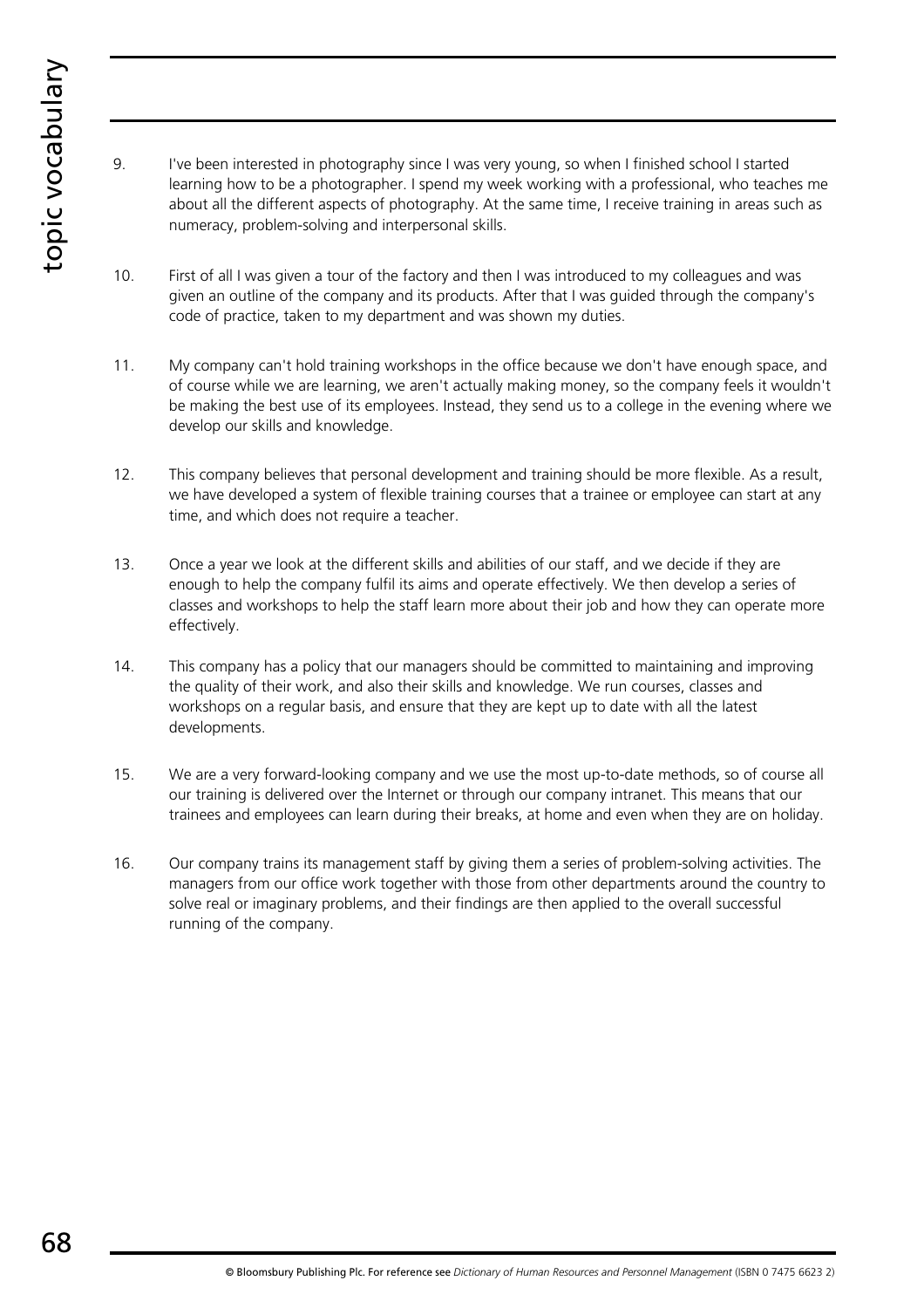# Answers

# **Nouns 1 (page 1)**

1. peak 2. session 3. facilities 4. retirement 5. assessment 6. mismanagement 7. experience 8. objective 9. mediation 10. potential 11. predecessor 12. supervision 13. ceiling 14. stipulation 15. interview 16. budget 17. forecast 18. motivation

*peak*, *experience*, *interview*, *budget* and *forecast* can also be verbs

## **Nouns 2 (page 2)**

The words in the box are:

course dissatisfaction escalation expertise feedback friction misconduct performance placement quality range ratification retainer technique temp weighting

#### The answers are:

1. quality 2. ratification (from the verb *to ratify*) 3. temp (this can also be a verb: *to temp*) 4. performance 5. range (this can also be a verb: *to range*) 6. expertise 7. dissatisfaction 8. misconduct 9. friction 10. course 11. placement 12. retainer 13. weighting 14. feedback 15. escalation (from the verb *to escalate*)

### **Verbs 1 (page 3)**

1. recruit 2. empower 3. consult 4. object 5. negotiate 6. supervise 7. institute / instigate 8. delegate 9. evaluate 10. review

*delegate* and *review* can also be nouns The word in the shaded vertical strip is *reconsider*.

## **Verbs 2 (page 4)**

1. process 2. sponsor 3. research 4. headhunt 5. transfer 6. recommend 7. discipline 8. exploit 9. target 10. tender 11. reward 12. disregard 13. direct 14. terminate 15. encourage

*process*, *sponsor*, *research*, *transfer*, *discipline*, *target*, *tender* and *reward* are also nouns.

## **Verbs 3 (pages 5 + 6)**

1. violated (we can also say *broken* or *abused*) 2. minimise 3. appointed (we can also say *employed*, *hired* or *taken on*) 4. validate 5. accusing 6. justifying 7. collaborating 8. claimed 9. fund (this can also be a noun) 10. assume 11. questioning 12. observe 13. erode 14. qualified 15. invited

## **Adjectives 1 (page 7)**

1. formal 2. unfilled 3. self confident 4. professional 5. disciplinary 6. stressful 7. groundless 8. optional 9. slack 10. constructive 11. autonomous 12. unanimous 13. successful 14. enterprising 15. salaried 16. continuous 17. consultative 18. staggered

# **Adjectives 2 (page 8)**

1. impartial 2. capable 3. steady 4. irregular 5. discriminatory 6. eligible 7. casual 8. aggrieved 9. able-bodied 10. punctual 11. minimal 12. affiliated 13. voluntary 14. generous 15. acting

## **Wordbuilding 1: Adjectives (page 9)**

1. continual 2. continuous 3. constructive 4. creative / competitive 5. quantifiable 6. comparative 7. boring / repetitive 8. decisive 9. dependable 10. satisfactory 11. preferential 12. admirable 13. apologetic 14. doubtful 15. hopeful 16. careful 17. careless 18. agreeable 19. active 20. obligatory 21. occupational 22. consultative 23. attractive 24. suitable 25. reliable

# **Wordbuilding 2: Nouns 1 (pages 10 +11)**

1. compensation 2. motivation 3. classifications 4. argument 5. replacement 6. signature 7. agreement 8. promotion 9. application 10. authorisation 11. appointment 12. successor 13. qualification(s) 14. permission 15. attendance 16. satisfaction 17. failure 18. negotiation 19. acceptance 20. intervention 21. dismissal 22. consumer 23. contention 24. insurance 25. improvement 26. enticement

## **Wordbuilding 3: Nouns 2 (page 12)**

1. responsibility 2. confidence 3. ✓ 4. incompetence 5. flexibility 6. exemption 7. disability 8. ✓ 9. difference 10. convenience 11. sympathy 12. accuracy 13. capabilities 14. intelligence 15. ✓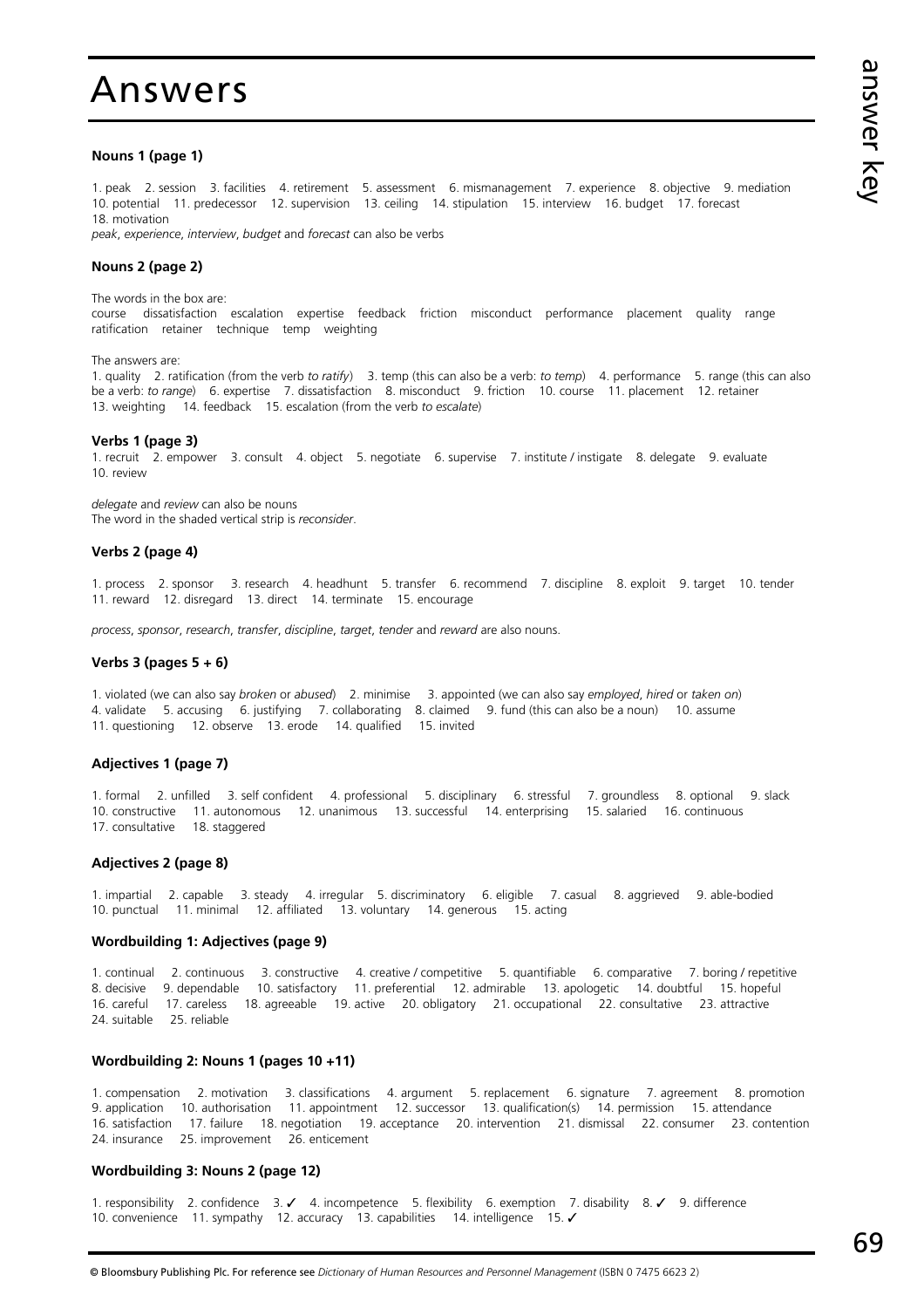## **Wordbuilding 4: Opposites (page 13)**

1. Indirect 2. unfair / unjustified 3. Inefficient 4. incompatible 5. inadequate 6. irregular 7. unconditional 8. incapable 9. unofficial / illegal 10. indecisive 11. irrecoverable 12. ineligible 13. dissatisfied 14. inexperienced 15. Ineffective 16. unacceptable 17. incompetent 18. insolvent 19. intangible 20. unauthorised 21. impossible 22. unreasonable

# **Prepositions (page 14)**

1. ...sponsored **by** their companies. 2. ...abroad **on** business. 3. ...redundant **during** the recession. 4. ...background is **in** the electronics... 5. ...will meet to your expenses. 6. ...of complaint **to** the manager. 7. ...other companies **by** offering them... 8. ...threatened **to** dismiss him... 9. ...is **at** the discretion... 10. ...granted with compassionate... 11. ...a degree **in** Business Studies 12. ...ten hours for every day. 13. ...away **on** maternity leave. 14. ...to overcome on several obstacles... 15. ...is equivalent **to** that of... 16. ...have noticed on an improvement... 17. He is **in** full-time employment, 18. ...no grounds **for** dismissal. 19. ...it is also **against** the law. 20. ...the day **after** tomorrow. 21. **Under** the terms of... 22. We rely **on** our suppliers... 23. ...responsible **for** causing... 24. ...can't work **under** pressure,... 25. ...she took out a job... 26. I look forward **to** hearing...

# **Working words (page 15)**

1. with / from / This / on 2. which / one / the 3. ago / used / These / to / or 4. of / manages *or* seems 5. the / where 6. Between / by 7. of / most *or* many / near 8. to / no / of 9. not / even / at *or* over 10. on / be 11. Unless / will / a 12. at / knowing / would / in 13. what / from / was 14. At / more / since *or* as *or* because / had 15. as / anyone *or* anybody *or* everybody 16. who / just 17. with / made 18. from / until / that / off 19. by / had 20. in / to / of / which

## **Formal words 1 (page 16)**

1. analyse (spelt *analyze* in American English) 2. assessed at 3. averted 4. administer 5. assigned 6. annulled 7. audit 8. appealed to 9. addressed 10. award 11. admonished 12. awaiting 13. adjusted 14. adjourned 15. appointed 16. apportioned 17. attend 18. advised 19. assist 20. amalgamated

## **Formal words 2 (pages 17 + 18)**

Across: 2. retain 6. briefed 7. consented 8. sequestered (we can also say *sequestrated*) 12. settle 15. outlined 17. reinstated 18. tender 19. dismissed 20. engage (we can also say *employ* or *hire*) 21. upgraded Down: 1. waived 3. notified 4. present (note the pronunciation: / prɪ'zent /) 5. undertaken 7. consulted 8. specify 9. elected 10. redeployed 11. indexed (this is usually used in passive constructions - *is / are indexed*) 13. inquiring (also spelt *enquiring*) 14. licensed 16. enter

## **Word association 1 (page 19)**

1. cost (usually used in the plural - *costs* - after *marginal*) 2. minimum 3. salary 4. strike 5. shift 6. medical 7. labour 8. employment 9. insurance 10. income 11. private 12. pension 13. staff 14. contract 15. personal

*curriculum vitae* should appear in the shaded vertical strip (usually abbreviated to *CV*. A CV is known as a *résumé* in the USA). For more information on CVs, see the note under the answers for 'Job advertising'.

## **Word association 2 (page 20)**

1. work (these verbs can also be followed by *a job*) 2. instructions 3. qualifications 4. redundancy (*announce* is usually followed by the plural *redundancies*; *receive* and *take* are usually followed by *redundancy payment*) 5. a salary (these verbs can also be followed by *a wage* or *wages*) 6. a contract 7. a job (these verbs can also be followed by *work*. Note that *job* is countable and *work* is uncountable: we cannot say *a work*) 8. an appointment 9. a tax (or *taxes*) 10. accounts 11. resignation (these verbs are followed by pronouns such as *your*, *his*, *her*, etc) 12. a pension 13. complaint (*be cause for* is not usually followed by an article - *We have no cause for a complaint*) 14. rules 15. a post (not *work* or a *job*, because *fill* or *be appointed to* cannot be used with these words. *Be appointed to* is usually followed by *the* : *He was appointed to the post of senior executive*)

# **Word association 3 (page 21)**

Part 1:

The words in the box are: computer, staff, tax, management, business, self-, labour, pay, career, company, sales, job, industrial Part 2:

1. pay 2. tax 3. management 4. job 5. labour 6. industrial 7. company 8. sales 9. staff 10. computer 11. career 12. business 13. self-

## **Word association 4: Expressions with salary and wage (page 22)**

1. liveable living basic nominal minimum monthly average annual yearly (although annual and yearly would not normally come before *wage*, as *wages* are usually paid weekly, often in cash, and tend to be for manual or short-term work. *Wage* can also be preceded by *daily* and *weekly*)

2. (a) + (b): draw / earn (in either order) (c) + (d) + (e) + (f) + (g): pay / raise / reduce / cut / offer (in any order) (h) dock (i) + (j): fall / rise (in either order) (k) command

*continued on next page*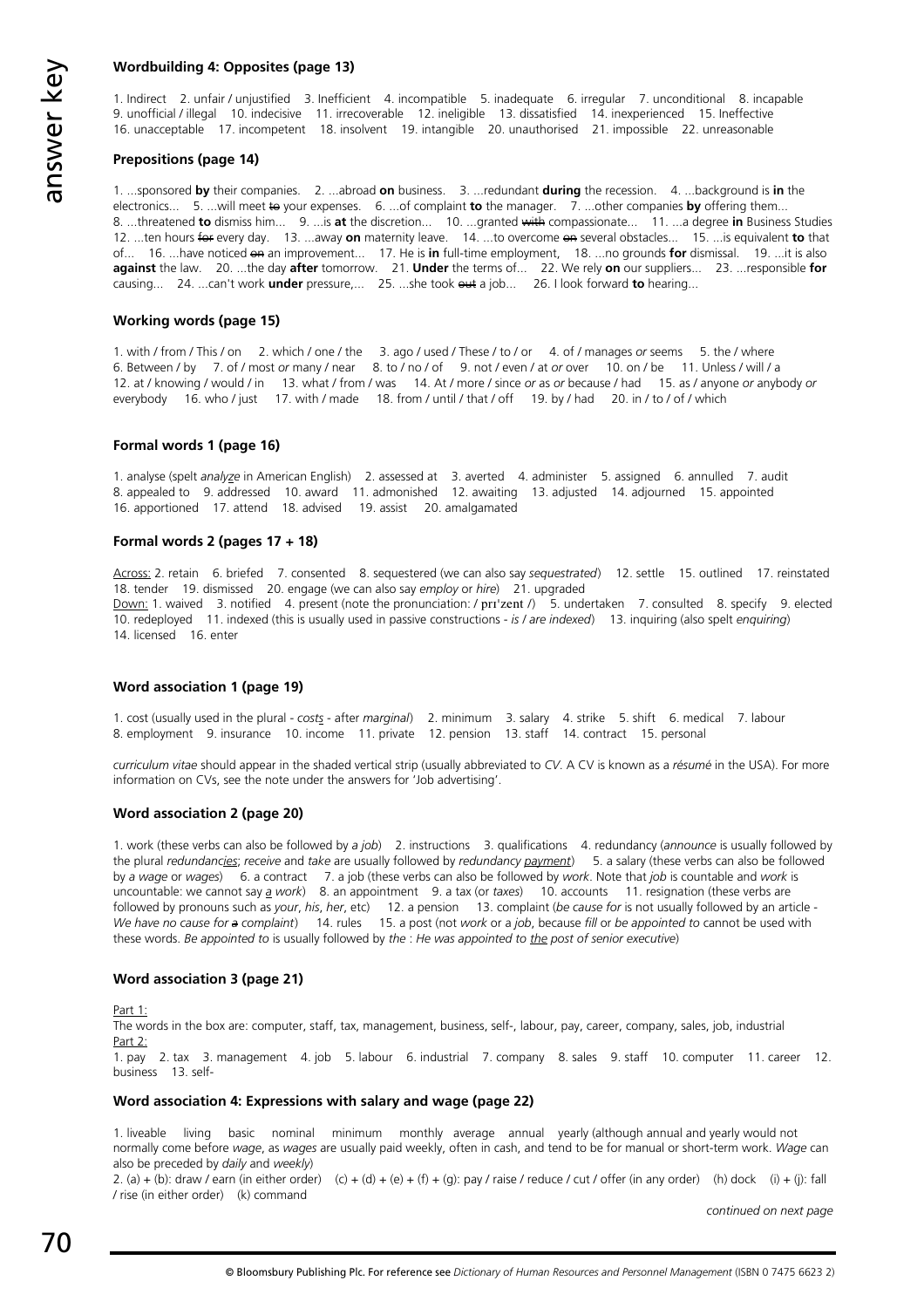## **Word association 4:** *salary* **and** *wage* **(page 22)** *continued*

3. (a) True (b) False. It is called a *wage formula* (c) False. Price rises encourage higher wage demands, and these make prices rise even more. (d) True (e) False. Wages are not allowed to increase. (f) False. They are called *wage differentials.* (g) False. It is the lowest legal wage for a particular class of worker. (h) True

4. (a) deductions (b) structure (c) drift (also called *earnings drift*) (d) expectations (e) review (also called a *pay review*) (f) ceiling (we can also say *wage ceiling*) (g) bands (h) cut

#### **Word association 5:** *work* **and** *working* **(page 23)**

 $\Delta$ 

work: ethic experience flow load (usually written as one word: *workload*) measurement out (a phrasal verb: *to work out* a period of notice) overload (we also say *overwork*) rage (an informal expression) sampling schedule shadow sharing standard stoppage structuring team

working: conditions day hours lunch (also called a *power lunch*) practices supervisor (this is a unisex word which has a similar meaning to *foreman*) week

B.

1. work overload 2. working conditions 3. work measurement 4. work experience 5. working hours 6. working supervisor 7. work out 8. Work rage 9. working practices 10. work schedule 11. working lunch 12. work stoppages

#### **Two-word expressions 1 (page 24)**

## Exercise 1:

accession rate bonus scheme childcare provision disciplinary action employer's liability freelance worker grievance procedure human capital incentive plan job satisfaction know-how line manager milk round needs assessment occupational mobility promotion ladder quality time replacement rate shift differential team spirit upward communication voluntary redundancy wrongful dismissal yes-man

#### Exercise 2:

1. disciplinary action 2. voluntary redundancy 3. milk round 4. needs assessment 5. occupational mobility 6. accession rate 7. promotion ladder 8. know-how 9. wrongful dismissal 10. replacement rate

### **Two-word expressions 2 (page 25)**

The following two-word expressions can be found in the two boxes:

adverse action advisory arbitration age discrimination allowed time ancillary staff appraisal interview attendance time body language career path collaborative working collective bargaining corporate climate dress code earnings drift fast track gross negligence group dynamics health screening hot desking immediate dismissal incremental scale ineffective time information overload job opportunities negligent reference notice period official dispute problem solving racial discrimination reward package restrictive covenant result driven selection procedure severance pay sex discrimination skills inventory tertiary sector track record value mesh

You can find all of these expressions, together with their definitions and sample sentences, in the *Bloomsbury Dictionary of Human Resources and Personnel Management* (ISBN 0 7475 6623 2)

#### **Phrasal verbs 1 (pages 26 + 27)**

Across: 3. closing 5. make 6. get 8. dragged 12. fighting 14. follow 16. went 17. set 18. turned 21. held 22. fallen Down: 1. handed 2. working 4. weed 7. carried 9. cancelled (spelt *canceled* in American English) 10. fill 11. phased 13. sort 15. opt 19. run 20. back

#### **Phrasal verbs 2 (page 28)**

1. held back 2. gearing up for 3. build into 4. standing in for 5. brought up 6. fill in 7. held down 8. burn out 9. gave way to (we can also say *gave in to*) 10. break off 11. get across 12. stand off (compare this with *lay off*, which is used in a different way)

The phrasal verb in the shaded vertical strip is *bring forward*.

#### **Phrasal verbs 3 (page 29)**

1. D 2. I 3. M 4. O 5. H 6. A 7. E 8. J 9. L 10. B 11. G 12. N 13. F 14. C 15. K

## **Phrasal verbs 4 (page 30)**

1. ✓ 2. ✓ 3. get ahead 4. ✓ 5. ✓ 6. broke down 7. ✓ 8. handed over 9. ✓ 10. called off 11. give in to 12. phased in  $13.\checkmark$  14. took up 15. backed out 16. give up 17.  $\checkmark$  18. put out 19.  $\checkmark$  20.  $\checkmark$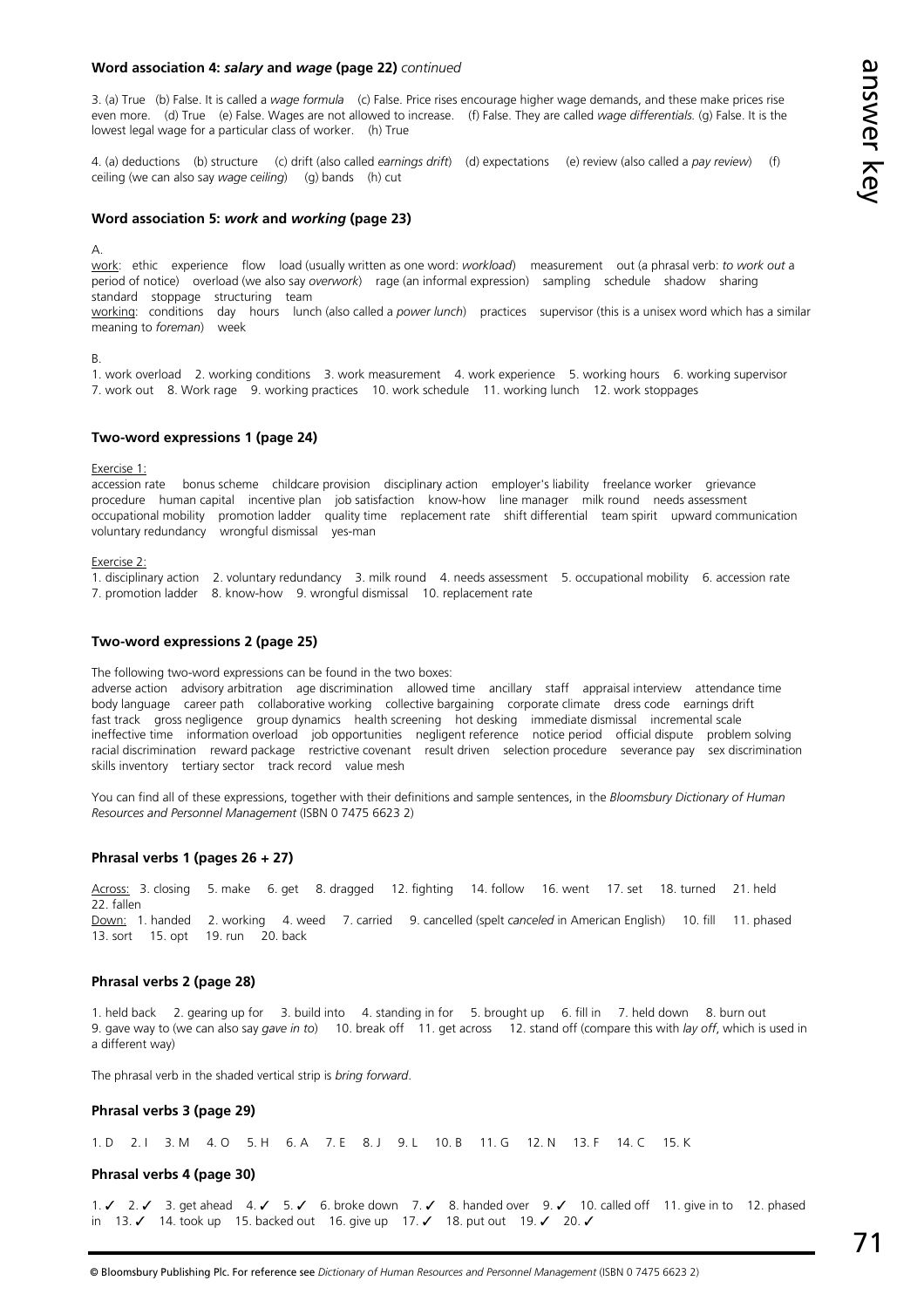#### **Idioms 1: The people you work with (page 31)**

1. a happy camper (the opposite is an *unhappy camper*) 2. a whizz-kid 3. a toxic employee 4. a seagull manager 5. a spear carrier 6. a workaholic 7. a plug-and-play employee 8. a pilot fish 9. a self-made man 10. a free worker 11. a nethead 12. a mover and shaker 13. a yes-man 14. a moonlighter (the verb is *to moonlight*) 15. a Man Friday (a woman who does the same thing is called a *Girl Friday*. We often say *Person Friday* to avoid sexism) 16. an idea hamster 17. a heavy hitter 18. a boomerang worker 19. an empty suit 20. a goldbricker 21. a digithead 22. a hip shooter

## **Idioms 2 (page 32)**

1. (d) 2. (c) 3. (b) 4. (a) 5. (a) (this is a rather sexist expression, which you should avoid using) 6. (d) 7. (d) 8. (b) 9. (d) 10. (a) (in the USA, it is known as a *gravy job)* 11. (c) 12. (d)

## **Idioms 3 (page 33)**

1. leaky reply 2. shape up or ship out 3. graveyard shift 4. kiss up to 5. dead wood 6. glad-hand (= to shake hands with people) 7. dress-down day 8. ear candy 9. eye service 10. dumbsizing (an idiomatic word derived from *downsizing* - the act of reducing the number of employees in a company. *Dumb* has a similar meaning to *stupid*) 11. sweetener (for example, a salary increase, more perks, etc) 12. helicopter view

Remember that these are *informal* expressions, and you would only use them in informal, spoken situations. You should not use them in formal or semi-formal letters.

### **Changes (pages 34 + 35)**

#### Exercise 1: Verbs

1. streamline 2. promoted 3. renovated 4. increased (we can also say *risen*) 5. renewed 6. release 7. retire 8. redeployed (this is similar to *transferred*) 9. expanded / increased 10. relax 11. decreased (we can also say *fell* or *dropped*) 12. enforce (we can also say *tighten up*) 13. demoted (we can also say *downgraded*, but this is less common) 14. replace 15. deteriorated 16. adjusted / increased 17. reduce 18. phased in (the opposite is *phased out*) 19. adapt / adjust 20. lay off (the opposite is *take on*, *hire*, *appoint* or *employ*) 21. relocated 22. downgraded 23. downsize 24. alter (we can also say *amend*, *revise* or *modify*)

#### Exercise 2: Nouns

1. E 2. B 3. A 4. D 5. D 6. A 7. C 8. E 9. F 10. A 11. D 12. E 13. G 14. B 15. A 16. D 17. D 18. E 19. E

#### **Over and under (pages 36 + 37)**

1. underworked 2. overrun 3. overmanned / overstaffed 4. overpaid 5. underachiever (the opposite is *overachiever)* 6. understudy (this can also be a verb: *to understudy*) 7. undertaking 8. overqualified 9. overheads (American English is usually *overhead*) 10. overworked (the noun is *overwork*: '*She is suffering from overwork*') 11. undermine 12. overturn 13. overrule 14. underutilised 15. overhaul 16. undertaking 17. overtime (useful expressions with *overtime* include: *overtime ban*; *overtime pay*; *overtime rate*) 18. undermanned 19. overrated 20. understanding

#### **A career case history (page 38)**

1. apply 2. filled in (we can also say *filled out*) 3. application form 4. attend 5. interview 6. offered 7. commute 8. high achiever 9. promoted (the opposite is *demoted*) 10. dismissed (we can also say *fired* or *sacked* - these are less formal) 11. embezzlement 12. sack 13. absenteeism 14. resigned 15. walked out 16. lay off 17. shop floor 18. retire (we can also say *take early retirement*) 19. hand in 20. notice 21. unemployed 22. job hunting 23. vacancy 24. salesman (we often use the word *salesperson* to avoid sexism) 25. candidates 26. qualifications 27. experience 28. shortlist 29. applicants (*applicant* and *candidate* are very similar in meaning) 30. appointed (we can also say *hired*) 31. salary (a *salary* is usually paid monthly in the form of a cheque: compare this with *wage*, which is often paid weekly, in cash) 32. per annum 33. increment 34. commission 35. perks 36. pension 37. promotion 38. prospects

#### **Abbreviations and acronyms (pages 39 + 40)**

Across: 1. tax 2. methods 4. minimum 6. results 9. Director 11. Equal 12. training 15. working 17. research 20. resources 21. pension 23. thousand 26. possible 28. incapacity 30. period 31. vitae 33. opportunities 36. first 38. earn 41. appeal 42. Administration 43. technical

Down: 1. time 3. earnings 5. meeting 7. Labour 8. relations 10. public 13. ownership 14. analysis 16. insurance 18. save 19. assistance 22. quality 24. development 25. Vocational 27. identification 29. contributions 32. evaluation 34. maternity 35. officer 37. health 39. sick 40. annum (*p.a. = per annum. PA = personal assistant*)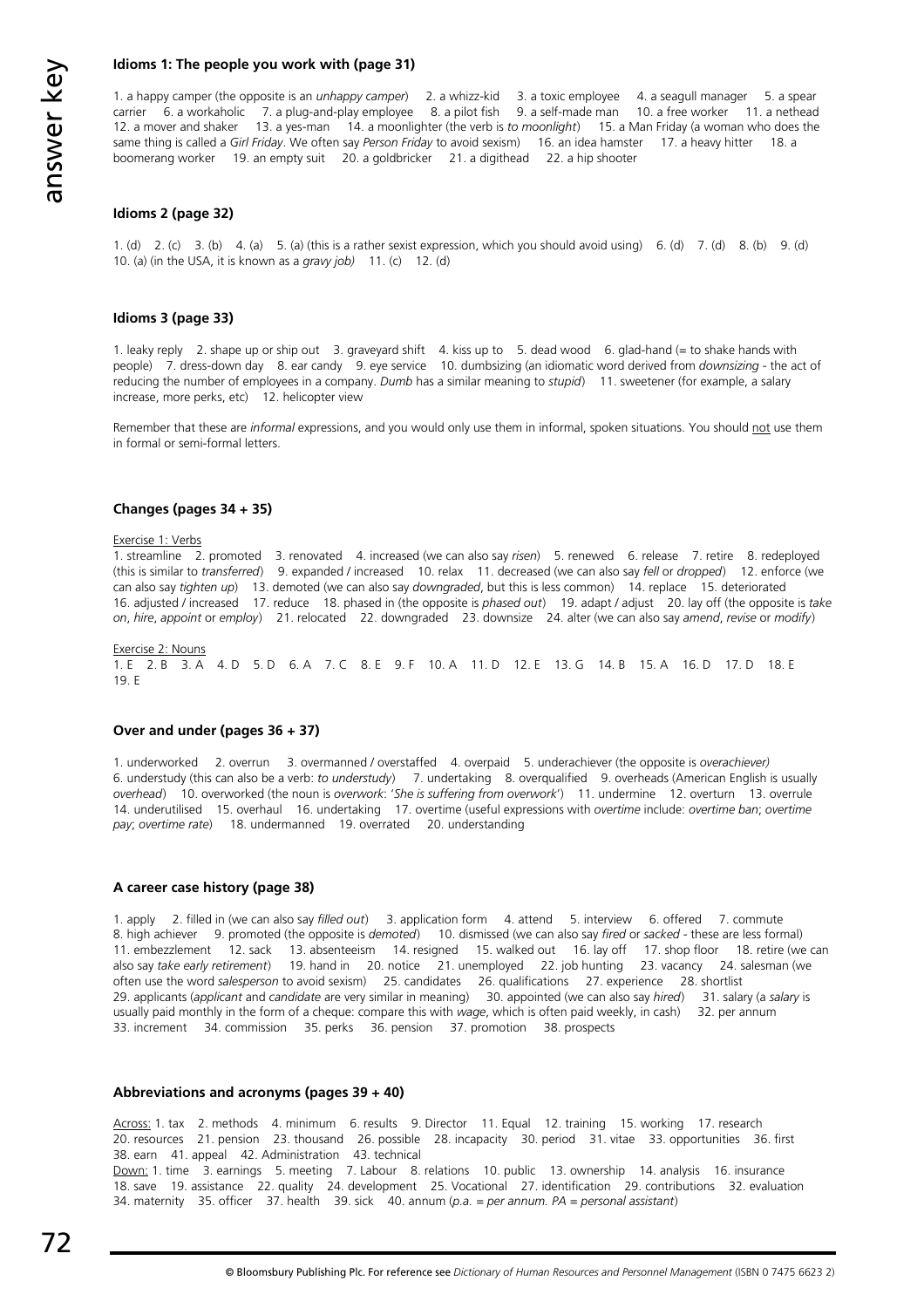# **Company positions (pages 41 + 42)**

1. I 2. Q 3. H 4. U 5. T 6. G 7. O 8. D 9. K 10. N 11. R 12. F 13. M 14. A 15. S 16. E 17. J 18. L 19. B 20. P 21. C

# **Recruitment advertising (page 43)**

1. leading 2. vacancy 3. post 4. applicant 5. qualified 6. experience 7. team 8. drive 9. motivate 10. colleagues 11. attractive 12. rewards 13. package 14. basic 15. salary 16. annum (*per annum = in a year*) 17. commission 18. increment 19. benefits (also called *perks*) 20. CV\* (= *curriculum vitae*. Plural = *curriculums vitae*. A CV is known as a *résumé* in American English) 21. covering (a *covering letter* is a letter sent with other documents to say why you are sending them. It should be brief and to the point. For example, when applying for a job, you should explain that you are interested in the job and that you are *attaching* or *enclosing your CV.*)

\*A CV is a summary of your work experience (current and previous places of work, job title, duties, dates) and qualifications (school, university, college; academic, professional and vocational). It should also include your contact details (address, telephone number, email, etc). You could also include your date of birth, your hobbies and interests (if you think these might be relevant or useful) and current salary. Some people also include their references on their CV. A CV should be *updated* on a regular basis.

# **Job description (page 44)**

1. title 2. Location 3. Branch 4. Reports 5. Head 6. Hours 7. Full time 8. Leave (we can also say *Holiday*) 9. accountability (*Main accountability* is also called *Summary of position* or *Job purpose summary*) 10. supervise (we can also say *oversee)* 11. Key 12. responsibilities (*Key responsibilities* are also called *Main activities*) 13. agree 14. ensure 15. inspect 16. produce 17. negotiate 18. visit 19. deal 20. Responsible

Many unions insist on clear *demarcation* for their members: this is a clear definition of the responsibilities of each employee in a company.

# **Application forms (page 45)**

1. employment 2. surname (we can also say *family name*) 3. first name (we can also say *forename* or *given name*) 4. address 5. postcode (called *ZIP code* in American English) 6. contact 7. home (job application forms may also ask for the applicant's *mobile* phone number and *fax* number) 8. email (also written *e-mail*) 9. education / training 10. training / education 11. attended 12. university / college 13. college / university 14. examinations / qualifications 15. qualifications / examinations 16. Degree (BA = *Bachelor of Arts*, a first university degree in Britain) 17. Diploma (RSA = the *Royal Society of Arts*, an examining body in Britain which usually provides professional / vocational qualifications) 18. history 19. present (we can also say *current*) 20. dates (we can also say *period*) 21. title 22. duties 23. reason(s) 24. leaving (note that a real job application form would also ask applicants for details of their *previous* employer(s) - the company they worked for *before* their present company) 25. referees 26. assessment 27. suitability 28. employer (compare *employer* with *employee*: an *employee* works for an *employer*) 29. approach 30. offer 31. illness 32. absence 33. absent 34. information 35. false (we can also say *untrue*) 36. dismissal (from the verb *to dismiss*)

# **The recruitment process (pages 46 + 47)**

Part 1:

1. vacancy 2. internally (an *internal appointment*) 3. externally 4. appointments / situations vacant (informally called the *jobs pages* or *jobs section*) 5. situations vacant / appointments 6. journals 7. recruitment agency 8. institutional agency 9. job centres 10. private recruitment agency 11. description 12. applicants (from the verb *to apply*) 13. qualifications 14. experience 15. personal qualities 16. rewards (sometimes called *remuneration*) 17. increments 18. benefits 19. leave (or *holiday*) 20. discrimination 21. equal opportunities 22. affirmative recruitment 23. disabilities

Note: In Britain, the *Equal Opportunities Commission* (EOC) is the government body set up to make sure that no sex discrimination exists in employment. The *Commission for Racial Equality* (CRE) is the statutory body set up to *monitor* racial matters in companies, and to issue *guidelines* on *best practice*. Official *legislation* ensures that nobody is discriminated against (for example, the *Sex Discrimination Act* of 1975, the *Race Relations Act* of 1976, and the *Disability Discrimination Act* of 1995). Companies have a *vicarious liability* to ensure that discrimination is not a feature of the workplace.

## Part 2:

1. CV (= *curriculum vitae*) 2. covering 3. introduction 4. application 5. pre-selection 6. turn down 7. short-list 8. candidates 9. one-to-one 10. board 11. psychometric 12. aptitude (compare this with an *ability test*, which only tests the candidates current skills and knowledge) 13. group-situational 14. in-basket 15. medical (sometimes just called a *medical*)

A test should have *face validity* - it should be relevant, useful and give accurate results that indicate how well the employee will perform.

*continued on next page*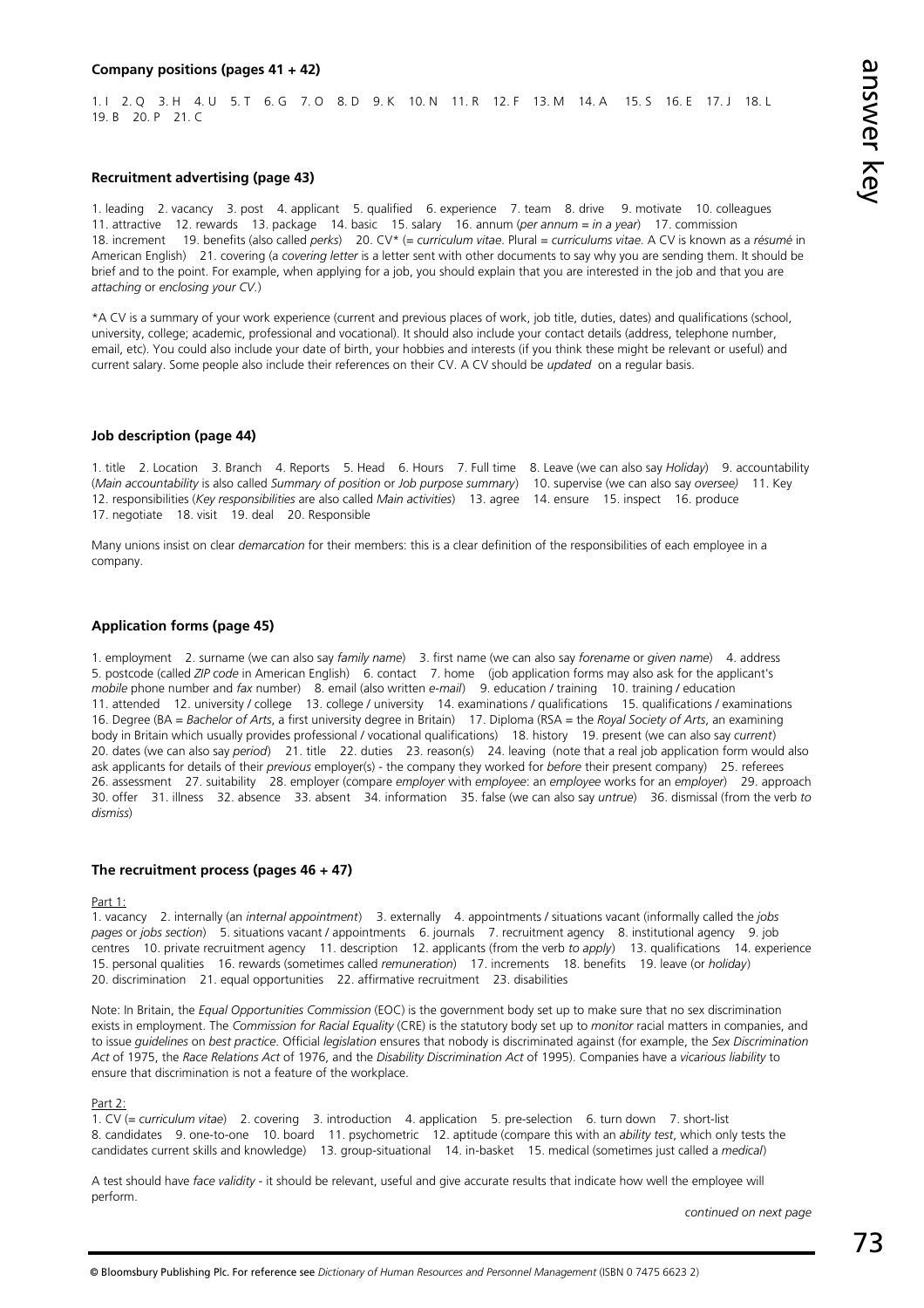# **The recruitment process (pages 46 + 47)** *continued*

#### Part 3:

1. seven-point plan 2. potential 3. appearance 4. intelligence 5. skills 6. interests 7. disposition 8. circumstances 9. references 10. offered 11. induction programme 12. temporary 13. probationary 14. open-ended / fixed-term 15. fixedterm / open-ended 16. follow-up

# **Personal qualities (page 48)**

1. popular 2. decisive (verb = *to decide*) 3. rapport 4. punctual 5. willing 6. reliable (verb = *to rely on*) 7. critical (verb = *to criticise*) 8. sensitive 9. sensitive (note the differences in meaning of *sensitive* in these two sentences. The opposite of *sensitive* in sentence 9 is *insensitive*) 10. practical 11. judgement (spelt *judgment* in American English) 12. reserved (this is similar in meaning to shy) 13. impulsive 14. obstinate (we can also say *stubborn*) 15. selfish 16. sociable 17. industrious (this is not the same as *industrial*) 18. professional 19. conceited 20. ambition (adjective = *ambitious*) 21. motivation (verb = *to motivate*. A good worker is *self-motivated*) 22. relationship 23. confidence (adjective = *confident*) 24. abrasive 25. confrontational (verb = *to confront*)

Other qualities are also considered during interviews and appraisals. These may include *neatness of appearance*, *general attitude* and *approaches* to the job, *knowledge* of the organisation and / or field of work, knowledge of colleagues' work (the adjective is *knowledgeable*), the ability to communicate clearly, effectively and appropriately (verbally and on paper), the ability to *follow instructions*, the *ability to inform* managers and colleagues of problems and / or progress, *body language* and general *intelligence*.

## **Contract of employment (page 49)**

1. Term = Terms, conditionals = conditions 2. employ = employer 3. employed = employee 4. titel = title 5. descriptive = description, duty = duties 6. locally = location 7. Celery = Salary, anum = annum, rears = arrears 8. Started = Starting (or *Start*) 9. labour = work, until = to (*Monday through Friday* in American English) 10. Undertime = Overtime, rat = rate 11. enticement = entitlement, anum = annum 12. Absent = Absence (or *Absenteeism* from work) 13. sceme = scheme (x2) 14. Dissiplinary = Disciplinary, grieving = grievance, handybook = handbook, police = policies 15. Probbation = Probation (x2), subjective = subject, employees = employment, note = notice 16. Terminator = Termination, probbation = probation (or *probationary*), note = notice 17. Referrals = References (x2) (a person who writes a reference is called a *referee*), apointments = appointments 18. singed = signed

Contracts of employment can be *temporary*, *permanent*, *short term*, *long term*, *fixed-term* or *open-ended*. Contracts contain *express* terms (those that both the employer and the employee agree on), and *implied terms* (these are *not* stated in the contract, but impose obligations on both the employer and the employee). Some contracts may contain a *restrictive covenant* (a clause which prevents an employee from doing something. For example, it may prevent the employee working for another similar company when s/he finishes work in his / her current company). *Contractual liability* is a legal responsibility for something as stated in a contract.

# **Working hours (pages 50 + 51)**

Across: 1. punctual (the opposite is *unpunctual* or *late*) 5. clock off (we also say *clock out*. When we arrive for work we *clock on* or *clock in*) 8. double 9. transfer 12. Regulations 13. time-keeping 15. allowed 17. half 18. graveyard 19. differentials 21. roster 24. entitlement 25. overtime 26. fixed 27. rotating Down: 2. twilight 3. job-share 4. homeworking 6. full 7. part 10. flexileader 11. unsocial 14. core 16. flexilagger 20. flexitime 22. sheet 23. rotation

Note: The four main types of shift work are: 1. double day 2. day and night alternating 3. permanent night 4. 3-shift (continuous or discontinuous)

In Britain, the *Working Time Directive* of 1998 (based on guidelines set by the European Union) sets out the following regulations: Employees should work no more than 48 hours a week, and should receive a minimum of 4 weeks' paid leave a year. They should have a weekly rest period of at least 24 consecutive hours, a daily break of at least 20 minutes for every six hours worked, and a daily rest period of 11 consecutive hours. There are different directives for some groups (e.g., pilots, bus drivers, doctors, etc) whose jobs are more stressful, demand greater concentration, or whose performance might affect other people.

# **Appraisals (page 52)**

The questions in this exercise are typical questions that might be asked at an appraisal / assessment interview (sometimes informally called *job chats*).

1. standards 2. knowledge 3. quality 4. objectives 5. improvement 6. strengths / weaknesses 7. training 8. schedule 9. progression 10. challenging 11. encouragement 12. least 13. workload 14. description 15. defined 16. advancement 17. improving 18. morale 19. relationships 20. discipline 21. treatment 22. promptly 23. complaints 24. progress 25. praise 26. facilities 27. provisions 28. benefits 29. recommend 30. comments

Normally before an appraisal, employees fill in a *self-appraisal* form. Note that appraisals / assessments are normally *knowledge-based* (what the employee knows), and *performance-based* (how well the employee has worked, and the results s/he has achieved). Appraisals can be *two-way*, with the employee telling the company how s/he feels about it, and his / her role in it. A good company will always listen to the *feedback* it receives from its employees.

Performance-based appraisals often use a method known as *BARS* (*behaviourally-anchored rating scales*), where performance is based on a typical performance criteria set for each individual employee. *continued on next page*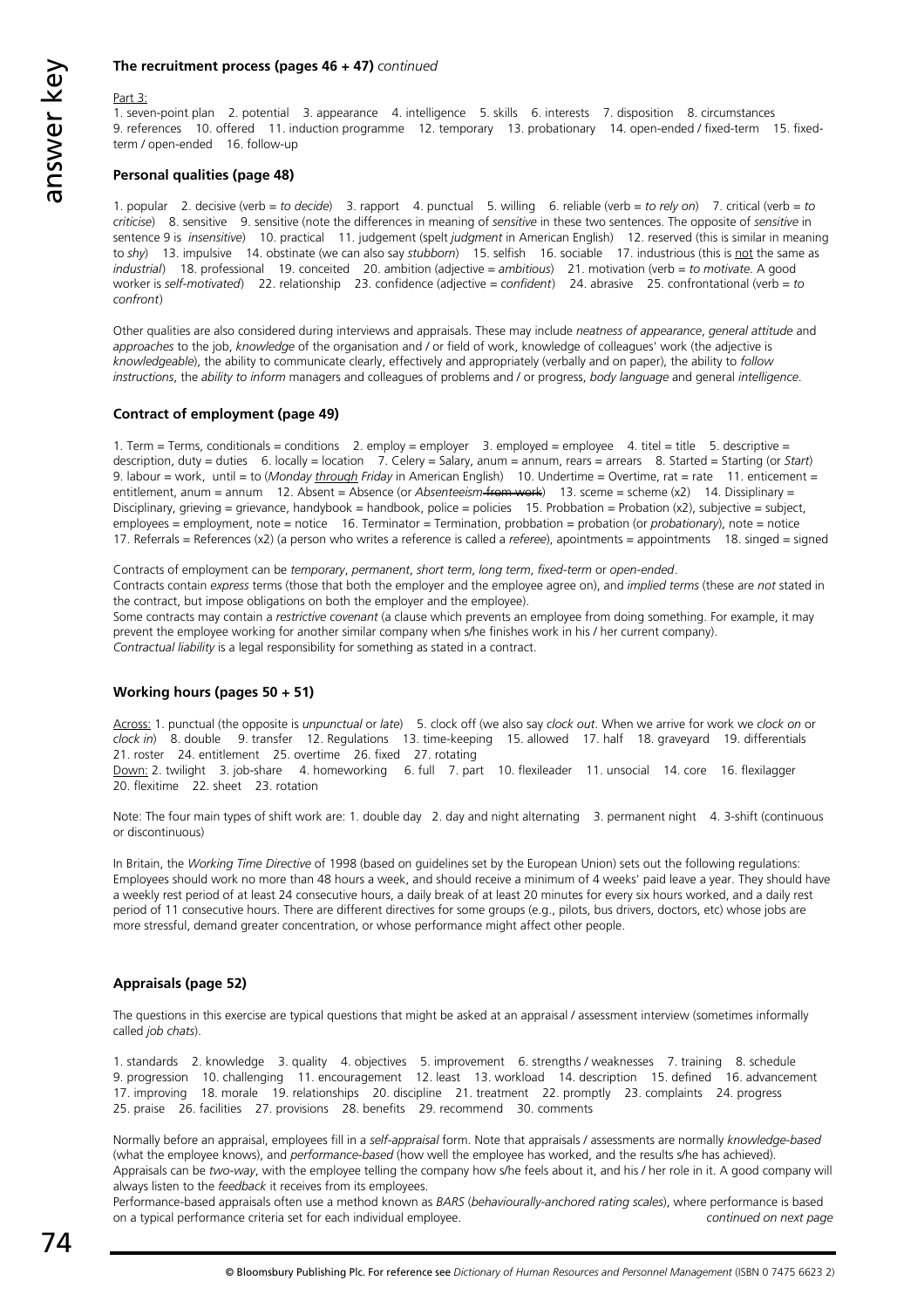# **Appraisals (page 52)** *continued*

Many companies have adopted the practice of *360-degree appraisals*. Colleagues above, below and at the same rank as the employee being appraised are asked to contribute their views on that employee before the interview takes place. If an employee is not performing well in his / her current position, s/he might be given a *remedial transfer*. This means that s/he is transferred to a more suitable job. The informal expression is a *turkey trot*.

Note that many of the questions in this exercise might also be asked at an *exit interview*, when an employee is interviewed before s/he leaves the company. The questions would normally be expressed in the past tense, e.g., *Did you think...?*, *Were you happy...?*, etc. In addition to the questions in the exercise, exit interviews might also ask the employee how s/he felt about the *rewards*, *benefits* and *services* offered by the company (holiday pay, sick pay, pension scheme, health insurance, life assurance, loan facilities, educational assistance, sports and social facilities, refreshment facilities, HR services, etc).

# **Rewards and benefits 1 (pages 53 + 54)**

#### Exercise 1

1. danger 2. dock 3. overtime 4. double 5. deduction 6. gross / net (*net pay* is often called *take-home pay*) 7. increment 8. minimum 9. salary 10. index 11. raise (we can also say *increase* or *hike*) 12. pension (also called a *superannuation scheme* or *plan*) 13. sub (also called an *advance* - employees can ask for an *advance on their wages / salary*) 14. bonus 15. payslip 16. payroll 17. deposit 18. package (also called a *rewards package*. This is not the same as a *pay packet*, which is an envelope containing an employee's wages) 19. arrears 20. weighting 21. income (the opposite of income is *expenditure*. Compare this with *expenses*, which is the money paid to someone to cover the costs of doing something in particular, e.g., paying for a hotel on a business trip).

#### Exercise 2

1. dock 2. gross / deductions 3. package 4. bonus 5. double 6. payslip 7. deposit 8. payroll 9. increment / index 10. arrears / sub

## **Rewards and benefits 2 (pages 55 + 56)**

#### Exercise 1

1. direct / extrinsic 2. extrinsic / direct 3. basic 4. performance-related 5. commissions 6. recognition 7. Gainsharing 8. motivation 9. production bonus 10. premium bonus 11. attendance bonus 12. acceptance bonus (informally called a *golden hello*) 13. Profit sharing 14. benefits 15. extras 16. pensions 17. share 18. insurance 19. duvet days 20. fixed 21. flexible (also known as a *cafeteria-style benefits plan*) 22. Incentive 23. indirect / intrinsic 24. intrinsic / indirect 25. status 26. satisfaction 27. growth / development 28. skill 29. development 30. security 31. comradeship

#### Exercise 2

1. direct or extrinsic 2. indirect or intrinsic 3. performance-related 4. false - it is extra money paid for increased productivity 5. attendance bonus 6. extras 7. (d) 8. true 9. (c) 10. (a)

#### Here are some other words and expressions that you might find useful:

salaried (the adjective of *salary*) earnings real earnings take-home pay well-paid low-paid pay packet pension contributions occupational / company pension (scheme) portable pension (scheme) accrual rate remuneration hourly / daily rate per day / per diem a year / per annum wage / salary review increments on-target earnings parity to erode wage differentials incentive basic / flat rate broadbanding compensation package benefit in kind reward management reward review exploding bonus holiday pay sick pay health insurance life assurance perks

#### **Holidays and other time off work (pages 57 + 58)**

1. medical (also called a doctor's certificate) 2. statutory (SSP = *statutory sick pay*) 3. maternity 4. unpaid 5. gardening 6. sabbatical (this word is especially used for teachers, university professors, etc, who take time away from their school or college) 7. absenteeism 8. public holiday (called a *bank holiday* in the UK, and a *legal holiday* in the USA) 9. long-service 10. entitlement 11. unauthorised (also spelt *unauthorized*. An employee who takes unauthorised leave *is* or *goes AWOL*: *absent without leave*) 12. waiting 13. absence 14. in lieu (usually abbreviated to *TOIL*) 15. paternity 16. casual 17. vacation 18. benefit

## **Letters (pages 59 + 60)**

Note that the sentences for each letter are in the same order as they would appear in real letters.

1. B 2. D 3. E 4. B 5. C 6. D 7. A 8. C 9. B 10. F 11. B 12. C 13. D (this could also be used in E) 14. D 15. E 16. A 17. F 18. G 19. E 20. G 21. C 22. E 23. A 24. A 25. B 26. - 27. D 28. G 29. E 30. F 31. F 32. A 33. G 34. G 35. C 36. F

#### Usage notes:

- Letters that begin with a name (e.g., *Dear Mr Brown*, *Dear Ms Smith*) end with *Yours sincerely*. Letters that begin with *Dear Sir / Madam* end with *Yours faithfully*.
- Ordinal numbers (for dates, e.g., the *first* of November, the *seventh* of April) are sometimes followed by letters (e.g., *1st November*, *7th April* ), but this is less common now than it used to be. *1 November*, *7 April*, etc, is more common.
- You should avoid using abbreviated dates (e.g., *12/11/05*) in formal and semi-formal letters.
- Note that modern formal /semi-formal letters should be as brief as possible. (KISS: *Keep it short and simple*)

You will find complete sample letters in the supplement of the Bloomsbury *Dictionary of Human Resources and Personnel Management*.